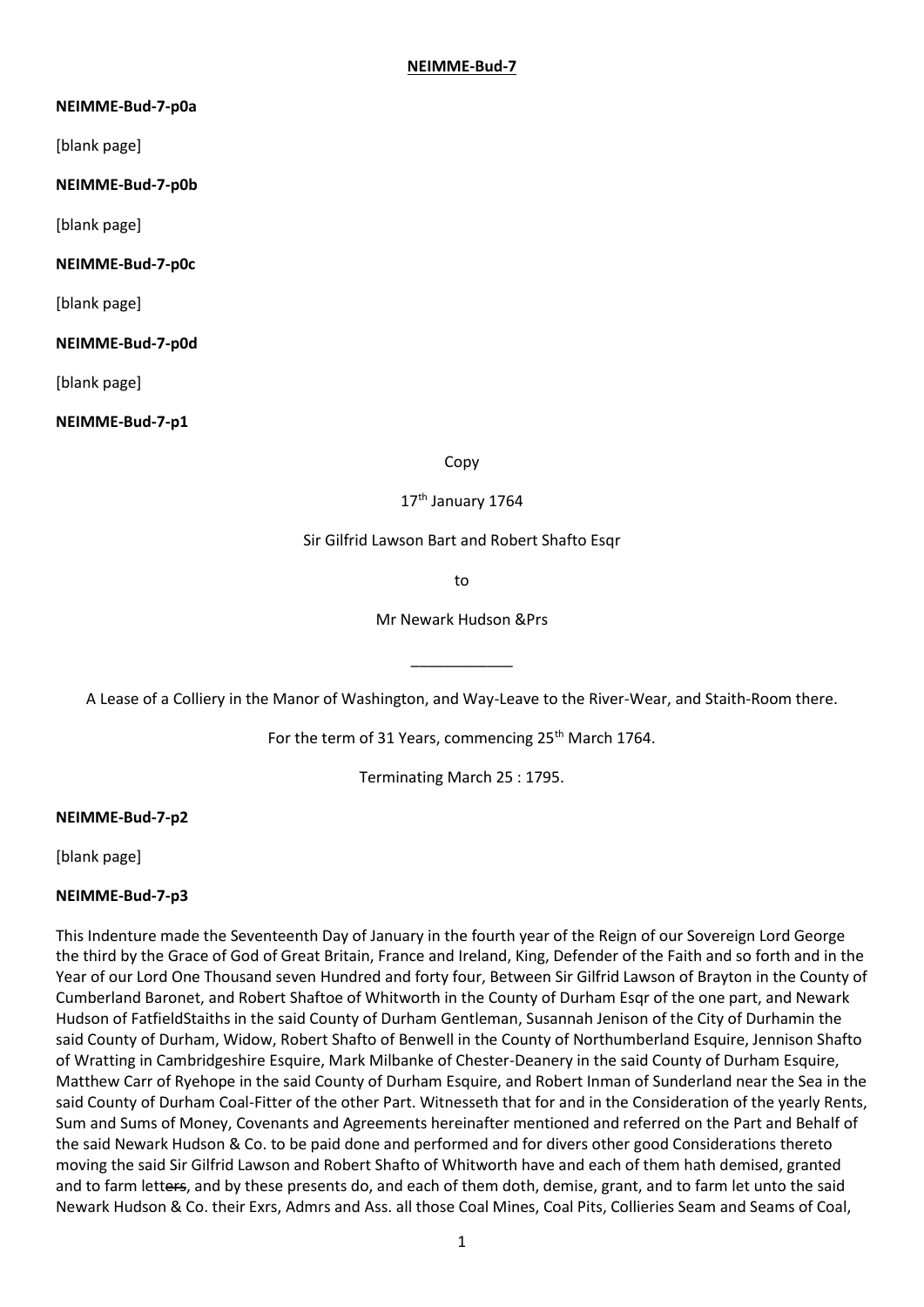as well opened, as not open, lying, being and remaining within and under and which can shall and or may be had, sought for, digged, won, wrought, obtained and gotten forth and out of all and every and or any part of the Fields, Closes, Lands and Grounds hereinafter mentioned and also named, described and laid down in the Plan hereunto annexed (that is to say) The Engine Field, Todds Close, Robsons Close, Rake, North Part of Sparrows High Field, South Part of Sparrows High Field, and Bracks Close, which said Fields, Closes, Lands and Grounds are coloured with Blue in the said plan, and do belong to the said Sir Gilfrid Lawson and are now in the possession of Mr James Brack or his undertenants, and contain together One Hundred and Forty Two Acres and ten Perches or

### **NEIMME-Bud-7-p4**

thereabouts, The Lib-Lads, North Part of Whitefield, Middle Part of Whitefield, South Part of Whitefield, High Ox-Close, Middle Ox Close, Low Ox-Close, and the Ox-Close Gill, which last mentioned Fields Closes, Lands and Grounds are coloured with red in the said Plan, and do belong to the said Robt Shafto of Whitworth, and are now in the Possession of John Wake and Richard Wylam or their Undertenants and contain together, One Hundred forty seven Acres three Roods and thirty-three Perches or thereabouts, and all the said Fields, Closes Lands and Parcels of Ground are lying and being on the South-West Side of the Manor of Washington in the said County of Durhamand within the Town, Township, Precincts and Territories of Washington aforesaid and adjoin upon the Grounds of the Reverend Doctor James Musgrave and the Glebe Land of Washington on or towards the North other Grounds belonging to the said Robert Shafto of Whitworth on or towards the East, Harraton-Outside Grounds on or towards the South, and Birtley Fell on or towards the West, together with full and free Liberty and Licence to and for the said Newark Hudson and Co. their Exrs and Admrs Workmen, Servants, Agents or Assigns within all or every, or any of the said Fields, Closes, Lands and Grounds to dig, sink, rid, winn, work and make Pit and Pits, Trench or Trenches, Grove or Groves, and to drive Drifts or and Drifts Water Gate & Water-Gates, Water Course or Water Courses as well for the Winning, Working, Obtaining and Getting of Coals forth and out of the said Colliery and Coal-Mines, as for the avoiding and Conveying of Water, Air and Styth, with full and free Liberty & Licence to erect and build or cause to be erected and built in and upon the said Fields, Lands and Grounds such House or Houses, Hovel or Hovels, Shed or Sheds, Gin or Gins, Fire Engine or Fire Engines or other Engine or Engines of what Sort, Quality or Fashionsoever the same be as shall be any Way or Ways needful or requisite as well for the Standing, laying and placing of all and every the Work Horses, Work Geer, or Utensils to be used or employed in or about the Winning, Working, Managing, and Carrying on of the said Coal-Mines and Collieries and every or any Part or Parcel thereof as for the obtaining & getting of Coals forth and out of the same, and also, to win & get Stones, and to dig Clay, and make and burn the same into Bricks, within and upon any of the said Fields, Lands and Grounds for the erecting and building of all or any such Houses, Hovels, Sheds, Gins,

### **NEIMME-Bud-7-p5**

Engines or other Buildings only, but for no other Purpose, and also sufficient and convenient Ground Room and Heap Room for the laying placing of all such Coals, Stones and Gravel, Sand, Metal and other Rubbish as shall proceed to be had, gotten or come forth and out of the said Coal-Mines and Collieries in the Winning and working of the same and also sufficient and convenient Way Leave or Liberty and Passage from Time to Time and at all Times during the Term of Years hereinafter mentioned and expressed to and for the said Newark Hudson & Co. their Exrs, Admrs, Servants, Workmen and Assigns to take, lead and carry away with Horses, Carts and Wains, Waggons or any other Carriages whatsoever all and every or any of the Coals to be had, won, wrought or gotten forth and out of the said Coalmines and Collieries in through over and upon and along all and every or any of the other Fields, Closes, Lands and Grounds abovementioned and every or any Part or Parcel thereof together also and with full & free Liberty Power and Authority to and for the said Newark Hudson & Co. their ExrsAdmrs Servants, Workmen or Assigns at all and every Time or Times during the Term hereinafter mentioned, to make, lay fix, place and use one or more Waggon Way or Waggon Ways, By Way & By Ways and to lay and make convenient Bridge or Bridges, Mount or Mounts, Battery or Batteries, Branch or Branches to or from the same in through over and along the Fields, Closes, Lands & Grounds hereinbefore mentioned, and also such as are hereinafter mentioned, and also named, described, laid down and coloured with Green in the Plan hereunto annexed (that is to say) the Twizells and the BroomyNookes belonging to said Robert Shafto of Whitworth, the South Field on the Back of the Barn, the Halls Nooks the South two little Fields and Washington Wood Farm belonging to the said Sir Gilfrid Lawson unto the River Wear opposite to Cox-Green, and to make, lay, fix, place and use one or more Waggon Way or Waggon Ways, Side Way or Side Ways, Branch or Branches, Bridge or Bridges, Mount or Mounts, Battery or Batteries or other Way or Ways, in, upon, through, over and along any other Part of the Lands andor Grounds of the said Sir Gilfrid Lawson, and Robert Shafto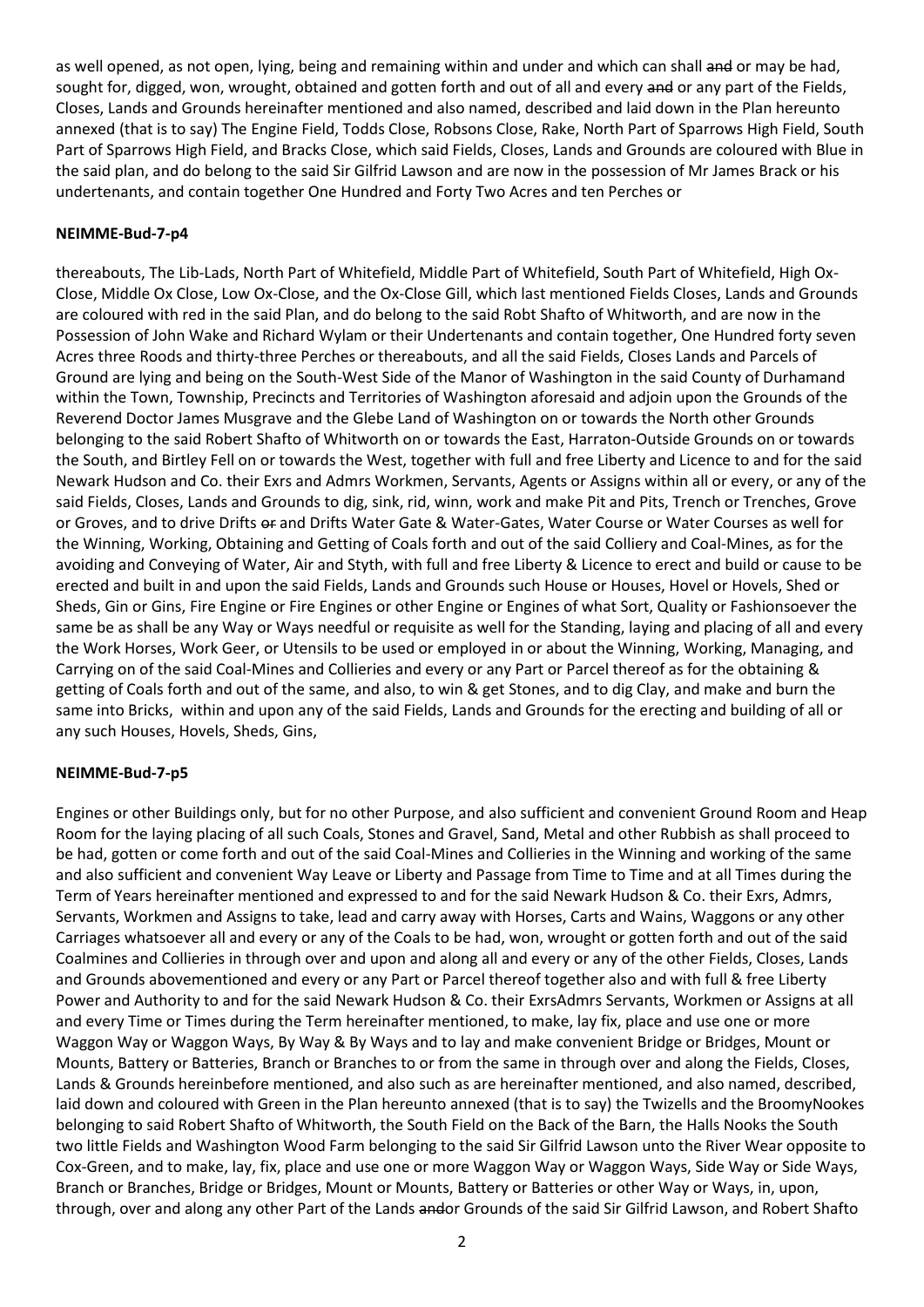of Whitworth or either of them within the said Manor of Washington (except the Houses, Out-Houses, Buildings Courts, Yards, Backsides, Gardens, Orchards, Plantations and Stack Garths of the said Sir Gilfrid Lawson and Robert Shaftoof Whitworth or either of them now standing, lying and or being within the said Manor of Washington towards the River Wear so far as the said Sir Gilfrid

### **NEIMME-Bud-7-p6**

Lawson and Robert Shafto of Whitworth or either of them have Right, Power or Authority to grant the same from all and every, or any of the Pit or Pits belonging to or used for the obtaining and getting of Coals forth or out of the said demised Coal Mines or Collieries but from no other Pit or Pits, Coal-Mine or Coal-Mines, Colliery or Collieries whatsoever, and to lay and fix Rails, Sleepers, Timber, Iron, and all other Materials whatsoever necessary for the Making and Laying such Waggon Way or Waggon Ways, Branch or Branches, and also to amend or Repair the same Waggon Way or Waggon Ways, Branch or Branches every or any of them, such Waggon Way or Waggon Ways, Side Way or Side Ways Branch or Branches not to exceed 14 yards in Breadth (Gutters included) unless where the Mounts, Bridges or Cutts shall necessarily require a greater Breadth and so as there shall be only one Main-Way and one Bye-Way made and used at the same Time over and besides the necessary sameBranches and also to all and every other Act or Acts, Thing and Things and to have and use all and every other Act or Acts, Thing and Things and to have and use all and every the Liberties, Ways, Easements, Profits, Commodities, Advantages, and Appurtenances whatsoever to the Colliery and Coal Mines belonging or in anywise appertaining and useful and convenient for the Winning and Working thereof with as little Damage or Spoil of Ground can or may be made or done by using the several Liberties and Priviledges above demised and also full and free Liberty and Licence and for the said Newark Hudson & Co. their ExrsAdmrs and Assigns at their own proper Costs and Charges to build erect and make use of from Time to Time one Staith or Key upon that Part of the Grounds of the said Sir Gilfrid Lawson at Washington Wood Farm aforesaid lying contiguous to, or adjoining upon the River Wear between the West End of a Key there belonging to the said Sir Gilfrid Lawson and the Grounds of the Reverend Doctor James Musgrave containing in Length in the Front thereof facing the River Wear, Sixty-Six Yards or thereabouts and in Breadth from the Front thereof backwards or behind the said Staith (but so as not to incommode the Farm house there belonging to the said Sir Gilfrid Lawson in the Possession of Robert Thompson) not exceeding 20 Yards or thereabouts from the said River Wear backwards

### **NEIMME-Bud-7-p7**

to the said Farm house and Buildings and 40 Yards or thereabouts from the said River backwards to the Hill or Bank of the Grounds of the said Sir Gilfrid Lawson there upon that part of the said Grounds now dowelled and set out for that Purpose, and to extend no further into the said River Wear than the Acts of Parliament for the Preservation ad Improvement of the said River Wear and the Port and Haven of Sunderland will allow, and also full Power and Authority to erect and build a Truck or Trunks, and a Cover or Covers thereon upon the said Staith within the limits aforesaid, and also to build, erect, and make use of a proper and convenient Ongate and Offgate to and from the said Staith and Trunks so intended to be erected as aforesaid, together with Breast Walls for the support of the said Ongate and Offgate, and also full power to lay, moor and fasten, Keels, Boats and Lighters at or before the Face or Front of the said Staith hereby demised within the Limits aforesaid during the Term hereby granted, but not to prejudice the Exercise of the like Right by the said Sir Gilfrid Lawson and Robt Shafto of Whitworth, or either of them, their, or either of their Heirs or Assigns in their or either of their own Grounds exclusive of the said Staith or Key, and also full Power, Liberty and Authority to build and erect a convenient Dwelling house, Stables or any other Offices or Buildings upon the Piece or Parcell of Ground which is now dowelled and set out behind the said Staith for erecting and placing the same for the Abode or Habitation, Use or Conveniency of the said Newark Hudson & Co. their ExrsAdmrs and Assigns or their Staith man, except and always reserved unto the said Sir Gilfrid Lawson and Robert Shafto of Whitworth, their Heirs or Assigns and every of them all such Right, Liberty, Licence, Power and Authority as they or any of them had before the Execution of these Presents to Grant and Demise unto any other Person or Persons whatsoever (so far as the same shall not be repugnant to, or inconsistant with the Powers, Liberties and Priviledges herein granted and demised) all every or any of the Coal-Mines, Coal Pits, Collieries, Seam and Seams of Coal lying being and remaining within and under all every or any other of the Lands or Grounds of the said Sir Gilfrid Lawson and Robert Shafto of Whitworth, or either of them with in the Manor, Town, Township, Precincts and Territories of Washington

**NEIMME-Bud-7-p8**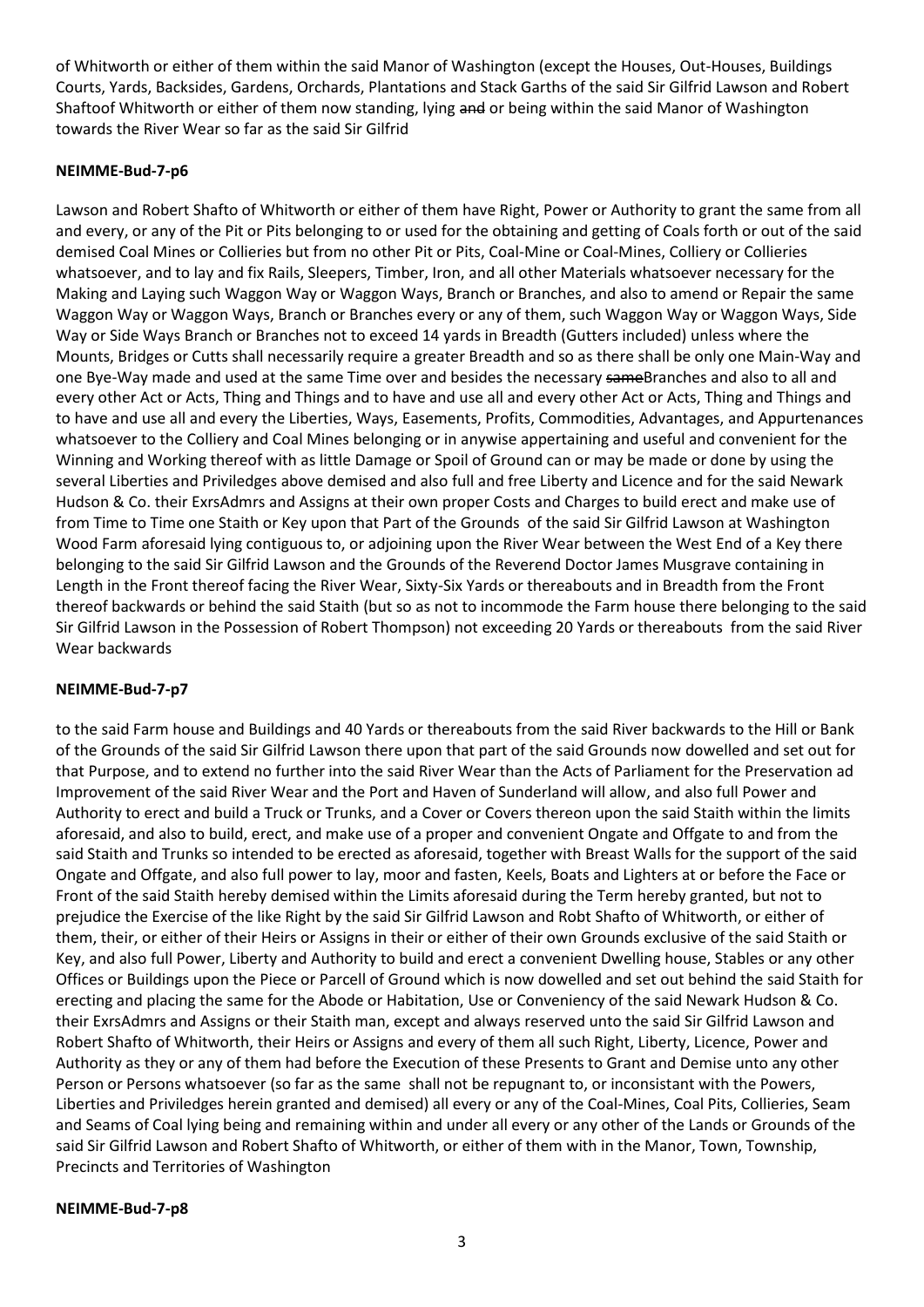aforesaid, and such and the like Liberties, Licence, Powers and Authorities for the Winning and Working thereof or any part thereof as herein are granted or demised, and also Leave, Licence, Liberty and Power to make the Waggon Way or Waggon Ways, Bye Way or Bye Ways within & upon any the Lands and or Grounds of the said Sir Gilfrid Lawson and Robert Shafto of Whitworth or either of them named described or laid down in the Plan hereunto annexed and hereinbefore mentioned, or within or upon any other the Lands and or Grounds of the said Sir Gilfrid Lawson and Robert Shafto of Whitworth or either of them within the Manor, Town, Township, Precincts and Territories of Washington aforesaid , and to Lead, Carry and drive and to pass and repass with Waggons loaden or empty for the Carrying of Coals, Cynders, or any other Matter or Thing over or across the said Waggon Way and Bye Way intended to be made and laid by the said Newark Hudson & Co. their ExrsAdmrs or Assigns within the said Premisses or any part thereof either on Foot or Horseback or with Waggons or any other Carriages for and during such Time and Term as the said Sir Gilfrid Lawson and Robert Shafto of Whitworth their Heirs and Assigns shall think fit and convenient so as the Tenant or Tenants of any Way Leave or Way Leaves for the Leading Carrying Conveying of Coals or Cynders brought from Coalpit or Coalpits, Coal-Mines or Coal-Mines, Colliery or Collieries not belonging to the said Sir Gilfrid Lawson and Robert Shafto of Whitworth or either of them, or without the Manor or Township of Washington aforesaid be limited and restrained to the yearly Quantity of 1500 Tens one Year with another and being allowed to make in the subsequent Years what shall be short or deficient of that Quantity in any preceding Year or Years and accounting 440 Coal Bolls to each Tenn to be brought to and rendered at the said River Wear at the Grounds of the said Sir Gilfrid Lawson and Robert Shafto of Whitworth or either of them not hereinbefore demised for a Staith, and also except & reserved to the said Sir Gilfrid Lawson and Robert Shafto of Whitworth and either of them, their and either of their Heirs, Assigns, Farmers and Tenants full Liberty and Licence to pass and repass with Carts and Carriages upon and along the Way which shall be made and laid over the

### **NEIMME-Bud-7-p9**

Bridge called Ox Close Bridge, and over and across the said other Way or Ways, and on Foot or on Horseback, and not otherwise, upon and along all the said Way or Ways to and for the Use and Convenience and better Cultivation \*\*\* of their respective Farms To have and to hold all and singular the Premisses mentioned or intended to be \*\*\* hereby granted and demised with their and every of their Appurtenances (except as before excepted) and every Part and Parcel thereof unto the said Newark Hudson & Co. their ExrsAdmrs or Assignsfrom the 25<sup>th</sup> Day of March next ensuing the Date hereof for and during and unto the full End and Term of 31 Years from henceforth next ensuing fully to be compleat and ended yielding and paying therefore yearly and every Year during the said Term unto the said Sir Gilfrid Lawson and Robert Shafto of Whitworth their Heirs or Assigns the several yearly Rents or Sums of Money hereinafter mentioned (that is to say) the Rent or Sum of 25/0d per Ten for every Ten of Coals of the Main-Coal and the Rent or Sum of 20/0d per Ten for every Ten of Coal of any other Seam or Seams of the said Colliery hereby demised (if any such shall be wrought) each Ten to consist of 440 Coal Bolls and accounting 22 Waggons to every Ten of the said Coals, each Waggon to contain and hold at the Pits 20 Bolls and each Boll to contain 36 Gallons Winchester Measure upon a fair Stroak or Streak which during the first 3 Years of the said Term hereby granted, be won, wrought, and carried away by the saidNewark Hudson & Co. their ExrsAdmrs and Assigns forth and out of any of the Collieries and Coal Mines hereby demised the same to be payable and paid in Manner following (that is to say) One Moiety of the said Rents to the said Sir Gilfrid Lawson his Heirs and Assigns and the other Moiety thereof to the said Robert Shafto of Whitworth his Heirs and Assigns at two Days or Times in the Year (that is to say) upon the 29<sup>th</sup> Day of September and the 25<sup>th</sup> Day of March in each of the said Years by so much thereof at or upon the said Days hereinbefore limitted and appointed for Payments thereof as the Number of Tens of Coals won wrought and carried away as aforesaid shall in each of the said three Years amount unto, and so in Proportion for a lesser Quantity than Ten and also yielding and Paying unto the said Sir Gilfrid Lawson

### *Marginal note:*

\*\*\* Habendum for 31 Years from March 25<sup>th</sup> 1764

### **NEIMME-Bud-7-p10**

and Robert Shafto of Whitworth their Heirs or Assigns from and after the Expiration of the said first three years of the said Term of 31 Years hereby demised (that is to say) from and after the 25<sup>th</sup> Day of March which will be in the Year of our Lord 1767, yearly and every Year for and during the then Residue of the said Term hereby granted the \*\*\* **certain yearly Rent of Sum of £500 of good and lawful Money of Great Britain for the**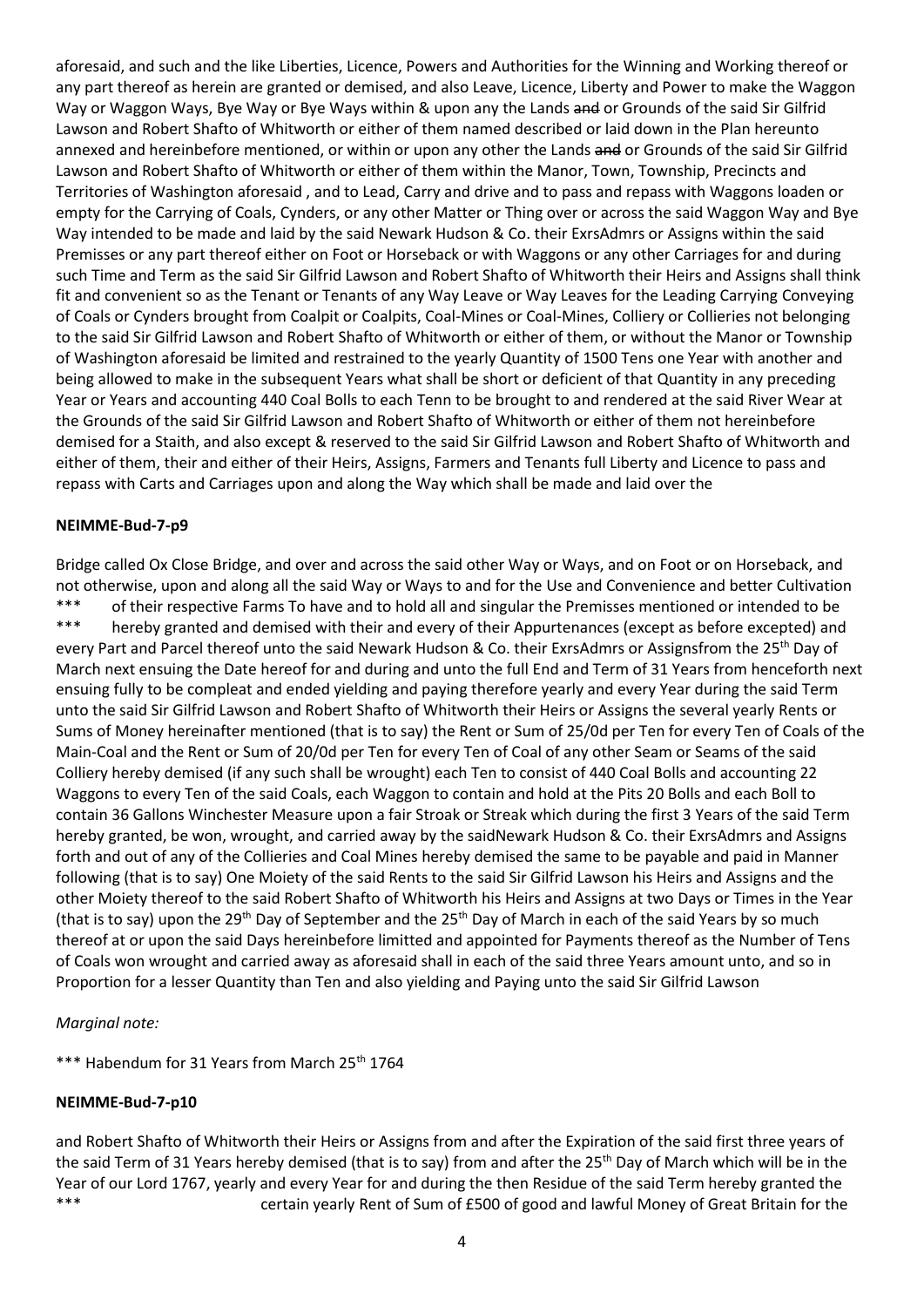\*\*\* annual Quantity of 400 Tens of the Main Coal or 500 Tens of any other Coal to be wrought and got forth and out of the said Seams, each Ten to contain such Measure as aforesaid and the said Rent to be paid whether thesaid annual Quantity of the said Coal is or shall be wrought or not in Manner following (that is to say) to the said Sir Gilfrid Lawson his Heirs or Assigns one Moiety thereof and to the said Robert Shafto of Whitworth his Heirs and or Assigns the other Moiety thereof by half yearly Payments at or upon the 29<sup>th</sup> Day of September and the 25<sup>th</sup> Day of March in every Year by equal Portions the first payment thereof to begin and be made at or upon the 29<sup>th</sup> Day of September which will be in the Year of our Lord 1767, and also yielding and Paying unto the said Sir Gilfrid Lawson and Robert Shafto of Whitworth their Heirs or Assigns from and after the Commencement of the said certain Rent of £500 per Annum (that is to say) from and after the 25<sup>th</sup> Day of Marchwhich will be in the Year of our Lord 1767 for and during all the then Residue of the said Term of 31 Years over and @@@ above the said certain Rent of £500 per Annum, the further Rent of Sum of 25/-per @@@ Ten for every Ten of the Main-Coal Seam and 20/- per Ten for every Ten of the Maudlin and Hutton Seams of Coal or any other merchantable lower Seam or upper Seam (such Measure as aforesaid) which over and above the Quantity of 400 Tens of the Main Coal or 500 Tens of any of the then other Seams of Coal (such Measure as aforesaid) shall in any one Year during all the then Residue of the said Term of 31 Years hereby granted be won wrought and carried away by the said Newark Hudson & Co. their ExrsAdmrs or Assigns, Servants, Agents or Workmen from and out of the said Collieries and Coal Mines hereby demised and every or any of them, the said further respective Rents of 25/- per Ten, and 20/- per Ten for every Ten of such Coals as aforesaid exceeding the said Yearly Quantity of 400 Tens of the

### *Marginal notes:*

\*\*\* Certain Rent of £500, for 400 Tens of Huttons or 500 tens of other Seams

@@@ 25/- per Ten for Huttons, etc

### **NEIMME-Bud-7-p11**

Main Coal and or 500 Tens of any of the said other Seams of Coal to be paid in Manner following (that is to say) One Moiety thereof to the said Sir Gilfrid Lawson his Heirs or Assign, and the other Moiety to the said Robert Shafto of Whitworth his Heirs or Assigns,ator upon the 29<sup>th</sup> Day of September and the 25<sup>th</sup> Day of March in every Year during the then Residue of the said Term of 31 Years hereby granted by so much thereof at each of the said Days of Payment as the Number of Tens of Coals wrought out of and carried away from the said respective Seams in every preceding half year during the last 28 Years of the said Term shall amount unto over and above and exceeding the said Quantity of 400 Tens of the Main Coal or 500 Tens of any of the said other Seams of Coal and so in proportion for any lesser Quantity than a Ten, all and every of which said several Rents or Sums of Money hereby reserved and made payable shall be payable and paid without any Abatement or Deduction whatsoever forth and or out of the said several Rents or Sums of Money above reserved or any of them for or by Reason or Means of any Manner of Taxes, Assessments or Impositions, parliamentary or parochial or otherwise howsoever which now are or shall during the said Term of 31 Years hereby granted be laid taxed or imposed upon the said several Coal-Mines, Collieries, Way-Leaves and Premisses hereby demised or any part or parcel thereof or upon the said Sir Gilfrid Lawson and Robert Shafto of Whitworth or either of them, their or either of their Heirs or Assigns by Reason or on Account or of or for in Respect of the said Premisses hereby demised or any part of parcel thereof or for or by Reason of any other Matter or Thing whatsoever relating thereunto provided always, nevertheless and it is hereby agreed by and betwixt the said parties to these presents, and it is the true Intent and Meaning of these presents and of the said Parties hereunto that upon or after Default in Payment of the said several and respective Rents and Sums of Money herein and hereby above mentioned and reserved or any of them or any part of them or any of them at the said Days and Times and in the Manner and Form hereinbefore mentioned and appointed for Payment thereof, it shall and may be lawful to and for the said Sir Gilfrid Lawson & Robert Shafto of Whitworth or either of them, their or either of the Heirs or Assigns or any of themfrom Time to Time during the Continuance of this present Demise so often as the same shall happen not only to stop and obstruct the Waggon or Waggons and the Drivers and Horses Mares or other Cattle

### **NEIMME-Bud-7-p12**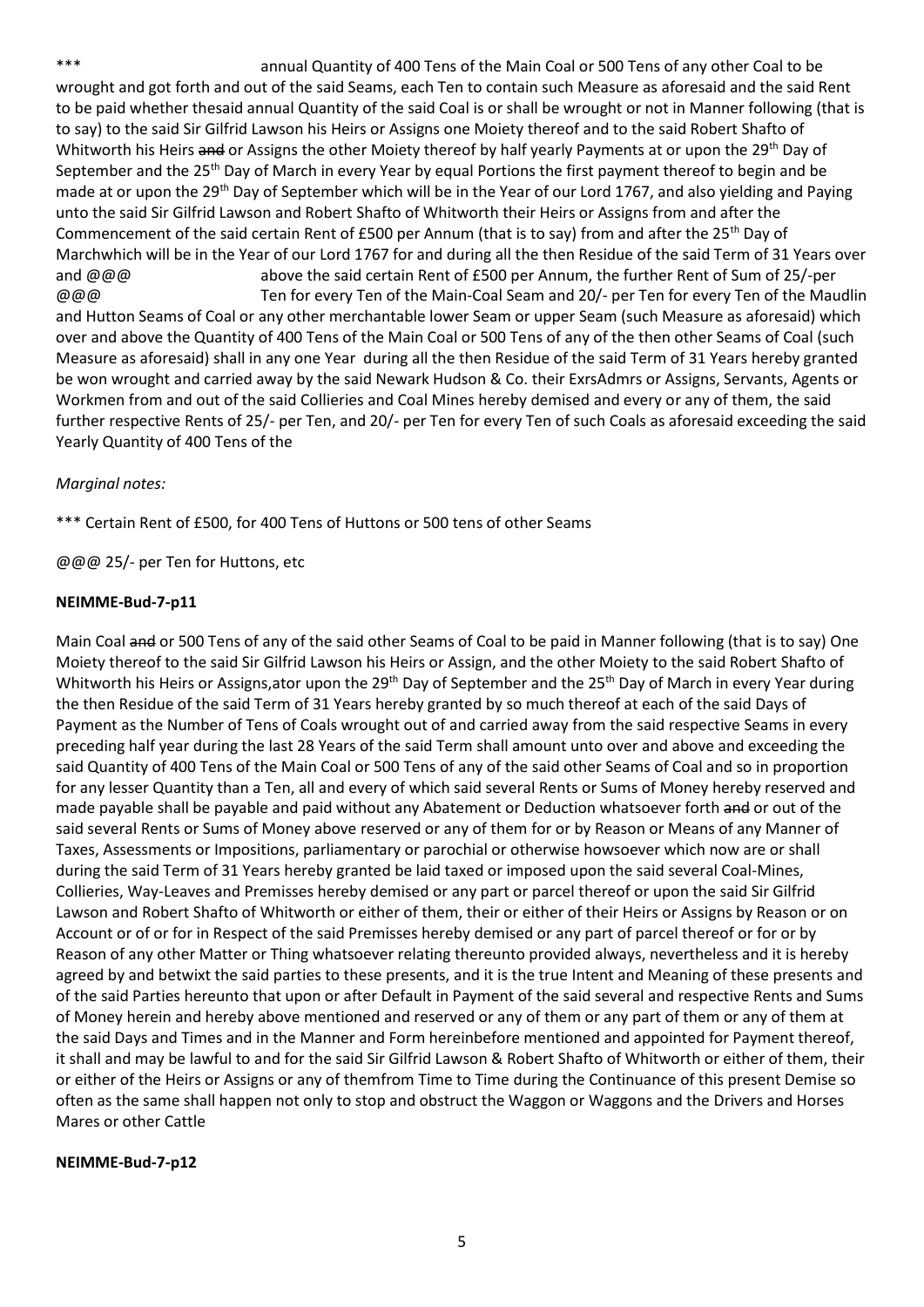conducting and Leading the same, passing or repassing in through over or along the said Way or Ways hereby granted or demised, but also to take, seize, and distrain at all or any of the pit or Pits of the said Colliery or at the said Staith or Staiths or upon the said Way or Ways all such Coals as shall by the said Newark Hudson & Co. their ExrsAdmrs or Assigns, or their Workmen Agents or Servants be wrought and laid above ground and also the said Waggons, Horses, Mares and Cattle and the same Coals together with the said Waggons, Horses and Cattle to take lead carry away withhold detain and keep, and to sell and dispose of the same or so much or such part thereof or of the other Effects or Materials of the said Newark Hudson & Co. their ExrsAdmrs or Assigns upon any part of the said demised Premisses as shall be sufficient to satisfy and pay all and every the Arrears of the said several respective Rents and Sums of Money with the reasonable Charges of such Distress and Sale rendering the Overplus (if any) unto the said Newark Hudson & Co. their ExrsAdmrs or Assigns provided also and these presents are upon this express Condition that if the several and respective Rents or Sums of Money hereby reserved and made payable or any of them or any Part of Parcel of them or any of them shall happen to be behind or unpaid by the Space of 40 Days next over or after any of the said Days or Times of Payment whereon the same ought to be paid as aforesaid according to the true Intent and Meaning of these Presents then and in such Case it shall and may be lawful to and for the said Sir Gilfrid Lawson and Robert Shafto of Whitworth and either of them, their and either of their Heirs or Assigns and any of them into and upon all and singular the said Coal-Mines and Premisses hereby demised or any part thereof in the Name of the whole to re-enter and the same to have again repossess and enjoy as in his, their, or any of their first and former Estate, any thing herein contained to the contrary thereof in any wise notwithstanding provided also, and it is hereby mutually covenanted, declared and agreed upon by and between the said Parties to these presents severally for themselves, and for their several and respective Heirs, Exrs Administrators & Assigns and every of them, that if the said Newark Hudson & Co. their ExrsAdmrs or Assigns shall not and do not in any one or more Year or Years of the said Term from and after the Expiration of the three first Years of the said Term (that is to say) from and after

### **NEIMME-Bud-7-p13**

the 25<sup>th</sup> Day or March 1767, work, dig and lay above Ground and lead and carry away from send out of the said Colliery and Coal Mines the yearly Numbers or Quantities of Tens of Coal (such Measure as aforesaid for which the said certain yearly Rent or Sum of £500 is hereby reserved and made payable, that then, when and so often as such Case shall happen it shall and may be lawful to and for the said Newark Hudson & Co. their ExrsAdmrs or Assigns in any of the following Year or Years of the said Term, in order to make up and supply such Deficiency to Dig, obtain, win, work, lead and carry away from forth and out of the said Colliery and Coal-Mines such Numbers and Quantities of Tens of Coals as shall in any one Year or Years of the said Term hereby demised after the 25th Day of March 1767 be wrought, led, and carried away short of the said yearly Quantities of Tens of Coal (such measure as aforesaid) for which the said certain Yearly Rent of £500 is hereby reserved and made payable as aforesaid, without paying any further or other Rent or Rents, Sum or Sums of Money for the Coals to be won wrought or gotten from Time to Time for the Making up and Supplying such Deficiency as aforesaid, it being the true Intent or Meaning of the presents and of the Parties hereto that the said Newark Hudson & Co. their ExrsAdmrs and Assigns shall and may yearly and every Year , or one Year with another during the said Term from and after the three first Years thereof work and get, lead and carry away out of and from the said Colliery and Coal Mines the yearly Quantity of 400 Tens of the Main Coal and 500 Tens of any of the said other Seams of Coal (such as aforesaid) for which the said certain yearly Rent of £500 is made payable as aforesaid without paying any further or other Rent or Rents, Sum or Sums of Money for the Coals to be won, wrought or gotten from Time to Time for the Making up and Supplying such Deficiency as aforesaid and the said Newark Hudson & Co. for themselves jointly & severally and for their several Heirs, Exrs and Administrators, do covenant promise and agree to and with the said Sir Gilfrid Lawson and Robert Shafto of Whitworth and either of them, their and either of their Heirs or Assigns by these presents in Manner following (that is to say) that they the said Newark Hudson & Co. their ExrsAdmrs and Assigns or some of them shall and will from Time to Time and at all Times during the Continuance of this present demise well and truly pay or cause to be paid to the said Sir Gilfrid Lawson and Robert Shafto of Whitworth respectively, and to their respective Heirs and Assigns the said several yearly and other Rent and Rents Sum and Sums of Money herein and hereby severally mentioned and reserved at the said several

### **NEIMME-Bud-7-p14**

Days and Times, and in such Sort, and Manner and Form asare hereinbefore mentioned for Payment thereof, and also, that they the said Newark Hudson & Co. their ExrsAdmrs and Assigns or some of them shall and will from Time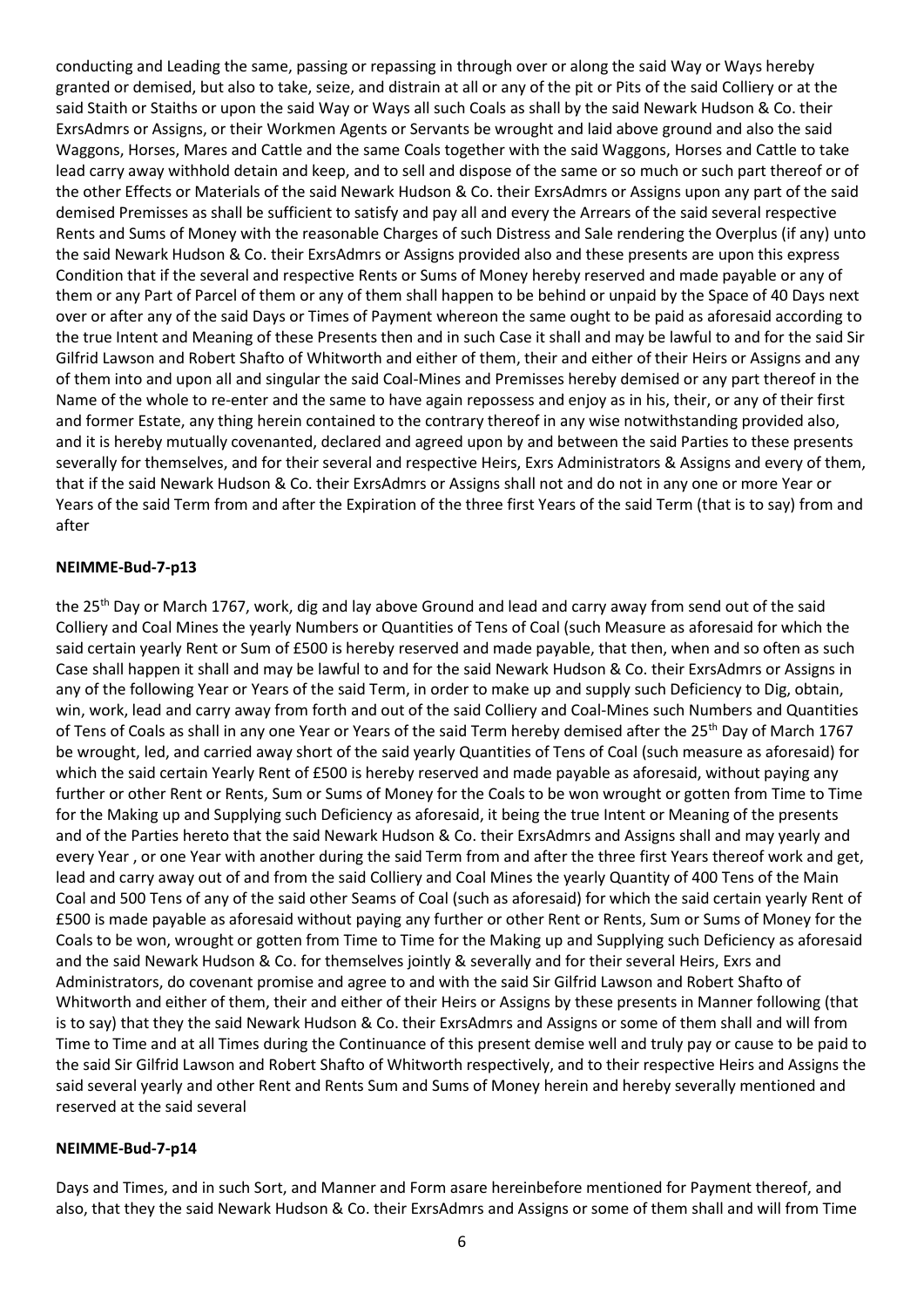\*\*\* to Time during the said Term of 31 Years pay and discharge and well and sufficiently save, keep harmless, \*\*\* and indemnified, or cause to be paid and dischargedand well and sufficiently saved, kept harmless, and indemnified, the said Sir Gilfrid Lawson and Robert Shafto of Whitworth respectively and their respective Heirs, Exrs, Admrs and Ass. of and from all and every the Taxes, Cesses and Impositions whatsoever, as well parliamentary as parochial which during the said Term of 31 Years shall be laid or imposed upon the said demised Premisses or upon the said Sir Gilfrid Lawson and Robert Shafto of Whitworth or either of them, their or either of their Heirs or Assigns@@@ in Respect thereof or any part thereof, and also that the said Newark Hudson & Co. their ExrsAdmrs and @@@ Assigns shall & will immediately begin and continue to use their best Endeavours to win the said Collieries and Coal-Mines hereby demised effectually from the Depth Part thereof, in such place or places as William Brown of Throckley in the County of Northumberland, Viewer, or any other skilful Viewer shall within one Month next ensuing £££ the Date hereof set out or appoint for that Purpose, and shall and will within the first 3 years of the Term £££hereby demised actually expend and lay out at least the Sum of £4000 of lawful Money of Great Britain in the Winning the said Colliery, in Case so much Money shall be necessary to be employed for that Purpose and further that they the said Newark Hudson & Co. their ExrsAdmrs or Assigns shall and will monthly and every Month \$\$\$ during the Continuance of this present Demise if thereunto requested by the said Sir Gilfrid Lawson and \$\$\$ Robert Shafto of Whitworth or either of them, their or either of their Heirs or Assigns or their, or any of their Agents and Agents to be from Time to Time appointed for that Purpose make, give and present a true, just and %%% perfect Account in writing of all such Quantities of Coals or Tens or lesser Quantities of Coals led, as at the %%% End of every Month or Months during the said Term shall be by them, or their Servants, Agents, or Workmen, won, wrought, gotten and or carried away, out, of and from the said Collieries and Coal Mines hereby &&& demised if the same be not before that Time given and presented, and further, it shall and may be lawful to &&& and for the said Sir Gilfrid Lawson and Robert Shafto of Whitworth and either of them, their and either of their AgentsHeirs or Assigns andtheir, either and every or any of their Agents or Agents from Time to Time during the

### *Marginal notes:*

\*\*\* Lessees to pay all Taxes, Cesses, etc

@@@ To win at the full Dip

£££ To expend in the first 3 years £4000

%%% To make Presentatn to Lessors

&&& Liberty to inspect Overman's and Staithman's Books

### **NEIMME-Bud-7-p15**

Continuance of this present Demise to have free Recourse and Liberty to look into, Inspect and peruse the Overmens Accounts to ascertain the Number of Scores wrought, and the Staithmans Books of Presentments relating to the Leading of Coals to be wrought and led out of and from the said Colliery and Coal Mines hereby demised in Order to be informed of the Numbers and Quantities of Tens of Coals which shall from Time to Time be led and carried away \*\*\* from any of the Pit or Pits of the same Collieries and Coal Mines hereby demised and for that Purpose the \*\*\* said Overmen and Staithmen shall keep seperate and distinct Books of Accounts of the Workings and Leadings of Coals from the said demised Collieries and Coal-Mines, and further that it shall and may be lawful to and @@@ for the said Sir Gilfrid Lawson and Robert Shafto of Whitworth and either of them, or their, and either of @@@ their Heirs or Assigns and every or any one of them from Time to Time and at any Time or Times during the Continuance of the present Demise at their own proper Costs and Charges to keep employ and appoint any Person or Persons as Writer at the Pits of the said Colliery hereby demised to take and set down in Writing an Account of all the Number of Scores of Coal wrought and Quantities of Tens of Coals led from Time to Time during the Continuance £££ of the said Term from the said demised Coal Mines and Collieries and further, that it shall and may be lawful £££ to and for the said Sir Gilfrid Lawson and Robert Shafto of Whitworth and either of them, their and either of their Heirs or Assigns and their, and either, andeveryand either or any of their Servants or Agents from Time to Time & at any Time or Times during the Continuance of this present Demise to stop, detain, measure, gauge and mark all and every or any of the Waggons or other Carriages to be used or employed in the Leading & Conveying of Coals from the said Collieries and Coal-Mines so as the same be not measured, gauged, and marked above once a Month unless the Gauge Measure or Mark of such Waggon be altered, upon such Alteration it shall and may be lawful for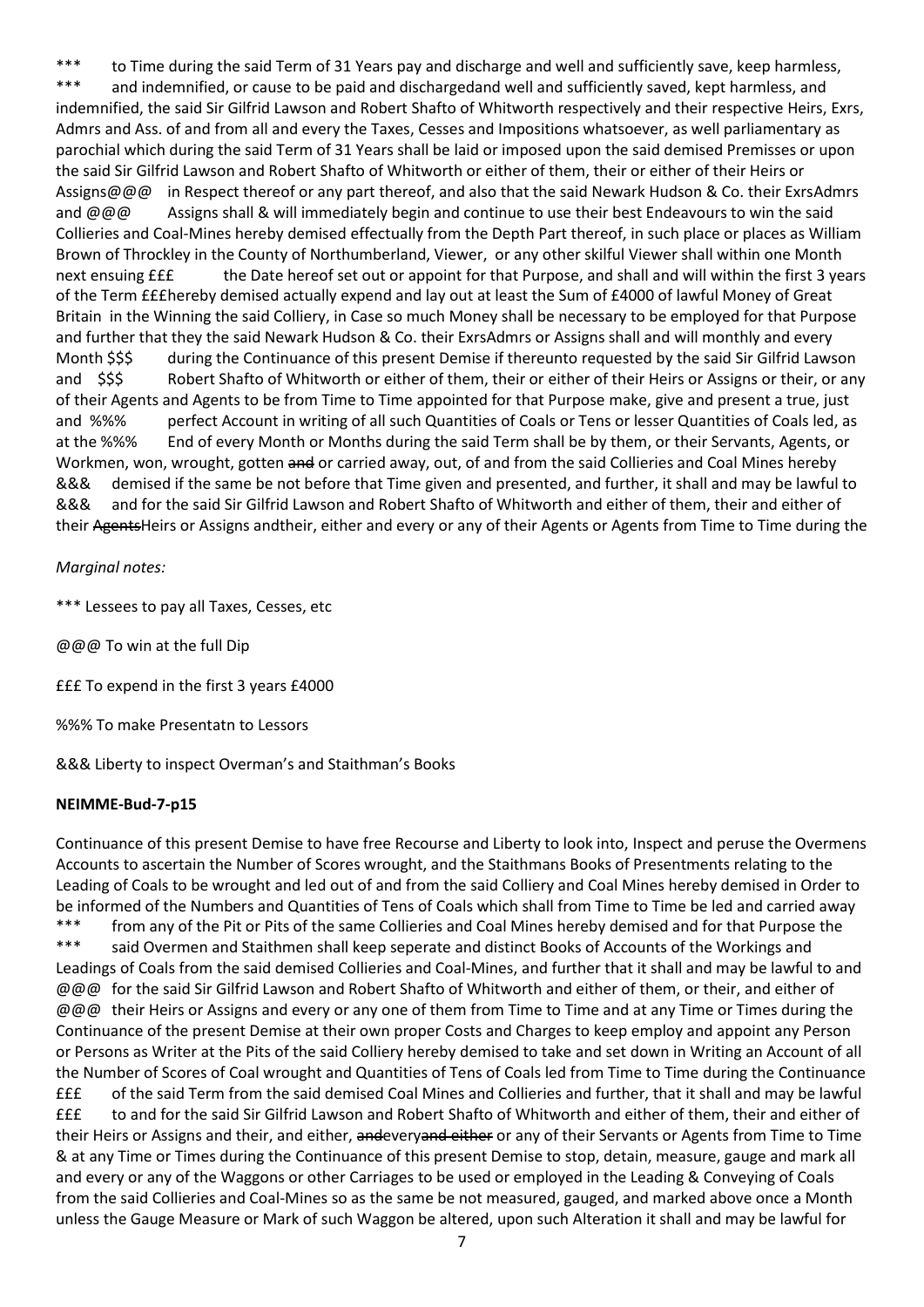thesaidSir Gilfrid Lawson and Robert Shafto of Whitworth and either of them, their and either of their Heirs or Assigns and their, either, every or any of their Servants or Agents to stop, detain, measure, gauge and mark the said Waggons over again in Order for and to the Intent and Purpose that the exact Quantity or Number of such Tens of Coals to be wrought and led may be more easily known and ascertained, and in case by such Measuring or %%%

Measurings of such Waggon or Waggons Carriage or Carriages it doth or shall appear that all or any of them %%% shall hold or contain any more or greater Quantities of Coal than is hereinbefore mentioned and agreed to be carried therein, that then and in such Case the Quantity and or Quantities of such Coals which happen to be carried or led in the said Waggons or Carriages

*Marginal notes:* 

\*\*\* Overmen to keep seperate and distinct Books

@@@ Lessors may employ a Writer at the Pits

£££ Liberty to measure, gauge the Waggons

%%% To be pd. for overplus Measure

### **NEIMME-Bud-7-p16**

above mentioned or any of them over and above the Quantity herein agreed to be carried therein, shall be reckoned and accounted from the last before Measuring of such Waggon or Waggons, Carriage or Carriages, and that such over-measure and every part thereof shall be charged and chargeable from the last Measuring of such respective Waggons (or Carriages) with the several or respective Rents and Sums of Money hereby reserved and made payable, and further, that the said Newark Hudson,SusanahJenison, Robert Shafto of Benwell, Jenison Shafto, Mark Milbank,Marthw. Carrand Robert Inman their ExtsAdmrs and Ass. shall and will well and truly pay or cause to be paid unto the said Sir Gilfrid Lawson and Robert Shafto of Whitworth and either of them their and either of their Heirs or Assigns all and every such Sum or Sums of Money as shall from Time to Time during the said Term of 31 Years arise or happen for or by Reason of such over Measure as aforesaid proportionably at and after the several and respective Rents or Sums above, in and by these Presents severally and respectively reserved and at the Days and Times abovementioned for payment of the said yearly Rents without Making any Manner of Deductions as aforesaid and further that the said Newark Hudson,Susannah Jenison, Robert Shafto of Benwell, Jenison Shafto,

\*\*\* Mark Milbank, Matthew Carr, and Robert Inman their ExtsAdms and Ass shall and will during the \*\*\* Continuance of this present Demise work the said Colliery and Coal Mines fairly and orderly according to the usual Method and Manner of Working Collieries upon the River Wear, and in the Working, Managing, and Carrying on the said Colliery and Coal Mines shall and will leave such Walls and or Pillars as, according to the Judgement of the Viewers (one ofthem to be chosen by the Lessors, the other by the Lessees) shall be thought, good, sufficient and substantial Walls or Pillars where necessary to be left for preserving the said Colliery and Coal Mines, and keeping open all the Drifts and Water Courses thereof, and where necessary set up Props of Wood or Stone to support the Roofs for the avoiding of Creeps or Thrusts, and which Walls and Pillars shall securely admit of a proper and convenient second Working in each of the said Seams of Coal and that they the said Newark Hudson,Susanah@@@ Jenison, Robert Shafto of Benwell, Jenison Shafto, Mark Milbank, Matthew Carrand Robert Inman their Exts@@@ Admrsand or Ass. shall and will begin to work the Walls and Pillars of the Upper Seam first, and so proceed regularly downwards from Seam to Seam, and always work the Walls and Pillars in the Upper Seam entirely away before the Walls and Pillars in the Seam next below it be begun to be wrought and also shall and will always have the Air Courses, Water-Courses, Drifts &

*Marginal notes:* 

\*\*\* To work the Colliery fair

@@@ Covt. about the Order of Working the Seams

**NEIMME-Bud-7-p17**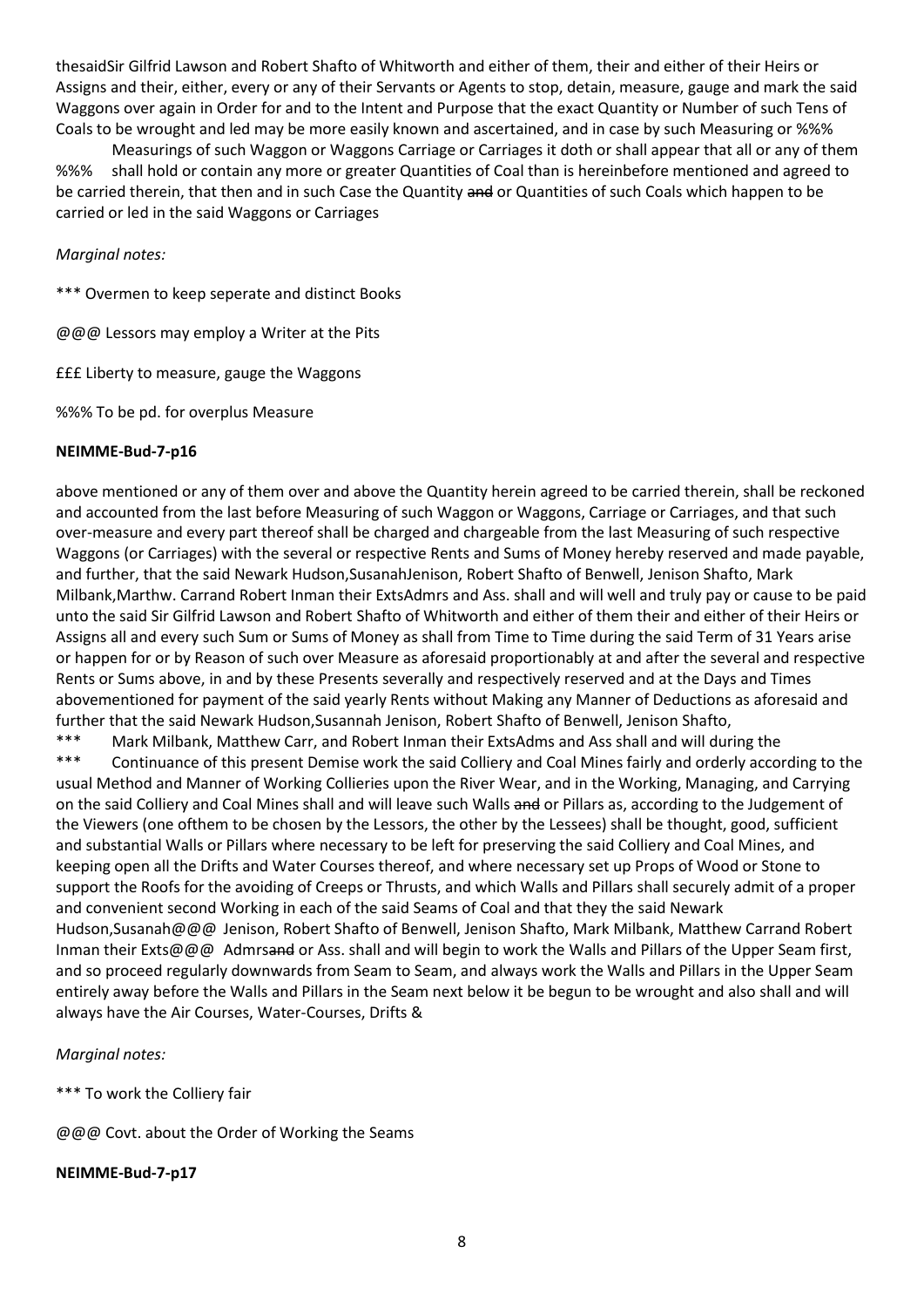Shafts secure well timbered and in good Order and Condition and shall not do or commit, or willingly, wittingly, or negligently suffer to be done any wilful Act whereby the said Colliery and Coal Mines hereby demised or any of them shall or may be drowned, lost, destroyed, damaged or rendered unworkable in any Manner whatsoever or which or \*\*\* which may occasion or bring any Creep or Thrust upon the same, and in the first Working the several Seams \*\*\* of Coal, shall not work any of the Walls or Pillars of any of the said Seams until the Whole-Coal in such of the said Seams in which the said Walls and or Pillars shall be proposed to be wrought shall according to a regular and orderly Course of working the Seam be wrought be wrought out unless according to the Judgement of two Viewers (the one to be chosen by the Lessors the other by the Lessees) it be determined that the Working of such Walls & Pillars may be carried on without any Prejudice to the said Collieries and from and after the Working away such Whole Coal the said Lessees may proceed to work the Walls and Pillars in such Method and Manner as aforesaid @@@ only, and not otherwise and also, that the said Newark Hudson,SusannahJenison, Robert Shafto, of @@@ Benwell, Mark Milbank, Matthew Carr, and Robert Inman their ExtsAdmrsand or Assigns, shall and will in Working the said Collieries leave a sufficient Bulk, Warren, or Barrier of Whole Coal unwrought on every side around the said demised Colliery, and between the Colliery hereby demised and all & every the other which surround and are adjacent or adjoin thereto of the Thickness of 40 Yards at least in Case there be Whole Coal of that Thickness, and without Pairing, Thinning or otherwise reducing the same, and further that it shall and may be lawful to and for £££ the said Sir Gilfrid Lawson and Robert Shafto of Whitworth and either of them their and either of their Heirs £££ and Assigns, and their and either, every or any of their Viewers, Agent or Agents by them, either or any of them employed or appointed for that Purpose at any Time or Times during the Continuance of this Demise to descend by the Ropes, Rollers or Engines used at any of the Pit or Pits, Shaft or Shafts of or belonging to the said Colliery and Coal Mines, or by the Ropes, Rollers or other Materials of the said Lessees into the said Colliery and Coal-Mines to View, Line, Measure, Inspect and Survey the Working of the said Colliery and Coal Mines and see that the same be fairly and regularly wrought according to the true Intent and meaning of these Presents, and by the %%% same Means to ascend and come up the said Pits and Shafts provided nevertheless the said Working Pits or %%% Shafts and Workings shall not be viewed as aforesaid above once in twenty-four Hours, and so as the Working of the said Colliery is not thereby obstructed more than Necessity may require and further that they the said Newark

*Marginal notes:* 

\*\*\* To work no Walls during the first Workg.

@@@ Barrier of 40 Yards.

£££ Liberty of Inspection.

%%% not more than once in 24 hours.

### **NEIMME-Bud-7-p18**

Hudson,Susanah Jenison, Robert Shafto of Benwell, Jenison Shafto, Mark Milbank, Matthew Carr, and Robert Inman their ExrsAdms& Assigns shall and will at all Times during the Continuance of this present Demise at their own proper Costs and charges set up, maintain, uphold and keep in Repair a sufficient Number of Gates, Stoops, Rails and Styles in and upon the said Coal Way or Coal-Ways, Leading to and from the said Coal-Mines and Collieries to the River Wear, and towards or from the River Tyne also, if any such Way or Ways shall be by them used, and keep and employ a sufficient Number of Gate Keepers to shut and keep the said Gates, Stoops and Rails locked at all Times except when the Carriages are going and at work, and to look to, and watch the said gates and Rails when the Carriages are going and at Work so as to prevent Damage by trespassing of Cattle upon the said Lands, Fields, Closes \*\*\* and Grounds into or through, or along which the said Way or Ways are or shall be laid, and shall not nor will \*\*\* at any Time during the present demise do or make any wilful or unnecessary Damage or Spoil of Ground in the Making or Laying any Waggon Way or Waggon Ways or any other Way or Ways in or through the said Lands, Fields, Closes and Grounds or any other unnecessary Thing by Virtue or in Pursuance of the Liberties, Priviledges and Powers hereby given, but shall and will in the using the Liberties and Powers aforesaid do as little Damage and Spoil @@@ in or upon the Premises as conveniently may be and shall not sink or do any Damage in or to any Houses, @@@ Walls, Buildings, Garths, Orchards or Gardens in or upon the said Premises or any Part thereof, but shall leave Whole Coal unwrought under the same, and in Default thereof the said Lessees shall pay or cause to be paid to the said Sir Gilfrid Lawson and Robert Shafto of Whitworth their Heirs and Assigns respectively all Manner of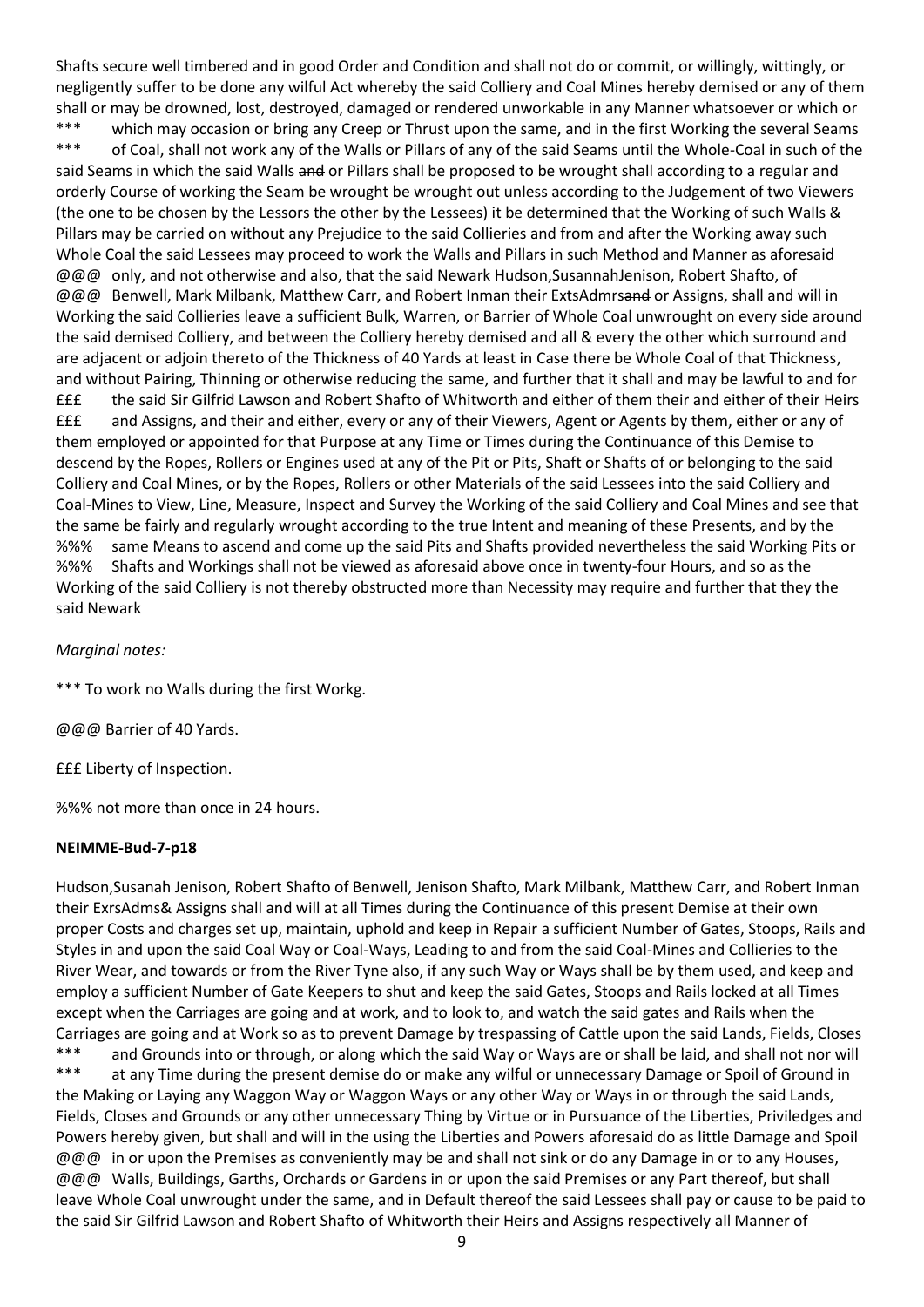Damages Costs and Expences that they or any of them or their or any of their Tenants shall sustain or suffer by the Working of the Coals under the said Houses, Walls, Buildings, Garths, Orchards or Gardens in or upon the said £££ Premises or any Part thereof and shall and will from Time to Time and at all convenient Times during the said £££ Term hereby demised draw or cause to be drawn to-bank all such Manure as shall be bred in the Working of the said Colliery hereby demised, in Order to prevent the same from taking Fire or otherwise endangering the working of the said Colliery and Coal-Mines and shall and will permit and suffer the said Sir Gilfrid Lawson and Robert Shafto of Whitworth respectively and their respective Heirs

### *Marginal notes:*

\*\*\* Not to make any wilful Damage of Ground.

@@@ Not to do any Damage to the Houses &c.

£££ To draw the Manure.

### **NEIMME-Bud-7-p19**

\*\*\* and Assigns, or their respective Tenant or Tenants of the Lands or Grounds under which the said Coal-Mines \*\*\* shall be wrought acting by the Directions of Sir Gilfrid Lawson and Robert Shafto of Whitworth their Heirs or Ass respectively from Time to Time during the said Term to take, lead and carry away to their own Use and Uses respectively in Manner following all such Manure shall be drawn to bank at the Shafts of the said Colliery (that is to say) one Moiety of all such Manure by the said Sir Gilfrid Lawson his Heirs or Assigns or his and their Tenant or Tenants, and the other Moiety by the said Robert Shafto of Whitworth his Heirs or Assigns or his and their Tenant or @@@ Tenants and shall and will from Time to Time and at all Times hereafter during the present Demise, cover up @@@ and timber over, or otherwise well and sufficiently fence round all the said Pits and Shafts as and when they desist from working the same, lest any People, or any of the Goods or Chattels of the said Tenant or Tenants or any other Person or Persons should fall into the same or receive any Damage thereby, and in case any Damage shall £££ happen by Reason of any of the Pit or Pits, Shaft or Shafts lying uncovered or unsecured as aforesaid shall £££ satisfy the same to the Person or Persons suffering such Damage and also shall save harmless and indemnified the said Sir Gilfrid Lawson and Robert Shafto of Whitworth and each of them their and each of their Heirs, Exrs, Administrators and Ass. and every of them of and from the same and of and from all Actions, Costs & Damages which can shall or may grow happen or arise thereby or by Reason or Means thereof and shall and will %%% from Time to Time and at all Times during the said Term over and above the said Rents hereby reserved pay %%% and satisfy unto the said Sir Gilfrid Lawson and Robert Shafto of Whitworthand either of them, their and either of their Heirs and Assigns, and every of them and either, each and every of their Tenants and Farmers all such reasonable Damages as shall be done or committed by the said Newark Hudson,Susanah Jenison, Robert Shafto of Benwell, Jenison Shafto, Mark Milbanke, MatthewCarr and Robert Inman their Servants, Agents or Workmen in and upon the said Lands and Premises or in and upon the Grass, Hay or Corn to be growing thereupon as they the said Sir Gilfrid Lawson and Robert Shafto of Whitworth, or either of them, their and either of their Heirs or Ass. or their or either of their Tenants or Farmers shall or may have bear or sustain for or by Reason or Means of the several Ways, Waters, Sinkings& Workings of the said Colliery and Coal-Mines, or any of them or any Thing to be done by the said Newark Hudson, Susanah Jenison,

# *Marginal notes:*

\*\*\* Leave to take away the Manure in Moieties.

@@@ To secure the Shafts, &c.

£££ To pay Damg. from open Pits.

%%% To pay all reasonable Damages.

**NEIMME-Bud-7-p20**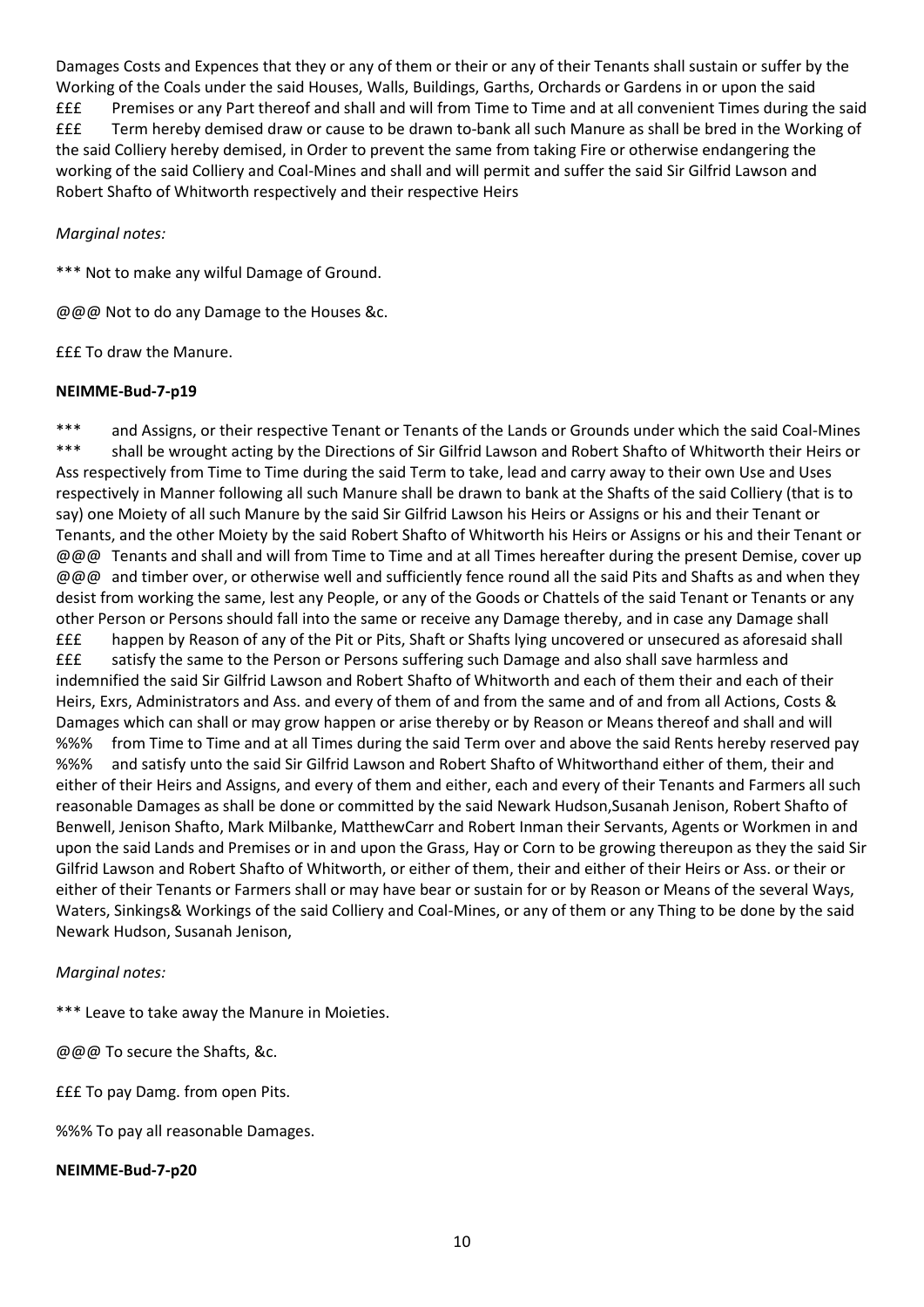Robert Shafto of Benwell, Jenison Shafto, Mark Milbanke, MattwCarr and Robert Inman their ExrsAdms or Assigns or their Servants, Agents or Workmen in or upon the said Lands and Premises or any Part thereof, or for or by Reason or Means of any Trespass or Damage unto the Corn or Grass from Time to Time growing upon the said Land and Premisses occasioned by Neglect in not well and sufficiently keeping, Maintaining, Upholding, looking to and locking the said Gates, Stoops, Rails or any of them, all and every of such Damages to be ascertained from Time to Time within one Month next after the same shall happen by four indifferent Persons, two thereof to be chosen by on the Part and Behalf of the said Sir Gilfrid Lawson and Robert Shafto of Whitworth their Heirs or Assigns and their Tenants and Farmers and the other Two on the Part and Behalf ofthe said Newark Hudson,Susanah Jenison, Robert Shafto of Benwell, Jenison Shafto, Mark Milbanke, Matthew Carr and Robert Inman their ExrsAdmrs and Ass. and \*\*\*

shall and will from Time to Time and at all Times during the Continuance of the Term hereby demised at \*\*\* their, or some of their own Costs and Charges well and sufficiently Uphold, Maintain and Keep all such Houses, Stables, Shops, Hovels, Sheds, Buildings or Erections of Brick or Stone as shall be made or erected upon the Premisses by Virtue of the Licence or Liberty for that Purpose hereby granted in good and sufficient and tenantable @@@ Repair, and shall and will at the End and Expiration or other sooner Determination of the said Term, @@@ peaceably and quietly yield and deliver up unto the said Sir Gilfrid Lawson and Robert Shafto of Whitworth respectively and to their respective Heirs or Assigns quiet and peaceable Possession of the Colliery and Coal-MinesandPremisses hereby demised with the several Pits and Shafts, and Stapples, Levels, Drains, Drifts, Water-Course, Air Courses & Workings of and belonging to the said Colliery and necessary and proper for the Winning and Working of the then Remainder of the said Coal-Mines therein well and sufficiently timbered and free and open and in good and sufficient Repair and Condition and shall leave for the Use and Benefit of the said Sir Gilfrid Lawson and Robert £££ Shafto of Whitworth their Heirs and Assigns all and every the Pits and Shafts of and belonging to the said £££ Colliery and Coal-Mines which shall at any Time during the said Term be used for the Working of the said Colliery (except only such Pits as are wrought out in all the Seams and are not necessary for the Conveyance of Air or Water or otherwise useful

### *Marginal notes:*

\*\*\* To keep all Erections in good Repair.

@@@ To leave all the Pits properly secured at End of the Term.

£££ excepting those wrought out.

#### **NEIMME-Bud-7-p21**

to the said Colliery) with all Levels, Drifts and Water Courses thereof open & in good Order, and fit for the Conveying of Water, and that neither they the said Newark Hudson,Susanah Jenison, Robert Shafto of Benwell, Jenison Shafto, Mark Milbanke, Matthew Carr and Robert Inman their ExrsAdmrs or Ass. or their Agents, Servants or Workmen or any other Person or Persons by their Direction or Assent shall draw or take away any Timber out or from any of the said Pits or Drifts of or belonging to the said Colliery and Coal-Mines except such Pits as are last before mentioned, but shall have the said Colliery and Coal Mines in every Respect in such good Order, Plight and Condition as a going and fair wrought Colliery ought to be and shall also at the Determination of the said Term well and sufficiently level \*\*\* all such parts of the said Premisses where any Waggon Way or Waggon Ways have been and made, and \*\*\* make the same fit for plowing except by any where any Mounts and Batteries shall have been made by Virtue of these Presents and the said Sir Gilfrid Lawson and Robert Shafto of Whitworth for themselves jointly and severally and for their several Heirs, Exrs and Ass. do covenant promise and agree to and with the said Newark Hudson,Susanah Jenison, Robert Shafto of Benwell, Jenison Shafto, Mark Milbanke, Matthew Carr and Robert Inman their ExrsAdmrs or Ass. by these Presents in Manner following (that is to say) that it shall and may be lawful to and for the said Newark Hudson,Susanah Jenison, Robert Shafto of Benwell, Jenison Shafto, Mark Milbanke, Matthew Carr and Robert Inman their ExrsAdmrs or Ass. (they paying the said several Rents and Sums of Money herein and hereby reserved and performing all and every the Covenants and Agreements herein mentioned and contained on their Parts to be done and performed from Time to Time, and at all Times during the said Term hereby demised, peaceably and quietly to have, hold, use, occupy, possess and enjoy all and singular the Premisses, Liberties and Powers herein and hereby demised or mentioned or intended so to be with their and every of their Appurtenances, according to the true Intent and Meaning of these Presents without the Lawful Let, Suit, Trouble, Molestation, Interruption, Eviction or Disturbance of the said Sir Gilfrid Lawson, or Robert Shafto of Whitworth or either of them,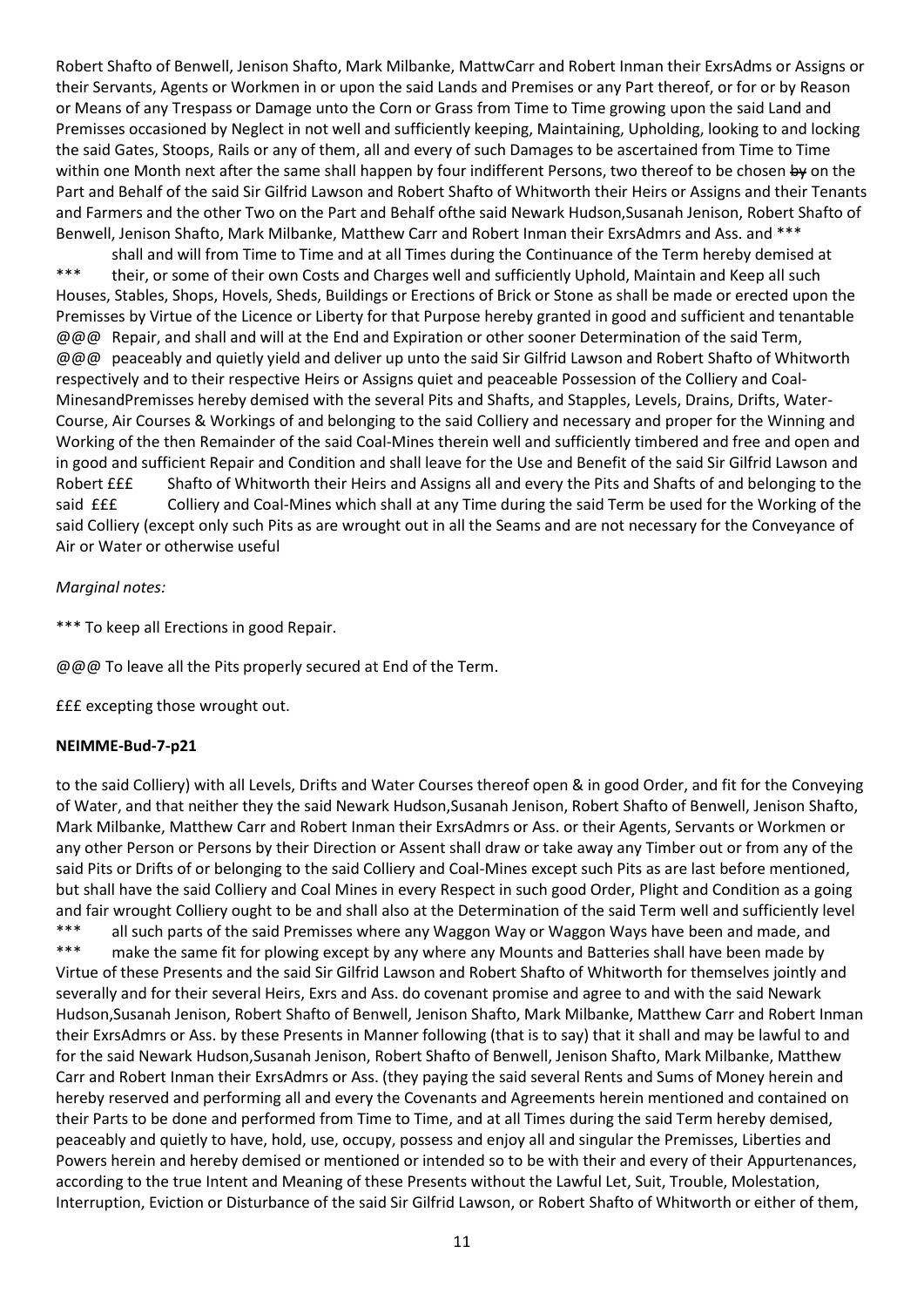their or either of their Heirs and Assigns or any of them, or any other Persons or Persons lawfully claiming or to claim by, from or under or in Trust for them, either or any of them, and further that it shall and may be lawful to and for the said Newark Hudson,Susanah Jenison, Robert Shafto of Benwell, Jenison Shafto, Mark Milbanke, Matthew Carr and Robert Inman their ExrsAdmrs and Ass. at any Time or Times within the Space of

### *Marginal note:*

\*\*\* To level the old Ways at Expiration of the Term.

# **NEIMME-Bud-7-p22**

twelve months next after the Determination of this present Demise, to have, take, carry away and enjoy to his and their own Use all such Quantities of Coal as shall at such Determination be ready wrought and laid above Ground at all or any of the Pit or Pits, Shaft or Shafts of or belonging to the said Colliery or Coalmines and to lay and place the same on the Staiths thereto belonging, and from thence to sell and dispose thereof at their Wills and Pleasures (they the said Newark Hudson,Susanah Jenison, Robert Shafto of Benwell, Jenison Shafto, Mark Milbanke, Matthew Carr, and Robert Inman their ExrsAdmrs and Assigns having first paid, satisfied and discharged the several and respective Rents & Sums of Money herein and hereby reserved, or agreed and covenanted to be paid, and having performed all and every the Covenants and Agreements on their and every of their Parts to be performed until such Determination of the said Term, and obstructing, as little as may be, the Owners or succeeding Tenant or Tenants of the said \*\*\* Colliery and Coal Mines in Working and carrying on the same and further that it shall and may be lawful to \*\*\* and for the said Newark Hudson,Susanah Jenison, Robert Shafto of Benwell, Jenison Shafto, Mark Milbanke, Matthew Carr, and Robert Inman their ExrsAdmrs& Ass. at any Time or Times within the Space of one Year after the Determination of this present Demise to take up, remove and Carry-away to their own Use and Uses all and every of the Engines, Rollers, Waggon Way & Waggon Ways, Side Way and Side Ways, Branch or Branches, Rails, Sleepers, Trunk or Trunks of the said Staith and also the Materials and Implements whatsoever that shall be then lying, remaining and being in or upon the said demised Premisses or any Part thereof if the said Sir Gilfrid Lawson and Robert Shafto of Whitworth or either of them, their or either of their Heirs, Exrs, Adms& Ass. do not within six Months before the Expiration or sooner Determination of the said Term request the Buying and or Purchasing thereof, and if the said Sir Gilfrid Lawson and Robert Shafto of Whitworth or either of them or either of their Heirs or Assigns be aminded and request the Purchase of the same then it is mutually covenanted and agreed upon by and between the said Parties hereto, and it is the true Intent and Meaning of these Presents that the said Sir Gilfrid Lawson and Robert Shafto of Whitworth or either of them, their or either of their Heirs or Assigns shall immediately at the Expiration or other sooner Determination of the said Term enter upon and enjoy the said Fire Engine or Fire Engines, Gins, Ropes and

# *Marginal note:*

\*\*\* Liberty to remove all Materials in 12 Months.

# **NEIMME-Bud-7-p23**

all other working Materials as they or any of them shall think proper, and the said Newark Hudson,Susanah Jenison, Robert Shafto of Benwell, Jenison Shafto, Mark Milbanke, Matthew Carr, and Robert Inman their ExrsAdmrs and Assigns shall sell and dispose thereof to the said Sir Gilfrid Lawson and Robert Shafto of Whitworth their Heirs or Assigns or some of them at and for such Rates and Prices as four indifferent Persons (two thereof to be chosen bythe said Sir Gilfrid Lawson and Robert Shafto of Whitworth their Heirs or Ass. some or one of them, and the other Two to be chosen bythe said Newark Hudson,Susanah Jenison, Robert Shafto of Benwell, Jenison Shafto, Mark Milbanke, Matthew Carr and Robert Inman their ExrsAdmrs& Ass.) shall order set and determine for the same, but if the said Lessees, their ExrsAdmrs and Assigns shall by the space of three Years before the End of the said Term hereby granted request a New Lease of the Premisses hereby demised for reasonable Time and upon reasonable Terms according to the then Situation, Plight and Condition of the said Colliery, & the said Lessors their Heirs and Ass. shall refuse to grant them the same, then it is further mutually covenanted and agreed upon between the said Parties hereto, and it is the true Intent and Meaning of these Presents, that it shall and may be lawful to and for the said Lessees their Exrs, Adms& Assigns at any Time or Times within the Space of one Year after the Determination of the Term hereby granted to take up, remove and carry away to their own Use and Uses all and every the Engines, Rollers, Waggon Way and Waggon Ways, Side Way and Side Ways, Branch or Branches Rails, Sleepers, Trunk or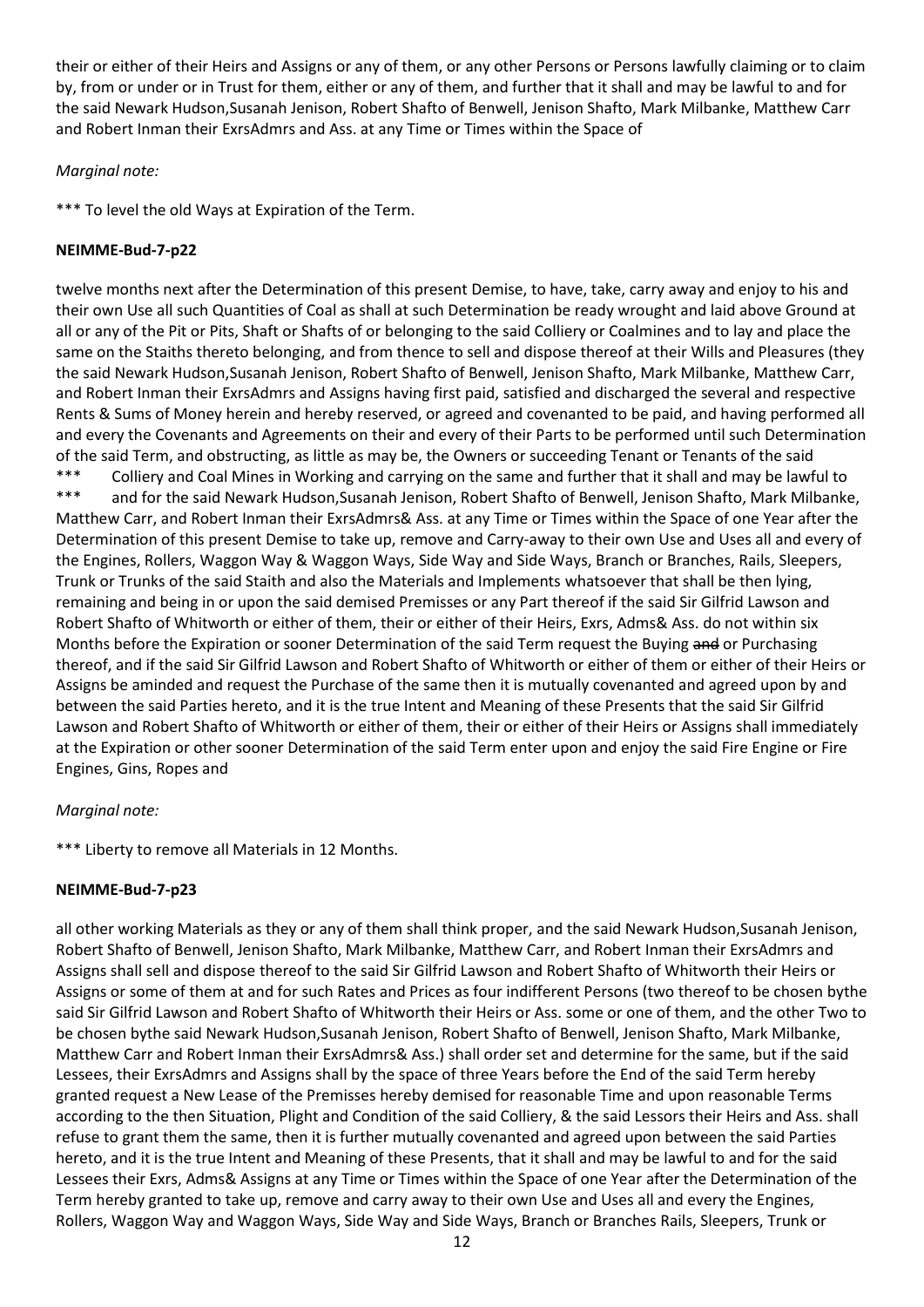Trunks of the said Staith and all other Materials and Implements whatsoever that shall be then lying, remaining or being in or upon the said demised Premisses or any Part thereof and which the said Lessors are hereby authorized and impowered to purchase in Manner aforesaid, the said Newark Hudson,Susanah Jenison, Robert Shafto of Benwell, Jenison Shafto, Mark Milbanke, Matthew Carr, and Robert Inman their ExrsAdmrs and Ass. paying all the said Rents and Sums of Money hereby reserved and performing all and every the Covenants and Agreements in these Presents contained on their and every of their Parts to be done and performed, and also leaving the Water-Pits \*\*\* open and the Water-Courses in good Repair and Condition within the said Colliery, and further that the said \*\*\* Newark Hudson,Susannah Jenison, Robert Shafto of Benwell, Jenison Shafto, Mark Milbank, Matthew Carr, & Robert Inman their ExrsAdmrs and Assigns or any of them shall not pay any Rent or other Satisfaction whatsoever for any Coal which

### *Marginal note:*

\*\*\* To pay nothg. for Coals used in the Staith House.

### **NEIMME-Bud-7-p24**

\*\*\* they or any of them, their or any of their Servants shall from Time to Time burn during the Continuance of \*\*\* the said Term hereby demised in the said Staith House or for any Coals which the Workmen or Servants employed in the said Colliery shall have given them for their own Fire Coal, so as the Coal burnt at the said Staith@@@ house or by the said Workmen do not exceed in the whole yearly Quantity of 15 Tons, or for what Coals shall @@@ be employed or burnt at the Engines to be made Use of for Drawing of Water from the said Colliery and Coal-Mines or any part thereof provided always nevertheless and it is further hereby mutually declared and agreed upon by and between the said Parties to the presents for themselves, and for their several and respective Heirs, Exrs. Admrs& Ass. that the said Newark Hudson,Susanah Jenison, Robert Shafto of Benwell, Jenison Shafto, Mark Milbank, Matthew Carr and Robert Inman their ExrsAdmrs. & Ass. shall be at Liberty at any Time during the said Term to alter the Size of the Waggons used by them for the Leading the Coals to be won and wrought out of the said £££ demised Colliery and Coal-Mines, the said Newark Hudson,Susannah Jenison, Robert Shafto of Benwell, £££ Jenison Shafto, Mark Milbanke, Matthew Carr and Robert Inman their Exrs. Admrs or Ass. first giving unto the said Sir Gilfrid Lawson and Robert Shafto of Whitworth respectively or to their respective heirs or Ass. six Months Notice in Writing of their Intention so to do, and having their Waggons when altered of one and the same Size,and so as the Said Lessees pay the said Rent for the said Coals so to be led in such Waggons after the same Rate and Proportion as are hereinbefore reserved in that Behalf, always accounting 440 Coal Bolls, each Boll to contain 36 Gallons Winchester Measure to a Ton, any thing herein contained to the contrary thereof in any wise %%% notwithstanding provided also, and it is hereby further mutually declared and agreed upon by and between %%% the said parties to these presents for themselves and for their several and respective Heirs, Exrs. Admrs& Ass. that if the said Newark Hudson,Susannah Jenison, Robert Shafto of Benwell, Jenison Shafto, Mark Milbank, Matthew Carr and Robert Inmantheir Heirs, Exrs. Admrs&Ass. shall before the Expiration of the first 3 Years of the said Term have laid out and expended the Sum of four Thousand Pounds in the Winning the said Colliery, and shall at any Time after the twenty-fifth Day of March 1767 be aminded or desirous to give up and surrender the said premisses hereby demised, and that these presents and the Term of years hereby granted should cease and determine, and if such their Mind and Desire shall and do give at least 12 Calendar Months Notice in Writing to and for the said Sir Gilfrid Lawson and Robert Shafto of Whitworth and each of them their or and each of

### *Marginal notes:*

\*\*\* no pitmens Coals to be pd. for unless they exceed 15 Tons.

@@@ Nor at Engines.

£££ Power to alter the Waggons.

%%% Power to give up after having expended £4000 in the first 3 Years.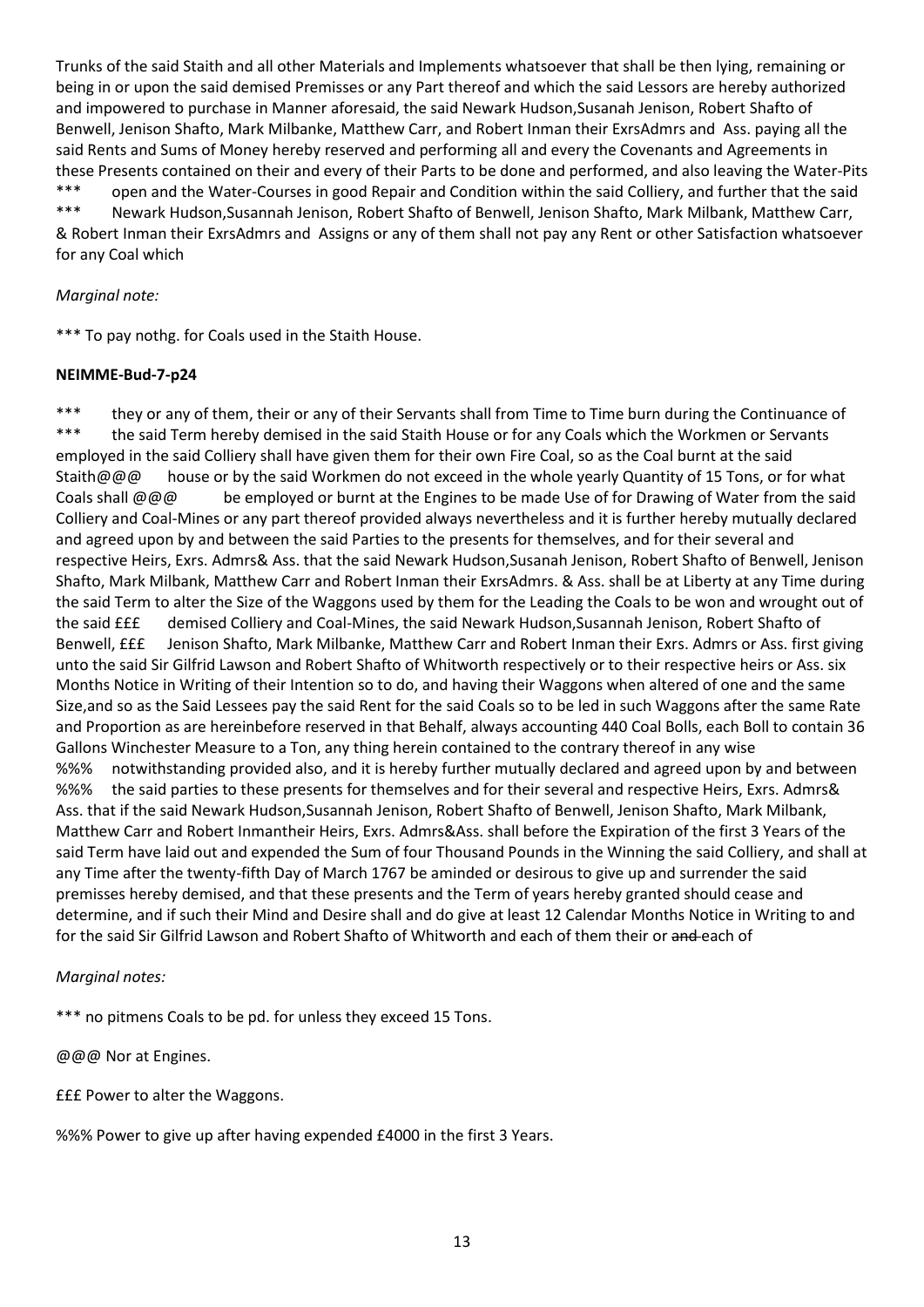#### **NEIMME-Bud-7-p25**

Their Heirs or Ass. to be left for them at each of their Dwelling houses or usual Places of abode, then and in such Case, at the End of the said twelve Calendar Months next after such notice given as aforesaid and after they have so actually laid out and expended the said Sum of £4000 in the Winning of the said Colliery and not before, and after they shall have given or laid before the said Sir Gilfrid Lawson and Robert Shafto of Whitworth and each of them, their and each of their Heirs, Ass. Agents or Stewards a full just and true Account how and in what Manner the said £4000 hath been laid out and expended in and about the Winning of the said Colliery and upon Payment or lawful Tender of all Rents and Arrears of Rent, Sum and Sums of Money which at the End of the said Twelve Months shall be due and owing for and in Respect of the Premisses hereby demised, or of any Covenant, Reservation, Matter or Thing herein contained, and upon Performance of all and every the Covenants and Agreements herein contained on the Part and Behalf of the said Newark Hudson,Susannah Jenison, Robert Shafto of Benwell, Jenison Shafto, Mark Milbank, Matthew Carr and Robert InmantheirExrs. Admrs& Ass. until the End of the said Twelve Months next after such Notice given as aforesaid to be done and performed this present Indre. of Lease and every Covenant, Clause, Matter and Thing herein contained shall cease determine and be utterly void and of none Effect to all Intents and Purposes whatsoever, any Thing herein contain'd to the contrary thereof in any wise notwithstanding, and in such Case it shall and may be lawful to and for the said Sir Gilfrid Lawson and Robert Shafto of Whitworthand each of them, their and each of their Heirs, or Ass. from and after the Expiration of the said twelve Months next after such Notice given as aforesaid to enter upon the said Premisses hereby demised and to hold and enjoy the same as their and each of their former Estate In Witness whereof the said Parties to these present Indentures have hereunto interchangeably set their Hands and Seals the Day and Year first above written.

**LS**

| Witness to the signing hereof by the within | Gilfrid Lawson      |  |  |  |
|---------------------------------------------|---------------------|--|--|--|
|                                             |                     |  |  |  |
| named Gilfrid Lawson, & Robert Shafto,      | Robt. Shafto        |  |  |  |
| Newark Hudson, Susanah Jenison, Robt.       | Newark Hudson       |  |  |  |
| Shafto, Jenison Shafto, Mark Milbanke,      | Susan Jenison       |  |  |  |
| Matthew Carr and Robt. Inman.               | Robert Shafto       |  |  |  |
|                                             | Jenison Shafto      |  |  |  |
| James Brack                                 | Mark Milbanke       |  |  |  |
| Cutht. Swainstone                           | <b>Matthew Carr</b> |  |  |  |
|                                             | Robert Inman        |  |  |  |

#### **NEIMME-Bud-7-p26**

Witness to the signing thereof by the within named Jenison Shafto

Wm. Alvey Darwin Christr. Hill

\_\_\_\_\_\_\_\_\_\_\_\_\_\_\_\_\_\_\_\_\_\_\_\_\_\_\_\_\_\_\_\_\_\_\_\_\_\_\_\_\_\_\_\_\_\_\_\_\_\_\_\_\_\_\_\_\_\_\_\_\_\_\_\_\_\_\_\_\_\_\_\_\_\_\_\_\_\_\_\_\_\_\_\_\_\_\_\_\_\_\_\_\_\_\_

\_\_\_\_\_\_\_\_\_\_\_\_\_\_\_\_\_\_\_\_\_\_\_\_\_\_\_\_\_\_\_\_\_\_\_\_\_\_\_\_\_\_\_\_\_\_\_\_\_\_\_\_\_\_\_\_\_\_\_\_\_\_\_\_\_\_\_\_\_\_\_\_\_\_\_\_\_\_\_\_\_\_\_\_\_\_\_\_\_\_\_\_\_\_\_

|                                                        | A. R. P.   |  |
|--------------------------------------------------------|------------|--|
| The Grounds of Sir Gilfrid Lawson Bart. contains142010 |            |  |
|                                                        |            |  |
|                                                        | Total29003 |  |

#### **July 19 1784.**

|                                                                  | Share |
|------------------------------------------------------------------|-------|
| Representative of Mr. New. HudsonJohn Hudson3/12                 |       |
| Mrs Sus. Jenison, Rob. Shafto & Jen. ShaftoStafford & Taylor4/12 |       |
| Mark Milbanke&MatthwCarrJohn Carr2/12                            |       |
|                                                                  |       |
|                                                                  |       |
|                                                                  |       |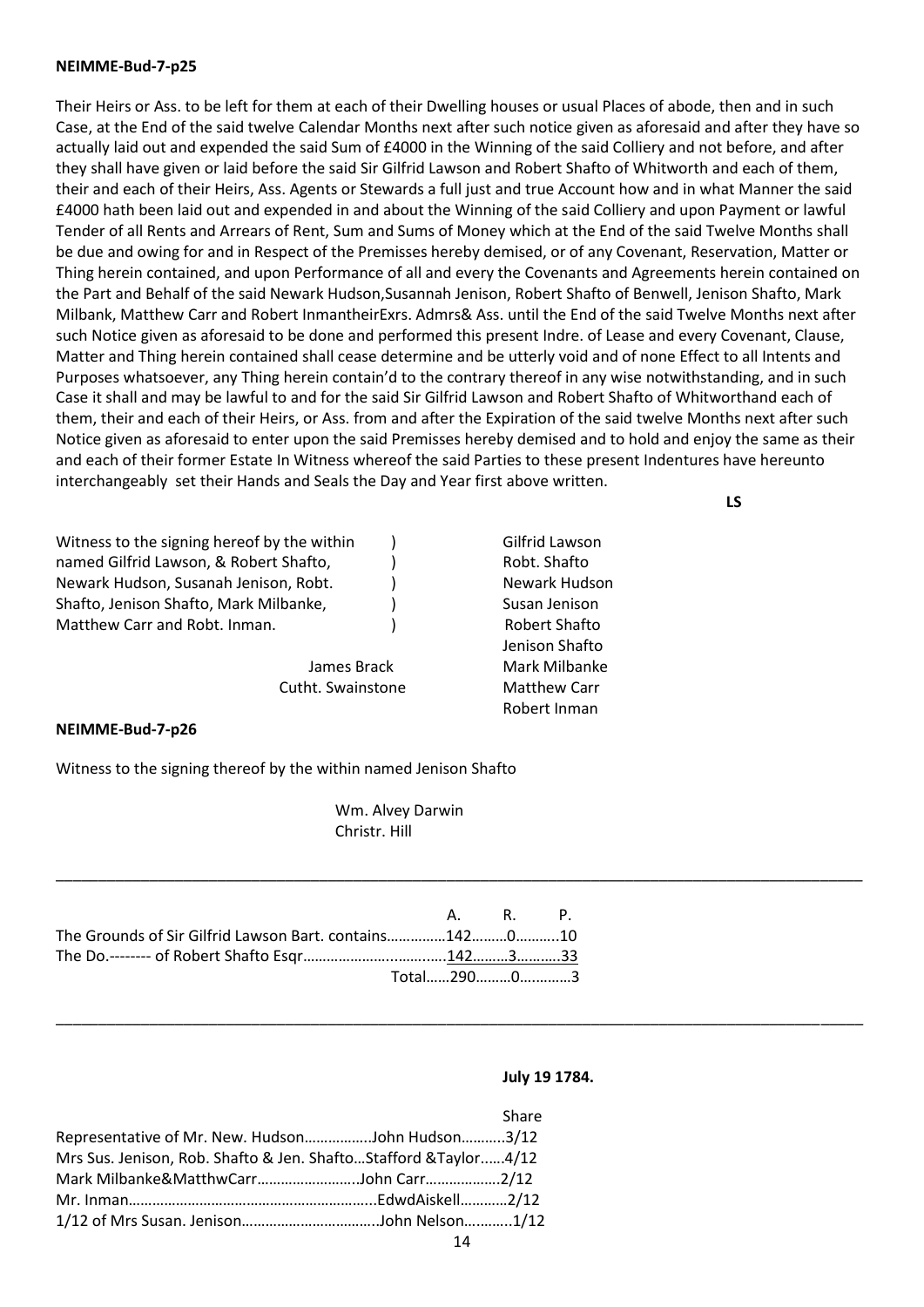### **NEIMME-Bud-7-p27**



\_\_\_\_\_\_\_\_\_\_\_\_\_\_\_\_\_\_\_\_\_\_\_\_\_\_\_\_\_\_\_\_\_\_\_\_\_\_\_\_\_\_\_\_\_\_\_\_\_\_\_\_\_\_\_\_\_\_\_\_\_\_\_\_\_\_\_\_\_\_\_\_\_\_\_\_\_\_\_\_\_\_\_\_\_\_\_\_\_\_\_\_\_\_\_

[At head of map]

The Grounds of Sir Gilfrid Lawson Bart. in Lease to Mr. Hudson &Prs. coloured blue and marked **A** & contain 142A 0R 10P

The Grounds of Robert Shafto Esqr. in Lease to Ditto coloured red and marked **C**and contain 147A 3R 33P The Grounds of Sir Gilfrid Lawson Bart. affording a Part of the Waggon Way to the River col'd. yellow and marked **B**. The Grounds of Robert Shafto Esqr. affording the other Part of the Waggon Way to the River col'd. Green and marked **D**.

The Grounds of the Revd. Dr. James Musgrave uncoloured.

[At lower right-hand corner of map]

Annexed at the Time of executing the Articles of Agreement. Witness our Hands Gilfd. Lawson Robt. Shafto

Witnesses to the Signing hereof

> Jas Brack Cutht. Swainstone

**NEIMME-Bud-7-p28**

[blank page]

**NEIMME-Bud-7-p29**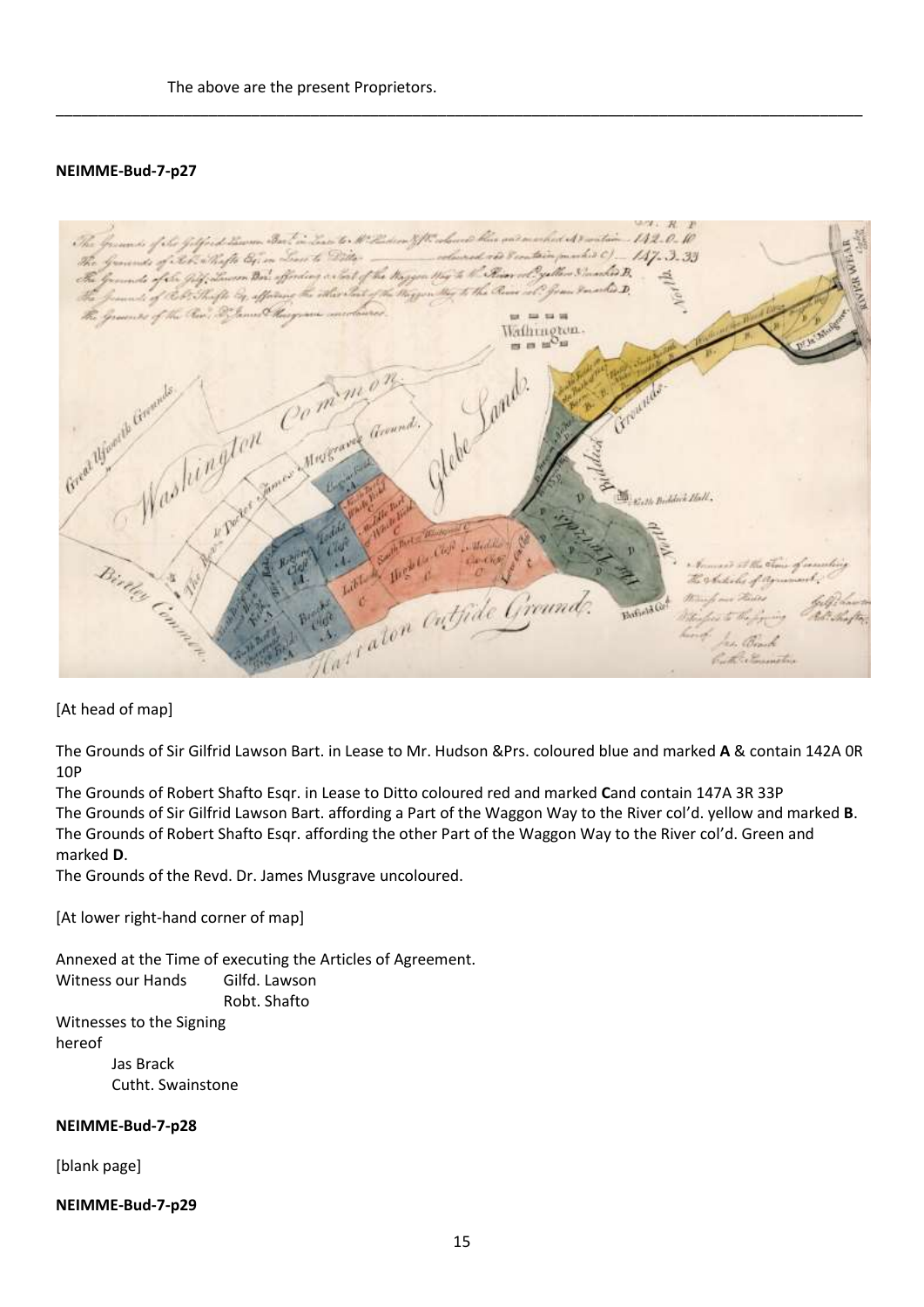Copy

### Articles of Agreement Between Sir Gilfrid Lawson Bart And

 $\overline{\phantom{a}}$ 

John Hudson, Matthew Carr, EdwdAiskell, John Stafford, John Taylor and John Nelson.

For a Wayleave to Lead the Coals from Washington Glebe to the River Wear.

Term 16 years, from 25<sup>th</sup> March 1779.

### **NEIMME-Bud-7-p30**

| Way-Leave          | Articles of Agreement indented made and fully agreed upon the twenty-fifth Day of June  |
|--------------------|-----------------------------------------------------------------------------------------|
| <b>From</b>        | in the year of our Lord One thousand seven Hundred and seventy nine Between Sir Gilfrid |
| Washington         | Lawson of Brayton in the County of Cumberland Baronet of the one part and John Hudson   |
| Glebe,             | of North Biddick in the County of Durham Esquire, Matthew Carr of Ryehope in the said   |
| and                | County of Durham Esquire, Edward Ayskell of Sunderland in the said County, Coal Fitter, |
| <b>Staith Room</b> | John Stafford of Monk Wearmouthin the saidCounty Coal Fitter, and John Nelson of the    |
|                    | same place Coal Fitter of the other part as follows,                                    |

First, the said Sir Gilfrid Lawson in Consideration of the Rent and Sums of Money, Covenants and Agreements hereinafter mentioned to be paid done and performed by and on the Part of the said John Hudson, Matthew Carr, Edward Ayskell, John Stafford, John Taylor & John Nelson their Executors, Administrators and Assigns, doth hereby for himself his Heirs, Executors and Administrators covenant promise and agree to and with the said John Hudson, Matthew Carr, EdwdAyskell, John Stafford, John Taylor & John Nelson their Executors, Administrators and Assigns that he the said Sir Gilfrid Lawson or his Heirs shall and will so far as in him and them both and he or they lawfully can or may demise and to farm let unto the said John Hudson, Matthew Carr, Edward Ayskell, John Stafford, John Taylor & John Nelson their Executors, Administrators and Assigns sufficient and convenient Way Leave or liberty and \*\*\* passage from Time to Time and at all Times during the Term of thirty years hereinafter mentioned and \*\*\* intended to be demised to and for them the said John Hudson, Matthew Carr, Edward Ayskell, John Stafford, John Taylor and John Nelson, their Executors, Administrators, Servants, Workmen and Assigns to take lead and carry away with horses, Carts, Wains Waggons or any other Carriages whatsoever all and every or any of the Coals to be by them the said John Hudson, Matthew Carr, Edward Ayskell, John Stafford, John Taylor and John Nelson their Executors, Administrators or Assigns, won wrought or gotten forth or out of the Coalmines and Collieries lying and being within and or under the Glebe Lands at Washington in the said County of Durham and now held by them under and by Virtue of a Lease from the Revd Edward Wilson, Rector of Washington aforesaid in through over and along all and every or any part of the

*Marginal note:* 

\*\*\* Term 30 years

### **NEIMME-Bud-7-p31**

Lands and Grounds of the said Sir Gilfrid Lawson situate and being in the Manor Washington aforesaid (other than and except in through over or along any of the Houses, Out-houses, Courts, Yards, Backsides, Gardens, Orchards, Plantations or Stack Yards situate and being within the Lands and Grounds aforesaid) unto the Staith which they the said John Hudson, Matthew Carr, Edward Ayskell, John Stafford, John Taylor and John Nelson now hold by Virtue of and under a Lease bearing Date the 17<sup>th</sup> Day of January One Thousand seven hundred and sixty-four, from the said Sir Gilfrid Lawson and Robert Shafto of Whitworth in the said County of Durham aforesaid Esquire made to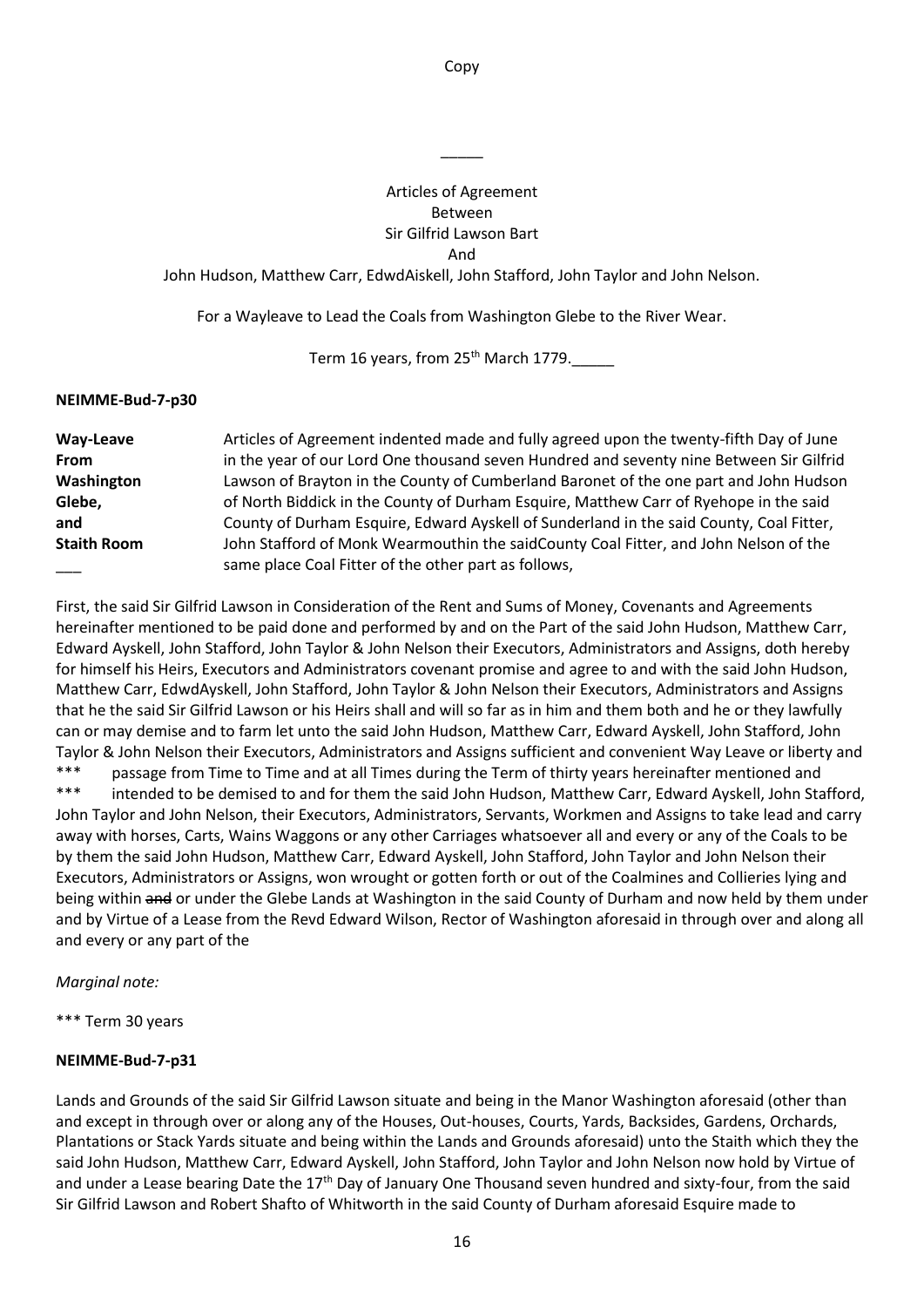SusanahJenison Widow, Robert Shafto of Benwell Esquire, Jenison Shafto Esquire, Mark Milbanke Esquire, the said Matthew Carr and Robert Inman Coalfitters together also with Power and Authority to and for the said John Hudson, Matthew Carr, Edward Aiskell, John Stafford, & John Nelson their Exrs, Admrs or Servants Workmen or and Assigns at anyTime or Times during the said Term of 30 years intended to be hereby demised to make lay, fix, place and use one Main Waggon Way and one By Waggon Way and to build, lay and make convenient Bridge or Bridges Mount or Mounts, Battery or Batteries, Branch or Branches, in, upon, through over and along any part of the Land and Grounds aforesaid (except as aforesaid) from all and every the Pit or Pits that shall be wrought in and belonging to the said Coalmines & Collieries within or under the Glebe Lands aforesaid to the Staith aforesaid but from no other \*\*\* Pit or Pits, Coalmine or Coalmines, Colliery or Collieries whatsoever and also free Liberty to lay and fix, Rails, \*\*\* Sleepers, Timbers, Iron and all other Materials whatsoever, necessary for the Making and laying such Main Waggon Way and Bye Waggon Way, Branch or Branches and also free Liberty to amend and repair the same Main @@@ Waggon Way and By Waggon Way, Branch or Branches, so always that such Main Waggon Way Branch or @@@ Branches do not exceed 14 yards in Breadth (Gutters included) unless where the Mounts, Bridges, or Cutts shall necessarily require a greater Breadth , and so as there shall be only one Main Waggon Way and one By Waggon Way be made and used at the same Time over and besides the necessary Branches if he the said Sir Gilfrid hath in himself a good and sufficient Right to grant such Way Leave or Liberty and Passage and Liberty of Laying one Main Waggon Way and one Bye Waggon Way and Branch or Branches as aforesaid, but not otherwise together with also free Liberty and Authority to the said John Hudson, Matthew Carr, Edward Ayskell, John Stafford, John Taylor & John £££ Nelson, their Exrs, Admrs and Assigns for and during the said Term of Sixteen years hereinafter mentioned to £££ moor and fasten Keels, Boats and Lighters, and to lay deposit and vend at and upon the Staith aforesaid all such Coals and they or any of them shall work or cause to be wrought in forth or

### *Marginal notes:*

\*\*\* To lay W. Way

@@@ To amend the do.

£££ Staith Privileges

# **NEIMME-Bud-7-p32**

out of the said Colliery or Coalmines within or under the said Glebe Lands aforesaid if he the said Sir Gilfrid Lawson hath in himself good & sufficient Right to grant such Liberty and Authority but not otherwise To have and to hold the \*\*\* said Way Leave or Liberty and Passage over the Lands and Grounds aforesaid and of laying one Main \*\*\* Waggon Way and one By Waggon Way and Branch or Branches as aforesaid and all or singular other the Appurtences. thereto belonging (except as aforesaid excepted) unto the said John Hudson, Matthew Carr, Edward Ayskell, John Stafford, John Taylor and John Nelson their ExrsAdmrs and Ass. from the twenty-fifth Day of March now last past before the Date of these Presents for and during and to the full End and Term of thirty years from thenceforth next ensuing fully to be compleat and ended and to have and to hold the said Liberty of Mooring and @@@ fastening of such Keels, Boats and Lighters as aforesaid, and of laying, depositing and vending the Coals @@@ aforesaid at the Staith aforesaid from the twenty-fifth Day of March now last past before the Date of these presents for and during and unto the full End and Term of sixteen years, being for the Remainder of a Term of 35 Years granted by the said Sir Gilfrid Lawson and Robert Shafto to the Lessees hereinbefore mentioned, in and by the said hereinbefore mentioned Lease bearing Date the Seventeenth Day of January One Thousand seven Hundred and sixty-four. secondly the said Sir Gilfrid Lawson for himself his Heirs, Exrs, Admnrs& Ass. doth hereby covenant promise & agree to and with the said John Hudson, Matthew Carr, Edward Ayskell, John Stafford, John Taylor and John Nelson their Executors, Admrs. & Ass. that at the End and Expiration of the said Term granted and demised by the said hereinbefore mentioned Lease of the seventeenth Day of January One Thousand seven Hundred and Sixtyfour, he the said Sir Gilfrid Lawson his Heirs or Assigns shall and will so far as in him or them hath and he or they lawfully and rightfully can or may execute Lease and thereby demise and to farm let unto the said John Hudson, Matthew Carr, Edward Ayskell, John Stafford, John Taylor and John Nelson their Exrs, Admnrs& Ass. sixteen Yards in £££ Length in the front facing the River (Wear) and thirty two yards in Breadth from the Front backwards of £££ the Ground on which the West End of the Staith, now in the Possession of them the said John Hudson, Matthew Carr, Edward Ayskell, John Stafford, John Taylor and John Nelson, is erected, and built for the Purpose of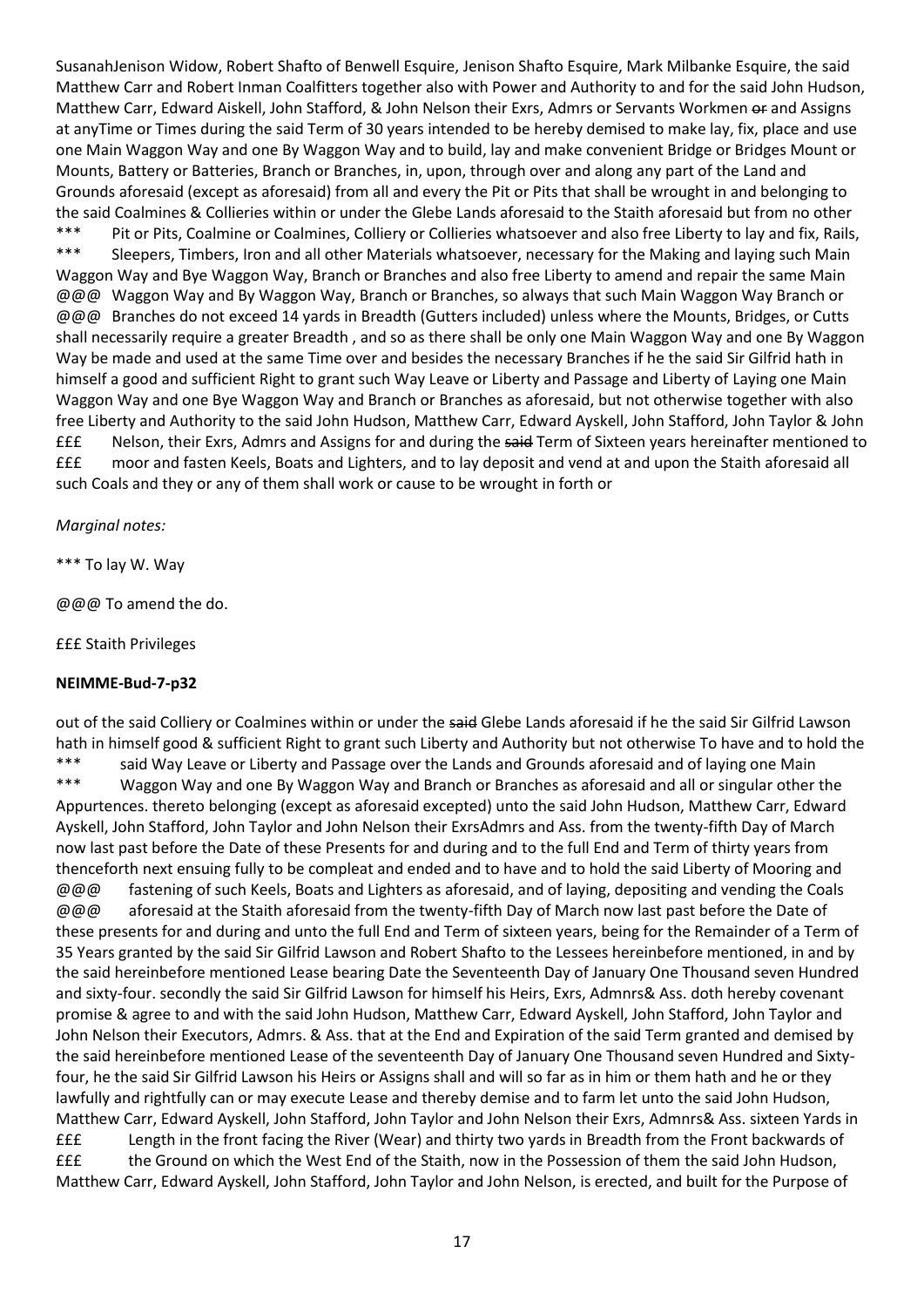erecting and building a new Staith or Quay for the Mooring and fastening of Keels, Boats and Lighters and for the Laying depositing and vending of such Coals as aforesaid to hold from thenceforth

*Marginal notes:* 

\*\*\* Wayleaves from 25<sup>th</sup>. March 1779 for 30 years.

@@@ Staith, &c from March 25<sup>th</sup>: 1779 for 16 years.

£££ Additional Staith Room.

### **NEIMME-Bud-7-p33**

for and during the Term of 14 Years being for the remainder of the aforesaid Term of thirty years intended to be hereby demised at and under the yearly Rent of one Pepper Corn only on the Feast of Saint Michael the Archangel in every year of the said Term if lawfully demanded, and in the said intended Lease of 14 Years shall be contained all usual Covenants that are usually inserted in Leases of that Kind thirdly the said John Hudson, Matthew Carr, Edward Ayskell, John Stafford, John Taylor and John Nelson for themselves and for their respective Heirs, Exrs, Admrs& Ass. do hereby jointly and severally covenant promise and agree to and with the said Sir Gilfrid Lawson his Heirs and Ass. that they the said John Hudson, Matthew Carr, Edward Ayskell, John Stafford, John Taylor and John Nelson, their ExrsAdmrs or Assigns untill the twenty-fifth Day of March which will be in the Year of our Lord One Thousand seven Hundred and eighty two shall and will well and truly pay or cause to be paid unto the said Sir Gilfrid Lawson his Heirs or Assigns the Rent or Sum of Money of 15 Shillings of lawful Money of Great Britain per Ten for every Ten of Coals (reckoning and accounting 440 Coal Bolls to a Ten) for every Ten of Coals which by them the said John Hudson, Matthew Carr, Edward Ayskell, John Stafford, John Taylor and John Nelson their ExrsAdmrs or Assigns, shall be led and carried downaway from the said Colliery and Coalmines within the said Glebe Lands at Washington aforesaid over or along the said Way or Way Leave hereby demised or intended so to be or any part thereof, the same to be paid on the twenty-fifth Day of March in each year by so much Money as the Number of Tens of Coals so led and carried away shall in each of the said Years amount unto, and so in Proportion for a lesser Quantity than a Ten, and that from and after the said 25<sup>th</sup> Day of March which will be in the Year of our Lord, One Thousand seven hundred and eighty-two, they the said John Hudson, Matthew Carr, Edward Ayskell, John Stafford, John Taylor and John Nelson, their ExrsAdmrs or Ass. or some of them shall and will well and truly yield and pay or cause to be paid unto the said Sir Gilfrid Lawson his Heirs or Assigns yearly and every Year for and during all the then Residue of the said Term hereby demised or intended so to be,the certain yearly Rent or Sum of 50 pounds of like lawful Money of Great Britain for the Annual Quantity of sixty-six Tens and two thirds of a Ten of Coals (such Measure as aforesaid) to be led and carried along the said Way or Way Leave hereby demised from the said Colliery or Coal Mines within the Glebe Lands at Washington and the said certain Rent of £50 to be paid whether the said annual Quantity shall be led or not, and the same to be paid by half-yearly Payments at or

# **NEIMME-Bud-7-p34**

upon the twenty-ninth Day of September and the twenty-fifth Day of March in every year by equal portions the first payment thereof to begin and be made at or upon the twenty-ninth Day of September which will be in the said Year of our Lord 1782, and also shall and will yield and pay unto the said Sir Gilfrid Lawson his Heirs or Ass. from and after the said twenty-fifth Day of March which will be in the said Year of our Lord One Thousand seven hundred and eighty-two for and during all the then Residue of the said Term of thirty years over and above the said certain Rent of £50 the further Rent or Sum of fifteen Shills. per Ten for every Ten of Coals (such Measure as aforesaid) which they the said John Hudson, Matthew Carr, Edward Ayskell, John Stafford, John Taylor and John Nelson, their ExrsAdmrs or Ass. Servants Agents or Workmen shall in any one year during the then Residue of the said Term of thirty years hereby demised, lead along the said Waggon Way or Way Leave hereby demised, or any part thereof from the Colliery and Coal Mines within the said Glebe Lands at Washington over and above the Quantity of Sixty-six Tens and two-thirds of a Ten of Coals, the said further Rent of 15 sh. Per Ten, for every Ten of Coals exceeding the said yearly Quantity of Sixty-six Tens and two-thirds of a Ten to be paid at or upon the twenty-fifth Day of March in every year during the then Residue of the said Term of 30 Years hereby demised by so much thereof as on the said 25th Day of March in each Year the Number of Tens of Coals so led and carried away as aforesaid in every preceedingYear shall amount unto over and above and exceeding the said Quantity of Sixty-six Tens and two-thirds of a Ten of Coals, and so in proportion for any lesser Quantity than a Ten, all and every which Rents and Sums of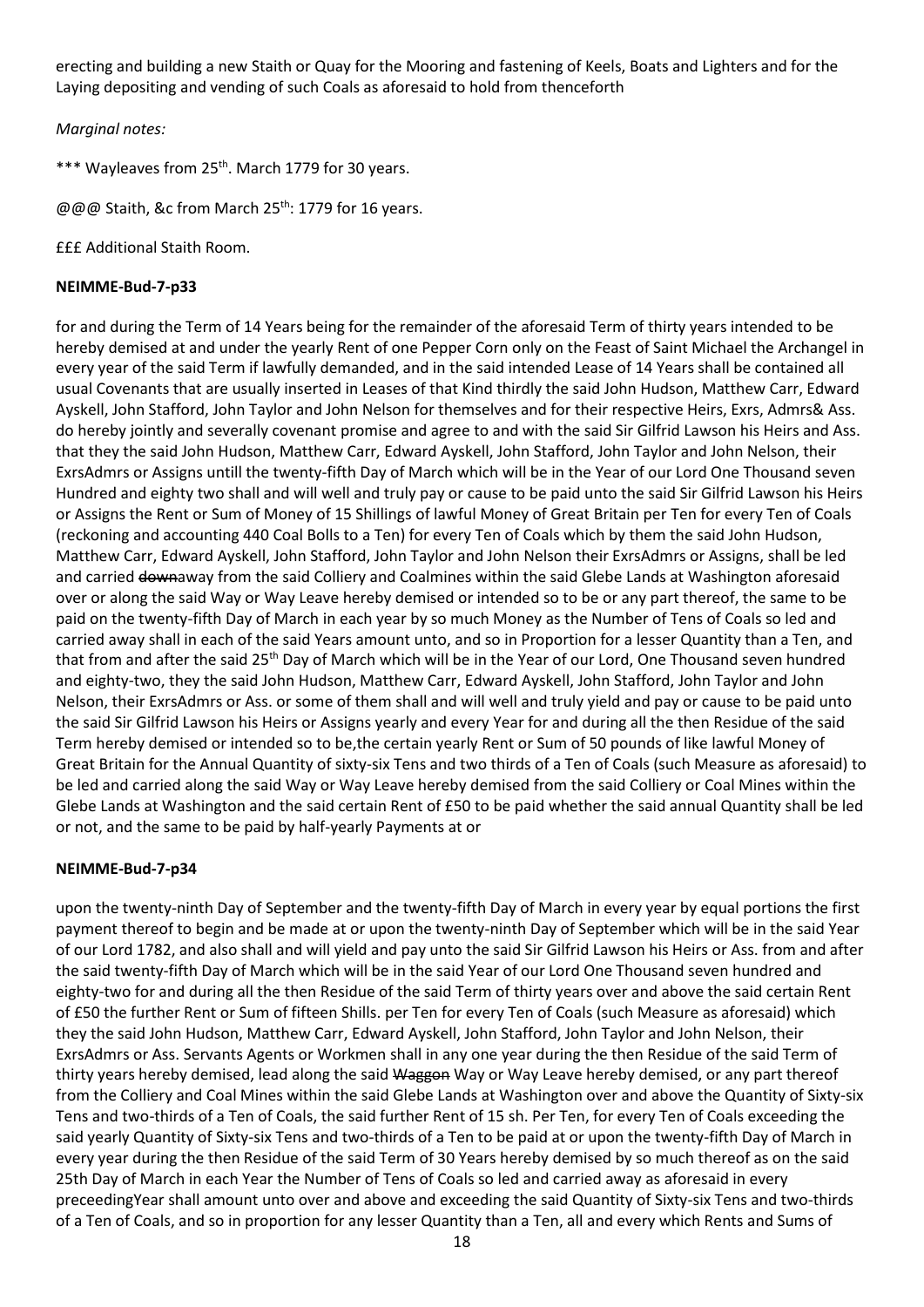Money shall be payable and paid without any Abatement or Deduction whatsoever for or by Reason of any Taxes, Rates, Assessments or Impositions, parliamentary or parochial or otherwise howsoever which are or hereafter shall during the said Term of thirty years be taxed, rated, assessed or imposed on any of the Premisses hereby demised or intended to be demised or any Part thereof or upon the said Sir Gilfrid Lawson his Heirs or Assigns in any Respect thereof or otherwise howsoever Fourthly it is hereby declared and agreed that if the said John Hudson, Matthew Carr, Edward Ayskell, John Stafford, John Taylor and John Nelson, their ExrsAdmrs or Ass.shall not or do not in any one or more Year or Years of the said Term from and after the 25<sup>th</sup> Day of March 1782, lead and carry away from the said Coal-

### **NEIMME-Bud-7-p35**

Mines and Colliery within the said Glebe Lands in Washington over and along the said Way and Way Leave hereby demised or some Part thereof the full yearly Quantity or Number of Sixty-six Tens and two-thirds of a Ten of Coals (such Measure as aforesaid) for which the said certain yearly Rent or Sum of £50 is hereby made payable that then when and so often as such Case shall so happen it shall and may be lawful to and for the said John Hudson, Matthew Carr, Edward Ayskell, John Stafford, John Taylor and John Nelson, their ExrsAdmrs& Ass. in any of the following Year or Years of the said Term in Order to make up and supply such Deficiency to lead and carry away from and out of the said Coalmines & Colliery within the said Glebe Lands of Washington over and along the said Way and Way Leave hereby demised such Number and Quantity of Tens of Coals as shall in any one Year or Years of the said Term hereby demised after the said 25<sup>th</sup> Day of March 1782, be led and carried away short of the said yearly Quantity of Sixty-six Tens and two-thirds of a Ten of Coals (such Measure as aforesaid) without paying any further or other Rent or Sum of Money than the said Rent or Sum of £50 for the said Coals to be led from Time to Time for the Making up and supplying such Deficiency as aforesaid Fifthly it is hereby declared and agreed that in Case the saidJohn Hudson, Matthew Carr, Edward Ayskell, John Stafford, John Taylor and John Nelson, their ExrsAdmrs& Assigns shall be prevented from Winning and Working the said Colliery and Coal Mines within and under the Glebe Lands aforesaid by Fire or overflowing of Water or in Case the said Coal Mines and Colliery shall be wrot. out before the Expiration of the said Term of thirty years, or in Case the saidJohn Hudson, Matthew Carr, Edward Ayskell, John Stafford, John Taylor and John Nelson, their ExrsAdmrs or Ass. shall any Time during the Term of their present Lease of the said Colliery and Coalmines aforesaid give up the said Lease to the said Edward Wilson or his Successors and decline working the said Colliery and Coalmines in Pursuance of a Power reserved to them in the said Lease for that Purpose, or in Case the saidJohn Hudson, Matthew Carr, Edward Ayskell, John Stafford, John Taylor and John Nelson, their ExrsAdmrs or Ass. shall on the Expiration of their said present Lease by which they now hold the said Coalmines and Collierys decline requiring of the said Edward Wilson or his Successors a Renewal of such Lease for a further Term, and shall cease working the said Coalmines or Collieries, or in Case they the saidJohn Hudson, Matthew Carr, Edward Ayskell, John Stafford, John Taylor and John Nelson, their ExrsAdmrs or Ass. shall on the Expiration of the said present Lease of the said Colliery require of the said Edward Wilson or his Successors a Renewal of the said Lease, and on their

### **NEIMME-Bud-7-p36**

making such Request, the said Edward Wilson or his Successors shall refuse to grant such Renewal, then and in any of the said Cases so happening, and if the saidJohn Hudson, Matthew Carr, Edward Ayskell, John Stafford, John Taylor and John Nelson, their ExrsAdmrs or Ass. shall and do give at least six Calendar Months Notice in Writing to or for the said Sir Gilfrid Lawson his Heirs or Ass. to be left for him or them or his or their Dwelling House or usual Place of abode of such Contingency or Event having happened and of their Mind and Desire to give up and surrender the said Premisses hereby demised, and that the Premisses Presents and the Term hereby demised should cease and determine, then and in such Case at the End of the said six Calendar Months next after such Notice given as aforesaid and upon Payment or lawful Tender of all Rents and Arrears of Rents, Sum and Sums of Money which at the End of the said six Months shall be due & owing for or in Respect of the Premisses hereby demised or of any Covent. or Agreement, Matter or Thing herein contained, and upon Performance of all and every the Covenants and Agreements herein and in the said Lease hereby agreed to be granted and contained on the Part and Behalf of the saidJohn Hudson, Matthew Carr, Edward Ayskell, John Stafford, John Taylor and John Nelson, their ExrsAdmrs and Ass. until the End of the said six Months next after such Notice given as aforesaid, these Press. and the Indenture of Lease hereby granted agreed to be executed, and every convenient Clause, Matter and Thing therein respectively contained or to be contained shall cease determine and be utterly void and of none Effect to all Intents and Purposes Sixthly it is hereby declared and agreed that in Case any Dispute or Disputes shall arise concerning the Right of the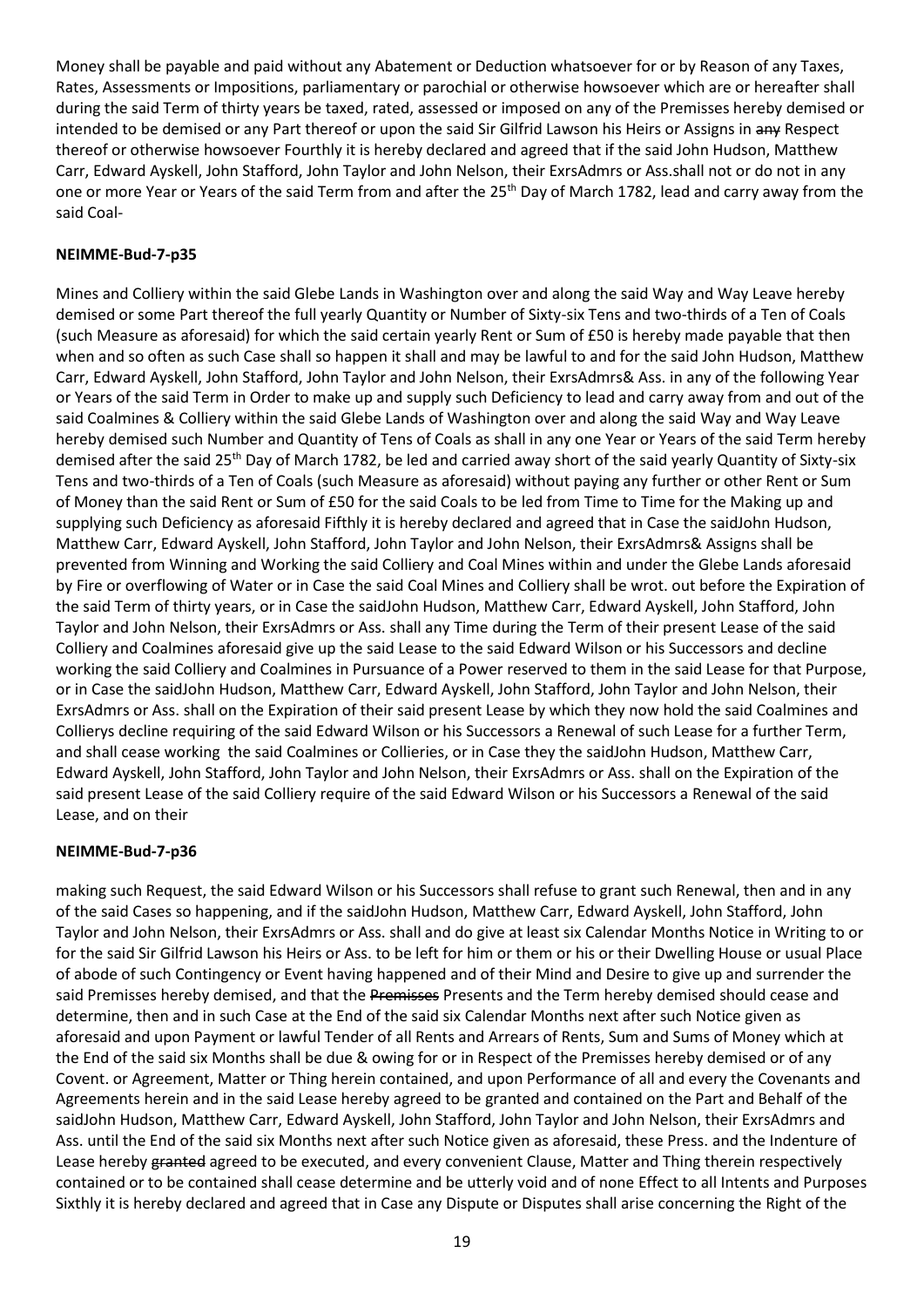said Sir Gilfrid to grant such Wayleave and or Liberty of and Passage and Liberty of Laying one Main Waggon Way, and one Bye Waggon Way and Branch or Branches as aforesaid and they the saidJohn Hudson, Matthew Carr, Edward Ayskell, John Stafford, John Taylor and John Nelson, their ExrsAdmrs or Assigns shall by a Judgment or Decree of any Court of Law or Equity be deprived of the Wayleave and Liberty of Passage and Waggon Way hereby intended to be demised, then and in such Case from and immediately after their being so deprived as aforesaid these Presents & the said Term hereby demised or intended so to be, and every Covenant Clause, Matter and Thing herein contained (other than and except the Covenant hereinafter contained for keeping the said Sir Gilfrid Lawson his Heirs, Exrs, Admrs and Assigns indemnified) shall cease determine

### **NEIMME-Bud-7-p37**

and be utterly void to all Intents and Purposes, Seventhly it is hereby declared & agreed that in Case any Dispute or Disputes shall arise respecting the Right of the said Sir Gilfrid Lawson to grant such Liberty of mooring and fastening of Keels, Boats and Lighters and of Laying & Vending the Coals aforesaid at the Staith aforesaid and of the granting and leasing of the said sixteen yards in Length and thirty two Yards in Breadth of the Ground on which the West End of the said Staith is erected and built, and they the saidJohn Hudson, Matthew Carr, Edward Ayskell, John Stafford, John Taylor and John Nelson, their ExrsAdmrs or Ass. shall by any Judgment or Decree of any Court of Law or Equity be deprived of the same, yet these Presents or the said Lease to be granted of the said Wayleave and Liberty of Passage Waggon Way and Side Way and Branches shall not in anywise be affected thereby, but the said hereinbefore mentioned Rents or Sums of fifty pounds and fifteen shillings per Ten shall continue to be paid during the said Term of thirty years hereby demised, Eighthly the saidJohn Hudson, Matthew Carr, Edward Ayskell, John Stafford, John Taylor and John Nelson do hereby for themselves and their respective Heirs, Exrs. Admrs and Ass. covenant promise and agree to and with the said Sir Gilfrid Lawson his Heirs and Ass. that they the saidJohn Hudson, Matthew Carr, Edward Ayskell, John Stafford, John Taylor and John Nelson, their Heirs ExrsAdmrs and Assigns or some of them shall and will save, defend, keep harmless and indemnified the said Sir Gilfrid Lawson his Heirs and Ass. from and against all Costs Charges and Expences which he or they shall sustain or be put unto for or by Reason or on Account of any Action or Suit at Law or in Equity which shall be commenced or prosecuted against him or them touching or concerning his or their Right to grant and demise the said Wayleave and Staith Room hereby demised or either of them Ninthly it is hereby declared and agreed that the said Rents or Sums of Fifty Pounds and fifteen shillings per Ten shall from Time to Time during the Continuance of the said Term of thirty years hereby demised be paid & payable to the said Sir Gilfrid Lawson his Heirs and Ass. although the saidJohn Hudson, Matthew Carr, Edward Ayskell, John Stafford, John Taylor and John Nelson, their ExrsAdmrs or Ass. shall lead the Coals of the said Coalmines and Colliery within the said Glebe Lands of Washington to the River Wear or along any other Way or Ways than the said Way hereby demised, Tenthly in Case the said Edward Wilson or his Successor at the Expiration or other sooner Determination of the said Lease whereby the saidJohn Hudson, Matthew Carr, Edward Ayskell, John Stafford, John Taylor and John Nelson now hold the said Colliery and Coalmines within and under the Glebe Lands

# **NEIMME-Bud-7-p38**

at Washington aforesaid shall refuse to renew them, the saidJohn Hudson, Matthew Carr, Edward Ayskell, John Stafford, John Taylor and John Nelson, their ExrsAdmrs or Ass.the said Lease, the same Terms and Conditions as they now hold the said Colliery and Coalmines, and if on such Refusal they the saidJohn Hudson, Matthew Carr, Edward Ayskell, John Stafford, John Taylor and John Nelson, their ExrsAdmrs or Assigns shall by any Deed or Covenant or otherwise bind and or oblige George Errington of Newcastle upon Tyne Esquire his Heirs and Assigns or the Owner or Owners for the Time being of the said George Errington's Lands and Grounds at North Biddick in the said County of Durham not to grant, let or demise at any Time during the said Term of thirty years to any Person or Persons whomsoever (save and except the saidJohn Hudson, Matthew Carr, Edward Ayskell, John Stafford, John Taylor and John Nelson, their ExrsAdmrs or Ass. for the Leading of any Coals to the River Wear from the said Coalmines and Colliery within and under the said Glebe Lands at Washington over and along any of the said George Erringtons Lands and Grounds at North Biddick aforesaid, then and in any such Case but not otherwise, he the said Sir Gilfrid Lawson doth hereby covenant promise and agree to and with the saidJohn Hudson, Matthew Carr, Edward Ayskell, John Stafford, John Taylor and John Nelson, their ExrsAdmrs or Ass. that he the said Sir Gilfrid Lawson his Heirs or Ass. shall not at any Time during the said Term of 30 Years grant or demise to any Person or Persons whomsoever (save and except the saidJohn Hudson, Matthew Carr, Edward Ayskell, John Stafford, John Taylor and John Nelson, their ExrsAdmrs or Ass.) Way Leave over or along any of his the said Sir Gilfrid Lawsons Lands and Grounds at Washington aforesaid for the Leading to the River Wear any Coals from the said Coalmines and Colliery \*\*\* within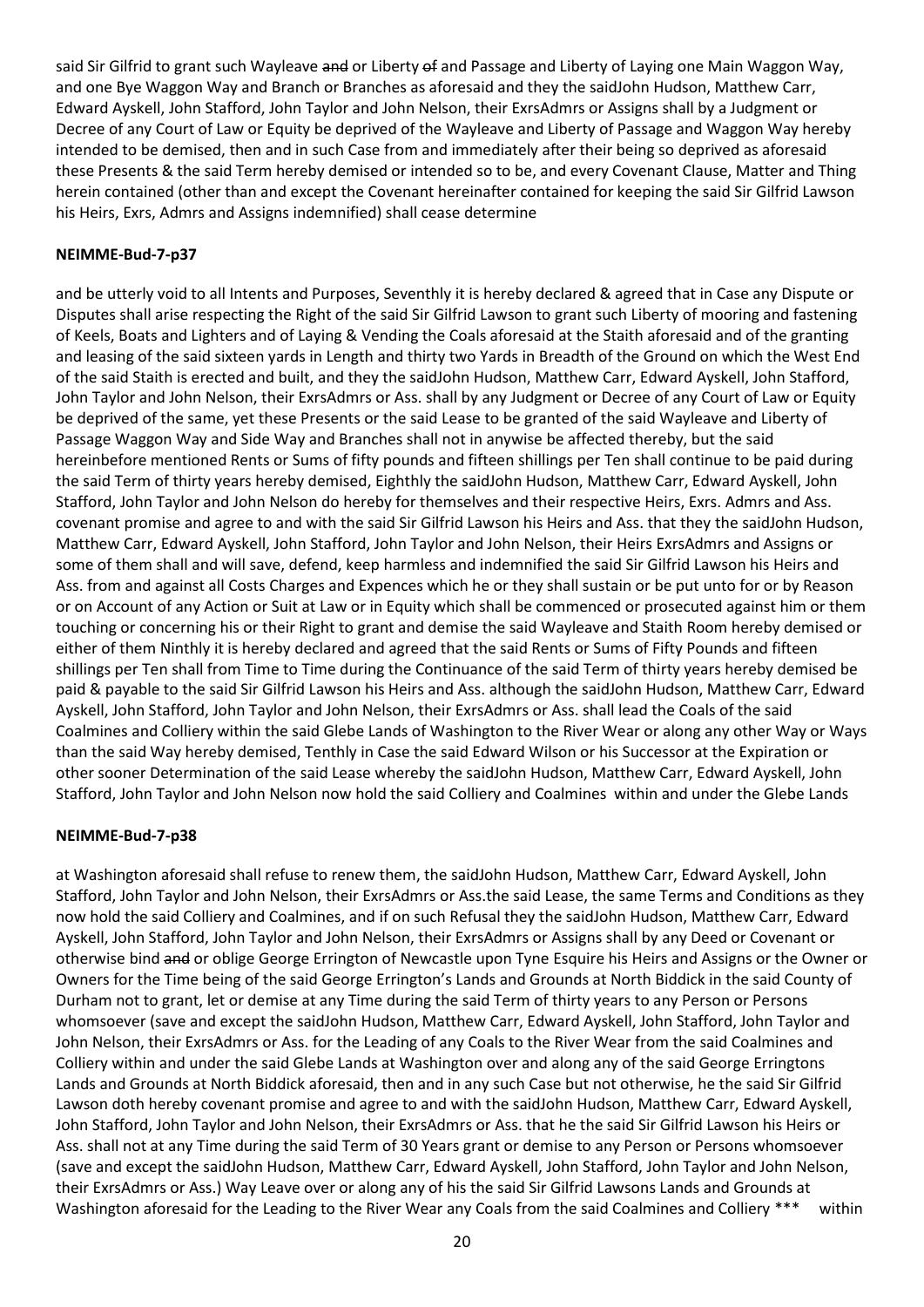the said Glebe Lands at Washington, and lastly it is hereby covenanted and agreed by and between the \*\*\* said Parties hereto that a Lease shall be prepared with all convenient Speed, pursuant to the true Intent & Meaning of these Presents, and the same and Counterpart executed by all the said Parties hereunto, and therein shall be inserted all usual and reasonable Covenants usually inserted and contained in Leases of the like Nature and in the mean Time all the said Parties hereto do hereby mutually covenant and agree to observe, perform lawfully and keep all such reasonable Covenants Matters and Things as are usually inserted in Leases of Way Leave and Staithroom In Witness whereof the said Parties to

### *Marginal note:*

\*\*\* A Lease to be prepared.

### **NEIMME-Bud-7-p39**

these Articles have hereunto for their Hands and Seals the Day and Year first within written

Sealed and delivered (being first duly ) stamped) by the within named Sir (a) and the Gilfrid Lawson Gilfrid Lawson, in the Presence of ) John Hudson us \_\_\_\_\_\_\_\_\_\_\_\_\_\_\_\_\_\_\_\_\_\_ Percl. Clennell **Mattw. Carr** Mattw. Carr Jas. Brack Edwd. Aiskell Sealed and delivered by the within ) Sealed and delivered by the within  $\int$ Named John Hudson, Matthew Carr, ) [10] Jno. Taylor Edward Ayskell, John Stafford, John ) John Nelson Taylor and John Nelson in the presence) of us John Smith Jas. Brack

Be it remembered that on this twenty fifth Day of June One Thousand Seven hundred and Seventy Nine that the above named John Hudson, Matthew Carr, Edward Aiskell, John Stafford, John Taylor and John Nelson for themselves their ExrsAdmrsand Assigns further agree with the above-named Sir Gilfrid Lawson his Heirs & Ass. that they the said John Hudson, Matthew Carr, Edward Ayskell, John Stafford, John Taylor and John Nelson, their Exrs \*\*\* Admrs or Assigns shall and will well and truly pay unto the said Sir Gilfrid Lawson his Heirs and Ass. the Sum<br>\*\*\* of two pounds per Asso per Appum for overy Asso of Land belonging to the said Sir Gilfrid Lawson at of two pounds per Acre per Annum for every Acre of Land belonging to the said Sir Gilfrid Lawson at Washington that they the said John Hudson, Matthew Carr, Edward Aiskell, John Stafford, John Taylor and John Nelson, their ExrsAdmrs Servants Workmen or Ass. shall convert into a Waggon Way or Waggon Ways or make use of for any other Purpose whatsoever in Pursuance and by Virtue of the above Articles of Agreement, and so in Proportion for a greater or lesser Quantity than an Acre, and the first Payment thereof shall be made on the twenty fifth Day of March next after they the said John Hudson, Matthew Carr, Edward Aiskell, John Stafford, John Taylor and John Nelson, their ExrsAdmrs or Assigns shall begin to convert and make use of the Lands aforesaid for the Purposes aforesaid and continue to be paid on the twenty-fifth Day of March in each and every Year during the Remainder of the Term of thirty Years which he the said Sir Gilfrid Lawson hath granted by the Above Articles of Agreement to the said John Hudson, Matthew Carr,

# *Marginal note:*

\*\*\* Two Pounds per Acre for Damaged Ground.

### **NEIMME-Bud-7-p40**

Edward Aiskell, John Stafford, John Taylor and John Nelson, their ExrsAdmrs and Ass. or on the twenty-fifth Day of March in each and every Year during so many Years of the Remainder of the saidTerm of thirty Years as the above Articles of Agreement or the Lease hereby covenanted to be drawn and executed by all Parties shall remain in full Force and Virtue, In Witness whereof we have hereunto set our hands the Day and Year first above written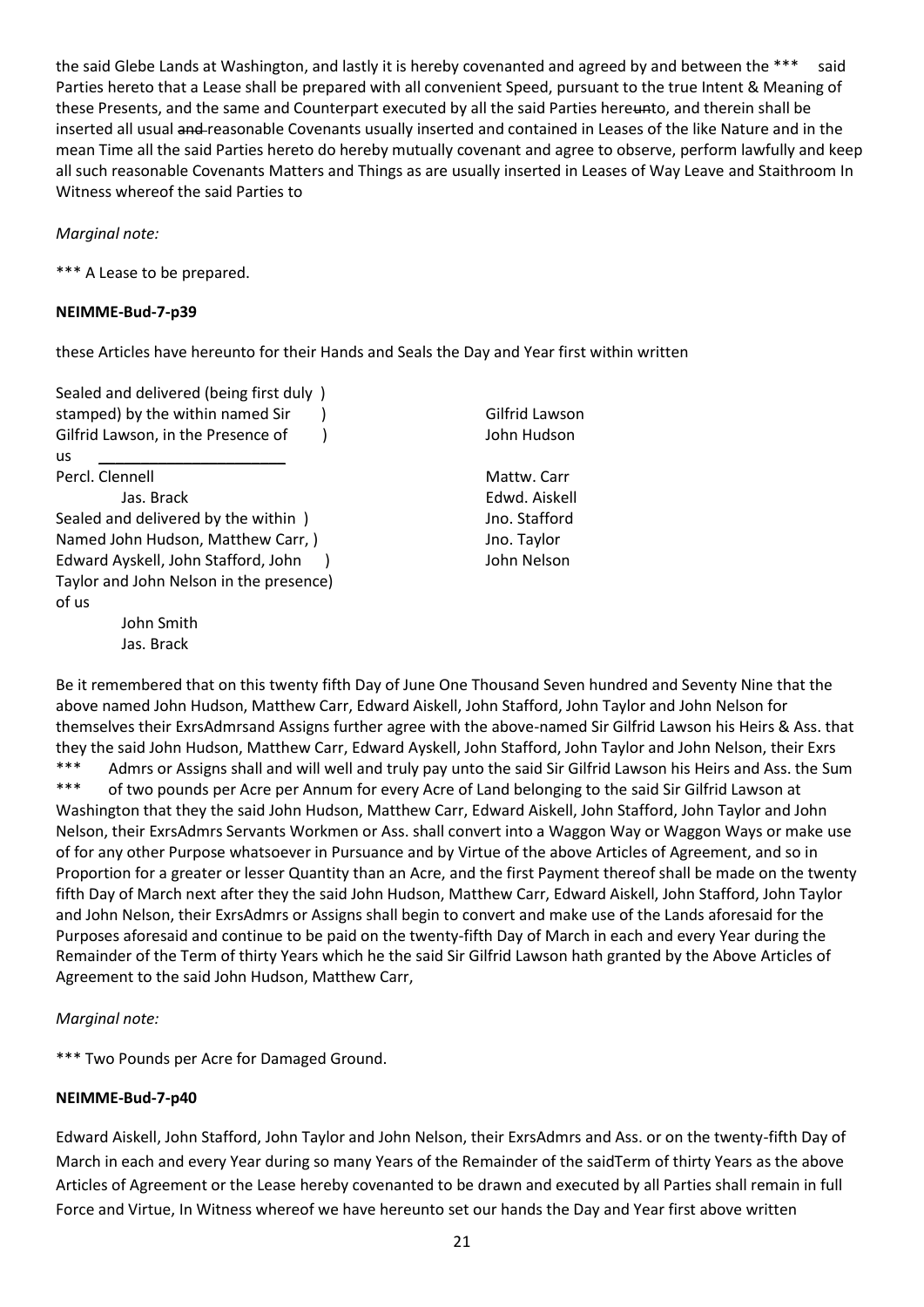| Witnesses to the said John Hudson, | John Hudson   |
|------------------------------------|---------------|
| Matthew Carr, Edward Aiskell       | Mattw. Carr   |
| John Stafford, John Taylor, and    | Edwd. Aiskell |
| John Nelson's signing hereof       | Jno. Stafford |
| John Smith                         | Jno. Taylor   |
| Jas. Brack                         | John Nelson   |
|                                    |               |

#### **NEIMME-Bud-7-p41**

Copy of a Letter from W. Brack Shorter, land Steward to Sir Gilfred Lawson Bart. To the Owners of Old Washington to permit John Buddle to view that Colliery.

Mr. John Hudson of Partn.s

Washington Colliery

Gen.t

You will please to permit Mr. Buddle on Right of Sir Gilfred Lawson Bart. to descend into your Colliery at Washington, that he may view and survey the same

I am Gentlemen,

For Sir Gilfred Lawson Bart.

Your most humble serv.t

B.ke Shorter

Washington

February 26 1788

#### **NEIMME-Bud-7-p42**

### **Copy of the first report delivered, respecting Old Washington Colliery**

At the request of Mr. Brack Shorter, I have taken several opportunities to inspect and enquire into the State of the Colliery at Old Washington, belonging to Sir Gilfred Lawson Bart. and Robert ShaftoeEsq. and which I find at this Time very fairly and regularly carried on. I have been treated with the utmost Candour and openness by the Agents of the Colliery, have been shewn their plans of the Workings, and have had their Explanations of every step taken in the conducting of the said Colliery, which, if founded on Facts, I declare to be perfectly satisfactory. I have carefully examined the Workings of the G Pit in the High-Main Coal, and find that, not-withstanding every rational Method then known of, had been taken to prevent a Creep, yet that Event had taken place in the Workings of the north part of the said Colliery, and on the Rise Side of the Staith Dyke.

I find that the Lessees on the confidence of the Creep have extended Narrow Workings directly North from the Shaft, at a great Expense, quite through the same, into the Whole Mine left contiguous to the Freehold of James Musgrave Esq. of which at this Time they are opening out for Work and propose to take off with every Degree of Caution, and they do not appear to be sparing of the great but necessary Expense that will unavoidably attend the Prosecution thereof.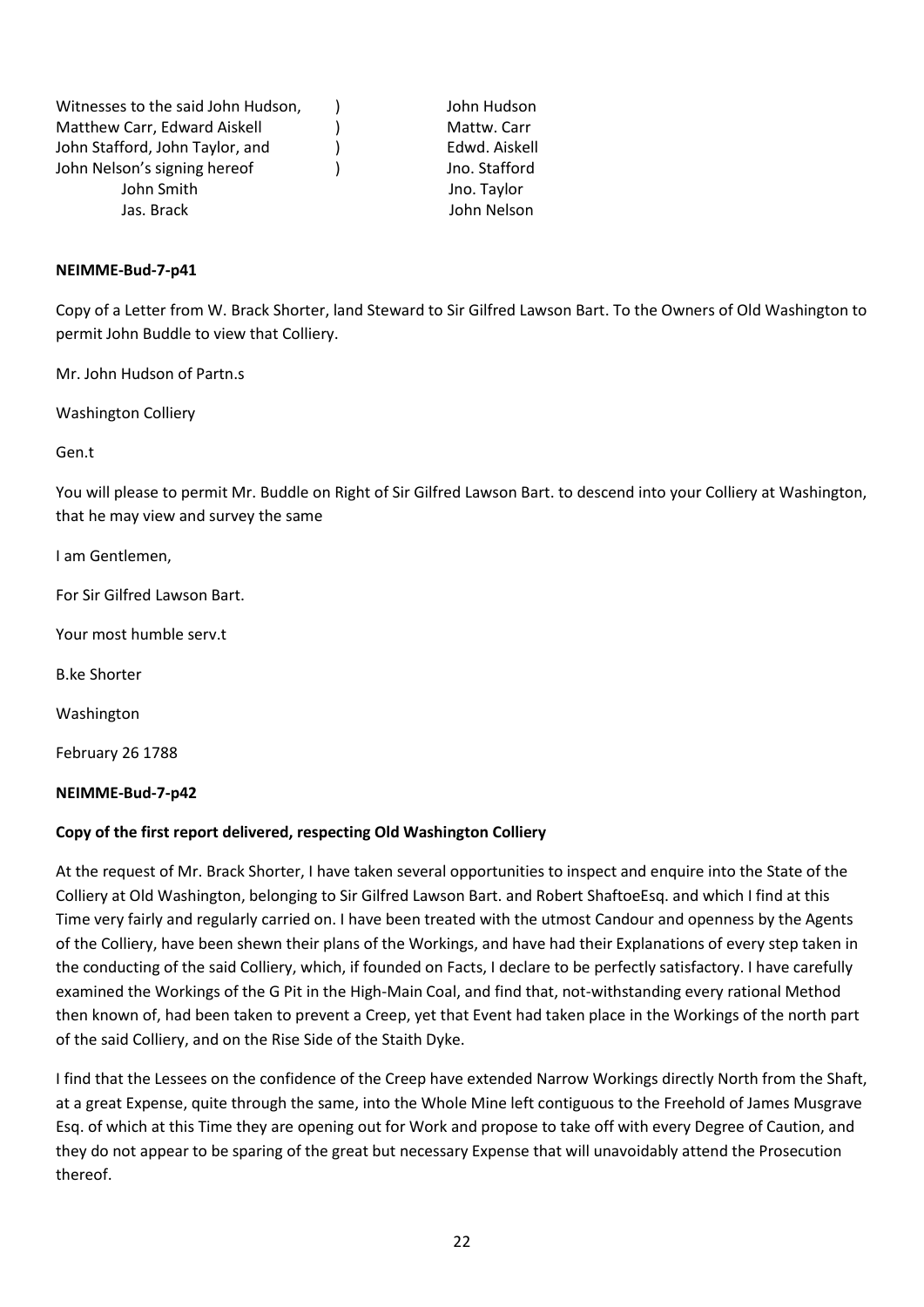I shall not spend any Time here to explain the Reason why the Workings of the High-Main Coal are so liable to a Creep: The Fact is notorious and I believe every one of the Neighbouring Collieries in that Seam have been more or less injured by the same; and I can with confidence assert, from the Specimen that I have seen that the result of a fair Calculation will show that the Lessees of this colliery have, in this Seam obtained a larger quantity of Coal from under a given quantity of ground that some of their neighbours whose Collieries have suffered under this common Disaster.

### **NEIMME-Bud-7-p43**

I find the lesses are Working in the Low Main Coal in the F Pit near the Old Engine, that they have gone through the first Working of the same to the North East of the Shaft, being boundered on the North by James Musgrave Esq: and on the North East by the great Dyke; they have requested leave to take off a small tract of pillars from the extreme Angle of the Boundary to Vend along with the Whole Mine now Working to the weft. A Compliance with this request I would recommend to the Lessors, as the Situation is such, that, under proper restrictions. no material damage can happen to the Maudlin Coal (in case it should turn out merchantable) and the immediate procuring of such Coals in a viable state will be reciprocal. Advantage to both Lessors and Lessees.

As everything is regular in the Hutton Seam in the E Pit now working I shall not at present enter into any further explanations of the State of this Colliery, being in hands with the plan thereof, and which, when completed, and all the Workings laid down thereon. I hope then to be able t ogive an ample and satisfactory explanation of every particular respecting the same.

I must beg at the same time to be favoured with the Account of the Leadings from the Commencement of the Colliery that on Comparison with the Quantities of Ground already wrought a proper Judgement may be formed of the propriety of what has been already done and what will be the most prudent Steps to be hereafter adopted in the Buildings if the Colliery.

Sep. 20th 1788 John Buddle

Mr. Shorter sent me a line as follows, viz:

Quantity of Coals wrought out of Old Washington Colliery from the Commencement thereof, to and from Dec 31<sup>st</sup> 1787….£7607.

### **NEIMME-Bud-7-p44**

# **Copy of the Second Report**

# **Old Washington Colliery July 2nd 1789**

In consequence of several views of this colliery and of the Liberty of access to the plans and papers, relative to the same, in the hands of the Lessees, I proceed to give a further Account of its state and condition.

1. In regard to the Upper Main Cola Seam, I find that the Lessees are still continuing the Workings in the Barrier to the N of W from the E Pit, as mentioned in a former Report, and which is now, and has for several months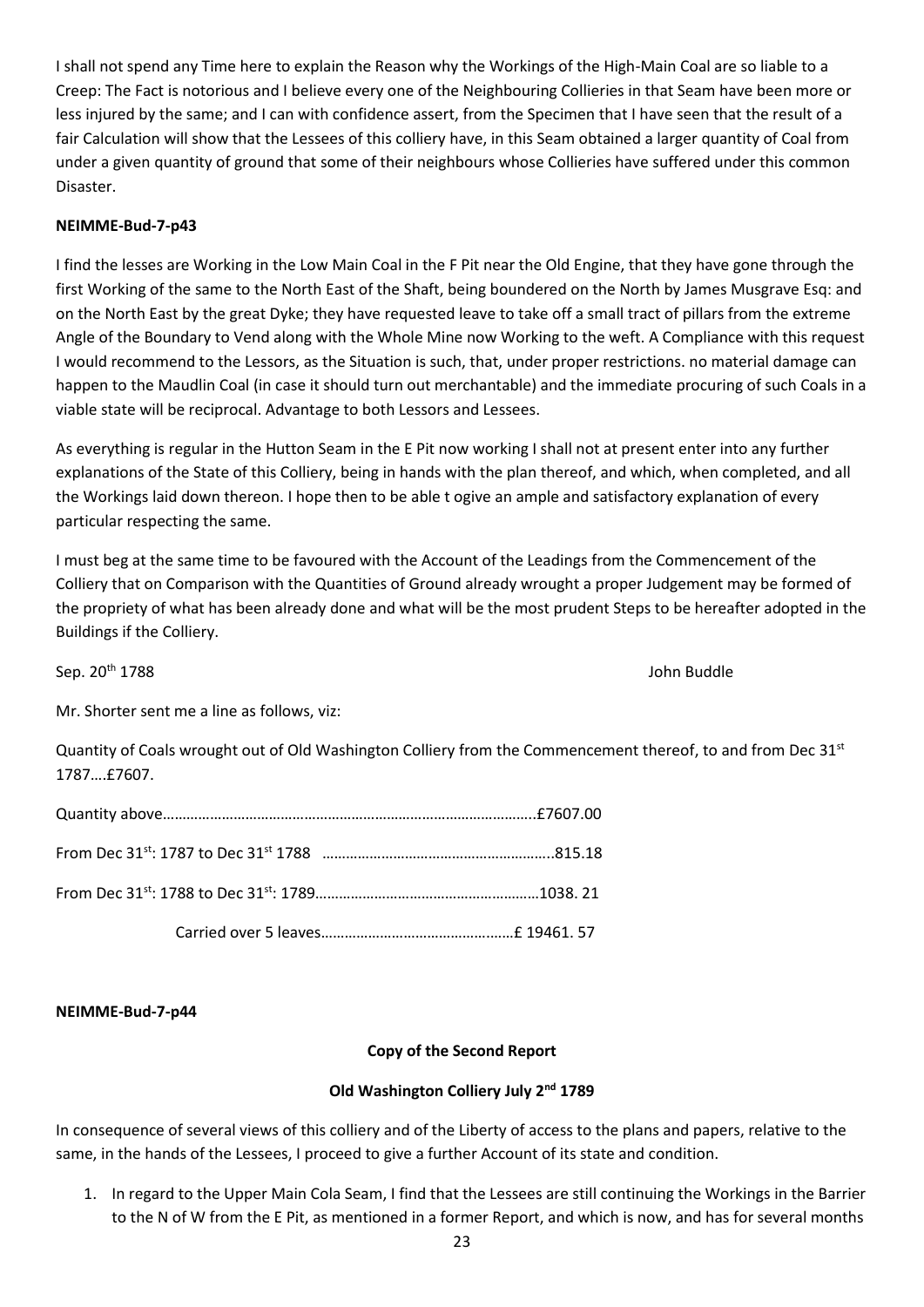past, been attended with an enormous Expense, and no Coal seems to be left or over-run that Judgement supported by Expense is capable of obtaining.

2. As it appears to have been represented, some Years ago, to the Lessees, that great Quantities of Coal have been lost by a seep, by a tract of coal being left unwrought under the South East Angle of the Boundary, and by not having wrought regularly up to the Barrier adjoining the Estate of Sir Ralph Milbank:\_\_\_ Concerning the first of the above Causes, I entered pretty fully into the Subject in my former Report:\_\_\_ In regard to the second, of having left the above Tract of Coal unwrought, the lessees say, that, that part of the Mine was relinquished on Account of its being danty (?) and unmerchantable: On my seeing their plan, and referring to the place, they proposed to give the most unequivocal proofs of its being so, by reinstating Shaft Air Course through it, and subjecting it, at any time, to the View and Examination of any person that the Lessees may think proper to appoint. As to the Coal left unwrought next Sir Ralph Milbank's Estate, it appears, by their old plan, to be a very small quantity, and as their viewer, who made the plan,

# **NEIMME-Bud-7-p45**

Lost his life in the Colliery, at the Time that these Workings were in hands, it is more than probable, that their utmost Extent has not been laid down thereon: The present Agents, being young Men. Cannot speak with precision to this part of the Briefings.

- 3. The Workings in the Low-main Coal and Hutton Seams are carrying on in a very fair, judicious and regular manner, and the Lessees and Agents continue to give every information with their accustomed candour. As to their not havingas yet opened out the Hutton seam to the full Depth of their Water-Level, I can say but little, the matter being of small Import; for the seam scarcely produces a drop of water, and they will be under the necessity of taking off this Dip-Coal before the Expiration of their Lessee.
- 4. The result of every Enquiry I have made both of the Lessees and at the adjoining colliery of New Washington, in regard to maudlin Coal terminated in the account of its being unmerchantable. It has been tried in Old Washington Colliery, and the Staithman says, that the small quantity wrought, by many months in the staith, and could not be fairly vended. However, on a renewal of their Lease, I would recommend to the Lessees, to have a particular clause inserted, to enforce a proper and satisfactory opening. Trial and examination to be made of the said maudlin Coal prior to its being relinquished as an unmerchantable seam.
- 5. On a retrospect of the state of this Colliery, I cannot help thinking, that the Coal must have been bad, as the Lessees have represented under the Tract to the S.E. of the boundary above adverted to. For the centre of this tract would have been a place highly proper for the opening of a pit, which would have curtailed the length of the Waggon Way about a mile, an object of too great importance, (if the coal had been good) to have been overlooked in the briefings of a Colliery.

### **NEIMME-Bud-7-p46**

6. If the Maudlin Coal had proved valuable on Trial, I think that the Lessees would have continued the Working of it, as a reduction of above 20 fathoms in the drawing of the Coal would have been a very considerable saving, especially where Horses (?) only are employed, as is the case in this Colliery.

John Buddle.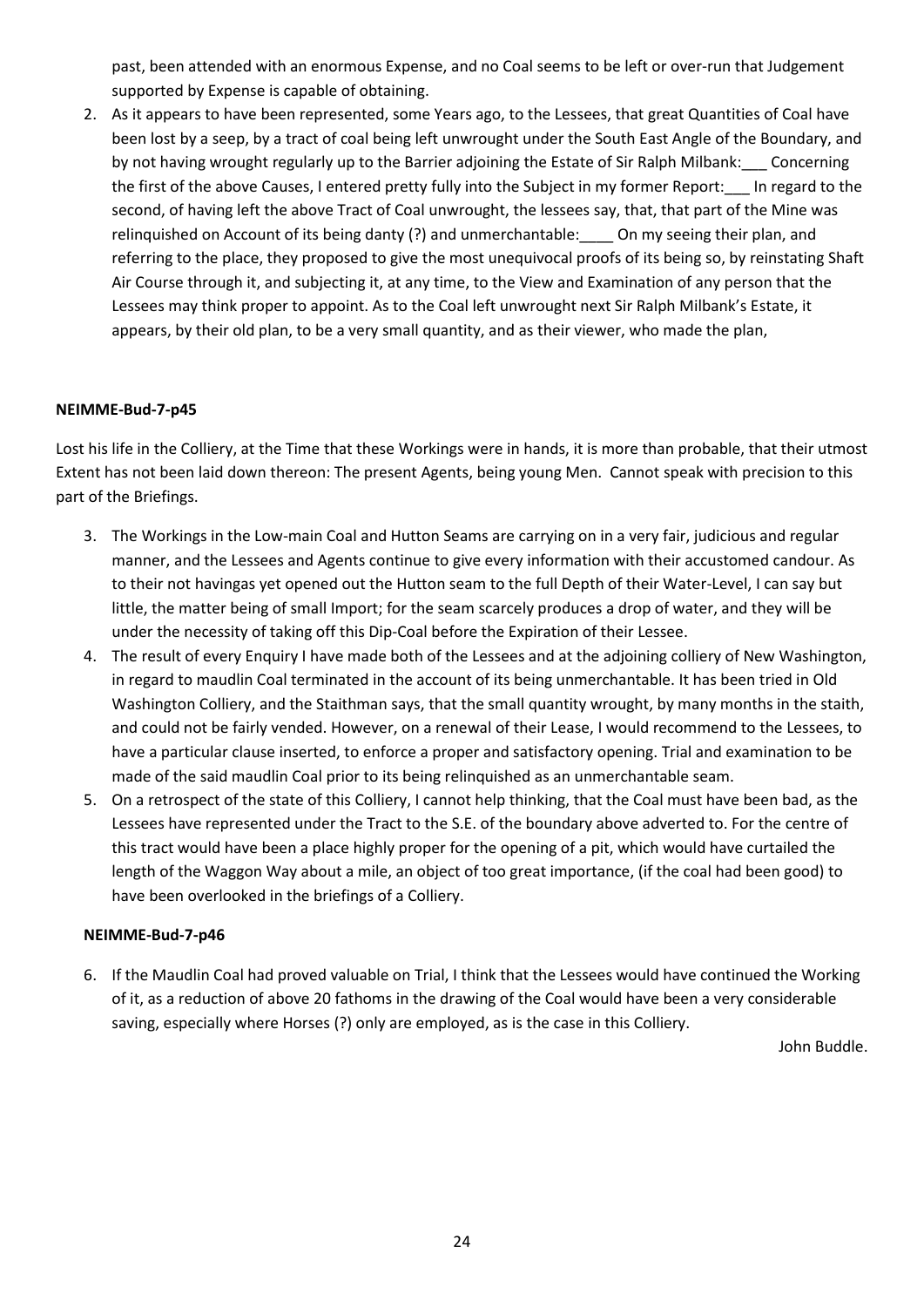**NEIMME-Bud-7-p47**

The Owners of Old Washington Colliery

to

#### Sir. G: Lawson Bart. Ds

For an half years Colliery Rent June 30: 1789 viz:

|                              | <b>Wages</b> | Tons W                       |             |
|------------------------------|--------------|------------------------------|-------------|
| Leadings from high main Coal |              | $3,385 = 153. 15$ at 12s. 6d | £96, 1s, 0d |
| Dittolow main and Hutton     | 6957         | $= 314.9$<br>at 10s.0d       | £157.4s.1d  |
| 10298<br>468.2<br>$\equiv$   |              | £253.5s. 1d                  |             |

An half years certain rent of Wayleave through }

His lands to the River Wear for Washington Glebe } £12.10s.6d

Colliery }

£265.15s.1d

The Owners of Old Washington Coll:

To

Sir G. Lawson Bart: Ds

In a half years Colliery Rent due Dec 31<sup>st</sup>: 5789 viz: for

|                                                       |      |        | Wages        |  | Tons W |                                                                |                |
|-------------------------------------------------------|------|--------|--------------|--|--------|----------------------------------------------------------------|----------------|
| Leadings from high main Coal $659 = 29.21$ at 12s. 6d |      |        |              |  |        |                                                                | £18, 14s, 5d   |
| Dittolow main and Hutton $11900 = 540.20$ at 10s.0d   |      |        |              |  |        | £270.9s.1d                                                     |                |
|                                                       |      |        |              |  |        |                                                                |                |
|                                                       |      | Tons   | <b>Bolls</b> |  |        |                                                                |                |
|                                                       |      |        |              |  |        | For Coal, viz: 125 Faths: = 2. 120 of high main coalat 12s.6d. | £1.8s.5d       |
| Ditto                                                 |      |        |              |  |        | 1098 ditto= 19. 424 of low main coal and Hutton at 10s.0d      | £9.19s.7 1\2d  |
|                                                       | 1223 | 22.104 |              |  |        |                                                                | £313.1s.6 1\2d |
|                                                       |      |        |              |  |        |                                                                | £7.10s.0d      |
| £305.11s.6 $1\$ 2d                                    |      |        |              |  |        |                                                                |                |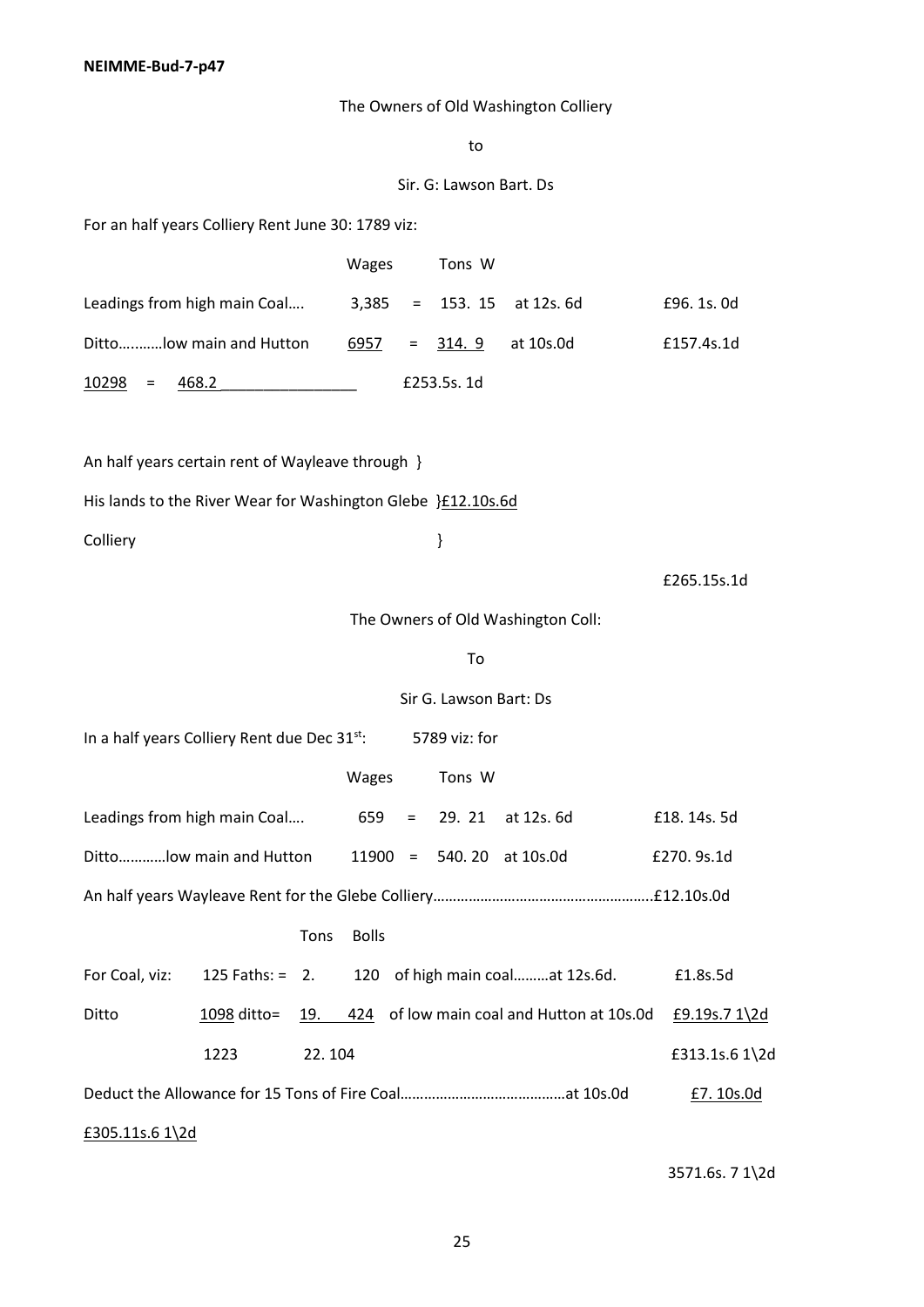### Old Washington Colliery

### December 29<sup>th</sup> 1790

The Lessees of this colliery having made repeated applications for leave to work off certain Walls and Pillars in the Low-Main Coal there, before the Workings of that seam are entirely gone over in the Whole mine; in order to enable them, by a proper Mixture of whole and broken Mine to protract the duration of that Seam in a merchantable state;----- I have on the Behalf of Sir G. Lawson, one of the Lessees, viewed the Colliery in general, and considered thoroughly the Nature of this Request, and am of opinion that the same ought to be granted, under proper Restrictions, and that the result would be a mutual advantage both to the Lessors and Lessees.

But, on Perusal of the Colliery Lease, I find that the Maudlin Seam (which lies about 9 Fathoms above the said Low Main Coal) is demised along with other Seams now or lately in Work; and that the Lessees are bound, by a specific Clause therein; to work and take off all the several Seams in regular Order and succession downwards, and that no Walls or Pillars should be taken away in any one Seam till such Time as the Walls and Pillars are taken off in the Seam or Seams above; and also, finding, on Examination, that the Maudlin Coal has not yet been opened for Work to any considerable extent; I have with-held my assent to such Request till a full and satisfactory investigation has been made into the Briefings.

The Lessees assent, that the Maudlin Coal is not merchantable, for the following reasons,

- 1. That the Number of regular Stone Bands and frequency of Stone Bands render the Coals, when wrought, in the highest degree foul.
- 2. The general tendency from its splinty nature, to burn heavily, and produce White Ashes, so as not only to be invendable by itself, but even discoverable in the smallest mixture with the other seams.
- 3. The very small quantity to be obtained from the Seam in a State fit for market, after the deduction of Bands, Brasses and Kervings.
- 4. That this Seam is so far from being of reputation at present, (or even for many years past,) on the River; that it is only from some particular Collieries when the Coal is good of itself, that the same might be vended.
- 5. That they, (the Lessees) not withstanding their great interest in Shipping

### **NEIMME-Bud-7-p49**

Cannot, after a fair trial formerly made, vend the same.

6. They appeal to professional men, whether, if this Seam had been merchantable, they, from the Advantages of its being of a proper height for working, the Pits being already open, and the depth 22 fathoms less than to the Huttons Seam, would not, in due Order and Course, have wrought the same.

From these reasons they alledge, that the Leaving of this Seam unwrought should not interfere with, or interrupt the regular Working of the Low-main Coal in the Pillars, any otherwise than if the Maudlin Seam had not been in the Colliery. But in order to give every satisfactory information to the Lessees, they are now making such Openings in the Maudlin, as to enable two or more indifferent persons, chosen on behalf of the Parties, to make the proper Views and Examinations for enabling them to give a fair State and Opinion relative to the same.

The present, far advanced state of the Working in the Low-main and Huttons Seams renders this Business relative to the Taking away certain Pillars in the Low-main before the Working off of the Maudlin a Matter of such serious Importance as to require a speedy Resolution of Questions to the following point; and to expedite the Matter it is agree to call in proper Persons, to make the previous Enquiries, in Order that a fair State of the case may be immediately laid before the Lessees for their giving such Orders as may to them seem right.

Request made to the Viewers called in on this Business.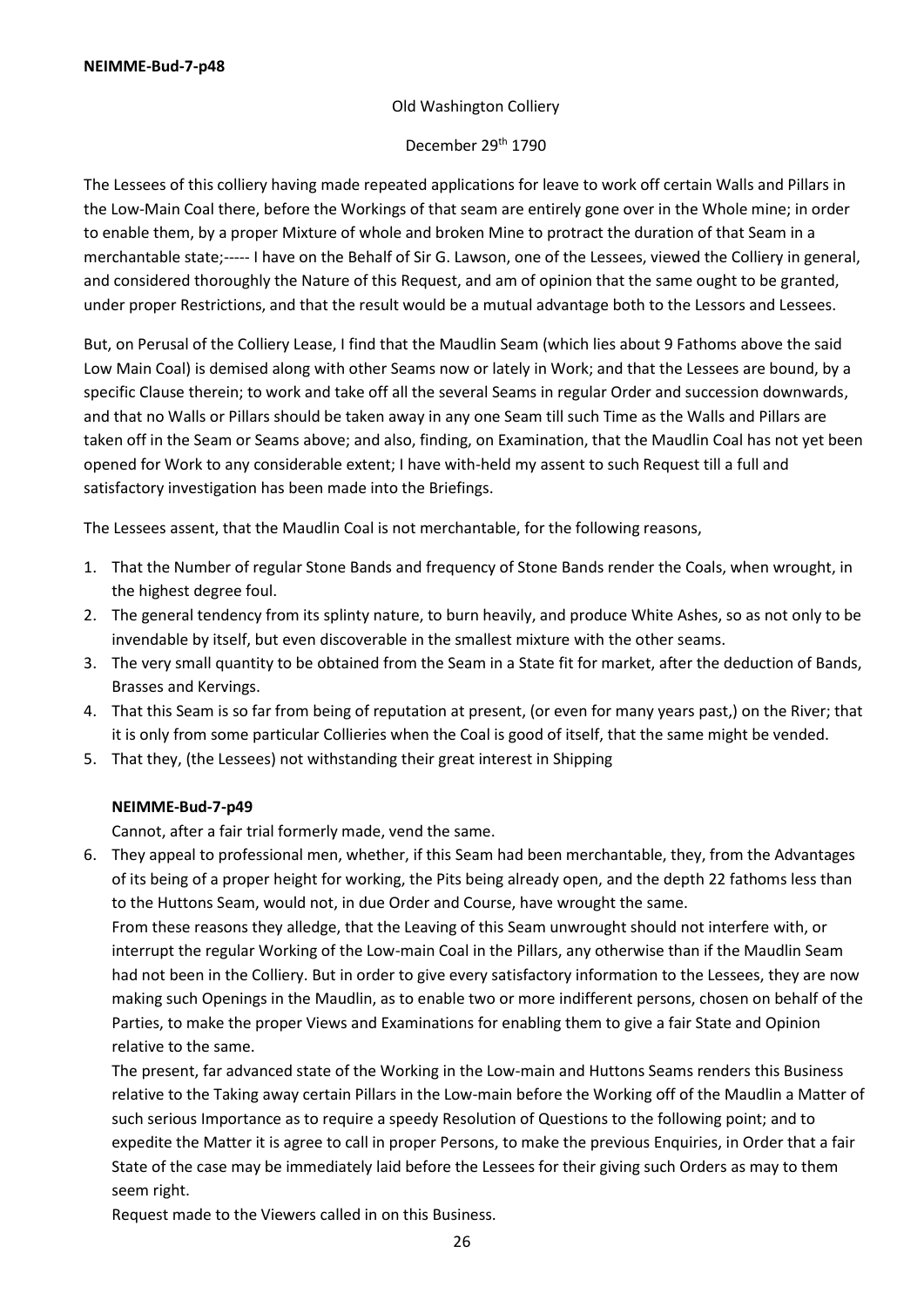- 1. You are requested to view and examine the Maudlin Coal Seam in Old Washington Colliery and from such View and Examination, and from every other Information you can obtain, as well as from what, of your own Knowledge has been done relative to the Workings and vend of this Seam in and from the neighbouring Collieries, according to the best of your Judgement and Belief, you are to report.
- 2. How far, or in What Degree, do you believe that the Maudlin Seam will be crushed or otherwise injured by the Working and Taking away the Pillars in the Low-main at this Time, or before the Working of the Maudlin Coal?
- 3. In case of a second Working taking place in the Low-main Coal before such first working in the Maudlin, what further Injury

### **NEIMME-Bud-7-p50**

do you suppose the Maudlin will sustain by foul Air or Fire Damp escaping from the crushes Low-main Coal waste, and, rising through the Opening, in the broken strata between these seams, into the Maudlin and thence increasing the danger and expence of working this same at a future period.

4. If after the Low-main Coal Seam is wrought off in the Whole mine and it is found from the Situation of the Walls or Pillars, then remaining, that the same cannot be wrought and taken away, at least in such quantity as to afford a profit: will it not, in this case, be advisable to begin to work the Walls or Pillars in the Hutton Seam along with the Whole Coal then remaining in that Seam, rather than to work off the Whole mine at the first Working over, and to leave the Pillars standing, which, perhaps at the Time could not be wrought to profit?

The Opinion of Messrs. James Ramsey and RalphStokoe given by way of Answers to the foregoing Questions.

# Section of the Maudlin Coal

Section of the Maudlin Cal  $\mathcal{A}^s$ 22 Cargo Ban Co  $\Omega$ VI. he pro ca py  $\iota\nu$  $5 - 0$ 

### To the  $5<sup>th</sup>$ .

Ansr; On examining the Maudlin Coal in the C Pit find it intermixed with bands and Splint from which it may be called a foul Seam, as appears from a Section here annexed, we attended the Working and sent the different parts of the Seam to Bank, then Viewed the same, but cannot flatter ourselves to call it a Coal of Reputation, even to be Vended by itself, on comparing this seam with the different Collieries on the River Wear it is proved to be very variable and it is certain there are very few Collieries where it can be wrought to profit.

We therefore from the unsatisfactory appearance, as above, recommend the Lessees to draw a few Scores of coals to bank from the said Seam which cannot cost a great sum, then we presume it may be seen how far they may be made clean and the Quality tried, which will convince the Parties whether they are merchantable or not, after the trial is made, we think it should not interfere with the other Seams any more than if such seams had not existed, but to work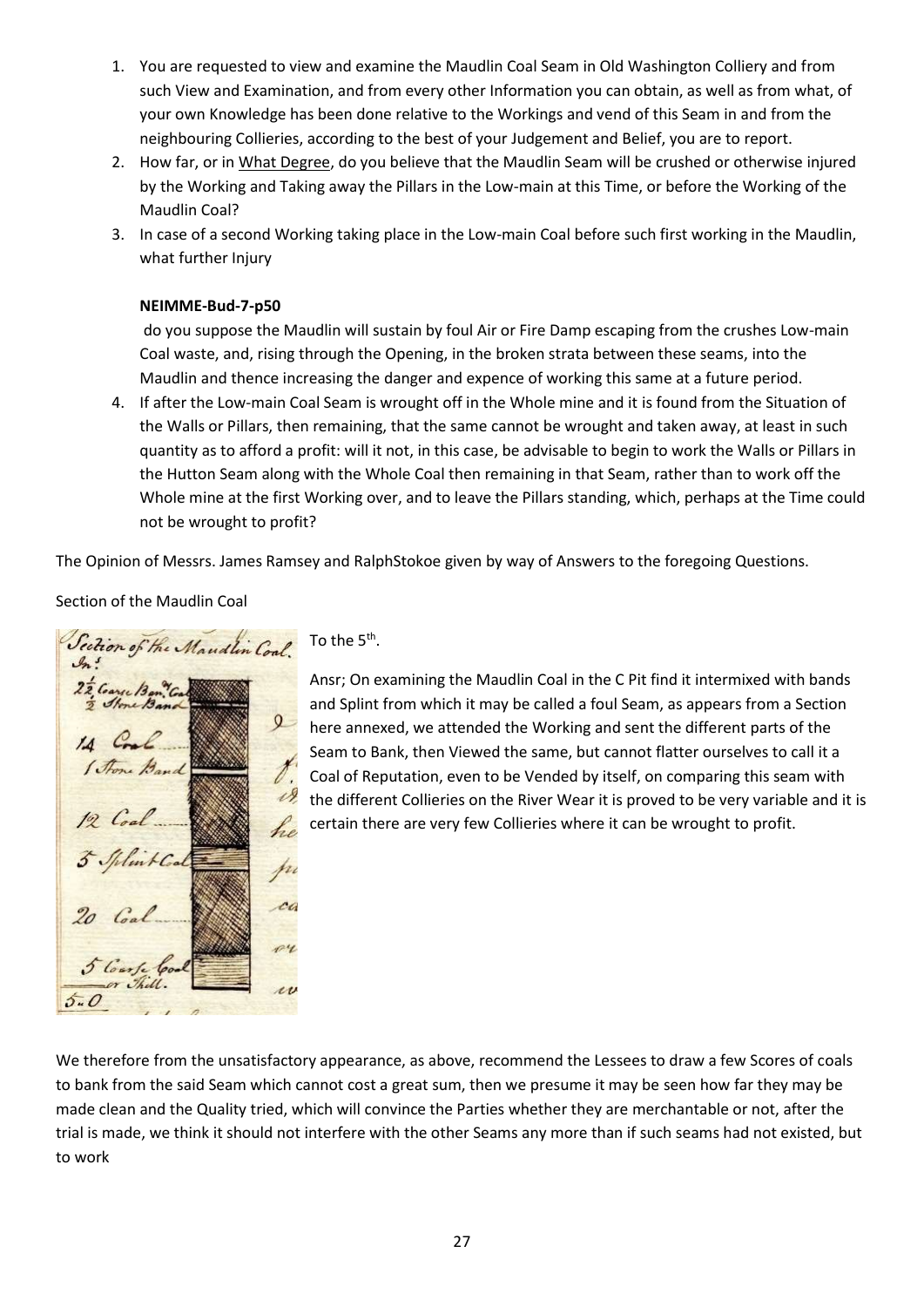#### **NEIMME-Bud-7-p51**

The other seams in the Whole and pillars according to the most approved Method.

To the  $2^{nd}$  and  $3^{rd}$ ;

As to the Working of the Pillars in the Low-main at this Time how far the Maudlin Coal may be injured we do not think it of any material consequence as there is not much of the Low-main Coal remaining unwrought, and with regard to the Foul Air or Fire Damps we believe there is not any apparent danger more than in other Collieries as the Pits in general are well aired, from these Circumstances we recommend to work the Pillars contiguous to the Whole Coal and by taking a portion of these walls discretionally and mixing with the Coal will enable them to get a greater Quantity than by any Means whatsoever.

### To the  $4<sup>th</sup>$ :

From the situation of the Pillars in the Low-main it seems that little progress can be made after the whole Coal is wrought off or at least in such Quantity as to be wrought to Profit, with respect to working the Pillars in the Huttons seam along with the whole Coal, we say from Experience that a great saving will attend it, particularly by curtailing the Expense of Ridding, Propping &c. and also the Coals wrought from such Pillars as lay contiguous to the whole Coal, are to be expected much cleaner, and by making a proper mixture may be capable of working any reasonable Quantity.

We therefore from the above reason recommend and give it as our opinion to work such Pillars and in such Part of the Colliery as may be most advisable along with the remaining whole in the Huttons Seam, also such working ought to be carefully attended to, and discretion used which we have not a doubt of and we are warranted to say will be saving both to the Lessor and Lessees by the extra quantity obtained by such proceedings.

James Ramsey

Ralph Stokoe

### **NEIMME-Bud-7-p52**

Leadings from this Colliery, viz:

|                                                    | Tons   | w  |                   |
|----------------------------------------------------|--------|----|-------------------|
| From the Commencement to Christ: 1789              | 19461. | 57 | Inclusive of Fire |
|                                                    |        |    | Coal              |
| $\prime\prime$<br>Christmas 1789 to Christ: 1790   | 826.   |    | $\prime\prime$    |
| $\prime\prime$<br>Christmas 1790 to Christ: 1791   | 813.   | 10 | $\mathbf{u}$      |
| $\bf{u}$<br>Christmas 1791 to Christ: 1792         | 826.   | 8  | $\prime$          |
| $\prime\prime$<br>Christmas 1792 to Christ: 1793   | 781.   | 19 | $\prime$          |
| $\prime$<br>Christmas 1793 to Christ: 1794         | 735.   | 25 | $\prime$          |
| $\boldsymbol{u}$<br>Christmas 1794 to Christ: 1795 | 552.   |    | $\bf{u}$          |

#### **NEIMME-Bud-7-p53**

The Owners of Old Washington Colliery

To Sir Gilfrid Lawson Bart:

### For an half years Colliery and wayleave Rents due June 30<sup>th</sup> 1790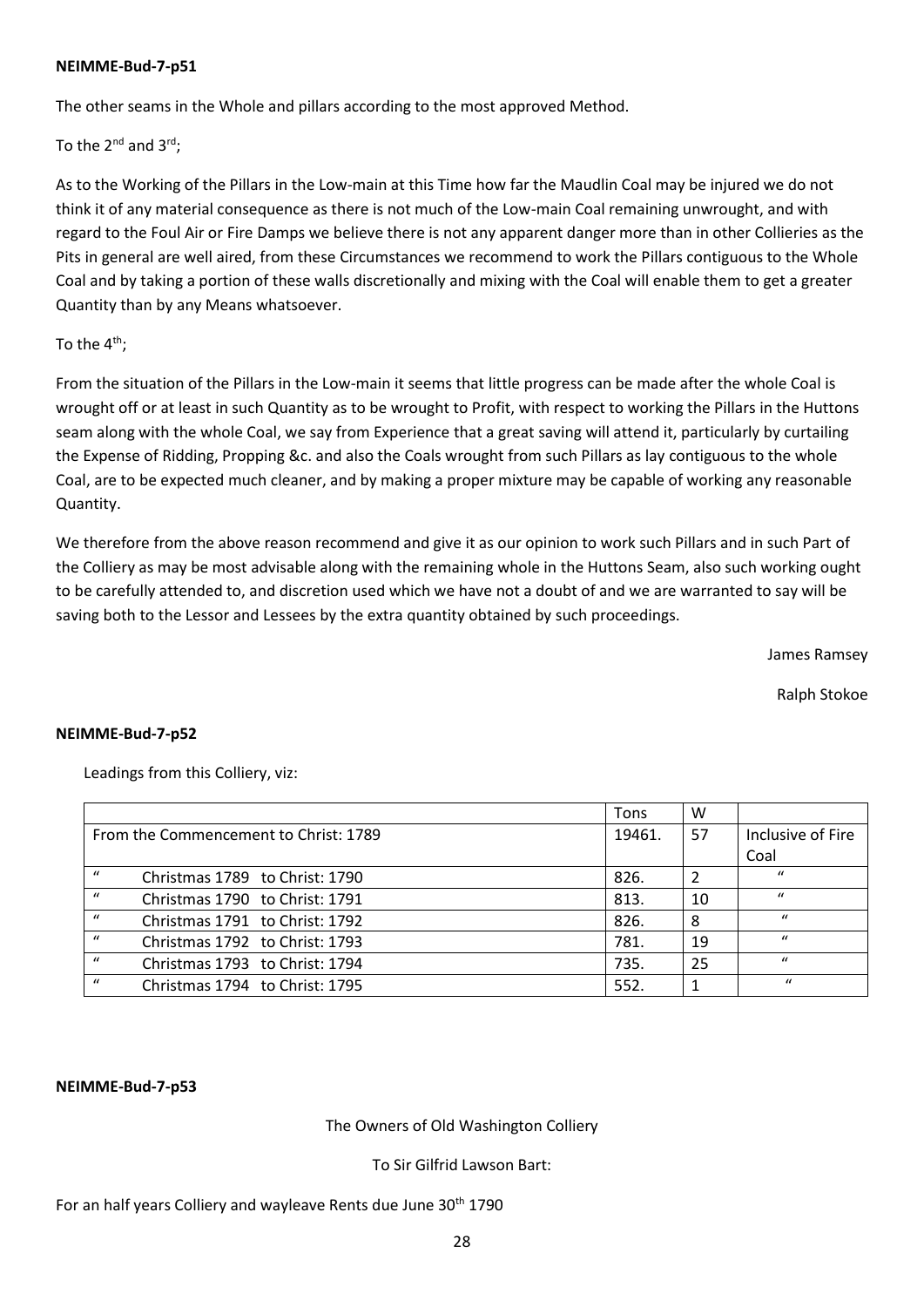| Colliery Rent on 376 tons. 15W of Low-main and hutton's }              |                                  |
|------------------------------------------------------------------------|----------------------------------|
| Seam Coals led from Old Washington to the River Wear $\omega$ 10s.0d } | £188.6s. 9 3\4 d                 |
| Wayleave rent on 194 Tons. 20W of Coals led from }                     |                                  |
| Washington Glebe to the River Wear at 7s.6d                            | £73. 1s.9 3\4 d<br>$\mathcal{F}$ |
| Deduct the half years certain Rent paid up to }                        |                                  |
| June 30 <sup>th</sup> 1789                                             | E12. 10s.0d                      |
| £60.11s.9 3\4d                                                         |                                  |
| £248.18s.7 $1\$ 2d                                                     |                                  |

The Owners of Old Washington Colliery

To Sir Gilfrid Lawson Bart:

| For an half Years Colliery and Wayleave Rents due Dec: 31 <sup>st</sup> 1790 |
|------------------------------------------------------------------------------|
| Colliery rent on 449 tons. 9w of Low-main and hutton ]                       |
| Seam Coals led to the River Wear----------------at 10s.0d ]£224.14s.5d       |
| Consumed by the Fire Engine Pitmen So. ]                                     |
|                                                                              |
| Deduct the 15 tons Allowance for lease £7.10s.0d £5.5s.2d                    |
| Wayleave rent on 354 Tons of Coal ]                                          |
| Led from Washington Glebe to River Wear] at 7s.6d £132.15s.0d                |
| Deduct an Half Years certain rent on the above ]                             |
| And due Dec 31 <sup>st</sup> 1789 " " " " ] £12.10s.0d£120.5s.0d             |
| Wayleave rent on 3 Tons 384 Bolls of Fire Coal led ]                         |
| From Ditto Colliery in 1790----------------------- at 7s.6d ] £5.9s.0 1\2d   |
| Leadings[ total 826.tons 2w Old Washington cash--- £454.2s.0 3\4d            |
| [total 548.tons 20w Glebe" £182.5.10 3\4d                                    |
| £596.7.10 1\4d<br>£347.9.3.1\2d                                              |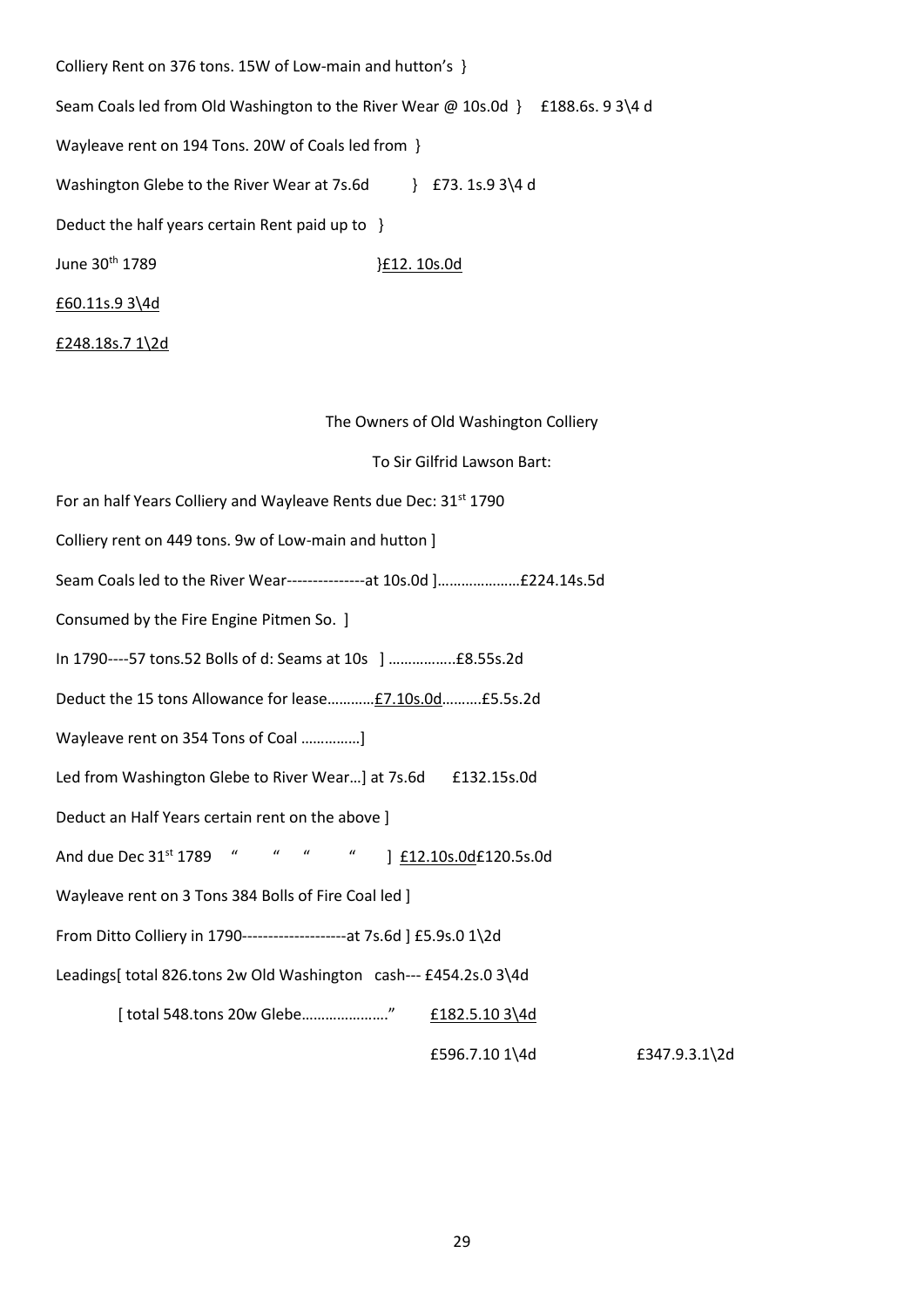### The Copy of third Report

### Old Washington Colliery

The Lessees of this Colliery having made repeated application for leave to work off certain Walls and Pillars in the Low-main Coal there, before the Workings of that Seam are entirely gone over in the Whole Mine, in Order to enable them, by a proper Mixture of whole and broken Mine to protract the Duration of that Seam in a merchantable State; I have on the Behalf of Sir Gilfrid Lawson Bart; one of the Lessors viewed the Colliery in general, and thoroughly considered the Nature of this request; and am of Opinion that the same ought to be completed with under prudent restrictions, and that the Result would be highly advantageous to both Lessors and Lessees.

But, on perusal of the Colliery Lease, it appears, that the Maudlin Seam of Coal which lies about 12 Fathoms above the said Low-mains coal, is demised along with the other seams now, or lately in Work; and that the Lessees are bound, by a specific Clause, to work and take off the several Seams of Coal demised, in regular order and Succession downwards; and that no walls or Pillars shall be taken away, in any one seam till such Time as the walls and Pillars are taken off an all and every of the seams above the same, and also finding on Examination, that the said Maudlin Coal had not, hitherto, been opened, out and wrought to any considerable Extent; I thought it prudent, in strict compliance with the tenor of this Clause, to with-hold my Assent to such Request, however warrantable in other respects, till a full and satisfactory Investigation could take place in the Business.

The Lessees assent, that the Maudlin Coal Seam is not merchantable for the following Reasons.

1. That the Number of Stone bands is so great, and (what is much worse) placed so unfavourably in the Seam, that the Coals cannot be wrought sufficiently large or round; and the frequency of scare or accidental bands is such, as to

### **NEIMME-Bud-7-p55**

Render the Coals, when wrought, extremely foul, and not to be made clean; Besides, these Bands are of such a Nature, that, being fixed in the Coals, on Exposure to the Air, rain, Snow &c, for any length of time in a Lying-heap at the Pits, their absorption of moisture occasions their bursting and mouldering among the Coal which renders the same still smaller and in the highest Degree foul and unmerchantable.

- 2. The general tendency of this Seam, from its foul and plinty nature, to make a dull and unpleasant Fire, and to produce white ashes; which not only renders it unmerchantable of itself, but on that account, easily discoverable even when a very inconsiderable quantity or portion is attempted to be vended, in Mixture, with other Seams of reputation.
- 3. The very small quantity of coals to be obtained from this Seam is a state fit for market, after deduction of band, Splint, Brasses and Kervings, together with the badness of their quality when so obtained, are, as the Lessees assert (and which assertion is founded on actual trial) sufficient reasons for abandoning this Seam as unmerchantable.
- 4. That this Seam is so far from being of reputation, at present, on the River (and which has been the case for many years past) that it is only from some particular Collieries, and where the coal itself is remarkably good in quality and free from Bands than in the premises in question, that a vend can be had, and that even in the smallest proportion to the other Seams.
- 5. That they, the Lessees , notwithstanding their great interest in shipping, cannot, having formerly made a fair trial for that purpose, sell or vend the same.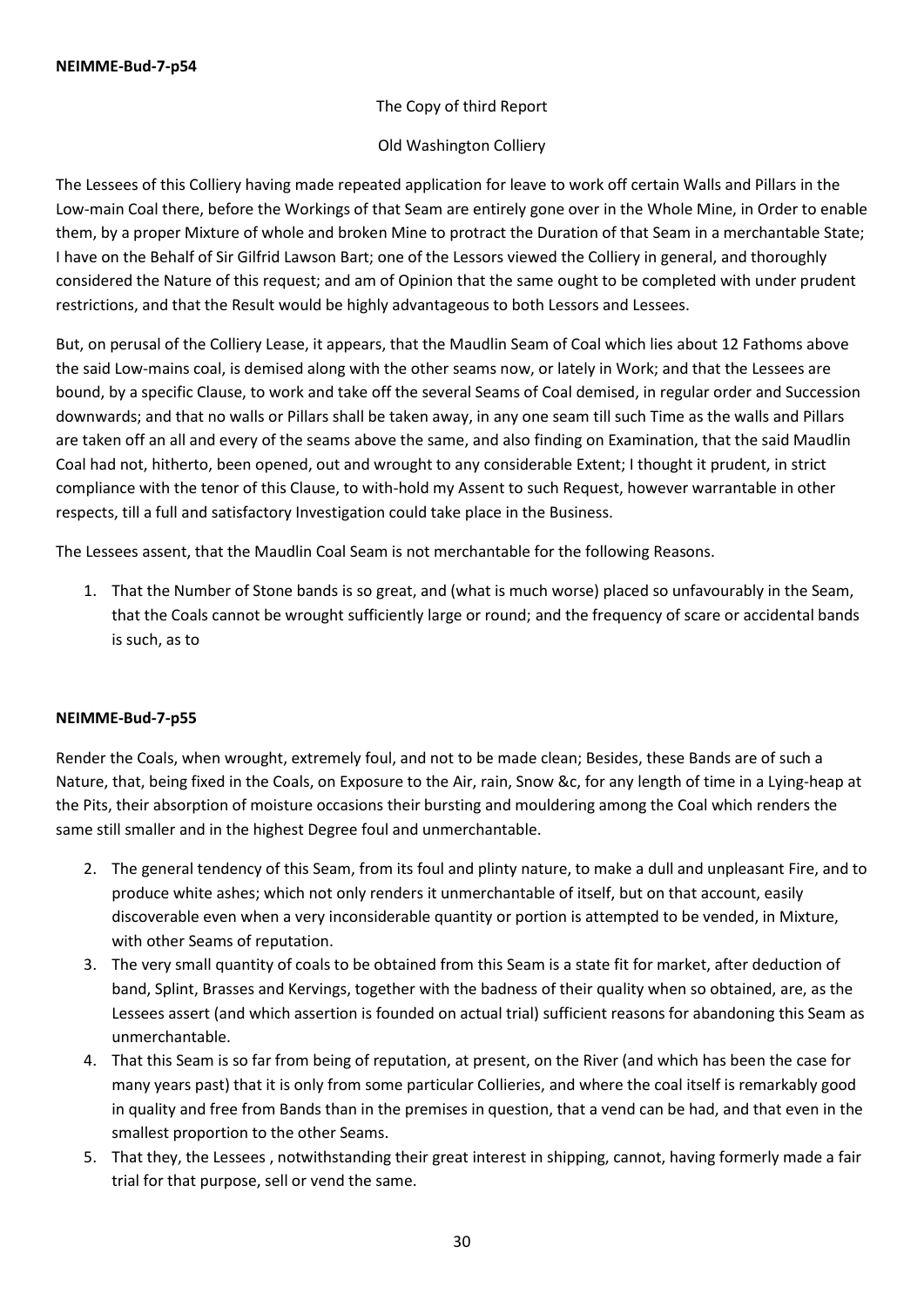6. They appeal to professional Men, whether, if this Seam had been merchantable, from the joint advantages of its being of a proper height for working; having a good roof, above the same; the Pits already sunk and open, and the depth thereto 22 fathoms less than to the Hutton's Seam, they would not in point of interest, as well as in compliance with the Terms of the Lease, have wrought the same in due Order and Course?

Supported by these reasons, they conceive themselves well founded in asserting that the leaving the Maudlin Coal at this

### **NEIMME-Bud-7-p56**

Time, unwrought ought not to interfere with, or prevent them from the regular Working of the other Seams in due Course, any otherwise, than of such a Seam had no Existence in this Colliery, But, in Order to give full and satisfactory Information to the Lessors certain Openings have been made into the Maudlin Coal, and two indifferent persons, on the respective Behalves of the parties have been called in to view and examine the same, and to whom a request was presented, which, with their Answers to component questions accompanies this report, and must here be had recourse to. (see 3 Leaves back)

In consequence of the above report, and my own examination of the premises, a small tract of Pillars on the Lowmain Coal, in a proper part of the Mine has, by way of experiment, been wrought off; and from the effect produced by such working, I am clearly of Opinion that these Pillars may as much as the seam will admit of, be taken away without doing any injury to the Maudlin Coal above; For the strata immediately above, as well as below the Lowmain Coal is of such a nature that any waste consequence to the working off the Pillars of so thin a Seam will be gorged up and at rest, by the time that the subsequent crush of the incumbent strata can extend through one half of the space between the said Seams. I offer this, with some confidence, from the experience of having sunk through wastes under a like predicament.

As the first working of the Low-main Coal in that part of this Colliery, which lies to the North, or on the rise of the Pre Upcast Dyke, is now nearly gone through; and the like working in the Huttons Seam under the same tract of ground will also be pretty far advanced before the termination of the present demise, and as these wastes will at that time, consist principally of walls and Pillars, the Colliery will then be in a most ineligible state for the succeeding tenants; as no reliance can be had on Pillars only for the obtaining a proper quantum of work in a Colliery. It therefore becomes an object of the utmost importance, at this time, to consider the business of a rental; and the more so, as the Huttons Seam may now be put into such an advantageous mode of working, as not only to afford a very great proportion of Coals more than can possibly be procured under the restrictions of the present Lease; but, at the same

### **NEIMME-Bud-7-p57**

Time by new methods lately adopted with success in some neighbouring Collieries, a considerable part of the Walls and Pillars of the Low-main Coal may be wrought along with the Hutton's Seam and vended therewith, in mixture, which will otherwise be buried and lost.

Moreover, if a renewal does not take place before the termination of the present demise, the Colliery at the commencement of a new Lease, will be, for the most part, confined to the Dip Side of the Great Dyke, and will require some month to win, open out and reinstate in full work; As the engine and pits must then be sunk down to the Huttons Seam, and the necessary air courses, communications and openings in that seam (as well as in the Lowmain Coal, if it should be met with in this part of the Colliery) must be completed and established; and which; in a situation so dangerous from the Fire Damp, will require a considerable time to effect. Such intervals are attended with a drawback of rent on the Landlord, and much expense attending a breach in his system of trade in such ticklish times as the present.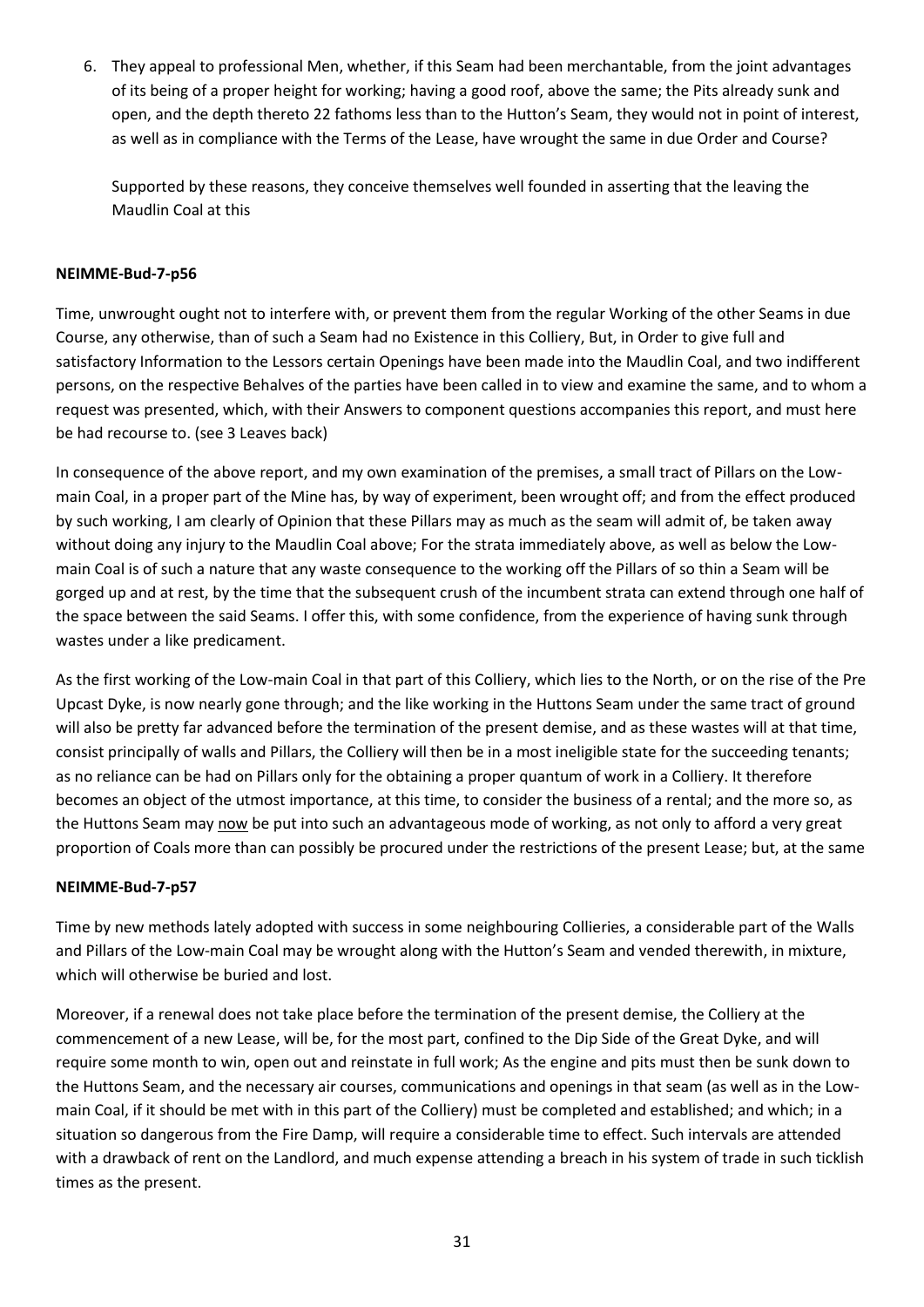Having made an actual survey of the premises and delineation of the workings, I forbear to say anything further at the present, on the subject of this Colliery; As the plans accompanied with explanations, without which the matter cannot be fully elucidated, wait the order of Sir Gilfrid Lawson whenever it may be convenient to attend to this business.

Midsummer John Buddle

1795

### **NEIMME-Bud-7-p58**

|                          |                |                        | £   | S.             | d.      |
|--------------------------|----------------|------------------------|-----|----------------|---------|
| £                        | $S_{1}$        | d.                     |     |                |         |
|                          |                |                        |     |                |         |
| 198                      | 10             | 10                     |     |                |         |
|                          |                | $3\overline{\smash)4}$ |     |                |         |
|                          |                |                        |     |                |         |
| 129                      | $\overline{7}$ | $53\sqrt{4}$           |     |                |         |
|                          |                |                        |     |                |         |
|                          |                |                        | 327 | 18             | $01 \2$ |
|                          |                |                        |     |                |         |
|                          |                |                        |     |                |         |
| 208                      | 3              | $71\frac{2}{2}$        |     |                |         |
|                          |                |                        |     |                |         |
| 123                      | 12             | $31 \times 4$          |     |                |         |
|                          |                |                        |     |                |         |
| $\overline{\phantom{m}}$ | 6              | $41\sqrt{4}$           |     |                |         |
|                          |                |                        |     |                |         |
| 5                        | $\overline{7}$ | 5                      |     |                |         |
|                          |                |                        | 333 | 19             | 4       |
|                          |                |                        |     |                |         |
|                          |                |                        | 665 | $\overline{7}$ | $41 \2$ |
|                          |                |                        |     |                |         |
|                          |                |                        |     |                |         |
|                          |                |                        |     |                |         |
|                          |                |                        |     |                |         |
|                          |                |                        |     |                |         |

# **NEIMME-Bud-7-p59**

**Articles of Agreement** indented, had, made concluded the fifth year of the reign of our Sovereign Lord King George the third and in the Year of our Lord One Thousand seven hundred and sixty-four **Between** Sir Gilfrid Lawson of Brayton in the County of Cumberland Bart: of the one part and Robert Shafto of Whitworth in the County of Durham, Esquire, of the other party.

**Whereas** the said Sir Gilfrid Lawson is sized (?) in the simplest (?) to him and his heirs of one undivided fourth part (the whole into four parts equally to be divided) of the Manor or Lordship of Washington in the County of Durham, the said Robert Shafto is seized in a Free-Simple (?) to him and his heirs of one other fourth part and of one third part of another fourth part of the said manor or lordship, and the remaining fourth part and two third parts of the said other fourth part of the said Manor is the Estate of the Reverend Doctor James Musgrave; **and** whereas the said Sir Gilfrid Lawson is seized in Fee Simple (?) to him and his Heirs in penalty of the Integrity of all those several Lands and Grounds situate and being within the said Manor or Lordship of Washington. And of all mines of Coals within and under the same, which said Lands and Grounds are commonly called and known by the several names of Engine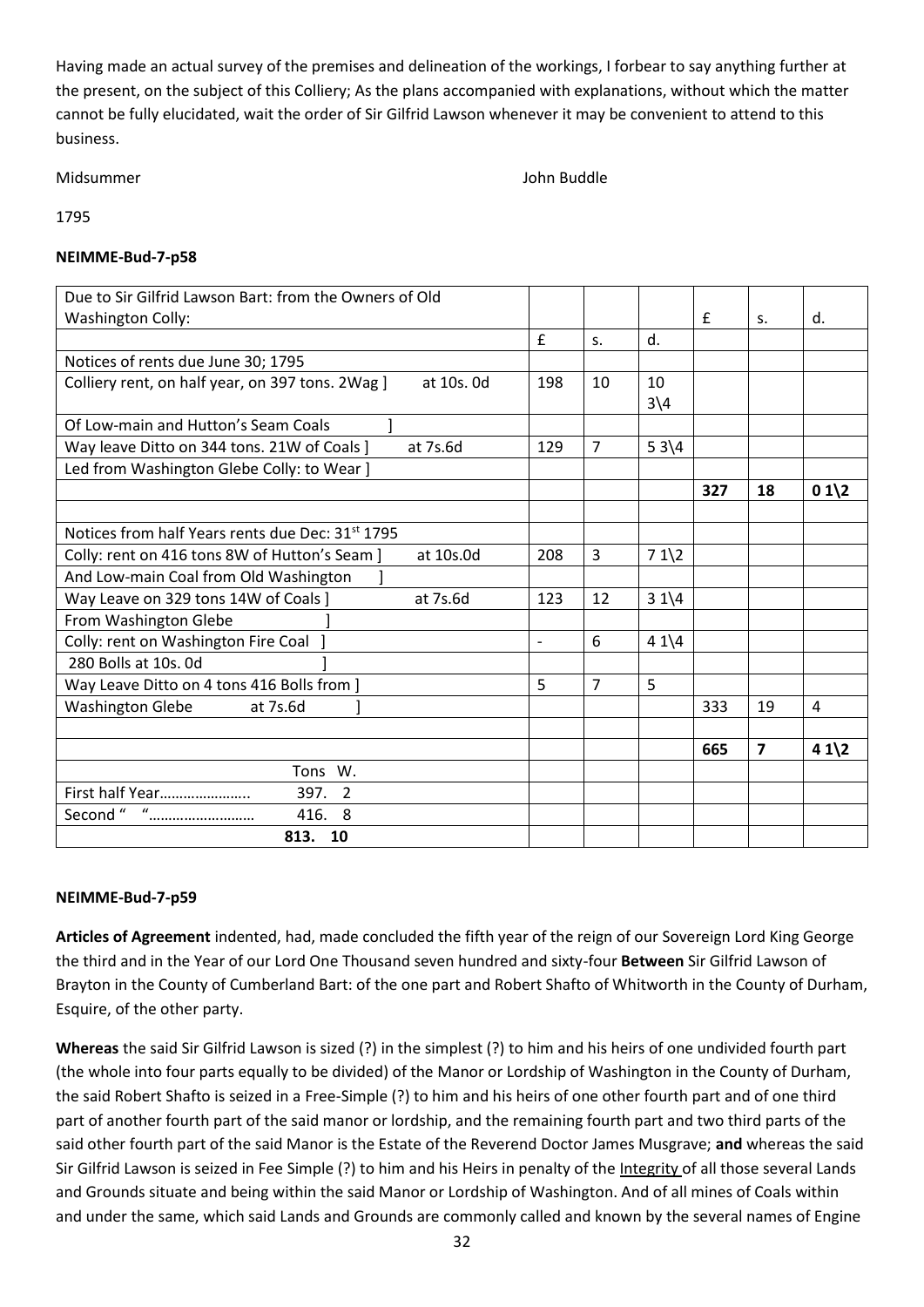Field, Todds Close, Robsons Close, Rake North Part of Sparrows High-field, South Part of Sparrows High-field and Bracks Close, containing together one hundred and forty-two Acres and ten Pinches or thereabouts, and the same are described and coloured with blue, and marked with the Letter A in the plan or map here unto annexed; and the said Sir Gilfrid Lawson is in the like Manner seized in the fee-Simple (?) to him and his heirs in severalty of the Intirety of all those several other Lands and Grounds situate and being within the said Manor or Lordship of Washington, which are commonly called or known by the several Names of the South Field or the Back of the Barn, the Halls Nicks, the South two little Fields and Washington Wood Farm **and** the said last mentioned Lands and Grounds are described and coloured with Yellow and marked with the letter B in the said Plan or map hereunto annexed, **And** whereas the said Robert Shafto is seized in Fee Simple to him and his heirs in severalty of the Intiretyof all those Lands and Grounds situate and being within the said

#### **NEIMME-Bud-7-p60**

Manor or Lordship of Washington, and of all the Mines of Coal within and under the same, which said last mentioned Lands and Grounds of the said Robert Shafto are commonly called or known by the several names of Lib Lads, North Part of White-field, South Part of White-field, Middle Part of Whitefield, High Ore Close, Middle Ox Close, Low Ox Close, and the Ox Close Gill containing together one hundred and forty-seven Acres three Roods and thirty three Perches or thereabouts described and coloured with red, and marked with the letter C in the Plan or Map annexed **and** the said Robert Shafto is in like Manner seized in Fee-Simple to him and to his Heirs in severalty of the Intiretyof all those several Lands and Grounds situate and being within the said Manor or Lordship of Washington which are commonly called or known by the several Names of Swizels and Broomy Nukes and are described and coloured with Green and marked with the Letter D in the Plan or Map hereunto annexed, **and**  whereas from the contiguity of the said several estates and from the various Circumstances attending the same the said Sir Gilfrid Lawson and Robert Shafto are fully convinced that it will be greatly for their mutual benefit and advantage that the said Sir Gilfrid Lawson his heirs and assigns should have and enjoy one moiety or half part of the Coal-Mines and Collieries within and under the said Lands and Grounds of the said Robert Shafto in the said Plan describes and coloured with Red, **and** that the said Robert Shafto his heirs and assigns should have and enjoy one moiety of the Coalmines and Collieries within and under the said lands and Grounds of the said Sir Gilfrid Lawson in the said Plan described and coloured with blue **and** that the said Sir Gilfrid Lawson and Robert Shafto respectively and their respective heirs and assigns should mutually and reciprocally have and enjoy all and every benefits and privileges of Way Leaves and Staith Rooms and all other Liberties, Powers, Authorities and Privileges therein after particularly mentioned in respect to the Coal Trade as will within and upon the said Lands and Grounds of each other in the said Plan described and coloured with blue and red respectively as in and upon those which in the said Plan are severally described and coloured with yellow and green respectively and necessary or proper for the Winning, Getting. Working, Leading, Carrying away, selling and disposing of the Collieries, Mines of Coal, and other Mining as will open and not open within and under all those the said Lands and Grounds of the said Sir Gilfrid Lawson and Robert Shafto in the said annexed Plan mentioned, described and coloured with blue and red respectively and marked with the Letters A and C respectively nevertheless so the same be made use of for the use and benefit of the said Coalmines

#### **NEIMME-Bud-7-p61**

Collieries and other mines within and under the said Lands and Grounds coloured with blue and red respectively **and**  they have therefore mutually come to such Agreement with each other touching the several matters aforesaid and touching the several other particulars hereinafter mentioned as are hereafter expressed and contained in that Behalf **and** whereas the said Sir Gilfrid Lawson and Robert Shaftoe with a new prospect and designs to come to such Agreements as are hereinafter contained have let a Lease or contracted to let a Lease of the Colliery and Coalmines within and under the said several and respective Lands and Grounds in the said Plans described and coloured with blue and red respectively with various liberties and privileges and Wayleaves to the River Wear upon over and along the same **and** also upon over and along the said Lands and Grounds of the said Robert Shaftoe coloured with green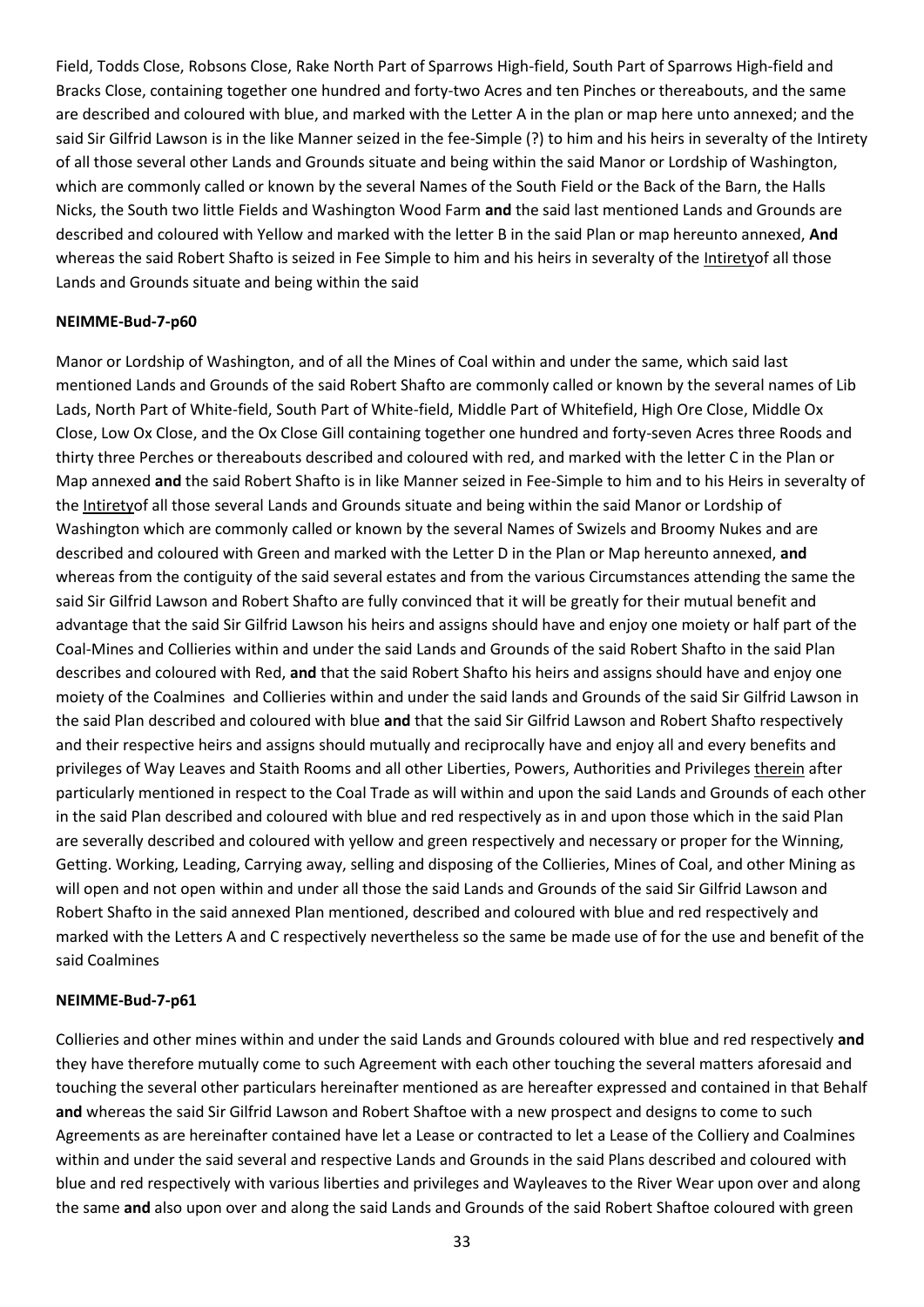and called the Twizels and the Broomy Nukes and the Lands of the said Sir Gilfrid Lawson coloured with yellow and called South Field on the Back of the Barn, the Halls Nukes, the South two little fields and Washington Wood Farm, **and** also with various Liberties and Privileges of Staith Room and of making and erecting Trunks with Outgatesand Offgates within and upon that part of the Grounds of the said Sir Gilfrid Lawson in the said plan coloured with yellow laying laying contiguous to or adjoining upon the River Wear between the West End of a Quay (Key) belonging to the said Sir Gilfrid Lawson and the Grounds of the said James Musgrave containing in Length in the front thereof facing the River wear, sixty yards or thereabouts and in the breadth from the front thereof backwards forty yards or thereabouts which said Lease is granted or agreed to be granted to Newark Hudson Gentleman, Susannah Jenison Widow, Robert Shaftoe of Benwell Esquire, Jenison Shaftoe Esquire, Mark Milbank Esquire and Matthew Carr Esquire, and Robert Inman Coalfitter; and the said Lease doth or is intended to bear date the seventeenth day of January in the year of our Lord One Thousand seven Hundred and sixty-four at under and upon such Rents, Terms, Covenants, Conditions, Privileges and Agreements such as therein are contained or intended to be contained in that Behalf as in and by the said Lease Reference being thereto had more fully may appear and whereas the said Parties to these present have determined and concluded that this their mutual Agreement should be reduced into Articles of Writing under their respective hands and Seals now these present witness and it is hereby mutually declared and agreed by and between the said Parties to these present and the said Sir Gilfrid Lawson and Robert Shafto Parties hereto for themselves and severally and respectively, and for their several and respective heirs, Exors, Administrators and Assigns do severally and respectively covenant promise, declare and agree to and with each other and to and with the

#### **NEIMME-Bud-7-p62**

Several and respective heirs, Executors, Administrators and Assigns of each other in a Manner following (that is to say) First it is agreed that the said Sir Gilfrid Lawson his Heirs and Assigns shall for ever hereafter have and enjoy to his and their own use one full Moiety or half part of all Collieries, Mines of Coal and other Mines as well open as not open, within and under all those said Lands and Grounds of the said Robert Shafto Party hereto in the said annexed with the Letter C with all necessary or proper Waggonways and Wayleaves, Liberties of making Buildings and erecting Fire Engines and other Engines and all other Things and with all other Liberties, Privileges, Powers and Authorities necessary or proper for the Winning, Getting, Working, Leading, Carrying away felling and disposing of the same either of former or present use, or of future Invention and that in as full and ample a Manner in all Respects as the said Robert Shafto, Party hereto, his Heirs and Assigns could or might use or enjoy the same in case the present Articles had not been executed and the Agreements herein mentioned and contained had not been entered into, and that the said Robert Shafto (Party hereto) his Heirs and Assigns shall for ever hereafter have and enjoy to his and their own use the other Moiety or half part of all the said Collieries or Mines of Coal and other Mines as well open as not open within and under all those the said several Lands and Grounds of him the said Robert Shafto (Party hereto) in the said annexed plan mentioned and coloured with red and marked with the Letter C, with all necessary Waggonways and Wayleaves, Liberties of erecting Fire Engines and other Engines and all other Liberties, Privileges, Powers and Authorities necessary and proper for the Winning, getting, working, leading, carrying away, selling and disposing of the same either of former or present or of future Invention and that in as full and ample a Manner in all respects as the said Robert Shafto, his Heirs and Assigns might or could use or enjoy the same in Case these present Articles had not been executed or the Agreements herein mentioned and contained had not been entered into and that the said Sir Gilfrid Lawson and Robert Shafto (Parties hereto) respectively and their several and respective heirs and Assigns shall be tenants in Common of the said Collieries, Mines of Coal and other Mines within and under the said last mentioned Lands and Grounds with such Liberties and Privileges for and in respect to the same as are last herein before mentioned and have an equal interest therein and in all Rents, Reservations, Sums of Money, benefits and advantages now due or payable or hereafter to be due or payable or to arise in respect of the said last mentioned Collieries,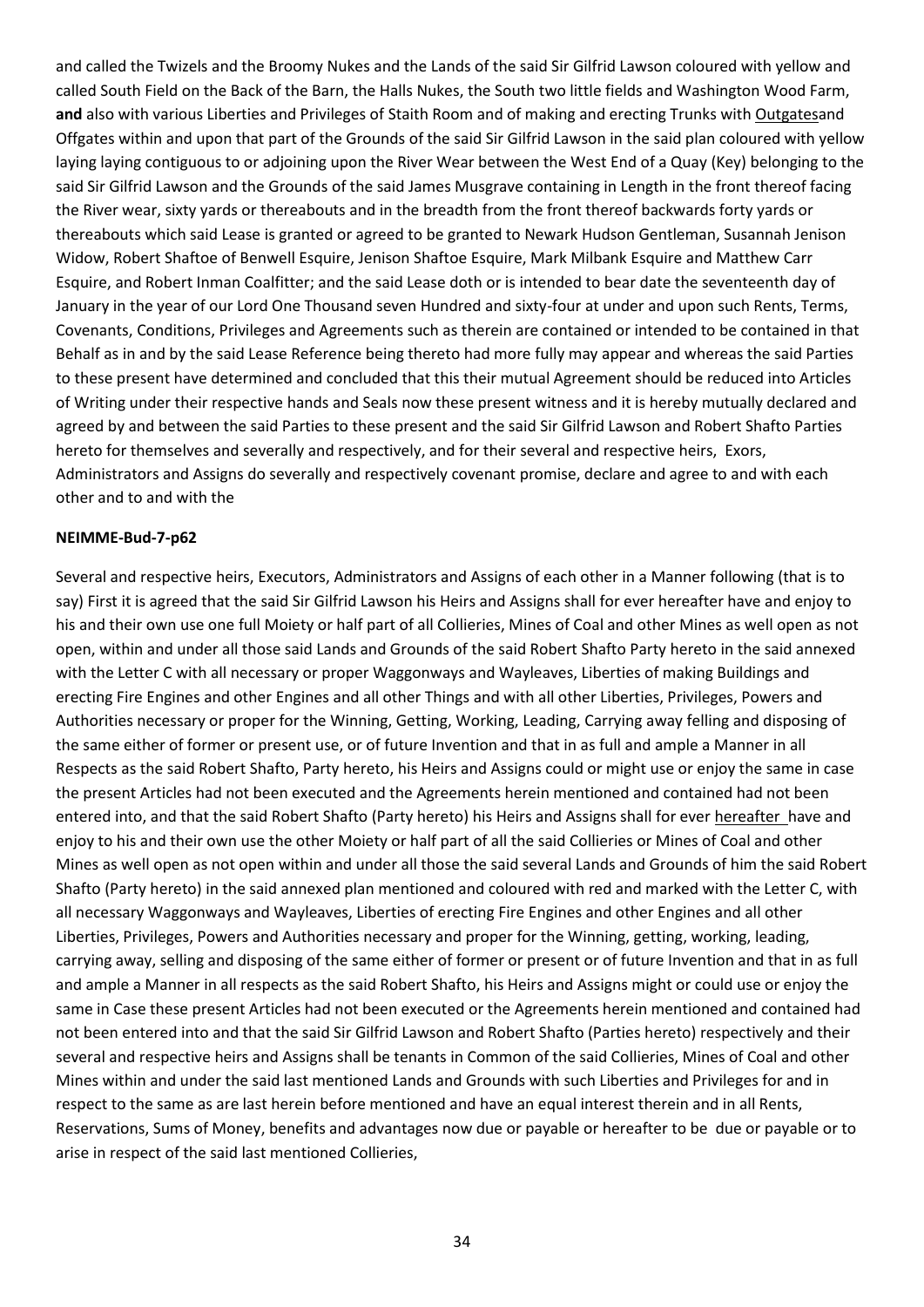#### **NEIMME-Bud-7-p63**

Mines of Coal and other mines, and that the said Robert Shafto (Party hereto) his Heirs and Assigns shall upon reasonable request in that behalf and at the equal charges of the said Parties hereto their respective heirs or assigns make do and execute all Acts, Deeds, and Conveyance necessary or proper for vesting one Moiety or half part of the said last mentioned Collieries, Mines of Coal and other Mines in the said Sir Gilfrid Lawson his heirs and assigns to and for his and their own use and benefit. Item is hereby further agreed that the said Robert Shafto (Party hereto) his heirs and assigns shall for ever hereafter have and enjoy to his and their own use one full Moiety or half part of all the Collieries Mines of Coal and other Mines as well open as not open within and under all those the said several lands and grounds of the said Sir Gilfrid Lawson in the said annexed plan mentioned and coloured with blue and marked with the letter A with all necessary and proper Waggonways, Wayleaves and Liberty of making Buildings and erecting Fire Engines and other Engines and all other things, and with all other Liberties, Privileges, Powers, and Authorities necessary for Carrying away, Selling and disposing of the same either of former or present use or of future Invention and that in as full and ample a Manner in all respects as the said Sir Gilfrid Lawson his heirs or assigns could or might use or enjoy the same in case these present Articles had not been executed and the Agreement herein mentioned and contained had not been entered into and that the said Sir Gilfrid Lawson hie heirs and assigns shall for ever hereafter have and enjoy to his and their own use the other Moiety or half part of all the said Collieries or Mines of Coal and other Mines as well open as not open within and under all those the said several lands and Grounds of the said Sir Gilfrid Lawson in the said annexed plan mentioned and coloured with blue and marked with the letter A with all necessary Waggonways and Wayleaves Liberty of making building and erecting Fire Engines and other Engines and all other things and with all other Liberties, Privileges , Powers and Authorities necessary or proper for Winning, getting, working, leading, Carrying away, selling and disposing of the same, either of former or present use or of future Invention and that in as full and ample Manner in all respects as the said Sir Gilfrid Lawson his heirs and assigns might or could use or enjoy the same in case these present had not been executed or the Agreement herein contained and contained had not been entered into and the said Sir Gilfrid Lawson and Robert Shafto (Parties hereto) respectively and their several and respective heirs and assigns shall be Tenants in Common of the said Collieries,

### **NEIMME-Bud-7-p64**

Mines of Coal and other Mines within and under the said last mentioned Lands and Grounds with such Liberties and Privileges for and in respect of the same as are last herein before mentioned and have an equal interest therein and in all Rents, Reservations, Sums of Money Benefits and Advantages now due or payable or hereafter to become due or payable or to arise in Respect of the said last mentioned Collieries , Mines of Coal or other Mines and that the said Sir Gilfrid Lawson his heirs and assigns shall upon reasonable request in that behalf, and at the equal Charges of the said Parties hereto their respective Heirs and Assigns, make do and execute all Acts Deeds and Conveyances necessary or proper for vesting one Moiety or half part of the said last mentioned Collieries or Mines of Coal or other Mines in the said Robert Shafto (Party hereto) his Heirs and Assigns to and for his and their own use and benefit item it is also agreed that the Liberties and Privileges of making, having, using , granting, demising or Leasing of all Waggon Ways, Side Ways, Branches, Wayleaves, Water Courses, Staith Room Liberties Privileges, Powers and Authorities of what Nature or Kind soever either of past or present use or future Invention and necessary or proper for the Winning, getting, Working, Leading, Carrying away, selling and disposing of the said Collieries, Mines of Coal and other Mines as well open as not open within and under the said Lands and Grounds of the said respective Parties to these presents in the said annexed plan, mentioned, described and coloured with blue and red respectively and marked with the Letters A and C respectively shall be used so and is such Manner as not to do any injury, damage or prejudice to the Mansion Houses, Farm houses, Gardens, Plantations, Outhouses and other Erections and Buildings which are or shall be upon the said respective Premises or any of them or any part or parts thereof and that the persons who shall so make or use the same shall make satisfaction to the Tenants or Occupiers of the Lands and Grounds over or along which the same shall be so made or used for the Damages or spoil of Ground to be auctioned thereby or for the Damage or Injury to be done to any Buildings or for any Trespasses by Cattle or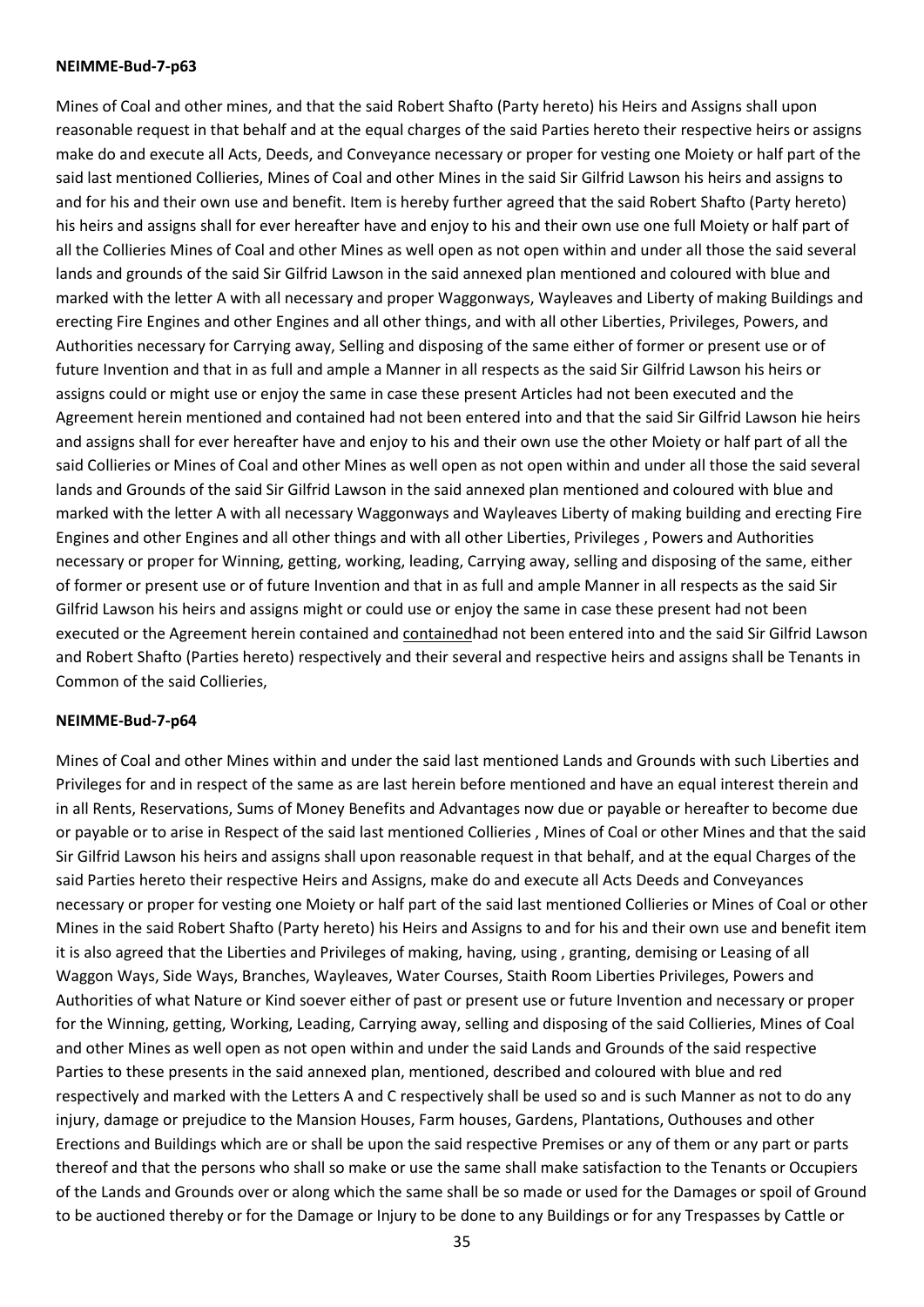otherwise and shall keep good and sufficient Gates, Rails, Posts and Stoops in all the Hedges over and across which the same shall be made or used, and provide a competent number of Gate-keepers to watch and look after and keep the said gates and the rails to prevent Damages to be done be trespassers in the said Lands and Grounds Item

### **NEIMME-Bud-7-p65**

It is agreed by and between the said Parties to these presents for themselves severally and respectively and for their several and respective heirs and Executors, Administrators, and Assigns that the said Sir Gilfrid Lawson his heirs and Assigns shall forth and out of the rent reserved or to be reserved in the said Lease granted or intended to be granted to the said Newark Hudson and his Partners herein before mentioned have and receive for his and their own separate use the annual Sum of Five Pounds for each Keel Berth comprised or intended to be comprised within the said lease the Key or Keelberths aforesaid being within the grounds of the said Sir Gilfrid Lawson and that the said Five Pounds for each Keel berth shall be paid over to the said Sir Gilfrid Lawson his Heirs and Assigns notwithstanding and Reservation Grant Agreement Clause matter or Thing contained or intended to be contained in the said last mentioned Lease and the same payment shall continue to be made to the said Sir Gilfrid Lawson his Heirs or Assigns upon any future Lease or Grant to be made of the said Keel Berths by virtue of those present over and above all other Rents and Payments to which the said Sir Gilfrid Lawson is entitled or to which he his Heirs or Assigns is or are to be entitled by Virtue of the said last mentioned Lease and that the Residue of the Rent reserved or to be reserved by the said last mentioned Lease shall be equally divided between the said Sir Gilfrid Lawson and Robert Shafto (Parties hereto) their several and respective Heirs and Assigns share and share alike in the Manner in the same Lease mentioned Item it is agreed by the said Parties hereto that nothing herein contained shall be construed to restrain or hinder the said Sir Gilfrid Lawson and Robert Shafto (Parties hereto) respectively or their respective Heirs and Assigns from Winning, Working, Leading, Carrying away, Selling and disposing of for their own separate use the Coals to be by them respectively wrought dug won or gotten forth or out of their several respective Lands and Tenements at Washington aforesaid in the said Plan mentioned and therein described and coloured with yellow and green respectively or forth or out of any of their several and respective other Lands and Tenements in the said Township of Washington (save the said Lands in the said annexed plan described and coloured with blue and red) or from carrying away the same down to their respective Staiths upon the Rivers Wear or Tyne or to any other place to which they shall be entitled to carry the same so as they observe to perform andcomply with the several Terms, Covenants and Agreements herein before mentioned and contained and hereby agreed to be performed as aforesaid

### **NEIMME-Bud-7-p66**

Item it is agreed by the said Parties hereto that the said Sir Gilfrid Lawson his Heirs and Assigns shall have and take in severalty for his and their own proper use and benefit all the manures and Ashes Compost and Dung to be made or bred upon within or under any of the Lands and Grounds of him the said Sir Gilfrid Lawson in the said Township of Washington in the said Plan annexed describes and coloured with blue and yellow or the Waggon Ways and other Ways to be there made from the Winning and Working of the said Coal mines now let to the said Newark Hudson and his said partners and from the Leading, Taking and Carrying away and vending of the same or of any other Coalmines for which any Waggonways or other Ways hath been or shall be granted by the said Sir Gilfrid Lawson and Robert Shafto (Parties hereto) their Heirs or Assigns to any person or persons. Item it is also agreed by the said Parties hereto that the said Robert Shafto (Party hereto) his Heirs and Assigns shall have and take in severalty to his and their own proper use and benefit all the Manure, Ashes Compost, and Dung to be made or bred upon within or under any of the Lands and Grounds of him the said Robert Shafto in the said Township of Washington in the said Plan annexed, described and coloured with red and green or the Waggonways or other Ways to be those made from the Winning and Working of the said Coalmines now let to the said Newark Hudson and his said Partners and from the Leading, Taking, carrying away and vending of the same or of any other Coalmines for which any Waggonways or other ways hath been or shall be granted by the said Sir Gilfrid Lawson and Robert Shafto (Parties hereto) their Heirs or Assigns to any other Person or Persons whomsoever in Witness the Parties hereinbefore named to these presents have interchangeably set their Hands and Seals the day and Year first herein before written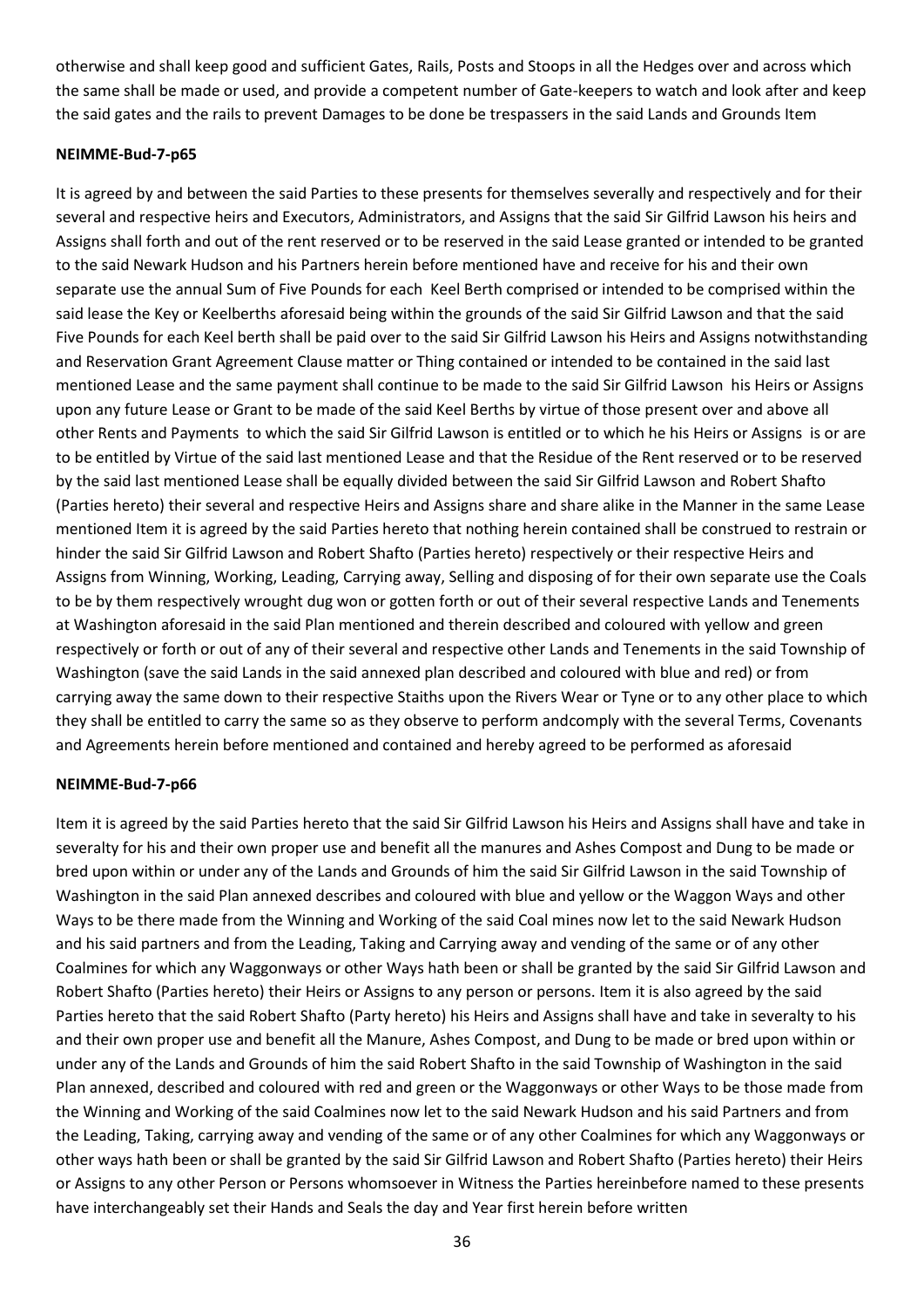Signed Gilfrid Lawson

Robert Shafto

Signed, Sealed and delivered by the

within named Sir Gilfrid Lawson and

Robert Shafto (the Parchment being

Stamped) in the Presence of us

Ja: Brock

Cuth: Swainston

N.B. See the Plan referred to at the end of the Copy of the Colliery Lease.

#### **NEIMME-Bud-7-p67**

Remarks on the several Pits

The Engine.

**NEIMME-Bud-7-p68**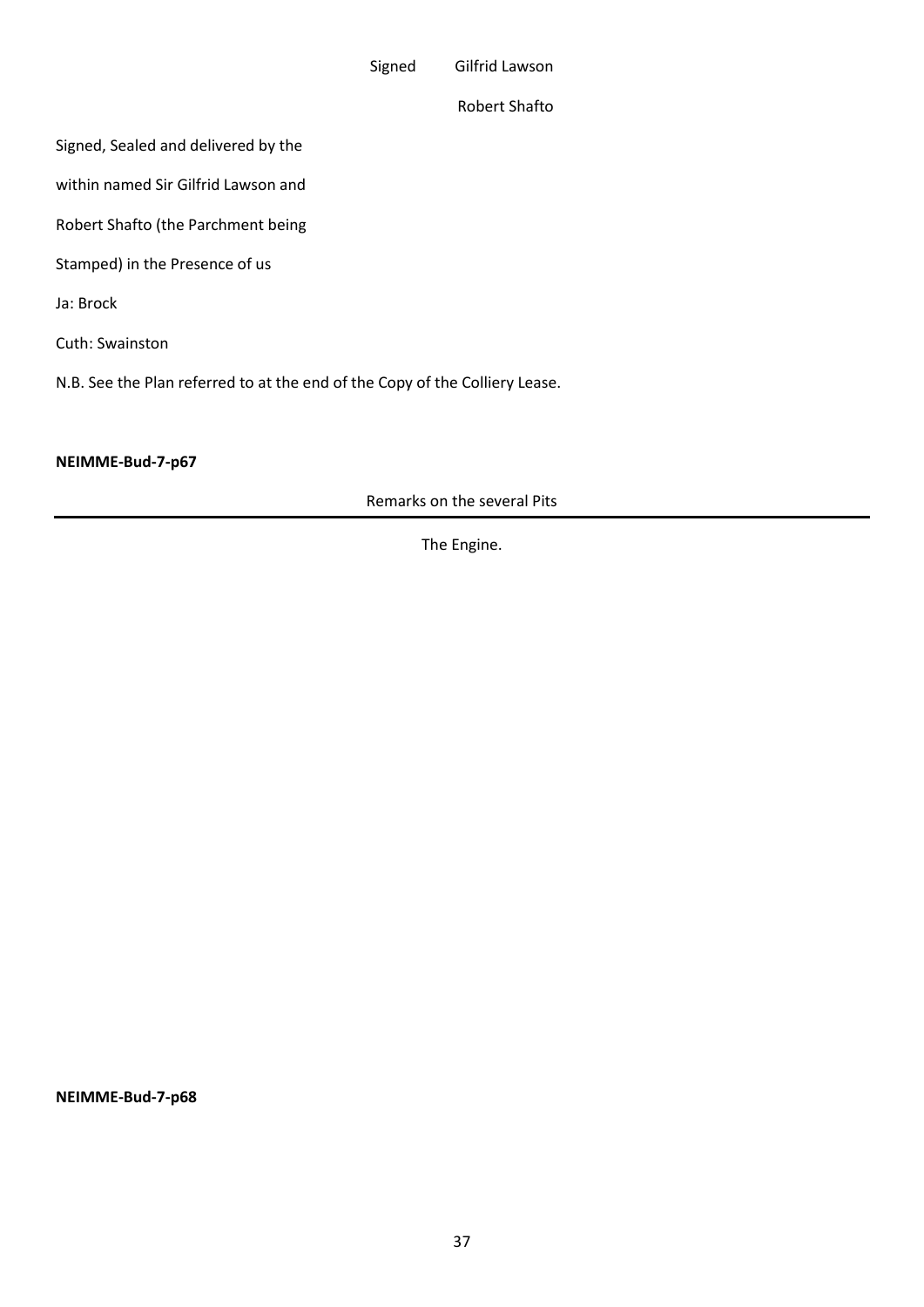#### **NEIMME-Bud-7-p69**

| Due to Sir Gilfrid Lawson for the Half Year ending June 30 <sup>th</sup> 1792 viz: |                          |                |                          | £.  | S. | d.                                       |
|------------------------------------------------------------------------------------|--------------------------|----------------|--------------------------|-----|----|------------------------------------------|
| Moieties of Rents                                                                  | £.                       | S.             | d.                       |     |    |                                          |
| Colliery Rent on 384 tons, Huttons and Maudlins Seams at 10s.10d                   | 192                      | $\overline{a}$ | $\overline{a}$           |     |    |                                          |
| Wayleave dia: on 337 Tons 10 Waggons led from Washington }                         |                          |                |                          |     |    |                                          |
| Glebe to the River Wear at 7s.6d.                                                  | 126                      | 10             | 10<br>$3\sqrt{4}$        |     |    |                                          |
|                                                                                    |                          |                |                          | 318 | 10 | 10<br>$3\overline{)4}$                   |
| The like for the Half Year, ending Dec: 31 <sup>st</sup> 1792                      |                          |                |                          |     |    |                                          |
| Moieties of Rents                                                                  |                          |                |                          |     |    |                                          |
| Colliery Rent on 442 Tons. 8 W Huttons and Maudlins seams at 10s.0d                | 225                      | 3              | $71\frac{2}{2}$          |     |    |                                          |
| Wayleave dia: on 349 T., 1W led from the Glebe at 7s.6d                            | 130                      | 17             | 10                       |     |    |                                          |
|                                                                                    | $\overline{\phantom{a}}$ | 15             | $31\frac{4}{4}$          |     |    |                                          |
| Ditto led from the Glebe220 dia: Wayleaveat 7s.6d                                  | $\mathbf{1}$             | 10             | $\overline{\phantom{a}}$ |     |    |                                          |
|                                                                                    |                          |                |                          | 354 | 6  | 8<br>$3\sqrt{4}$                         |
| Total                                                                              |                          |                |                          | 672 | 17 | $\overline{7}$<br>$1\overline{\smash)2}$ |
| Tons Wt                                                                            |                          |                |                          |     |    |                                          |
| Ox Close826.<br>8                                                                  |                          |                |                          |     |    |                                          |
| 11                                                                                 |                          |                |                          |     |    |                                          |
| 1512. 19                                                                           |                          |                |                          |     |    |                                          |
|                                                                                    |                          |                |                          |     |    |                                          |
| For the Half Year ending June 30th 1793                                            |                          |                |                          |     |    |                                          |
| Colliery Rent on 339 Tons 16 W of Huttons and Maudlinsat 10s.0d                    | 169                      | 17             | 34                       |     |    |                                          |
| Glebe Way Leave on 239T 1W of High main Coalat 7s.6d                               | 89                       | 12             | 10                       |     |    |                                          |
|                                                                                    |                          |                |                          | 259 | 10 | $\mathbf{1}$                             |
|                                                                                    |                          |                |                          |     |    | $1\backslash 4$                          |
| For the Half Year ending Dec: 31st 1793                                            |                          |                |                          |     |    |                                          |
| Colliery Rent on 442T. 3W of Hutt: and Maudlins at<br>10s.0d                       | 225                      | $\mathbf{1}$   | 44                       |     |    |                                          |
| 7s.6d                                                                              | 135                      | 6              | $81\frac{2}{2}$          |     |    |                                          |
| Fire Coal on<br>10s.0d                                                             | $\mathbf{1}$             | $\mathbf{1}$   | $\mathbf{1}$             |     |    |                                          |
| Allowance15T. 0W }                                                                 |                          |                |                          |     |    |                                          |
|                                                                                    | $\mathbf{1}$             | 15             | $81\frac{2}{2}$          |     |    |                                          |
| Way Leave on 4 tons 42 Bolls of Fire Coals from Glebeat<br>7s.6d                   |                          |                |                          |     |    |                                          |
|                                                                                    |                          |                |                          | 355 | 4  | 10<br>$1\backslash 4$                    |
|                                                                                    |                          |                |                          | 614 | 14 | 11<br>$1\overline{\smash)2}$             |
| Tons Wt                                                                            |                          |                |                          |     |    |                                          |
| Ox Close781.<br>19                                                                 |                          |                |                          |     |    |                                          |
| .589.<br>6<br>Glebe                                                                |                          |                |                          |     |    |                                          |
| 1371.3                                                                             |                          |                |                          |     |    |                                          |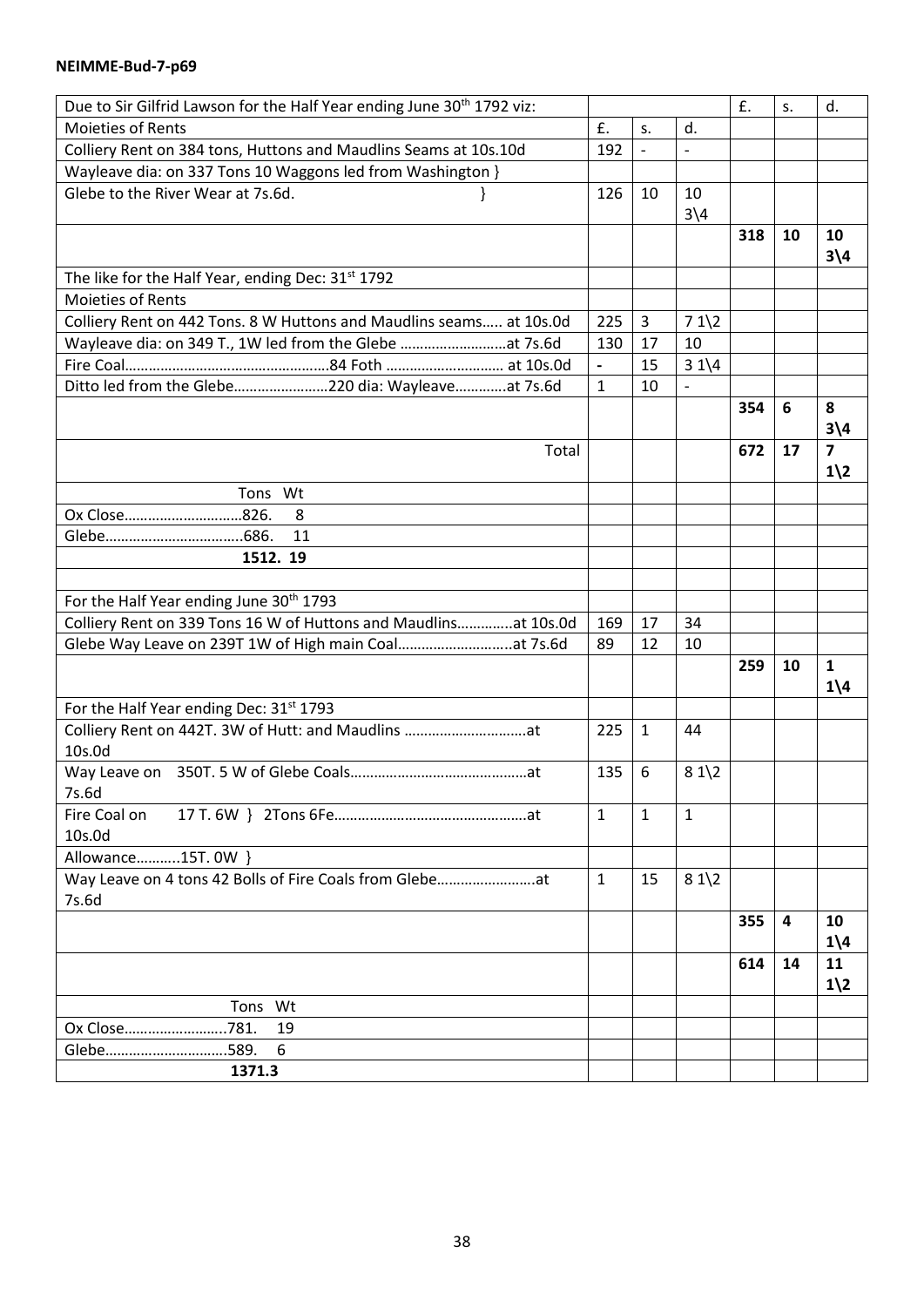#### **NEIMME-Bud-7-p69a**

Section of the upper main coal seam in the Innermost East Bord of the Glebe Pitt in Washington Colliery and near the N. East Angle of the Nth. Shafto's closes called Broomy Nooks; taken May 6<sup>th</sup> 1794: Supposed to lay 120 Faths. Deep here.



#### **NEIMME-Bud-7-p70**

Due to Sir Gilfrid Lawson Bt: for the Half-Year due June 30<sup>th</sup> 1794.

 Waggons Led from the D Pit, Hutton's Seam…………………. 3675 ……………………E Pit, Ditto for Maudlin…………….. 3508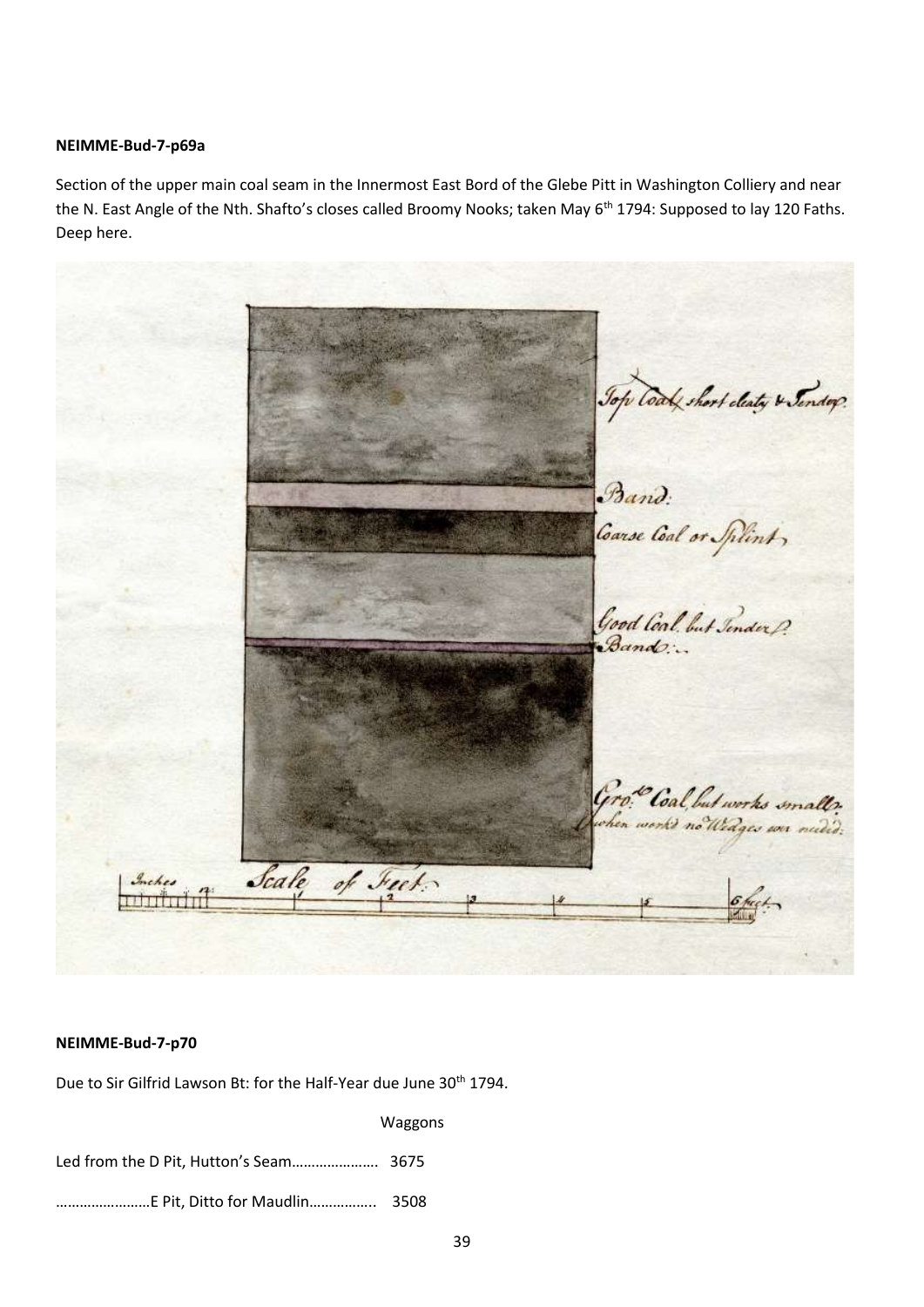|                                     |                          | Tons | Wag. |
|-------------------------------------|--------------------------|------|------|
| 7570 at 22 Wag. P Ton; =345.<br>- 8 |                          |      |      |
|                                     | 5695 at 22 Wag P ditto = | 258. | - 15 |

|                                                                                |      | э٠ | α.           |
|--------------------------------------------------------------------------------|------|----|--------------|
|                                                                                | 570. | 13 | $71\sqrt{2}$ |
| 10s.0d                                                                         |      |    |              |
| Way Leave Ditto on 258 Tons. 15 Wag. led from Washington Glebe at 7s. 6d   97. |      |    | $51\sqrt{2}$ |
|                                                                                | 267  |    | $83\{4$      |

Due to Sir Wilfrid Lawson Bart. For the half year ending Dec 31<sup>st</sup>. 1794

| Waggs:                             |      |  |
|------------------------------------|------|--|
|                                    | 264  |  |
|                                    | 4746 |  |
|                                    |      |  |
| 9775 at $22W. P = 444$ Tons. 3 Wa. |      |  |
|                                    |      |  |

|                                                                   | £.  | s.        | α.              |
|-------------------------------------------------------------------|-----|-----------|-----------------|
| Colliery Rent on 444 Tons 3 Wa. from Old Washington at 10s.0d     | 222 |           | $41\sqrt{4}$    |
| Way Leave on 337 T. 16 W. from Washington Glebe at 7s.6d          | 126 | 12        | $111\sqrt{4}$   |
| For Coal (above the allow: from Old Washington                    |     |           |                 |
| 968 Fathoms = 57 Tons. 264 Bolls from Old Washington<br>at 10s.0d | 8   | 16        | $\Omega$        |
| Way Leave on Fire Coal led from the Glebe viz:                    |     |           |                 |
| 273 Fath: = 4 T. 424 Bolls from the Glebe viz:<br>at 7s.6d        |     | <u>17</u> | $23\{4$         |
| Last half Year £276. 13s. 8 3\4d                                  |     |           |                 |
| This half year £359. 7s. 6 1\4d<br>£627, 1s, 3d.<br>£             | 359 | 7         | $61\frac{1}{4}$ |

# **NEIMME-Bud-7-p71**

The D Pit

| More to Maudlins Coal                                      | $91\2 F$<br>$671\$ | Section of the Seam (Maudlin) 270 Yards N. from Shaft |
|------------------------------------------------------------|--------------------|-------------------------------------------------------|
| This is the first pit set to work in this Maudlin in 1792. |                    |                                                       |
| 1792- Oct. 23. Viewed this Pit along with                  |                    |                                                       |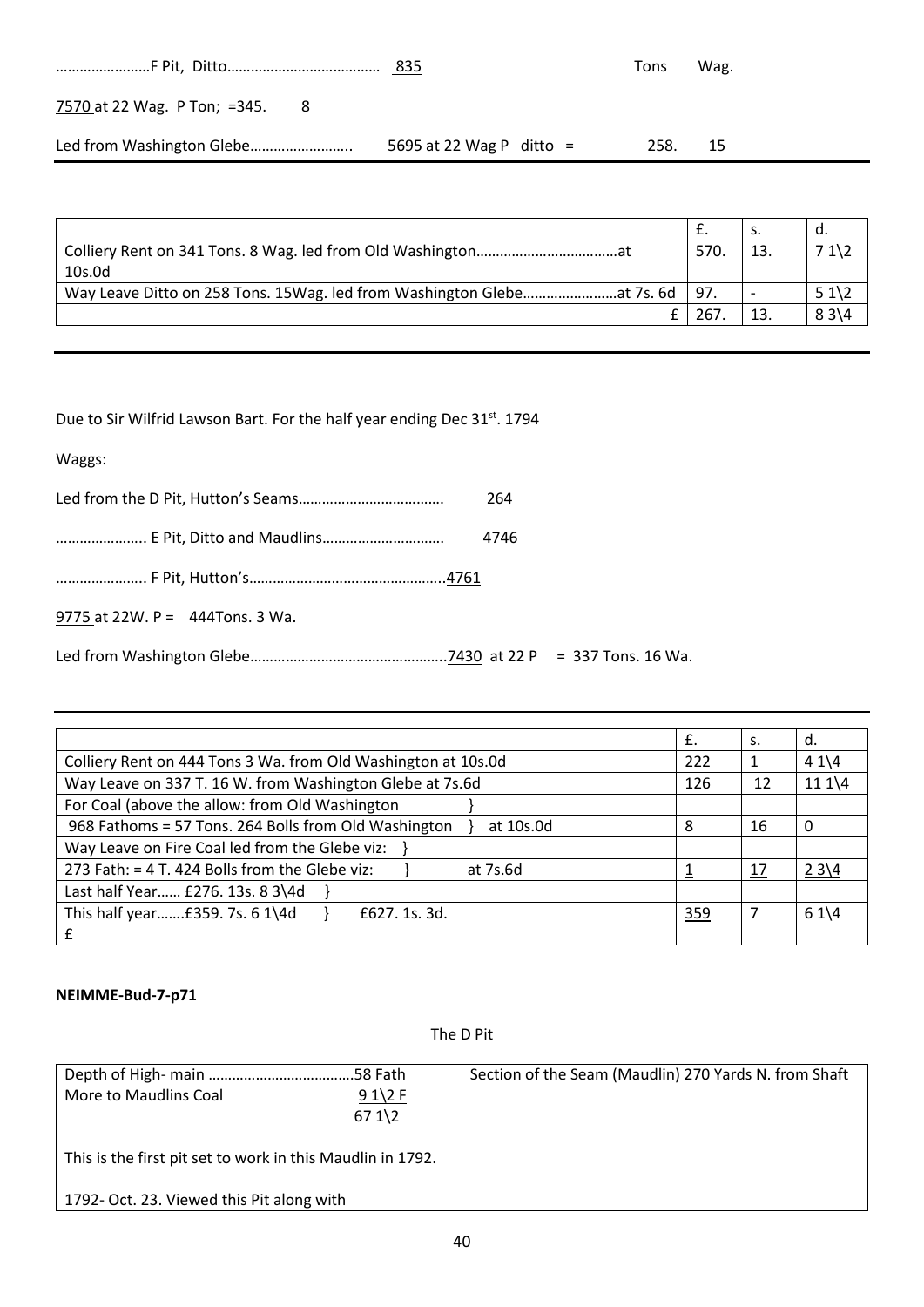| Mr. Stobart.                     |                                      |
|----------------------------------|--------------------------------------|
|                                  |                                      |
|                                  |                                      |
|                                  |                                      |
| 11                               |                                      |
|                                  |                                      |
| Roof-A flag Stone when broken    |                                      |
| Bords stand without Props        |                                      |
| Pillars yards to holing          |                                      |
| Arise parting between the Top of |                                      |
| Kerving Coals.                   |                                      |
|                                  |                                      |
|                                  |                                      |
|                                  | F. In                                |
|                                  | Top Coal Shamey (?), but good<br>1.5 |
|                                  | Kerving Coal-generally tender1.2     |
|                                  |                                      |
|                                  |                                      |
|                                  |                                      |
|                                  | Wrought4.5                           |
|                                  |                                      |
|                                  |                                      |
|                                  | Stone<br>3                           |
|                                  | Bottom Coal<br>10                    |
|                                  | 1.1                                  |
|                                  |                                      |
|                                  | 5.6                                  |
|                                  | N.B. A Few Inches taken up<br>ł      |
|                                  | Occasionally for Horse height }      |
|                                  |                                      |

# **NEIMME-Bud-7-p72**

No text

# **NEIMME-Bud-7-p73**

| Copy of a way-            | This Indenture made the seventeenth Day of April in the fourth Year of the Reign of our      |
|---------------------------|----------------------------------------------------------------------------------------------|
| Leave from the            | Sovereign Lord George the third by the grace of God of Great Britain France and Ireland King |
| <b>Black Fell through</b> | Defender of the Faith and so forth and in the Year of our Lord One Thousand seven hundred    |
| Washington to             | and sixty-four between Sir Gilfrid Lawson of Brayton in the County of Cumberland Baronet     |
| Wear.                     | and Robert Shafto of Whitworth in the County of Durham Esquire of the one part and the       |
| Sir G. Lawson and         | Right Honourable Henry Lord Ravensworth of RavensworthCorthe in the County of Durham,        |
| Rob: Shafto to            | Mary Bowes of Gibside in the said County of DurhamWidow and the Right Honourable John        |
| Hon: L.                   | Earl of Bute of Loo in the County of Bidford of the other part witnesseth that for and in    |
| Ravensworth Mary          | consideration of the yearly Rent Covenants and Agreements hereinafter reserved and           |
| Bowes and John            | mentioned on the parts and behalf of them the said Henry Lord Ravensworth and Mary           |
| Earl of Bute              | Bowes. and John Earl of Bute their Exors Admins (?) and Assns (?) to be paid done and        |
|                           | performed they the said Sir Gilfrid Lawson, and Robert Shafto have and each of them          |
|                           | respectively according to his and their respective Estate and Interest hath demised granted  |
|                           | and to pass (?) letter and by these Present do and each of them doth according to such their |
|                           | Estate and Interest demise grant and to farm let unto the said Henry Lord Ravensworth and    |
|                           | Mary Bowes and John Earl of Bute their Exors, Admins and Assns full and free Liberty Power   |
|                           | and Authority to and for them the said Henry Lord Ravensworth, Mary Bowes, and John Earl     |
|                           | of Bute their Exors, Admins and Assns and their and every of their agents servants and       |
|                           | workmen to cut and dig the earth and soil and to make lay and place one Main Waggon Way      |
|                           | and one Bye Way and one Wain Way or Cast Way with necessary Branches in through over         |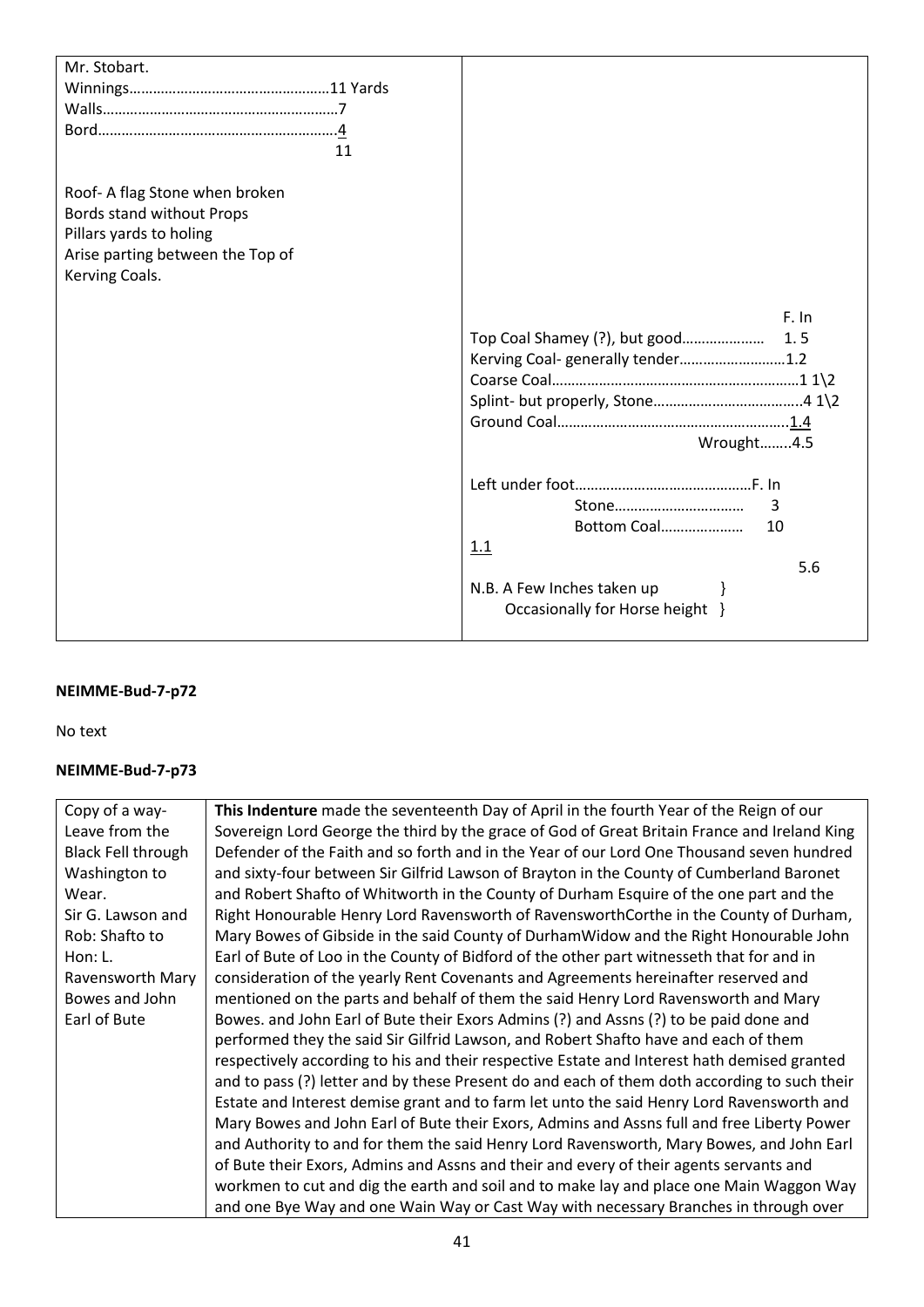| and along all or any of Lands and Grounds Fields or Closes of belonging to them the said Sir |
|----------------------------------------------------------------------------------------------|
| Gilfrid Lawson and Robert Shafto or either of them situate lying and being within the        |
| Township Townsfields Precincts and Territories of Washington in the said County of Durham    |
| and now in the Tenure or Occupation of them the said Sir Gilfrid Lawson and Robert           |
| Shaftoor either of their tenants or farmers thereof not being the ground whereon any house   |
| or other building now stands or now used as any garden orchard or courtyard for the leading  |
| carrying and conveying by horses waggons and wain carts or other carriages in through over   |
| and along the said Lands and Grounds the most convenient and most commodious way to or       |
| towards the River Wear the full number and quantity of fifteen hundred tons of coals such    |
| measure as is herein after mentioned yearly and every year on year with another of them      |
| the said Henry Lord Ravensworth, Mary Bowes and John Earl of Bute their Exers, Admins and    |
| Assns or any of them to be wrought and                                                       |

#### **NEIMME-Bud-7-p74**

Gotten forth and out of their or any of their Collieries or Coalmines as well opened as not opened within or under all or any of the inclosed Lands and Grounds within the Township of Usworth and Parish of Washington commonly called or known by the several Name or Names of Mount and Springwell Farms and within or under all or any part of a certain Moor or waste commonly called or known by the name of Birtley Moor otherwise Birtley Fell or Common within the Parish of Chester le Street in the said County of Durham or any of them, but no greater or other quantity of coals whatsoever nor from any other Colliery or Collieries Coalmine or Coal Mines whatsoever and also for the Leading Conveying and Carrying of all and every the Colliery Incidents, Iron, Timber, Stones and other Materials Matter or Things to and from their Coal Staiths to and from such their Collieries or Coal Mines aforesaid and also, full and free Liberty Powers and Authority to and for them the said Henry Lord Ravensworth Mary Bowes and John Earl of Bute their Exs. Admins and Assigns Workmen Agents or Servants from time to time and at all times hereafter as occasion shall require to lead fix lay and place Wood Timber Earth Stones Gravel Rails Sleepers and other Materials in and upon the said Lands and Grounds and to employ workmen and work horses and to cut and dig erect and make any trench or trenches bridge or bridges batteries or cuts and to build erect and make Gate Keepers houses hovels and lodges and to do all other things necessary and convenient as well for the making laying and placing of the said Waggon Way or Waggon Ways Branch or Branches Wain Way or Ways as for the Repairing Amending Removing or Altering thereof or any part thereof when and so often as there shall be occasion so always nevertheless that none of the said Waggon Way or Waggon Ways with the Bye Ways Wain Ways and Cart Ways (exclusive of the Gutters) shall or exceeded together 14 Yards in Breadth in any part thereof (except in Cutting through Hills or filling up Deans, Gills, Valleys or Hollow places where it shall be necessary to make the same broader and also full and free Liberty to dig take and get stones, earth or rubbish for the purposes aforesaid in any convenient part or parts of the said Land Closes or Grounds at Washington aforesaid doing as little damage or spoil thereby in the herbage or soil thereof as conveniently may be and also full Power and Authority to and for them the said Henry Lord Ravensworth Mary Bowes and John Earl of Bute their Exers. Admins Workman Agents Servants and Assigns to go along pass and repass to go along the said Waggon Way or Waggon Ways Wain Ways or Cart Ways Branch or Branches so as to be made laid and placed as aforesaid on foot or on horseback or with horses Carts Wain Waggons or with other Carriages laden

#### **NEIMME-Bud-7-p75**

or unloaden unto or from or to or towards any such Colliery or Coalmines as aforesaid and all singular other the Liberties Privileges and Easements whatsoever needful or necessary in or about the making laying placing removing altering repairing and using the said Waggon Way or Waggon Ways Wain Way or Cart Way Branch or Branches Bridge or Bridges Batteries or Cuts or any of them and also all that part of the Key or Wharf commonly called or known by the name of Washington Wood Key on the North Side of the River Wear in the Liberties and Precincts of Washington aforesaid now in the Tenure or Occupation of the said Robert Shafto or his tenants or farmers thereof together with all that piece of parcel of ground situate lying and being on the said Key or Wharf containing in length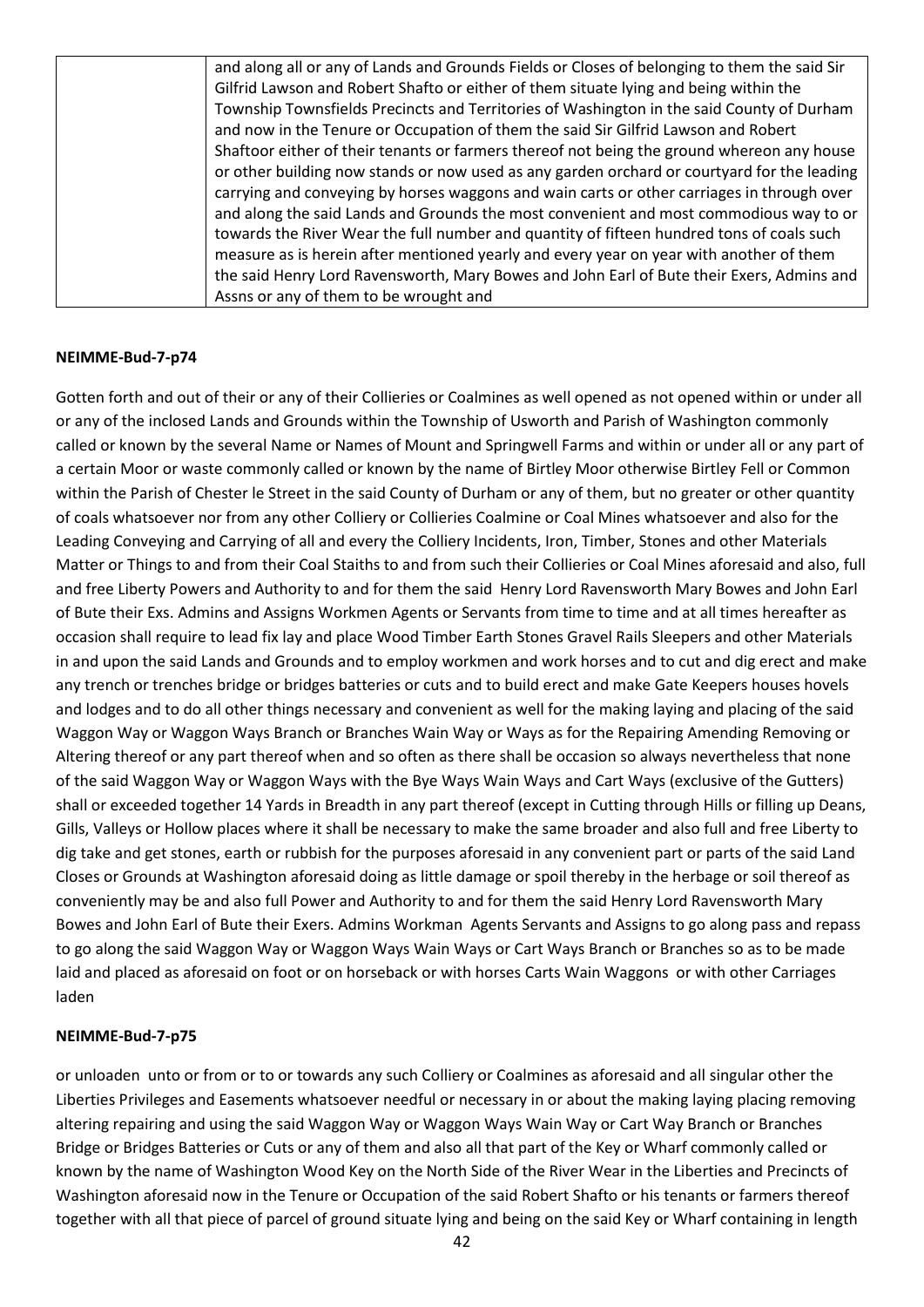from the Bounder Hedge of the Lands and Grounds of the Reverend Doctor James Musgrave within the said Township of Washington joining upon the said River Wear and extending to or towards the West Seventy- five Yards in length along the face of this said Key to a certain Mark or Stob there fixed in the Ground, and also extending backwards from the Face or Front of the said Quay thirty yards in all parts thereof by a Line drawn from East to West parallel to the Face or Front of the said Key and also full and free Liberty Powers and Authority to build erect and make Keys, Staiths, Trunks Angaits and Offgaits a Staithmans house and all other necessary houses erections and conveniences for the use of the said Collieries Way Leaves Staiths and Trunks not only upon the said Key and Grounds within the Limits and Bounds before mentioned but also upon nay part of the Close or Parcel of Ground lying and being behind the samed (?) to or towards the North and now in the Tenure or Occupation of the said Robert Shafto or his Tenants or Farmers thereof but so as that such houses and erections on the said Close shall not obstruct stop or hinder a WaggonWay Wain Way or other Way to be made or used by the said Robert Shafto his heirs or assigns or his or their Tenants to or towards the West and of the said Washington Wood Key and hereby demised and containing in length on the Front or Face thereof (that is to say) from the Mark or Stob hereinbefore mentioned Westwards to the Ground of Margaret Davidson Spinster twenty four yards or thereabouts and also full and free Liberty Power and Authority to unload land receive deposit and lay Wood Timber and any other Materials upon the said demised Keys and Close or Parcel of Ground behind the same from and out of Keels and other Vessels in the said River Wear or elsewhere for the use of or to be employed in and about the said Staiths and Trunks and the said Collieries Waggonways or other Ways herein before mentioned of them the said Lessees and Parties hereunto their Exers Admins and Assigns and to lay

#### **NEIMME-Bud-7-p76**

Deposit and keep Coals in the said Staiths and Trunks and from thence to vend and deliver into Keels Coal Boats or any other Vessels in the said River Wear the Coals of the said Lessees Parties hereto their Exers Admins and Assigns to be led and conveyed from all or any of the Collieries herein before mentioned but from no other Colliery or Collieries Coalmine or Coalmines whatsoever and also to deliver into Keels Coal Boats or other Vessels in the said River Wear from any part of the said Quay hereby demised any of the Materials of or belonging to any of the Collieries of them the said Lessees herein before mentioned together also with all and singular other Liberties Privileges and Easements whatsoever needful or necessary in or about the Building erecting and Making the said Key Staiths Trunks Ongaits Offgaits Houses Erections and other Conveniences or in using removing altering and repairing the same or any of them, except and always reserved forth and out of their present demise full Power Liberty and Authority to and for the said Sir Gilfrid Lawson and Robert Shafto their Heirs and Assigns to give grant and demise unto any person or persons whomsoever for any Term of Years Liberty Licence and Power to lay and place one or more Waggon Way or Waggon Ways Bye Way or Bye Ways Branch or Branches and to pass and repass in through over and along the same with Horses Carts Waggons Wains and all other Carriages whatsoever loaden or unloaden or over and along the said Lands and Grounds of Washington aforesaid so as the same do not prejudice the Way and Ways Branch and Branches hereby demised and granted otherwise than by crossing the same where necessary and also that they and either of them their and either of their Heirs Tenants Servants or Agents do in such crossing thereof give the half Hinderance Interruption or Disturbance possible to the said Henry Lord Ravensworth Mary Bowes and John Earl of Bute their Exers Admins and Workmen Carriagemen Agents Servants or assigns in passing or surpassing along the said Waggon Way or Waggonways or other Ways hereby demised and to make lay and place one or more Ongait or Ongaits Offgait or Offgaits where they or any of them shall so cross the said Waggon Way or Waggonways or other Ways hereby demised and also excepted and reserved Liberty and Licence to and for the Cattle Horses Wains or any other Carriages Plows Harrows or any other Things of or belonging the said Sir Gilfrid Lawson and Robert Shafto or either of them their or either of their Heirs Tenants Farmers or Assigns of their or any of their Lands and Grounds at Washington aforesaid and their or any of their Workpeople to be used and employed in Leading, Driving Carrying or Conveying any Cattle or Horses or other Things to pass and repass cross the said Ways Branch or Branches and upon and along the said Wain Way or Cart Way hereby demised or any part thereof for the Management Convenience and husbandry of their Lands and Grounds at Washington aforesaid so as they or any of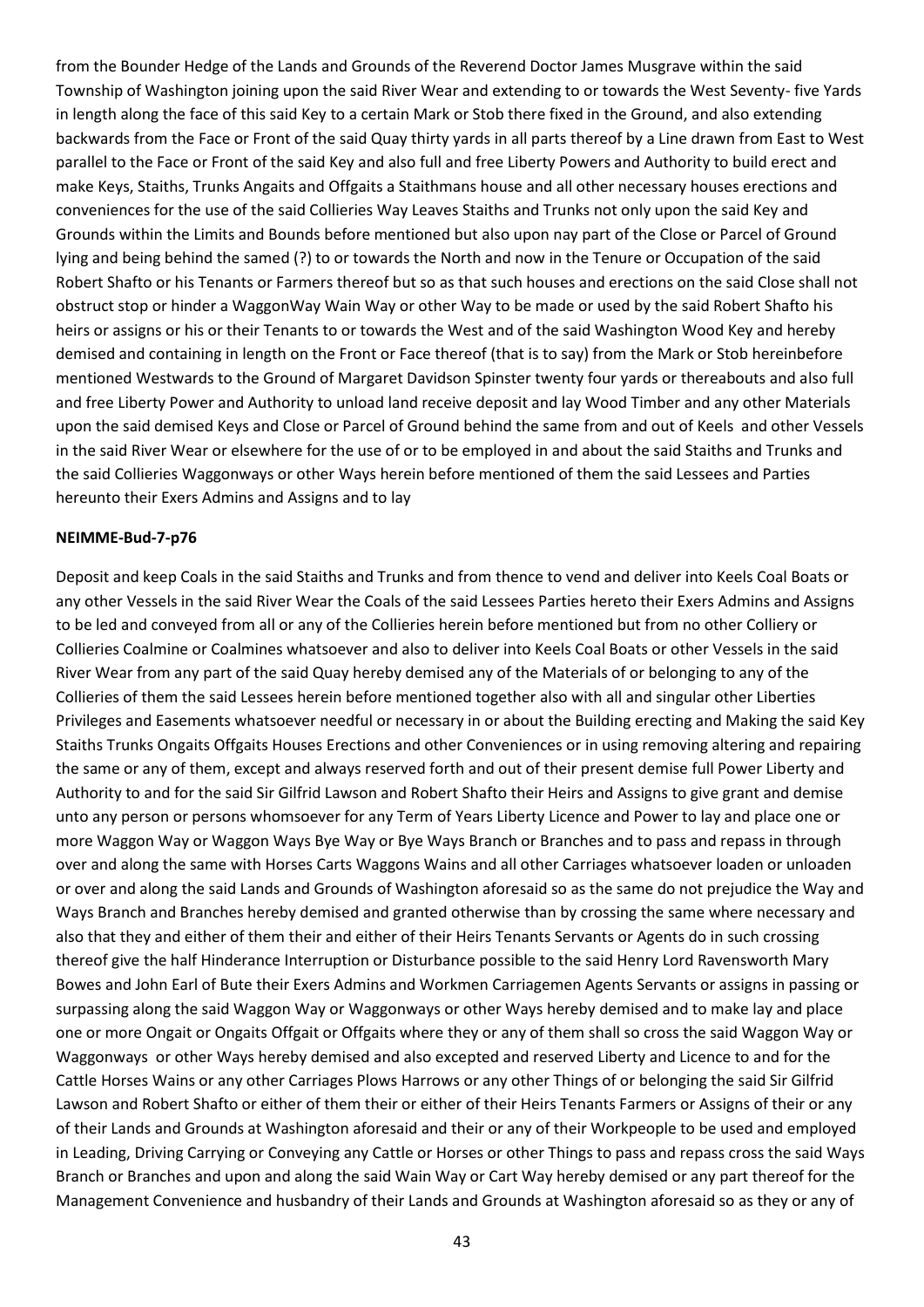them shall not thereby obstruct stop or hinder the Carriages Carriagemen Agents and Workmen Workhorses Servants or Assigns of them the said Henry Lord Ravensworth Mary Bowes and John Earl of Bute in passing and repassing along

## **NEIMME-Bud-7-p77**

or crossing the said Waggon Way or Waggon Ways or other Ways hereby demised and to have and to hold the said Way Leave and Passage Waggon Way and Waggon Ways Wain Way and Cart Way Branch and Branches the said Part of the said Key or wharf and the said Piece or Parcel of Ground at Washington Wood and all and singular other the Liberties Privileges and Premises above in and by these presents demised and granted or mentioned or intended so to be with their and every of their appurtances and or incidents (except as before excepted) unto the said Henry Lord Ravensworth Mary Bowes and John Earl of Bute their Exors Admins and Assigns from the twenty fifth day of March last past unto the full end and from and for and during the whole Form of thirty and one years from thence next ensuing fully to be complete and ended and yielding and paying therefore unto the said Sir Gilfrid Lawson and Robert Shafto their heirs and assigns yearly and every year during the continuance of the said term of thirty and one years the certain yearly rent or sum of three hundred and fifteen pounds of lawful money of Great Britain at two days or times in the year by even and equal portions (that is to say) upon the twenty ninth day of September next ensuing the date hereof and the said rent to be paid and payable whether the said quantity of fifteen hundred tons of coals is led or not led free and cleared and discharged of and from all and all manner of taxes, charges and assessments whatsoever in the proportions hereinafter mentioned (that is to say) the sum of one hundred and fifty seven pounds ten shillings part of the said rent of three hundred and fifteen pounds to the said Sir Gilfrid Lawson his heirs and assigns and the sum of one hundred and fifty seven pounds and ten shillings the remaining part thereof to the said Robert Shafto his heirs and assigns provided always that if it shall happen the said yearly rent of three hundred and fifteen pounds of lawful British money or any part thereof shall be behind or unpaid by the space of forty days next over or after any of the said days or times of payment whereat or whereon the same ought to be paid as aforesaid that then and in such case it shall and may be lawful to and for the said Sir Gilfrid Lawson and Robert Shafto their heirs and assigns to stop seize and distrain all such Waggons Wains Carts and other Carriages leading Coals and the Coals or any other Things found therein and the horses or cattle drawing the same passing or repassing in through over and along the said Waggon Ways or other ways hereby demised and the same or any of them so distrained to take carry away withhold detain and keep until the said rent or rents so behind or unpaid shall be paid and satisfied with the Costs and Charges of such distress stopping taking and detaining and keeping and in default of such payment by the space of five days next after such stopping seizing or distraining to sell the same or any part thereof and there out to pay all rent and rents then so due and in arrears with the charges attending such seizing stopping distraining carrying away keeping and selling

## **NEIMME-Bud-7-p78**

Vending the Overplus if any there be to the said Henry Lord Ravensworth Mary Bowes and John Earl of Bute their Exors Admins or Assigns, and also to re-enter into the above demised premises and every or any part parcel thereof and the same to have again repossess and enjoy as in their or either of their first and former Estate any Thing hereinbefore contained to the contrary thereof notwithstanding and that then also and in case of non payment of the said rent or any part thereof as aforesaid if they or either of them shall think fit to stop and hinder the Waggons or other Carriages of the said Henry Lord Ravensworth Mary Bowes and John Earl of Bute their Exors Admins and Assigns from leading the said Coals to be got or won in the said Collieries and Coalmines and to set up posts or rails and to make and dig up Cutts and Ditches for that purpose and to put Locks upon any of the Gates or Rails on the said Premises and to pull up the said Waggon Ways Bye Ways Branch or Branches or any of them and to continue such interruption or stopping until the rent which shall so happen to be in Arrear and unpaid shall be fully paid and satisfied with reasonable charges to be occasioned by such stopping or interruption for non payment and the said Henry Lord Ravensworth Mary Bowes and John Earl of Bute do hereby jointly and severally for themselves and for their joint and several Exors Admins and Assigns covenant promise grant and agree to and with the said Sir Gilfrid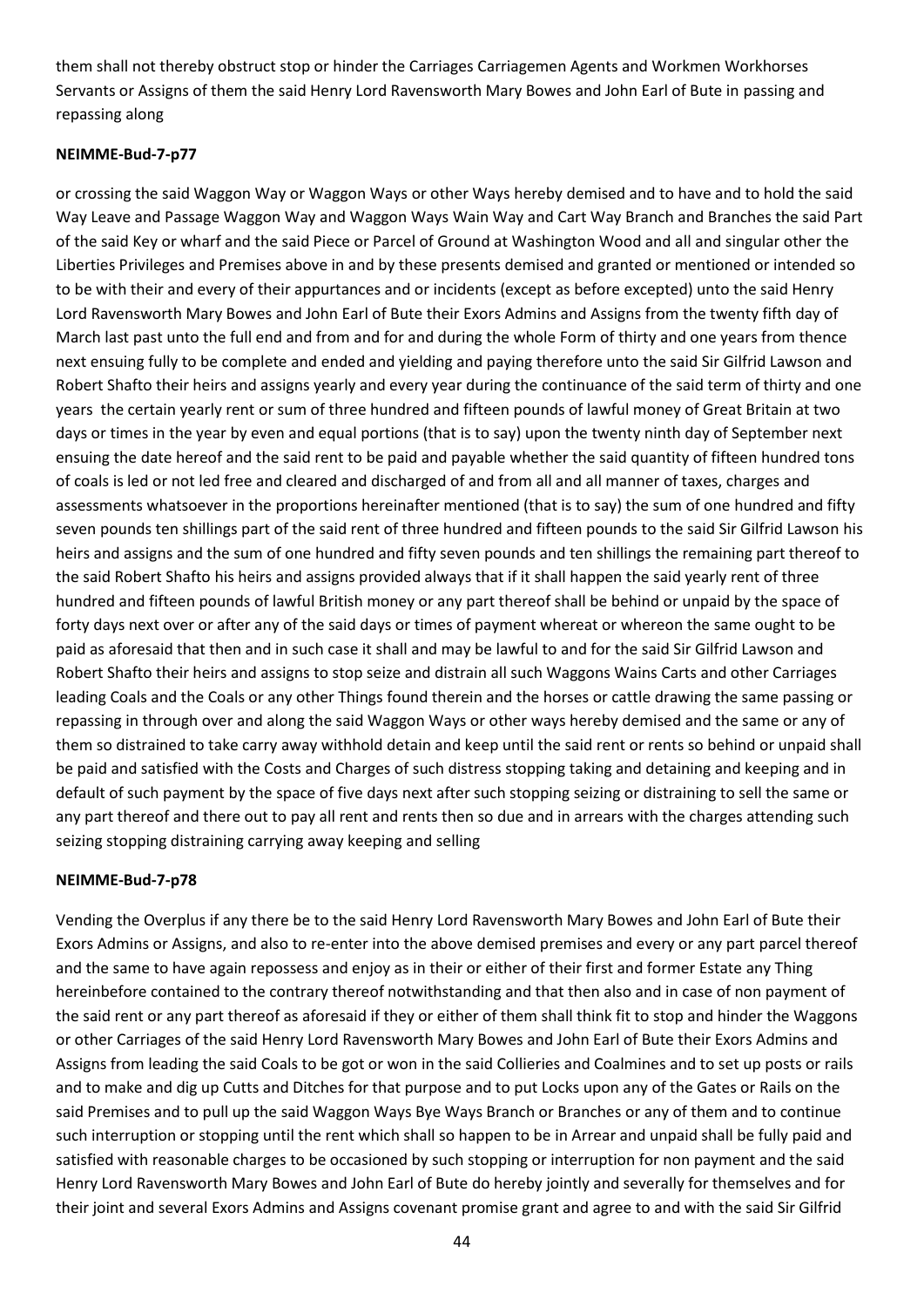Lawson and Robert Shafto their Heirs Exors Admins and Assigns in manner and form following (that is to say) that they the said Henry Lord Ravensworth Mary Bowes and John Earl of Bute their Exors Admin and Assigns or some or one of them shall and will during the Continuance of this Demise will and truly pay or cause to be paid the said rent or sum of money herein before mentioned and reserved to such person or persons respectively and in such proportions manner and form and at the several days and times hereinbefore limited and appointed for payment thereof free and clear of and from all deductions or abatements as aforesaid forth or out of the same or any part thereof and the said rent to be payable and paid as aforesaid whether the said quantity of fifteen hundred tons of Coals is led or not led and further that they the said Henry Lord Ravensworth Mary Bowes and John Earl of Bute their Exors Admins and Assigns or some or one of them shall and will from time to time and at all times during the Continuance of this Demise make erect and keep good and sufficient Gates Rails Posts or Stoops to shut up and inclose such Breach or Breaches as they shall have occasion to make from time to time in the Hedges Walls or Fences of the Lands Closes or Grounds of them the said Sir Gilfrid Lawson and Robert Shafto or either of them and shall and will from time to time provide and keep Gatekeepers to look after and keep shut the said Gates or Rails to prevent Trespasses by Cattle Horses Sheep or otherwise in

#### **NEIMME-Bud-7-p79**

The said Lands and Grounds in Washington aforesaid as much as may be and also shall and will from time to time and at all times during the continuance of the Demise at their or one of their like expense and charge cause the said Waggon Way or Waggon Ways Side Way or Side Ways Branch or Branches to be well and sufficiently nailed or otherwise fenced off with thickset hedges on each side thereof where it shall be necessary for the preventing of damage by cattle horses sheep or otherwise and shall and will from time to time during the continuance of this demise so often as there shall happen to be any trespassers by cattle horses sheep or otherwise upon any of the Lands or Grounds at Washington aforesaid from the making of such breach or breaches or from the leaving open or not keeping the said gates and rails locked and fastened or from not railing or fencing in such way or ways branch or branches make and pay reasonable satisfaction to the said Sir Gilfrid Lawson and Robert Shafto and either of them their and either of their tenants or farmers of their and either of their Lands and Grounds where such trespasses shall happen to be made and it is hereby agreed between the said Parties to these presents and each any way of them that if at any time or times during the continuance of this demise any difference shall arise between the said Lessees Parties to these Presents their Exors Admins and Assigns and such Tenant or Tenants of such Lands and Grounds where such trespasses shall happen in ascertaining and settling the damages of such trespasses as aforesaid such difference shall from time to time be referred to the Award and Arbitratment of two indifferent persons one to be nominated and appointed by such tenants or farmers and the other of them by the said Lessees Parties to these Presents their Exors Admins or Assigns and further that they the said Henry Lord Ravensworth Mary Bowes and John Earl of Bute their Exors Admins and Assigns shall and will yearly and every year during the continuance of this demise from and after the laying and placing of any such Waggon Way or Waggon Ways or other Ways Branch or Branches or their having using or enjoying in or upon the said Lands and Grounds at Washington aforesaid or any part thereof all or any of the Liberties and Privileges hereby demised and granted (save and except that part of the Key or Wharf at Washington Wood and the Piece or Parcel of Ground hereinbefore limited and described of Thirty yards in Breadth backwards from the Face of the said Key for the Damage and Spoil where of no recompense or satisfaction (is to be made) is intended to be paid) make and pay the tenants or farmers of the Lands and Grounds and Closes or Parcels of Ground where any such Waggon Way or Waggon Ways or Bye Way or Bye Ways Branch or Branches shall be laid or any other of the Liberties and Privileges hereby demised made use of or enjoyed (except as before excepted) reasonable satisfaction for the damages or spoil of ground that shall be occasioned by such Waggon Ways or other Ways or by the having using or enjoying of any other Liberties or Privileges hereby demised and granted as aforesaid within

#### **NEIMME-Bud-7-p80**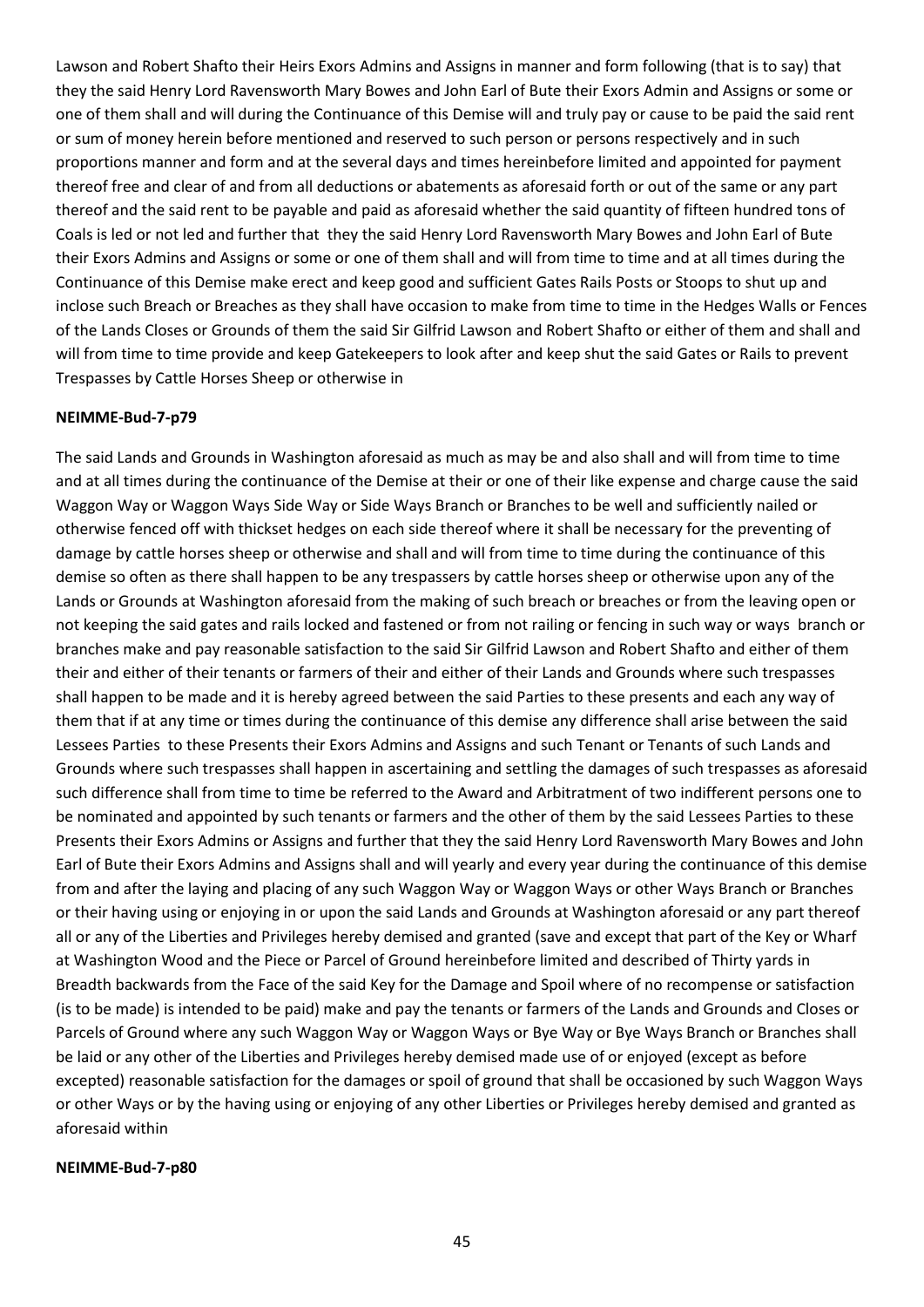Any of the Lands or Grounds of them the said Sir Gilfrid Lawson and Robert Shafto during the Time of the Continuance of such Damage or Spoil of Ground and no longer to be ascertained as aforesaid by the Arbitrament and Determination of such indifferent persons as shall be from Time to Time and as Occasion shall require chosen and nominated as aforesaid and also shall and will within six months next after the end or other sooner Determination of the term hereby granted cause to be levelled so as to be made fit for plowing all such Part and Parts of the said intended Waggon Way and Bye Way Wain Way or Cart Way and the Branches thereof respecting (other than and except such Batteries as shall exceed two feet in height and other than and except such Cutts as shall exceed two feet in depth from the surface of the Ground) as the said Sir Gilfrid Lawson and Robert Shafto or either of them their ir either of the heirs or assigns shall choose and elect to have levelled and also in case the said Lessees their Exors Admins or Assigns shall erect and build a Bridge over and across the Gill called Ox Close Gill that then they the said Lessees their Exors Admins or Assigns shall and will erect and build the same sufficiently commodious and leave a convenient Way or Passage for the Tenants of the said Sir Gilfrid Lawson and Robert Shafto or either of them their or either of their Heirs or Assigns to pass and repass there and also that in Case the said Lessees their Exors Admins or Assigns shall make use of the present Bridge erected across the said Ox Close Gill then and in such Case that they said Lessees their Exors Admins or Assigns shall and will for so long time as they shall continue to use the same have keep and maintain the same in such plight and condition as that Carts and Carriages may at all times during such their usage thereof conveniently pass and repass over and across the same and further that it shall and may be lawful to and for the said Sir Gilfrid Lawson and Robert Shafto and either of them their and either of their Heirs and Assigns according to their respective Estate and Interest to grant and demise unto any person or persons whomsoever for any term of years Liberty Licence and Power to lay and place one or more Waggon Way or Waggon Ways Bye Way or Bye Ways Branch or Branches and to pass and repass in through over and along the same with Horses Carts Waggons Wains and all other Carriages whatsoever loaden or unloaden over and along the said Lands and Grounds at Washington aforesaid so as the same do not prejudice the Way and Ways Branch and Branches hereby demised and granted otherwise than by crossing the same where necessary and so also that they or any of them their either or any of their Heirs Tenants Servants or Agents do in such crossing thereof give the least hinderance interruption or disturbance possible to the said Henry Lord Ravensworth Mary Bowes and John Earl of Bute their Exors Admins Workmen Carriagemen Agents Servants or Assigns in passing or repassing along the said Waggon Way or Waggon Ways or other Ways hereby demised and to make lay and place one or more Ongait or Ongaits Offgait or Offgaits where they or any of them shall so cross the same Waggon Way or Waggon Ways or other Ways hereby demised and further that it shall and may be lawful to and for the said Sir Gilfrid Lawson and Robert Shafto their and either of their Tenants or Servants for the Benefit and Improvement of their Farms Lands and Grounds at Washington aforesaid with their or any of their Cattle Horses Wains or other Carriages Plows Harrows or any other Things and their or any of their Work People to be used and

#### **NEIMME-Bud-7-p81**

Employed in leading driving carrying or conveying any cattle horses or other things to pass and repass cross the said Ways Branch or Branches and upon and along the said Wain or Cart Way hereby demised or any part thereof for the Management Convenience and Husbandry of their either or any of their Lands and Grounds at Washington aforesaid so as they or any of them shall not thereby obstruct stop or hinder the Carriages Carriagemen Agents Workmen Workhorses Servants or Assigns of them the said Henry Lord Ravensworth Mary Bowes and John Earl of Bute in passing and repassing along or crossing the said Waggon Way or Waggon Ways or other Ways hereby demised and they the said Henry Lord Ravensworth Mary Bowes and John Earl of Bute for themselves their Executors Admins and Assigns do further covenant promise and agree from time to time and at all times during the continuance of the said term hereby granted to permit and suffer and that it shall and may be lawful to and for the said Sir Gilfrid Lawson and Robert Shafto respectively and their several tenants of their respective Lands and Grounds at Washington aforesaid for the time being to take up gather lead and carry away all such manure dung or compost as shall happen to be made bred or arise upon the said Waggon Way or Ways in any of the said Lands and Grounds of them the said Sir Gilfrid Lawson and Robert Shafto respectively at Washington wherein any such Waggon Way or Waggon Ways or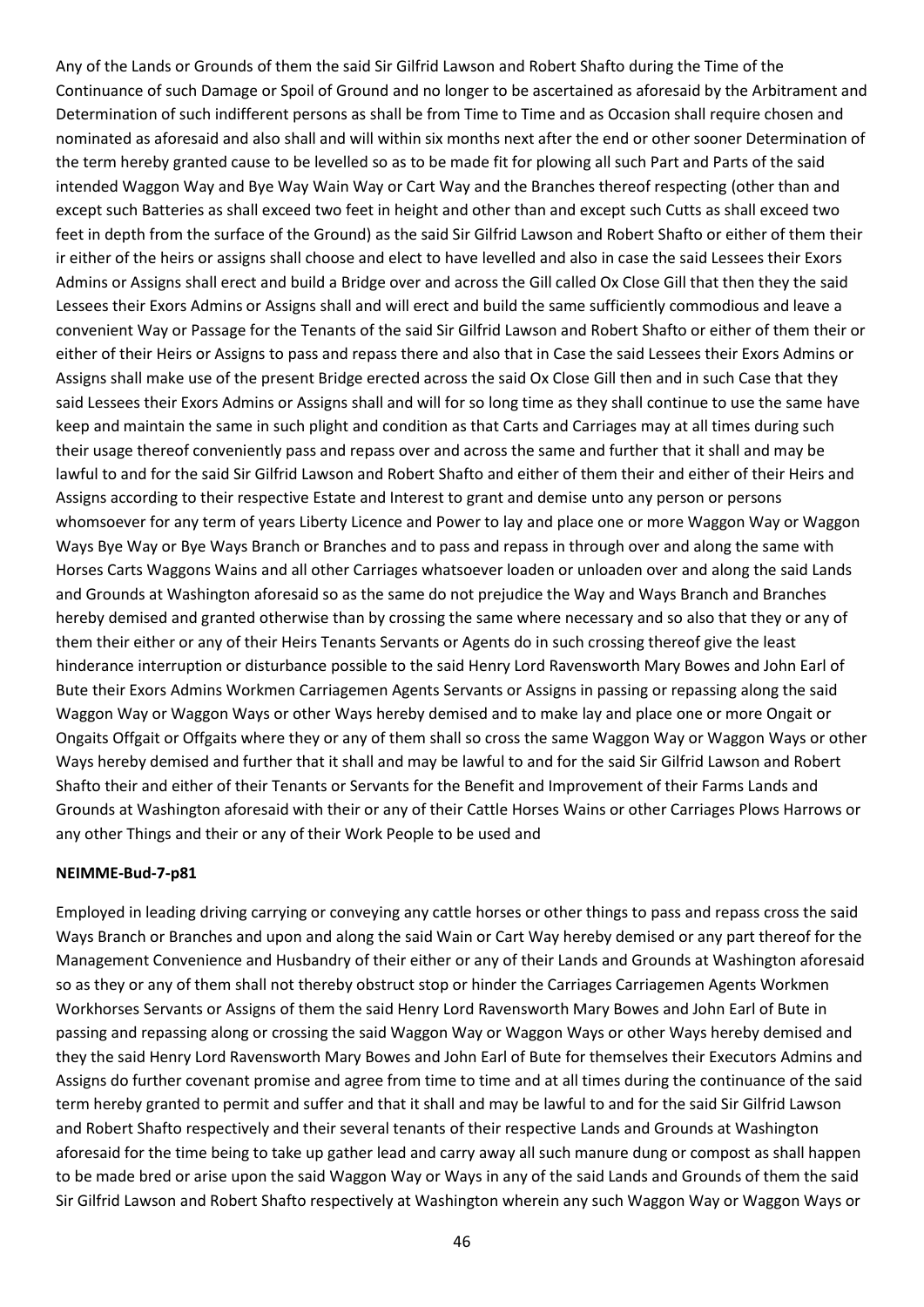other Ways Branch or Branches shall happen to be and to dispose of at their free wills and pleasures respectively so as such manure be from time to time taken away within three months after notice given by the Lessees for that purpose provided always and it is mutually covenanted declared and agreed upon by and between the said Parties to these presents that if the said Henry Lord Ravensworth Mary Bowes and John Earl of Bute their Exors Admins or Assigns shall not and do not yearly and every year lead and convey over and along the said Waggonways hereby demised to the said River Wear the full yearly quantity or fifteen hundred tons of coals each ton to consist of twentytwo Waggons or fifty-five Fothers or Wain Loads or one hundred and ten Cart Loads of Coals each Waggon to contain and hold twenty Bolls each Fother or Wain Load to hold eight Bolls and each Cart to hold and contain four Bolls and each Boll to hold and contain thirty six Winchester Gallons Winchester Measure at the Staith upon a fair Stroak or Streak that then and when and so often as any deficiency or falling short in the lending of such said certain yearly stipulated quantity as aforesaid shall happen it shall any may be lawful to and for them the said Henry Lord Ravensworth Mary Bowes and John Earl of Bute their Exors Admins or Assigns in any of the following year or years during the continuance of this demise to lead and convey over and along the said Way or Ways to the said River Wear all such number of tons or quantities of coals as shall have been in any of the preceding year or years led short of the said yearly quantity of fifteen hundred tons of coals such measure as aforesaid without paying any further rent or sum of money for the same other than and except the aforesaid certain yearly rent of three hundred and fifteen pounds for the Liberty of Leading the said certain yearly quantity of fifteen hundred tons of coals such measure as aforesaid and it is further mutually covenanted declared and agreed upon by and between the said parties to these presents that it shall and may be lawful to and for the said Sir Gilfrid Lawson and Robert Shafto and

#### **NEIMME-Bud-7-p82**

Either of them their and either of their Heirs and assigns upon the Terms and for the Consideration hereinafter mentioned to give grant and demise to any person or persons whomsoever for any Term of Years not exceeding the Continuance of this Demise full and free Liberty Licence and Power to pass and repass at all seasonable Times in through over upon and along all or any of the said Waggon Way or Waggon Ways with Horses and Waggons loaden and unloaden and also full and free Liberty Licence and Power at all seasonable Times to pass and repass in through over upon and along the said Wain Way or Wain Ways with Horses Wains Carts or any other Carriages loaden or unloaden for the Leading Conveying of such coals only to the River Wear as shall be wrought out of the Collieries and Coal-mines of them the said Sir Gilfrid Lawson and Robert Shafto or either of them their or either of their Heirs or Assigns in the said Township of Washington but no other Coals whatsoever and also for the leading and conveying of such Colliery Materials as belong to the said Colliery's and Coalmines of them the said Sir Gilfrid Lawson and Robert Shafto in the said Township of Washington to and from the same in consideration whereof they the said Sir Gilfrid Lawson and Robert Shafto for themselves severally and for their several Heirs and Assigns do hereby covenant promise and agree to and with the said Henry Lord Ravensworth Mary Bowes and John Earl of Bute their Exors Admins and Assigns that they the said Sir Gilfrid Lawson and Robert Shafto and either of them their and either of their Heirs and Assigns shall and will within one Month next after their Beginning to use the said Waggon Way or Waggon Ways Wain Way or Wain Ways or any of them or any part thereof well and truly pay or cause to be paid unto the said Henry Lord Ravensworth Mary Bowes and John Earl of Bute their Exors Admins or Assigns one full Moiety or half part the whole into two parts equal to be divided of all the expenseswhich shall have accrued in levelling the Ground making Bridges Cutts and Batteries laying the Waggon Way and Waggon Ways with Rails and Sleepers hedging off the same making and fixing Gates Building Gatekeepers houses and all other incidental Charges whatsoever relating to the completing the said Waggon Ways and Wain Ways (according to the Covenant and Agreements herein contained) so to be from Time to Time made use of and enjoyed by the said Sir Gilfrid Lawson and Robert Shafto or either of them their or either of their Heirs or Assigns and shall and will also well and truly pay or cause to be paid unto the said Henry Lord Ravensworth Mary Bowes and John Earl of Bute their Exors Admins or Assigns monthly and at the end of every Month after their beginning to use the said Ways or any of them or any or any Part thereof such payment and satisfaction by a Rental Rent or otherwise for the upholding maintaining and keeping in repair the said Waggon Way and Waggon Ways Wain Way and Wain Ways with the Hedges Gates and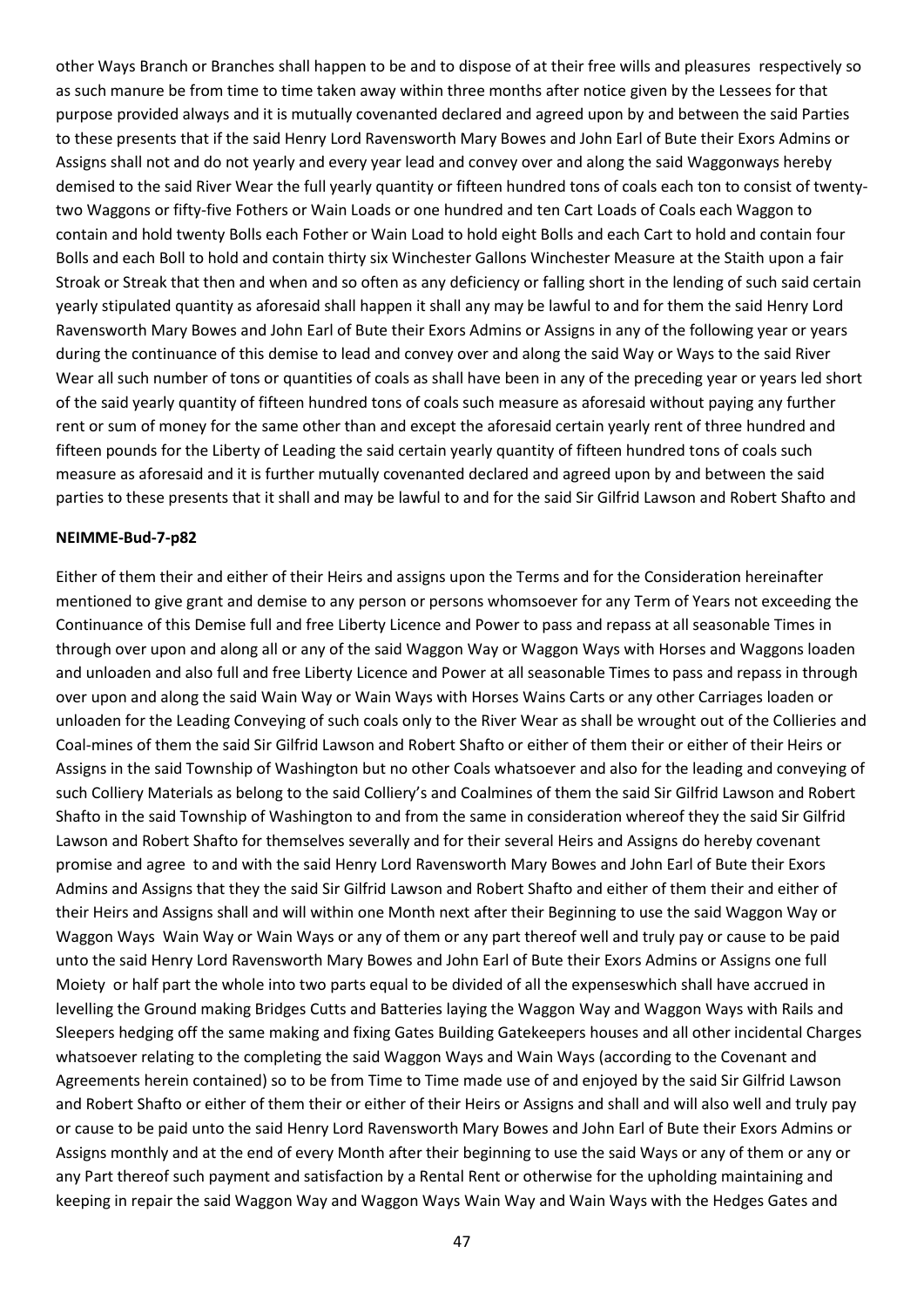Gatekeepers Houses as shall be adjudged just and reasonable from Time to Time by two indifferent persons for that purpose to be nominated and chosen one on behalf of the said Henry Lord Ravensworth Mary Bowes and John Earl of Bute their Exors Admins or Assigns and the other by the said Sir Gilfrid Lawson and Robert Shafto their Heirs or Assigns

#### **NEIMME-Bud-7-p83**

some or one of them provided always that if it shall happen the said full Moiety or half part of the said expenses as aforesaid or any part of the moneys which according to the true intent and meaning of these presents might to be paid on account or in respect thereof shall at any Times or Times be unpaid by the Space of one Calendar Month next after the said Sir Gilfrid Lawson and Robert Shafto or either of them their or either of the Heirs or Assigns shall begin to use the said Ways or any of them or any part thereof, or if it shall happen the said payment and satisfaction by a Tintale (?) Rent or otherwise or any part thereof shall be behind and unpaid by the space of forty days next over or after any of the Days or Times of payment whereat or whereon the same ought to be paid as aforesaid then and in every such Case and from Time to Time it shall and may be lawful to and for the said Henry Lord Ravensworth Mary Bowes and John Earl of Bute their Exors Admins and Assigns to stop seize and distrain all and every the Waggons Wains Carts and other Carriages leading Coals and the Coals or any other Things found therein and the horses or cattle drawing the same passing or repassing in through over and along the said Waggon Ways or other Ways and the same or any of them so distrained to take carry away withhold detain and keep until the said payment or payments so behind or unpaid shall be fully paid and satisfied together with the Costs and Charges of such Distress Stopping Taking Detaining and Keeping and in Default of such payment by the Space of Five Days must after such Stopping Seizing and Distraining to sell the same or any part thereof and thereout to pay all Moneys then so due and in Arrear with the Charges attending such Seizing Stopping Distraining Carrying-away Keeping and Selling rendering the Overplus (if any there be) to the said Sir Gilfrid Lawson and Robert Shafto their Heirs or Assigns and also by all and every or any Ways and Means which they the said Henry Lord Ravensworth Mary Bowes and John Earl of Bute their Exors or Assigns shall think fit to stop and hinder the said Sir Gilfrid Lawson and Robert Shafto and each of them their and each of their Heirs and Assigns from using the said Waggon Ways or other Ways or any part thereof for the future and the said Sir Gilfrid Lawson and Robert Shafto do hereby for themselves severally and respectively and not jointly not the one of them for the other but each of them for his own respective acts and deeds Heirs and Assigns covenant promise and agree to and with the said Henry Lord Ravensworth Mary Bowes and John Earl of Bute their Exors Admins and Assigns by these presents in Manner following (that is to say) that it shall and may be lawful to and for them the said Henry Lord Ravensworth Mary Bowes and John Earl of Bute their Exors Admins and Assigns they paying the Rent and Sums of Money hereinbefore reserved and made payable and observing doing and performing the several Covenants and Agreements herein mentioned and contained on their parts to be observed done and performed peacably and quietly to have hold use occupy possess and enjoy all and every of the Liberties and Privileges Powers and Authorities and other the Premises hereby granted and demised or mentioned or intended so to be (except as before excepted) from Time to Time and at all Times during the Continuance of the said Term of thirty and one Years without the Lett Suit Hinderance Interruption or Disturbance of them the said Sir Gilfrid Lawson and

#### **NEIMME-Bud-7-p84**

Robert Shafto or either of them their or wither of their Heirs or Assigns or of any other Person or Persons lawfully claiming or to claim by from or under them either or any of them and further that it shall and may be lawful to and for them the said Henry Lord Ravensworth Mary Bowes and John Earl of Bute their Exors Admins and Assigns at any Time or Times after the End of six Months and before the end of twelve Months next after the Expiration or other sooner Determination of this for sent Demise (upon their first paying the several rents and sums of money herein before reserved and made payable and performing the several Covenants Clauses and Agreements herein contained which according to the true Intent and Meaning of these Presents ought on their Parts then to be paid done and performed to take down take up remove lead and carry away with Horses Wains Carts Waggons or other Carriages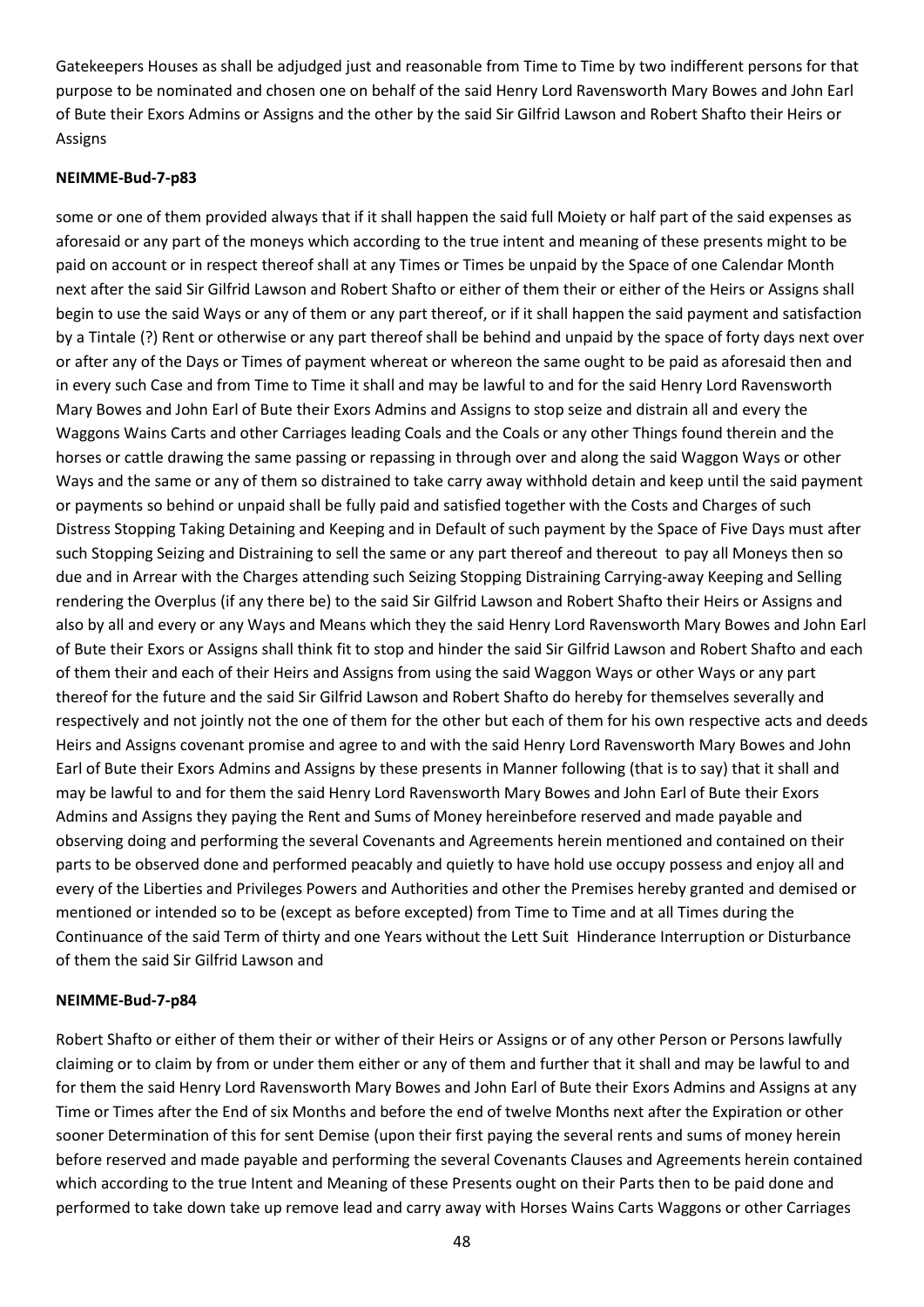and to convert to their own use or uses and to deliver into Kiels or Boats or otherwise as there shall be occasion all and every such Houses Hovels Lodges Stables Shops Staiths Trunks Angaits and Offgaits and other Erections built made or composed of Deals Rails Wood or Timber or any other Materials (save except such Houses or other Buildings or Erections as shall be built made or composed of Brick or Stone or both) and also all and every such the Rails Sleepers Iron Wood and other Materials of and belonging to them the said Lessees their Exors Admins or Assigns which the said Lessees or either of them their or either of their Heirs or Assigns shall not in pursuance of the Promise hereinafter contained elect and request to have left (if any such shall be) and which shall be laid fixed or placed in or upon any of the said Lands and Grounds or Closes within the said Township of Washington or in or upon the said Washington Wood Key or Wharf and Close by Virtue of these Presents or the Liberties hereby demised (save and except the Gates, Styles, Stoops, Barrs or Rails which shall be set up fixed or erected for preventing Trespassers by Cattle as aforesaid, and save and except such part and parts of the said Waggon Ways and other Ways as shall be then made use of by the said Sir Gilfrid Lawson and Robert Shafto or either of them their or either of their Heirs or Assigns which it is hereby declared and agreed shall be left for their use and Benefit they the said Sir Gilfrid Lawson and Robert Shafto their Heirs or Assigns some or one of them making such Payment and Satisfaction to the said Henry Lord Ravensworth Mary Bowes and John Earl of Bute their Exors Admins or Assigns for their Moiety or Half part of such part and parts of the said Waggon Ways and other Ways so made use of by the said Sir Gilfrid Lawson and Robert Shafto or either of them their or either of their Heirs or Assigns as shall be adjudged just and reasonable by two indifferent persons to be for that Purpose nominated and chosen as aforesaid such Payment and Satisfaction to be made within one Month next following the End of the said Twelve Months next after the Expiration or other sooner Determination of the said Term provided and so as that as little Damage or Spoil of Ground or Herbage as the Nature of Things will admit of be done or occasioned by such Taking-down, Taking up, removing, Leading and Carrying away (if any as aforesaid and so as they the said Lessees Parties hereto their Exors Admins or Assigns shall and

#### **NEIMME-Bud-7-p85**

do with all convenient speed pay and make satisfaction for damage and spoil of Ground during the said twelve months next after the end of or sooner Determination of the said Term if any such Damage or Spoil there be provided always nevertheless and it is hereby declared to be the true Interest and Meaning of these Presents and of all the Parties hereto that if the said Sir Gilfrid Lawson and Robert Shafto or either of them their or either of their Heirs or Assigns or any of them shall be amended and desirous to have and purchase all or any of such Houses Hovels Lodges Stables Shops Sheds Staiths Trunks Ongaits and Offgaits and other Erections built made or composed of Deals Rails Wood or Timber or any other Materials and also all and every or any of such Rails Sleepers Iron Wood or other Materials of the said Waggon Ways or other Ways and all and every or any of such other Materials of or belonging to the said Lessees their Exors Admins or Assigns which shall be laid fixed or placed in or upon any of the said Lands and Grounds or Closes within the Township of Washington aforesaid or in or upon the said Washington Wood Key or Wharf and Close or any of them by Virtue of these presents or the Liberties hereby demised and not to have the same removed or taken away and of such his their any or either of their Mind and Desire shall and do give or leave Notice in Writing to or for them the said Henry Lord Ravensworth Mary Bowes and John Earl of Bute their Exors Admins or Assigns at Ravensworth Castle aforesaid at any Time within the Space of Six Calendar Months next before or within the Space of six Calendar Months next after the End and Expiration or other sooner Determination of the said Term hereby granted then and immediately thereupon such Staiths Waggon Ways and other Particulars which shall be mentioned in such Notice shall be valued and appraised by two indifferent Persons one to be nominated and appointed by the said Sir Gilfrid Lawson and Robert Shafto or either of them their or either of their Heirs or Assigns and the other to be nominated by the said Lessees their Exors Admins or Assigns and in Case the said Sir Gilfrid Lawson and Robert Shafto or either of them their or either of their Heirs Exors Admins or Assigns shall and do within the Space of three Months next after such six Months as aforesaid (such Valuation and Appraisement as aforesaid being first had and made) well and truly pay or cause to be paid to the said Henry Lord Ravensworth Mary Bowes and John Earl of Bute their Exors Admins or Assigns all such Sum or Sums of Money as the said Staiths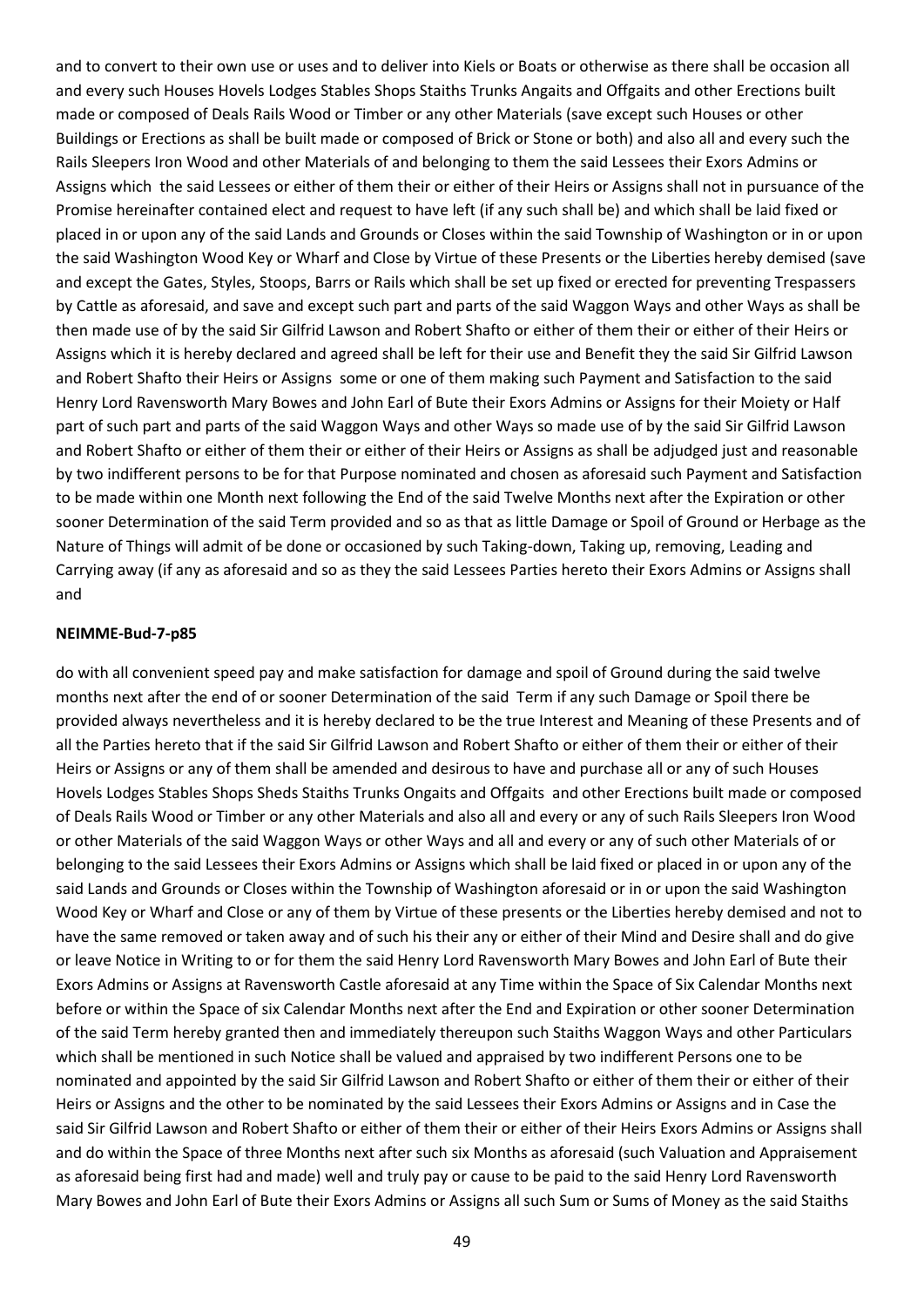Waggonways and other Particulars shall be valued and appraised at as aforesaid then and in such Case such Staiths Waggon Ways and other Particulars in such Notice as aforesaid mentioned and so valued and appraised shall not be removed or taken away but they the said Sir Gilfrid Lawson and Robert Shafto or either of them their or either of their Heirs or Assigns shall and may at all Times thereafter have take use and enjoy the same upon such Payment being made as aforesaid provided also and it is hereby further mutually covenanted declared consented to and fully agreed upon by and between all the said Parties severally and respectively that if they the said Henry Lord Ravensworth Mary Bowes and John Earl of Bute their Exors Admins or Assigns shall at the end of the sixth year of the term of years hereby granted or at the end of any then following year thereof be aminded or desirous to surrender and give up the hereby demised Premises Liberties and Privileges and that those Presents and the Term of Years

#### **NEIMME-Bud-7-p86**

hereby granted shall cease and determine and of such their Mind and Desire shall it do upon the twenty-fifth Day of March which shall be in the Year of our Lord 1770 or upon the 25<sup>th</sup> Day of March in any the following Year of the said Term of Years hereby granted give or leave Notice in Writing under the Hands of the said Lord Ravensworth Mary Bowes and John Earl of Bute or any two of them their or any two of their Exors Admins or Assigns to or for them the said Sir Gilfrid Lawson and Robert Shafto their Heirs or Assigns at their Capital Messuage (?) at Washington aforesaid that then and in such Case at the End of 12 Calendar Months next after such Notice given or left as aforesaid and upon Payment of all such Rent or Arrears of Rent Sum and Sums of Money which shall be then due and owing for and in Respect of the hereinbefore demised Premises and Liberties by Virtue of any Covenant Reservation Matter or Thing herein contained this present Indenture of Lease and every Covenant Grant Matter and Thing herein contained for Liberty and Power to removed Houses Hovels Staiths Trunks Angaits Offgaits and other Erections made or composed of Deal Rails Wood or Timber (if any) and such Rails Sleepers Iron Wood and other Materials of the aforesaid Waggon Ways and other Ways (if any) as the said Lessors or either of them their or either of their Heirs or Assigns shall not abut and request to have left in Pursuance of the Proviso hereinbefore for that Purpose contained and the Remainder of the said Term of thirty and Years hereby demised which shall be then to come and unexpired shall thereforth cease determined and become utterly void and of none Effect to all Intents and Purposes as if these presents had never been made any Thing herein contained to the Contrary thereof in anywise notwithstanding. In Witness whereof the said Parties to this present Indenture have hereunto interchangeably set their Hands and Seals the Day and Year first before written.

Signed sealed and delivered by the within named

Sir Gilfrid Lawson, the parchment being first

Duty stamped in the presence of us

John Lovett

Mich:l Dobson

Signed Vc. Vc. By the within named Robert Shafto

In the presence of us James Brack

Cuth: Tivaniston (?)

Signed, Vc. By Lord Ravensworth & Mary Bowes

In the presence of Tho: Shafto

Nick: Walton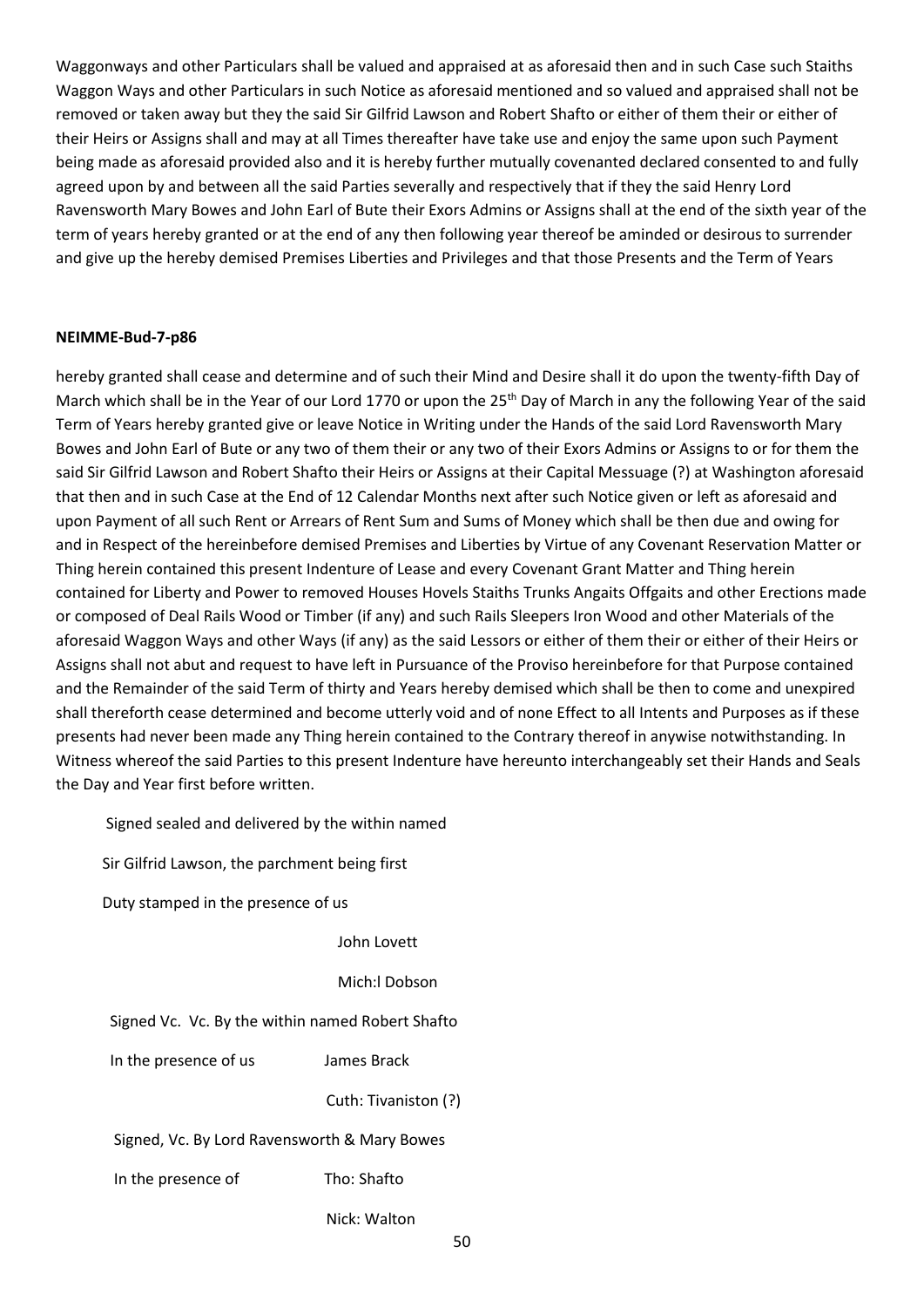of Ben Skutt

Arch: Robinson

#### **NEIMME-Bud-7-p87**

## Outstroke from Washington Glebe into Mr. Shafto.

#### Minutes from rough Drafts between Mr. Egerton and W. Hudson

Prs: Lease dated Oct: 20: 1795.

- A. Way Leave with Liberty to pass and repass along, over, via the Grounds belonging to the Glebe except in particular Fields as mentioned in the Lease.
- B. Liberty of laying Waggon Ways, Branches, in the Glebe Grounds
- C. Liberty to drive one or more Drift or Drifts, Outstroke or Outstrokes from and through every Seam or Seams of Coal under the said Glebe Ground into any Seam or Seams of Coal in the Township of Washington belonging to Messrs Lawson and Shafto.
- D. Drift, Outstrokes may be extended from the old Colliery Engine belonging Messrs Hudson and Prs: now standing on the Ground belonging to Messrs Lawson and Shafto so as to enable the said Messrs Lawson and Prs: to win and work the Seams of Coal belonging Messrs Lawson and Shafto.
- E. Messrs Hudson and Prs: to lead the Coals through such Drifts or Outstrokes and to draw them to Bank at any Pit or Pits now sunk or at any Time may be sunk in the said Glebe Grounds.
- F. Power of Messrs Hudson and Prs: to sink in any part of the Glebe, except as before mentioned such Pit or Pits as may be necessary for Drawing the Coals of Lawson and Shafto Colliery.
- G. Waggon Ways not to exceed 14 yards in Breadth.
- H. No more than three Drifts or Outstrokes to be made in any one Seam unless absolutely necessary.
- I. To have and to hold (except as before excepted) all and singular the said Liberties hereby demised unto the said John Hudson and Parties from the 25<sup>th</sup> Day of March last past for and during the Term of 21 Years. K.

Paying to Mr. Egerton yearly and every Year the certain Rent of 200£ for the annual Quantity of 533 5\15 Tons of Coals wrought out of Lawson and Shafto's Ground accounting 440 Bolls to a Ton, and each Boll 34 Gallons, and 7s.6d for every Ton exceeding the above quantity.

L. Times of Payment 25<sup>th</sup> Sept: and 25<sup>th</sup> March by equal Portions,, the first to be made on the 25<sup>th</sup> Sep. next ensuring the Date of the Lease.

M. The Rector to be allowed 30 Waggons of the best Coals annually

## **NEIMME-Bud-7-p88**

N. If the said yearly and tentale Rents be unpaid 40 Days after due (the same being first legally demanded) it shall be lawful for Wm: Egerton to Stop the Works

O. To pay 40sh. Per Acre for Spoil of Ground, and where any Cutts, Vc, are made to be levelled fit for plowing,

P. John Hudson and Prs: at the Expiration or sooner Determination of the Term (if required by Wm: Egerton) to Stop up all Drifts and Outstrokes by good and sufficient Frame Darns.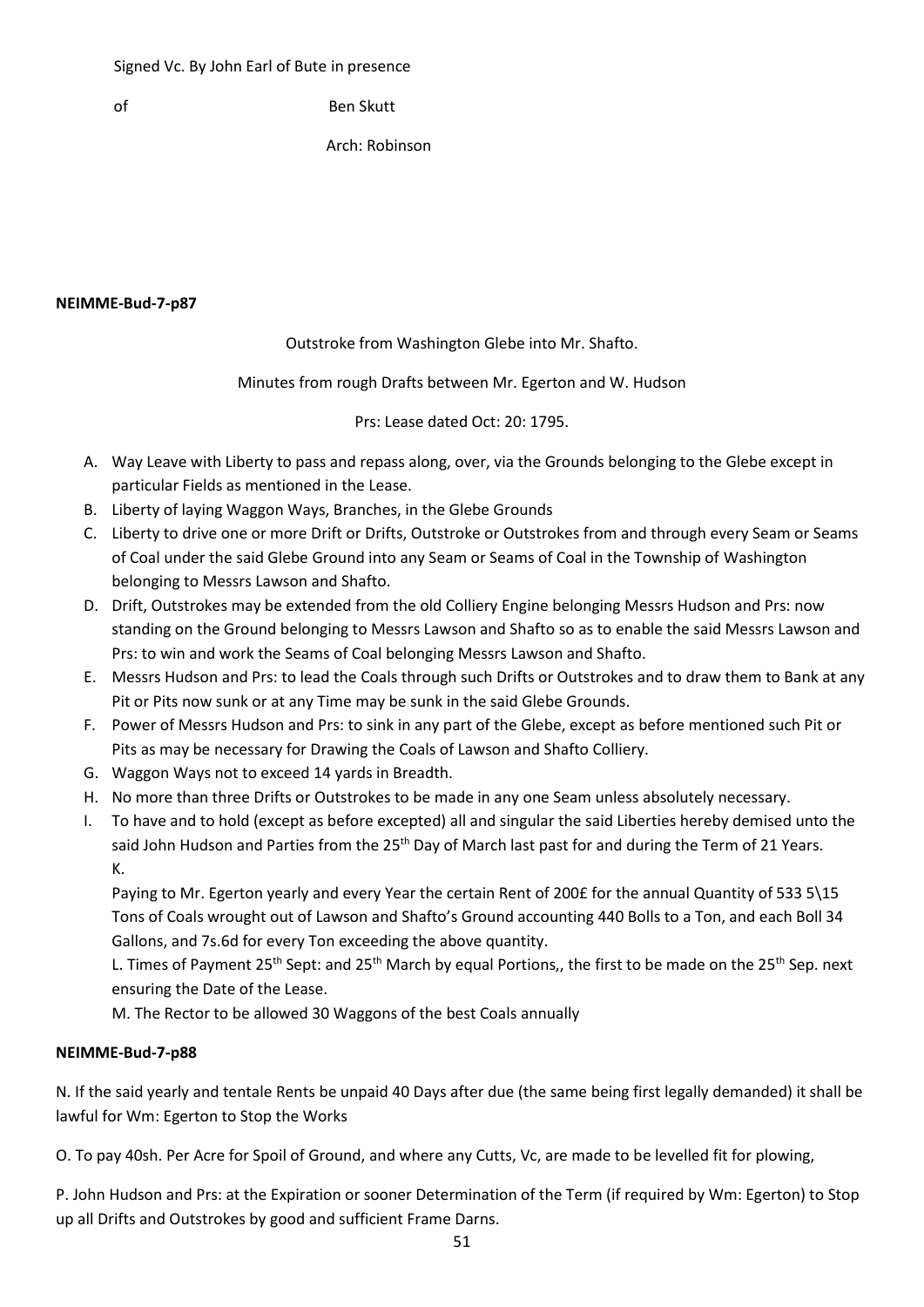Q. John Hudson and Prs: have Liberty to sink one or more Pit or Pits, Stappel or Stappels from the Seam of Coal called the High-main Coal to the Seam called the Huttons Seam, and after sinking such Pit or Stappel shall continue the Working in the Huttons Seam for 20 Yards to ascertain the Quality of the Coal.

R. Mr. Egerton at any Time to lead the Manure, Dung Vc, brought to Bank at the said Colliery.

S. John Hudson and Prs: to deliver up at the Determination of the Lease the said demised Premises (and if required by Mr. Egerton) shall within 12 Months level all Parts of the Glebe Land and make them fit for Plowing where any Waggon Ways have been.

T. On Conditions Wm: Hudson and Prs: to have Liberty within 12 Months after the Expiration of the Term to remove Rails, Sleepers, Vc. belonging to the Waggon Ways and Branches.

U. If Mr. Hudson Vc. do not in any one Year work and lay above Ground (by Virtue of the Outstrokes) 533 5\15 Tons of Lawson and Shafto Coals in such Care to have Liberty in nay Year of the Term to make up Shorts.

V. If ant any Time during the Term any general Interruption or Hinderance in the Coal Trade by Civil Wars in this Kingdom Vc. which shall occasion the greatest part of the Collieries in Wear to be laid in for three Calendar Months in such Care for the Rents during that Time not to be paid.

W. John Hudson, Vc. to give 12 Months Notice in Writing of Desirous to give up his Lease.

X. The Liberty of Removing Materials within 12 Months after the Determination of the Term.

N.B. No Bricks mentioned:\_\_\_\_\_\_Copied from a Paper of Wm. Broughs.

#### **NEIMME-Bud-7-p89**

# 52 Settling of the Colliery Vc. Rents for the Year 1795 Led from the Glebe Pit from the  $31^{st}$  of December 1794 to and } Tens Bolls With June 30th 1795......................................................................} 262. 300 High main Maudlins Wrought from Dec. 31<sup>st</sup> 1794 to and with March} Scores Cor Scores Cor. 25th 1795...............of Overmens Bills....................} 636. 57.......................505. 5 Ditto from March 25<sup>th</sup> to and with June 30<sup>th</sup> 1795.. 846. 11.........................603. 1 High-m...... 1483. 11..................... 1108.6 Maudlins:...........1108.6Total from Glebe..........2591.13 Wrought from under Shafto's Ground, in common} with Lawson from March  $25^{th}$  to and with...............} dd: 705.2 June 30th and included in the above.........................} Remains the Glebe Quantity.......................................1886.11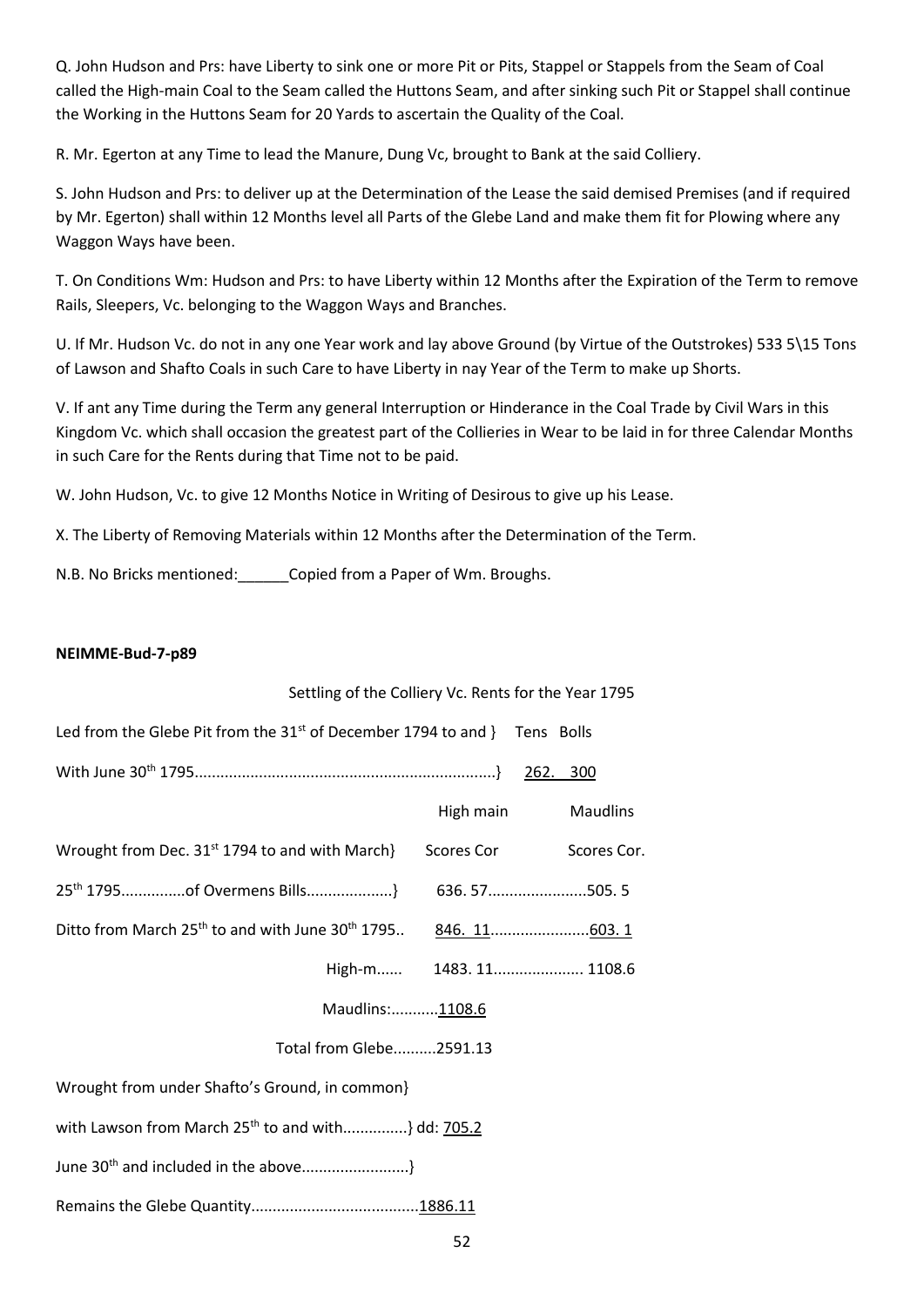|  | Scores Corves Tens Bolls Scores Cor. Tens Bolls |               |  |                                                                   |
|--|-------------------------------------------------|---------------|--|-------------------------------------------------------------------|
|  |                                                 |               |  | Now As 2591. 13 : 262.300 :: 705. 2 : 71. 205 Lawson V prs: Share |
|  |                                                 |               |  | As 2591. 13 262.300 1886.11 191. 95 Glebe Quantity                |
|  |                                                 | Total 262.300 |  |                                                                   |

|  |                                                                                  |                          |            | Tens Bolls |
|--|----------------------------------------------------------------------------------|--------------------------|------------|------------|
|  | Led from the Glebe Pit from June $30th$ to and with Dec $31st$ 1795              |                          | 357,, 80   |            |
|  |                                                                                  |                          |            | 13,, 286   |
|  | Fire Coal sold ,,,,,,,,,,,,,,,,,, as per Account _______________________________ |                          |            | 5, 360     |
|  |                                                                                  | Total                    |            | 376.280    |
|  | To produce the above there have been wrought, in the said Time                   |                          |            |            |
|  |                                                                                  | Scores Corves Tens Bolls |            |            |
|  | From Lawson & Shafto by the Outstroke in High-main Coal                          | 1675,, 3 Prop: 192,, 392 |            |            |
|  |                                                                                  | 103,, 13  11,, 410       |            |            |
|  | From the Glebe, Mr. Egerton's                                                    | 1492,, 3  571,, 358      |            |            |
|  |                                                                                  | 3270,, 19  376,, 280     |            |            |
|  |                                                                                  |                          |            |            |
|  |                                                                                  |                          | Turn over! |            |

## **NEIMME-Bud-7-p90**

# The Owners of Washington Colliery

#### To Sir Wilfrid Lawson Drs.

For the Half Year Ending June 30: 1795 viz:

| For 1633 Waggons or 74 Tons !00 Bolls of Maudlin and Huttons' Seams led from the}                                      | £. S. d                 |
|------------------------------------------------------------------------------------------------------------------------|-------------------------|
|                                                                                                                        | 37, 2, 31/4             |
| The old Lease terminated ----------------(A Moiety thereof) ------- at 10s 0p Ten}                                     |                         |
| For 4459 Waggos or 202 Tons 15 Wag of Maudlins and Huttons' Seams led from}                                            | 114, 0, 2               |
| March 25 <sup>th</sup> to and with the June 30 <sup>th</sup> 1795---------Moiety--------------at 11s. 3d}              |                         |
| For 71 Tons 205 Bolls of High-main Coal wrought from Shafto's Ground by the                                            |                         |
|                                                                                                                        | 53, 11, 113             |
| June 30 <sup>th</sup> 1795--------------------------Moiety-----------------------------------at 15s, 0p Ten}           |                         |
| For Way-Leave Rent on 191 Tens 95 Bolls of Coals led from the Glebe Colliery from}                                     |                         |
| Dec: 31 <sup>st</sup> 1794 to nd with June 30 <sup>th</sup> 1795 ----------------------Moiety---------------at 7s.6d.} | 71,,14,,14              |
|                                                                                                                        | £ 27686 $1\overline{4}$ |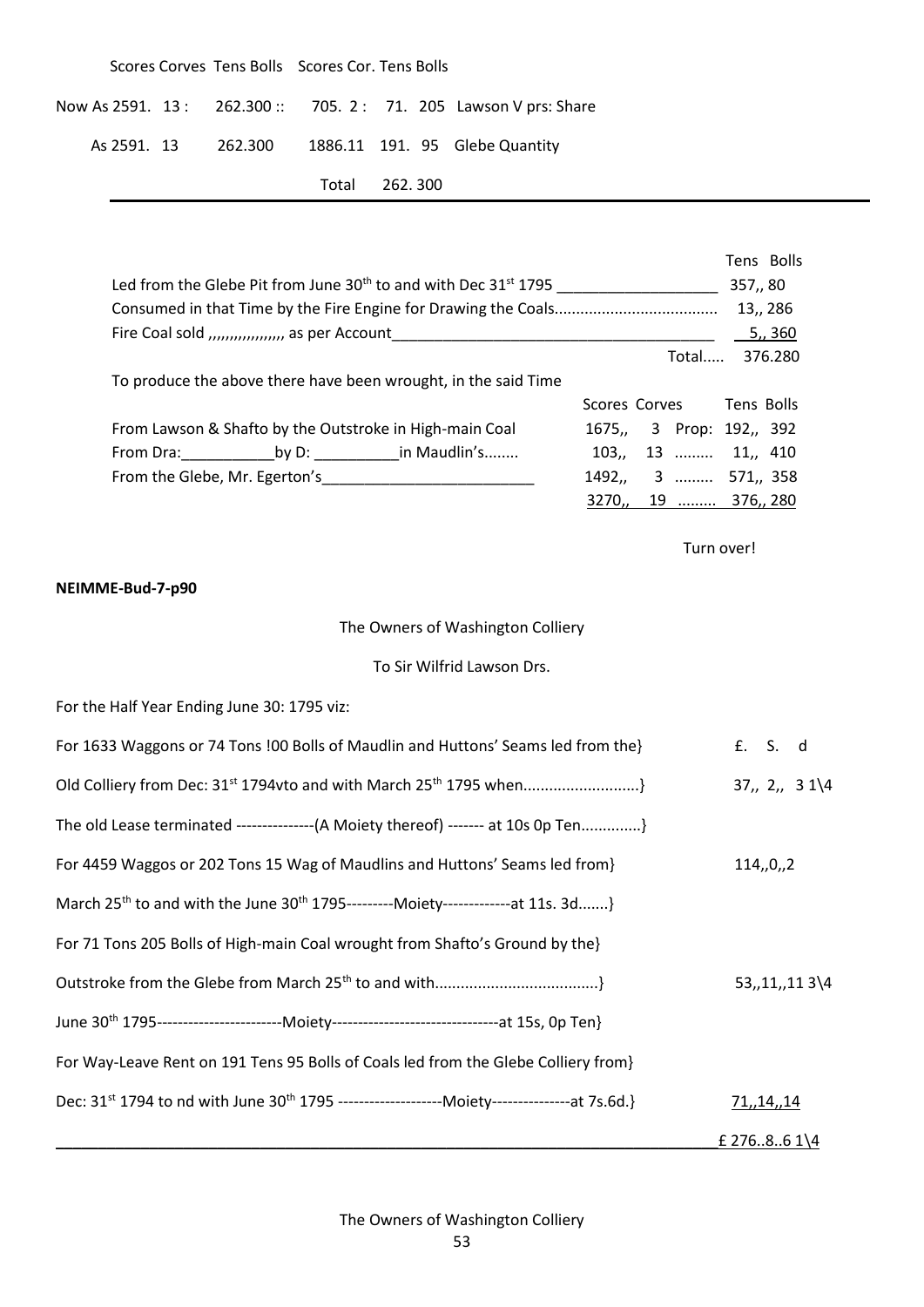For the half Year due Dec: 31<sup>st</sup> 1795

| For 6053 Waggons or 275 Tens 3 Wag of Maudlins' and Huttons' Seams led from}                                         | £. s. d          |
|----------------------------------------------------------------------------------------------------------------------|------------------|
| The Olde Colliery from June 30 <sup>th</sup> to and with Dec 31 <sup>st</sup> :95, Moiety at 11s.3d}  154. 15. 3 1\2 |                  |
| For 192 Tens 392 Bolls of high-main Coal wrought out of the New Colliery by}                                         |                  |
| Means of the Outstroke from the Glebe, fron June 30 <sup>th</sup> to and with}                                       | $144, 13, 41\$   |
|                                                                                                                      |                  |
| For 11 Tens 410 Bolls of Maudlins Coal wrought out of new Colliery, as above}                                        |                  |
|                                                                                                                      | $5, 19, 33\$     |
| For 571 Tens 358 Bolls of Coals wrought out of the Glebe in Do. Time, the                                            |                  |
| Way-Leave Vc. thereon--------------Moiety--------------------------------- at 7s. 6d}                                | 64, 8, 7         |
|                                                                                                                      | £ 369,,16,,6 1\2 |

#### **NEIMME-Bud-7-p91**

#### Anno, 1802

Mem: Mr. Peareth having taken Urpeth Colliery has agreed with the partnership to lead his Coals down their

Waggon Way for 3sh. 10p per Mile: - This includes both the Use of their Way and the Charge of upholding it.

#### **NEIMME-Bud-7-p92**

NO TEXT ON THIS PAGE

#### **NEIMME-Bud-7-p93**

Abstract of the Lease granted by the Reverend Edward Wilson, Clerk, Rector of the Parish Church of Washington in the County of Durham, to John Carr of Ryhope Esq: John Hudson of North Bidduh Esq: Edward Askell of Sunderland Gentlemen; John Taylor of Monkwearmouth Gentleman John Stafford of the same Place Gentleman, and John Nelson of Sunderland Gentleman: Made December 1<sup>st</sup> 1784.

Premises: The Collieries and Coal-Mines, & & under the Glebe Lands belonging to the Rectory or Parsonage of Washington lying contiguous to and adjoining upon the Lessees present working Colliery.

The said Premises being demised by and with the Consent and Approbation of the then Bishop of Durham, testified by his Lordships Deed or Indenture under the Seal Episcopal of the County Palatine of Durham, thereto annexed.

- A. The Rector demiseth, as far as he can, or lawfully may, all the above Premises; together with all the usual Privileges
- B. To erect Fire Engines and other Engines which are now in use or shall hereafter be invented, Mills, Grinds, houses etc. for Drawing of Water or the Accommodation of Workmen, etc. Also Liberty to act and do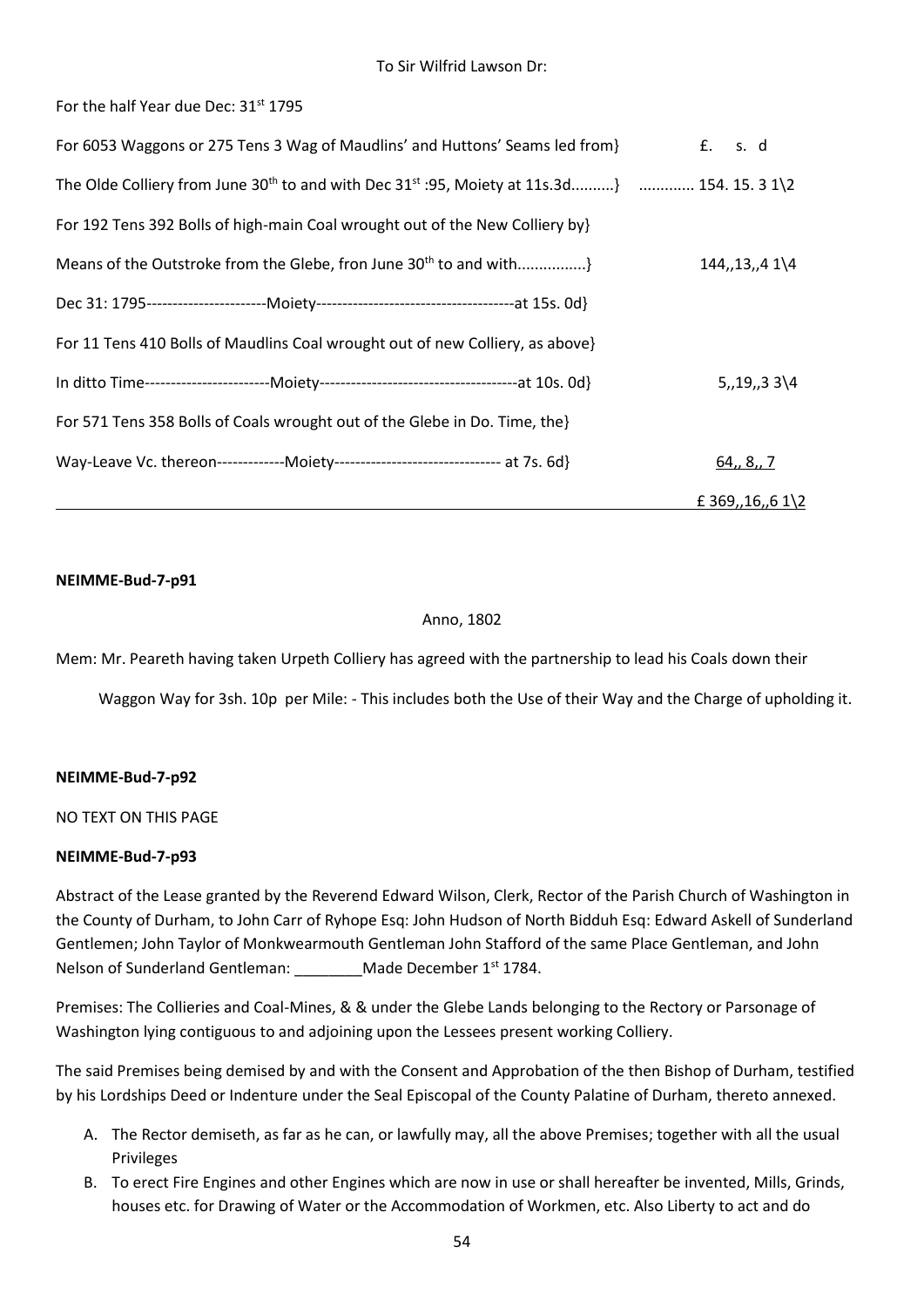whatsoever else shall be needful to be done for in or about working etc the demised Colliery, but also to be done for Working and Getting Coals forth and out of any other Colliery or Collieries lying contiguous to or adjoining upon the same demised Colliery or Coalmines.

## **NEIMME-Bud-7-p94**

- C. Lessor grants Liberty to Lessees to drive and make three or four Drifts or such other Number of Drifts as shall be found necessary, of four Feet in Width each through the Bulk Barrier or Warren of Coal hereinafter agreed to be left in all Parts of all or any of the Seam or Seams of Coal of the Collieries Vc. hereby demised where the same shall adjoin upon any Colliery, etc, lying contiguous thereto or adjoining thereupon., As also to draw these Outstroke Coals at the Pits of the demised Premises on giving the Lessor reasonable Notice for that Purpose; but so as that the Lessees shall not draw the Coals from any other Colliery at the same Time that they draw Coals from the demised Colliery.
- D. To have and to hold for a Term of 21 Years from December 1st 1784.
- E. Yielding and paying one hundred Pounds for two hundred Tens of Coals: Each Ten of 22 Waggons, each Waggon to contain at Staith 20 Bolls of the usual Coal Measure.
- F. Rents to be paid half Yearly.
- G. Rent on surplus Leadings to be Ten Shillings per Ten.
- H. Lessees may use Waggons to hold at Staith, 21, 22, 23, 24, or 25 Bolls, usual Coal Measures on giving 20 Days notice of any Alteration in the Waggons.
- I. In Case Rents are 40 Days in Arrears and unpaid, and after being lawfully demanded; the Lessor may stop, distrain, sell, Coals, Waggons, Horses, Carts, etc, and also to re-enter etc.

#### **NEIMME-Bud-7-p95**

J\K. Lessees may work and lead 200 Tens; for which the certain Rent is paid: But in Case they do not in any one or more Year or Years work dig and lay above Ground and lead and Carry away such certain yearly Quantity Vc. that then when and so often as such Case shall happen it shall and may be lawful to and for the Lessees in any of the following Year or Years to make up such Deficiency It being the true Intent and Meaning of the Parties that the Lessees shall and may yearly and every Year during the Term work lead and carry away Two-hundred Tens of Coals, without paying any other Rents, etc for the same and to pay for samples Leadings along with the certain rents. Also to give monthly Amounts to the Lessor of the Number of Tens of Coals, and Quantities as have been wrought the preceding Month.

M. Lessor reserves Power to inspect all Books, Presentments etc.

N. Lessor, at his own Expense, to keep Agents, to take Account at the Pit, etc.

O. Lessor may measure of gauge the Waggons; if found too large to be immediately reduced; and such as have been found to contain over-measure to be deemed to have carried such over-measure for one month previous to such Admeasurement.

P. Lessees to work the Colliery fairly, regularly, and orderly and according to the best and most approved Method of Working Collieries on Wear, and leave sufficient Walls and Pillars where necessary to be left for working the Remainder of the Mine and for preserving and keeping open the Drifts and water Courses; and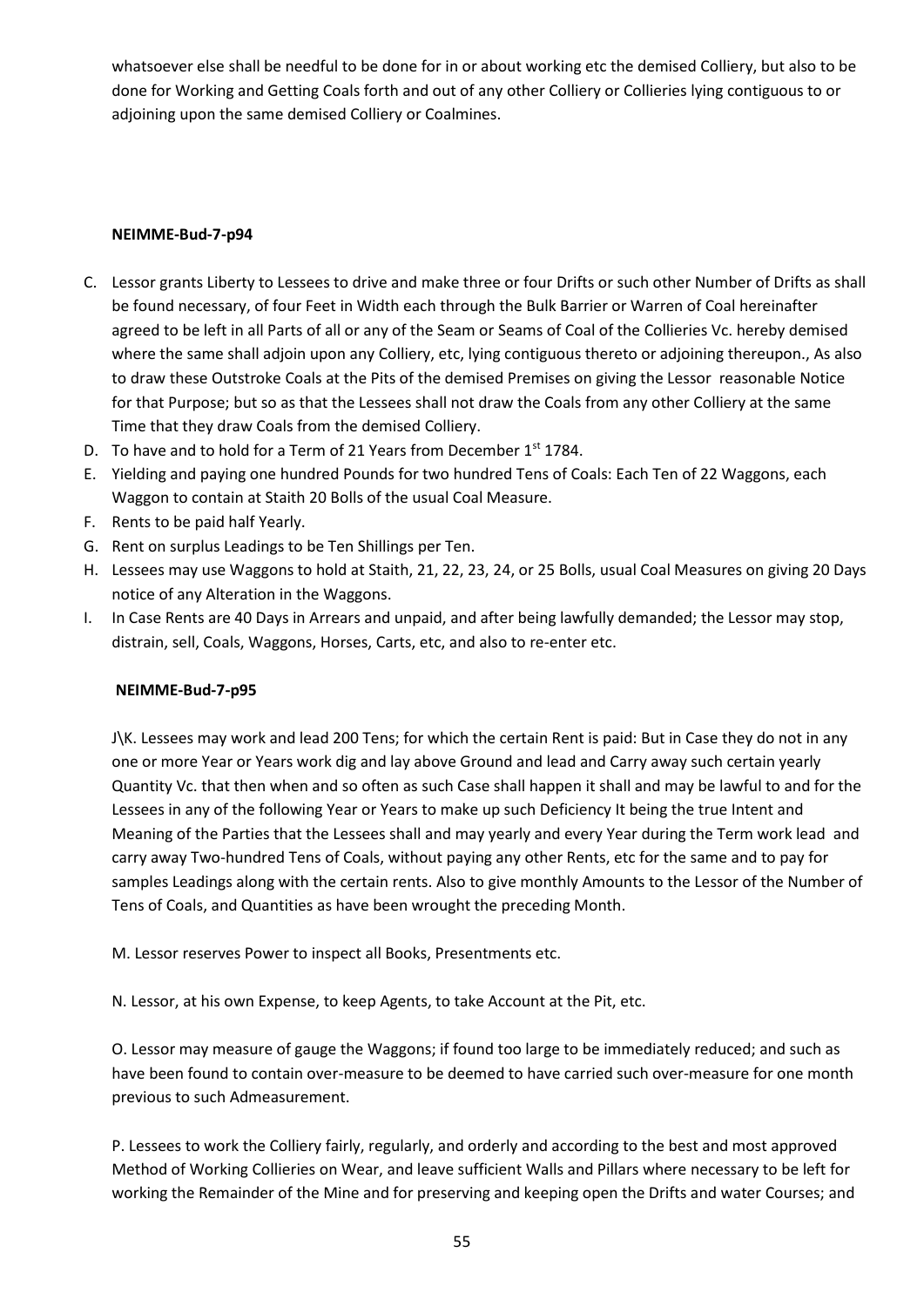shall not commit any wilful Act whereby the demised Premises shall or may be drowned lost or destroyed, or which may occasion or bring and Creep, Thrust or other damage upon the same.

## **NEIMME-Bud-7-p96**

Q. The Lessees shall not draw both the Coals from the demised Collieries & the Coals from any other contiguous Colliery at the same Pit or Pits on the same Day or Days; nor lay the said Coals to be inter-mixed together; but shall separate and divide at the heap such Coals till the same shall be led away : The Lessees not to make any Outstroak or Drift out of or from the demised Colliery into any other Mine lying contiguous thereto, and not hereby demised without the Licence or Consent of the Lessor first had and obtained other than such Outstroak, & Drift, & as are hereby before agreed to be made or driven; but shall leave a Barrier of 10 Yards.

R. The Lessor at his own proper Costs and Charges at all Times as it shall be necessary to stop such Drifts by making and placing one or more Frame Dam or Dams for preventing and hindering the Water of any such contiguous Colliery from falling descending or coming into the Premises demised to the apparent Hurt and Damage thereof or for the preventing of any Damage as may be judged necessary by the Lessee.

S. Lessees not to kerve and leave the small Coals in a greater Proportion than One-twentieth Part; also to pay for all small Coals left under-ground more than One-twentieth Part of the Quantity daily wrought: To be estimated by two Viewers.

T. Lessors Viewers to defend the Pits, when at work, to Line &.&.

U. Lessees to pay reasonable Damages for Spoil of Ground.

V. Lessees to deliver Lessor 10 Chaldrons of the best merchantable Coals annually.

W. Lessees to deliver up the Premises peaceably at End of Term.

X. Lessees to leave all Pits and Shafts in which any whole Coal or Walls and Pillars of Coal shall be then remaining together

## **NEIMME-Bud-7-p97**

with the Levels Drifts and Water Courses open and in good Order, and the said Pits and Shafts to be so timbered as to be in a working Condition. Lessor covenants for Lessees peaceably Enjoyment &.&.

Y. Lessees to have 6 Months from Expiration of the Term to lead away their Coals and to obstruct as little as may be the Lessor or succeeding Lessees in Working the Colliery.

Z. Lessees have 6 Months also for taking away all Lodges Hovels and Sheds made or covered with Deals and the Gins, Engines, Fire Engines, ropes, Rollers and all other Materials and Implements whatsoever: Also Waggon Ways &. &.

- 1. The Lessees to pay no Rent for Coals consumed by the Fire Engines for drawing the Water: If the Fire Engine draws Water from any other Colliery such Consumption of Coals to be paid for in proportion to the Quantities wrought from such Collieries respectively.
- 2. In Case of Stoppage in the Coal Trade from Wars etc for 3 Months, Rents to cease during that Period.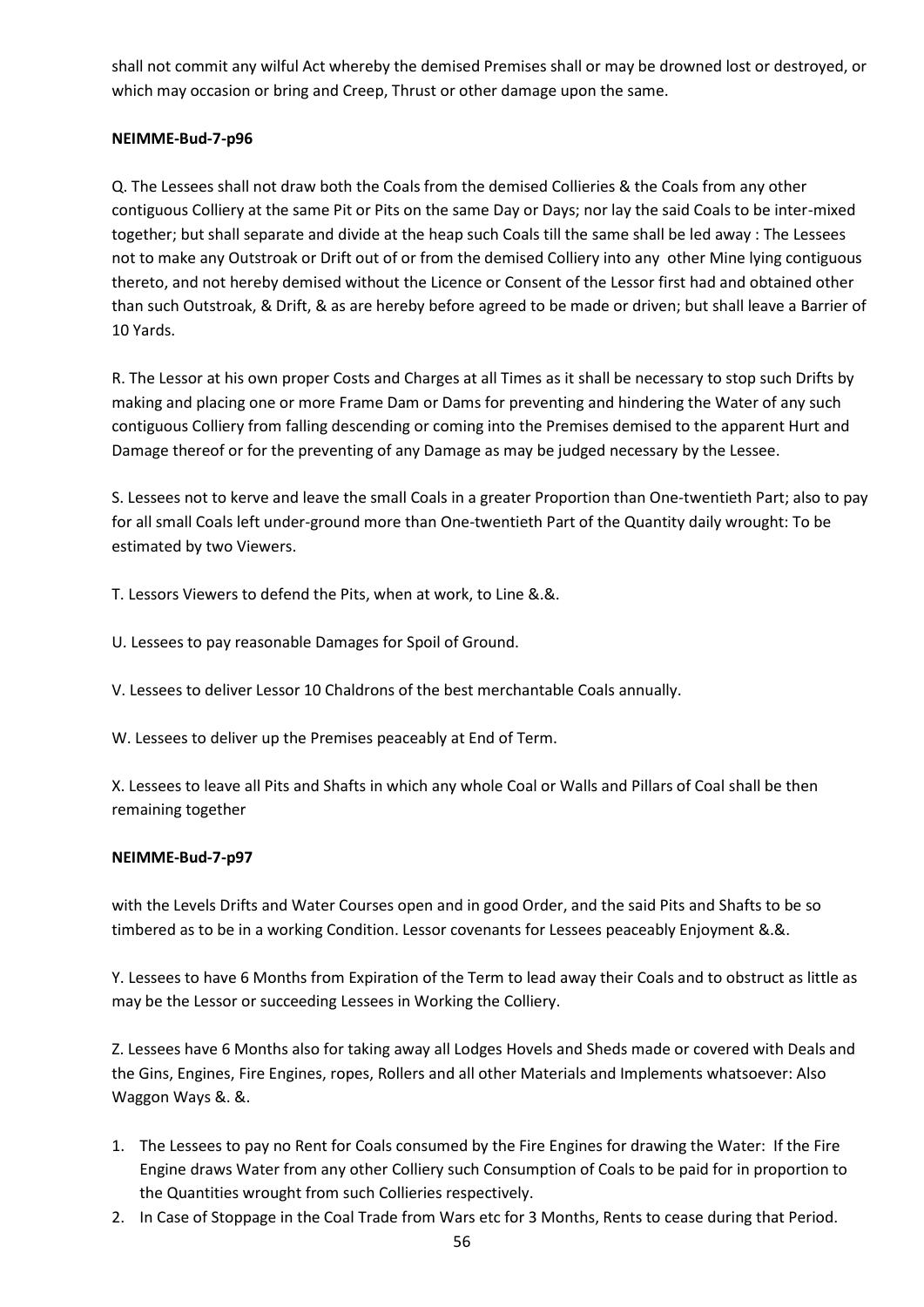3. If Lessees are determined to give up at any Time during the Term; they may in 6 Calendar Months Notice in Writing given to Lessee, provided all Rents are paid up and all Conditions performed.

In Witness etc. etc.

| NEIMME-Bud-7-p98 |                       |  |
|------------------|-----------------------|--|
|                  | Washington:           |  |
|                  | <b>Glebe Colliery</b> |  |

On July 11<sup>th</sup> 1804, The Rector made his Lessees the following offer for a Renewal. (see last Pages!)

1<sup>st</sup>:--150 £ per Ann: for 200 Tens and 13s 6d p Ten for whatever exceeds 200 Tens:---Ten the same as before. 2:-- 4 \$ per Are per Ann for all damaged Ground: the Rent of the Pit Field to be 24 £ per Ann.

3:-- No Ground to be broke on the North Side of Wm. Russell's Waggon Way.

4:--The Rector to have 60 Loads of the best Coals, and 10 of an inferior Sort; and to prevent Disputes, the Rector to send such Carts as he has; which his Man may load as he pleases; only not skimming or picking the heap unfairly.

5:-- The Lessees to continue to Lease for 11 Years at all Events: (except in the Case of foreign Invasion), and if at that Time they choose to give one Years Notice, they may have Liberty to avoid it at the End of the Year paying what is due and also at their own Expence, putting up Frame Dams & (to be approved by a Viewer appointed by the rector) wherever an Outstroke has been made and leaving all Buildings in a proper State of Repair and properly fencing

## **NEIMME-Bud-7-p98a**

Gentlemen,

 I have, in the best Manner I am able, weighed the Nature of your Request relative to the taking off some Pillars in the Low-main Coal at old Washington Colliery with the Terms of the Lease: - And find that the Mode of Working, is thereby so particularly retracted that the Liberty can be given, unless by the Property themselves, tell such Time, as a fair Opening and real satisfactory has been made in the Maudlin Coal Seam: This Step being taken, will put it quite in your Power, in Point of Regularity and conformable with the Specific Clause of the work of the Low-main Pillars, in the Mode proposed by Mr. Smith, which I must say is the most judicious the Case will admit of; Your own Judgement will weigh with you in Regard to the Propriety of this Suggestion.

From G.

Your most obdt. Lbley. Ter (??)

John Buddle

#### **NEIMME-Bud-7-p99**

All cuts, and making every place fit for Agriculture.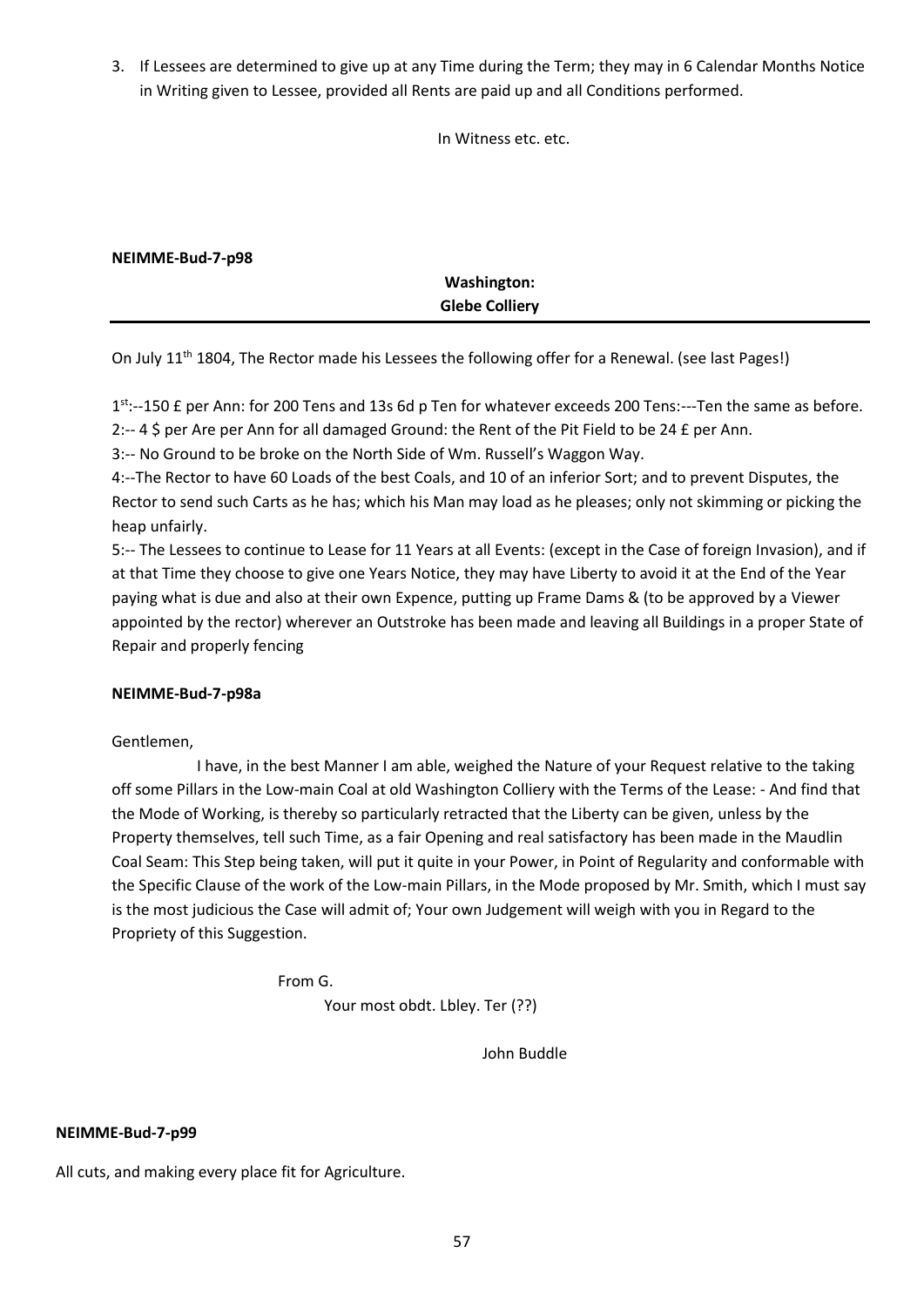6<sup>th</sup>: The Rector or his Tenant to have all Manured etc. and Liberty to pass and repass along the Waggon Way with Carts etc.

7: The Rector will have 550 £ in the following Manner: £150 paid directly which will include the half years Rent now due; and £400 by a Draft at 3 Months payable in London to his Order; for which I will put the Fences into a proper State of Repairs and exonerate the Owners for keeping them in future: He will build houses at each End of the Run, and keep the Gates at each End: The other Gates and Cranes he will have nothing to do with.

8:- All the Payments are to be free of every Rate or Assessment, as well parochial as parliamentary. The Lessees to be at all the Expence of Lessees on both sides- The Rector further adds,

9. A rough Draft of the Lease, upon those Terms may be sent to me; as I cannot sign any Thing which I have not before shewn to more understanding People than myself; as perhaps there may be some Articles necessary to be introduced which I have omitted.

You will take Notice that I have made no Mention of the Tithes, the original Bone of Contention, nor of Liberty of Making up Shorts, which I can, by no means grant.

The Lease to bear Date on Midsummer Day 1804, and the first Payment to be made at Christmas.

I see I have forgot one Thing, which is, that before the Avoidance of Viewer appointed by the Rector. And if in 5 Years they do not

## **NEIMME-Bud-7-p100**

work all the Seams of Coal on the other Side of the Dyke in the Fell Field, then the Rector may have Power to let it to another if he can.

I should like to have a definitive Answer; as I certainly if I do not agree with the present Tenants, shall do all I can to let it to another.

## **NEIMME-Bud-7-p101**

[All pages blank from this page onwards]

## **[NEIMME/BUD/7 Loosepage1]**

John Buddle, Esquire, Wallsend.

The real cost of shipping coals from Tanfield Lea Colliery in 1832

|     | Keeping the waggon ways                                                                   | 61/2 miles |             |
|-----|-------------------------------------------------------------------------------------------|------------|-------------|
| Viz | <b>Wages</b>                                                                              | 396.16.4   |             |
|     | Wood and Iron (a variety from Bowes Bridge to $[?]$ Staith                                | 210.4.61/4 |             |
|     | <b>Sundries</b>                                                                           | 31.11.5    | 638.12.31/4 |
|     | Leading by horses (including a short incline by a small engine)<br>this is contracted for | 2975.11.0  |             |
| Viz | Way-leave rents and rates and taxed                                                       |            |             |
|     | Total amount of way leave rents                                                           | 888.18.0   |             |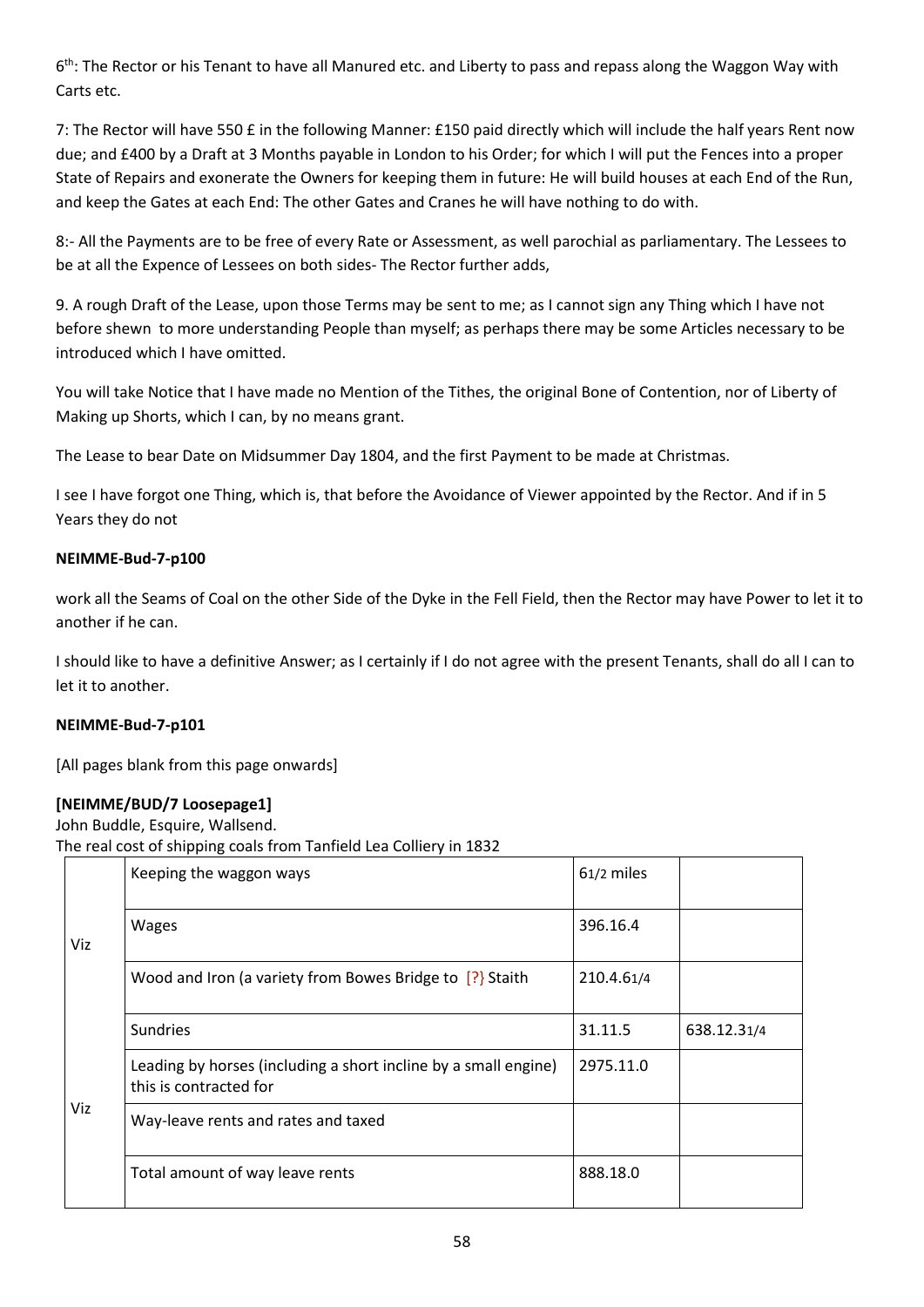| Coals allowed at the seams and xxxx ditto                                                                                                                                  | 57.12.0     |              |
|----------------------------------------------------------------------------------------------------------------------------------------------------------------------------|-------------|--------------|
| Poors rate, highways, rent and tax                                                                                                                                         | 195.11.11/2 |              |
| Interest to be paid to Lord Ravensworth and [?] on the value<br>of south moor waggon Road if at £10 per cent on claims and<br>will be upon term of Lease on property about | 193.0.0     | 1335.1.11/2  |
| Carried forward                                                                                                                                                            |             | £4949.4.43/4 |

## **[NEIMME/BUD/7 Loosepage 1a]**

| <b>Brought Forward</b>                                                                            | £4949.3.43/4  |  |
|---------------------------------------------------------------------------------------------------|---------------|--|
| Staith expenditure including Staithmen and Off-putters<br>wages wailing, making in coals etc, etc | 797.14.23/4   |  |
| Real rents                                                                                        | 305.0.0.      |  |
|                                                                                                   | £6051.18.71/2 |  |
| £6051.18s.71/2d on 19,837 chaldrons led =                                                         | 6s. 1d.       |  |
| Caldrons including owners wages                                                                   | 2s.111/4d     |  |
|                                                                                                   | 9s. 01/4d     |  |

Dear Sir, I have sent this to Wallsend supposing you were there. I am yours truly, Jos. Gray. Monday morning, 7th October 1833

Viz In Staiths expenditure, we have [xx?] so far as regards the Staithmans salary. JG

# **[NEIMME/BUD/7 Loosepage2]**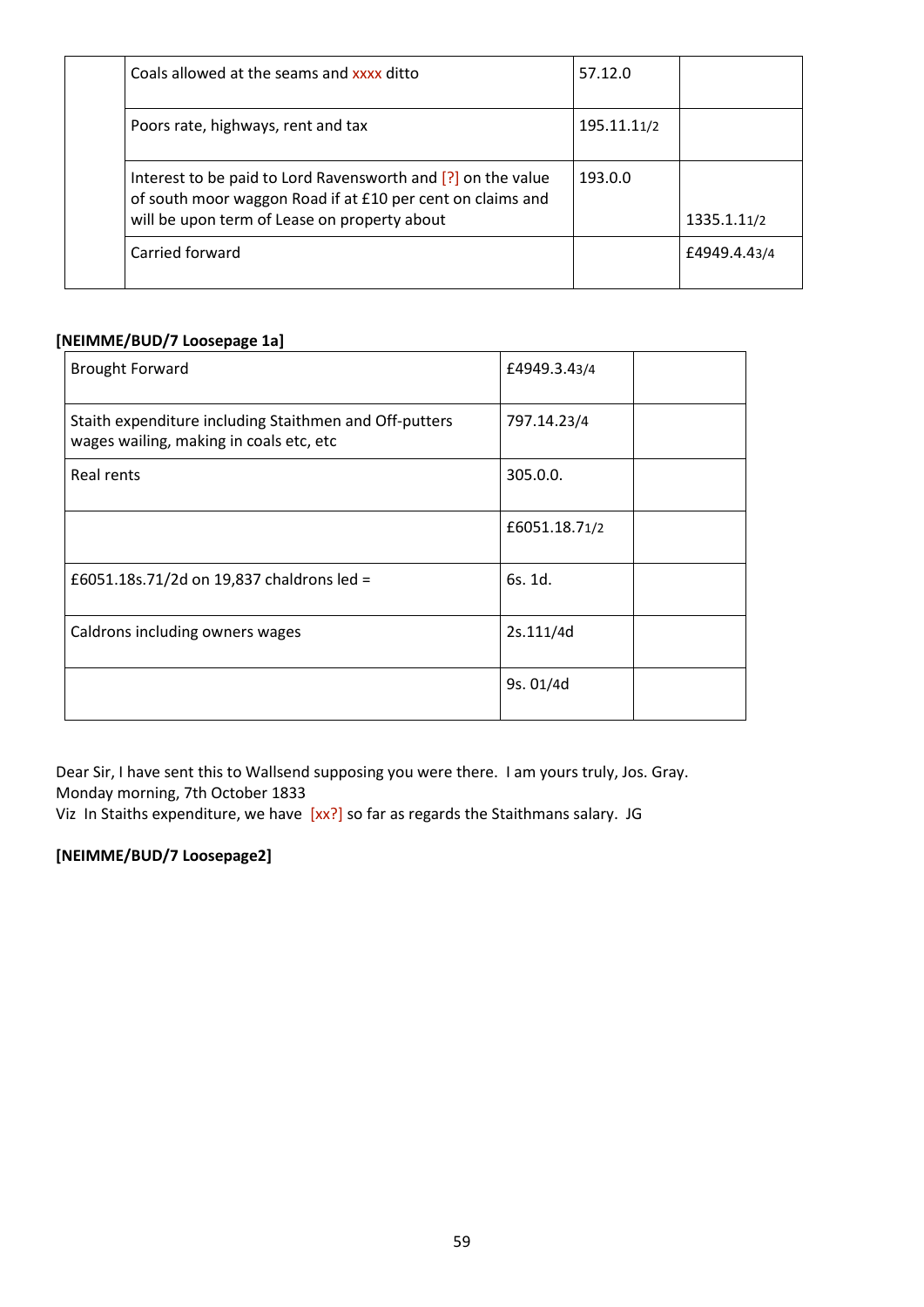A Statement of the Annual Sale of coals from Sir Henry Vane-Tempest Baronet's Collieries with the average value thereof per chalder from December 31st 1798 to and with November 30th 1803.

St & Minguso Carried ashes  $-110$ Backworth Colly. sofo-cuts

| Year | Annual<br>Chalder | Total<br><b>Chalders</b> | <b>Annual Amount</b> | <b>Total Amount</b> | Annual<br>Average | Total<br>Average |
|------|-------------------|--------------------------|----------------------|---------------------|-------------------|------------------|
| 1799 | 38218             |                          | £30740.13s.3d.       |                     | £0.16s.1d.        |                  |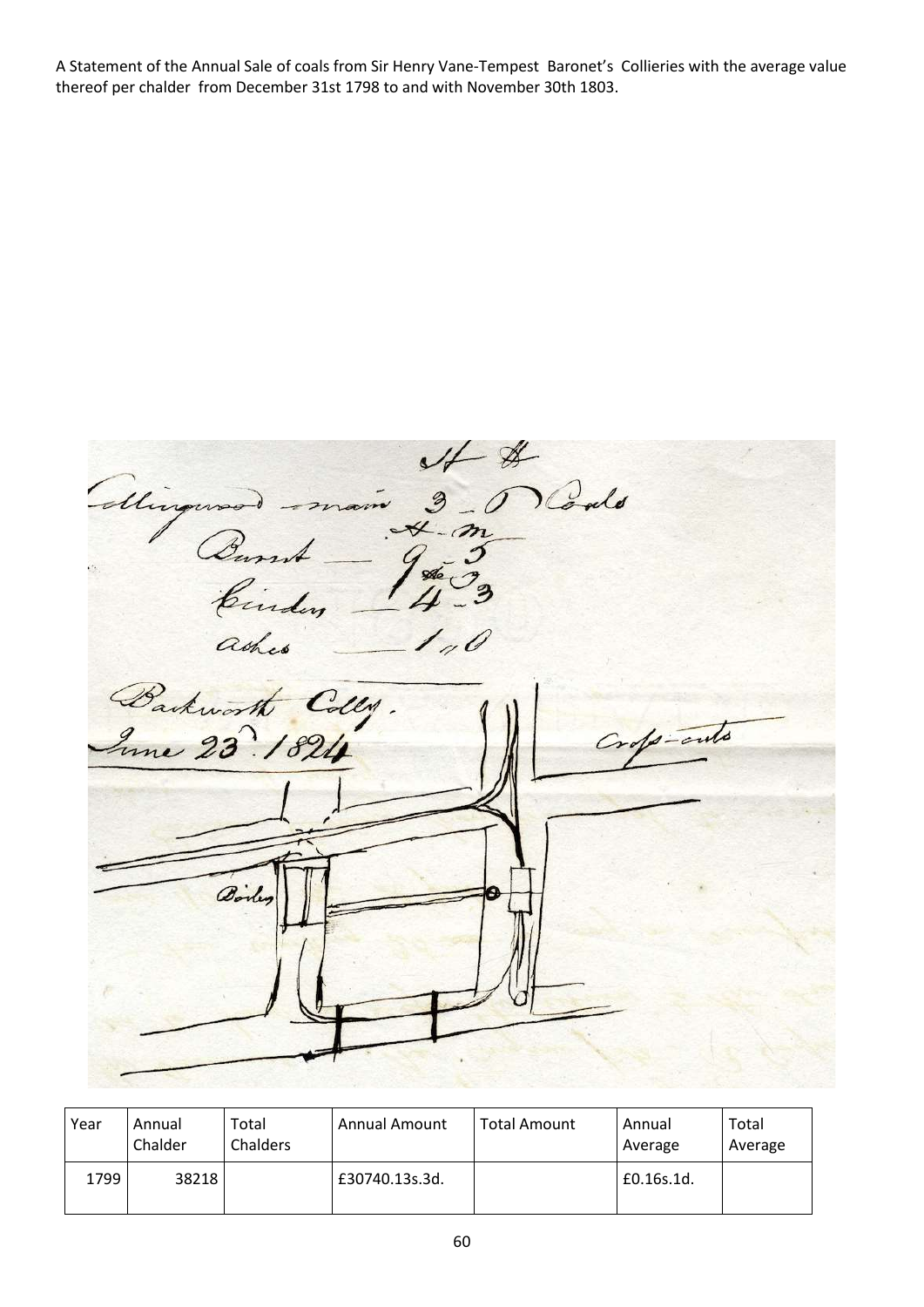| 1800 | 36634 |        | £35136.7s.3d.                  |                   | £0.19s.2d.    |            |
|------|-------|--------|--------------------------------|-------------------|---------------|------------|
| 1801 | 29982 |        | £32803.11s.9d.                 |                   | £1.1s.101/2d. |            |
| 1802 | 49169 |        | £43328./10s.11/2d<br>$\bullet$ |                   | £0.17s.71/2d. |            |
| 1803 | 36682 |        | £33680.19s.3d.                 |                   | £0.18s.41/4d. |            |
|      |       | 190685 |                                | £175690.1s.71/2d. |               | £0.18s.5d. |

#### **[NEIMME/BUD/7 Loosepage2a]**

Rainton Vends for several years (1803)

## **[NEIMME/BUD/7 Loosepage3]**

The En: to be [xxx?] with the new pit air and the return air and smoke to run together all the way to the shaft without going through the furnace. The Engine Pits - R Cooper's air to have a separate return to the furnace and are working 25 tons a day in new pit and 40 in the A pit. Eardson Colliery has now got to current coal work.

## **[NEIMME/BUD/7 Loosepage3a ]**

Blank

#### **[NEIMME/BUD/7 Loosepage4]**

## Table of the weight of shroud laid rope

|                | Fathoms<br>5 | Fathoms<br>10 | Fathoms<br>20 | Fathoms<br>50 | Fathoms<br>80 | Fathoms<br>100 |
|----------------|--------------|---------------|---------------|---------------|---------------|----------------|
| In             | Cw. q. lbs.  | Cw. q. lbs.   | Cw. q. lbs.   | Cw. q. lbs.   | Cw. q. lbs.   | Cw. q. lbs.    |
| 3              | " " 12"      | " " 24"       | "1.20         | 1. 0. 10      | 1. 2. 26      | 2. 0. 19       |
| 1/2            | " " 16       | "1.5          | " 2.10        | 1. 1. 25      | 2. 1. 12      | 2. 3. 22       |
| 4              | $44$ $11$ 21 | "1.15         | $''$ 3. 2     | 1.3.20        | 3.0.8         | 3.3.11         |
| 1/2            | $44$ $11$ 27 | $''$ 1.26     | "3.24"        | 2. 1. 21      | 3.3.16        | 4. 3. 13       |
| 5              | "1.5         | " 2.11        | 1. 0. 22      | 3.0.0         | 4. 3. 6       | 6.0.1          |
| 1/2            | " 1.12       | ", 2.25       | 1. 1. 22      | 3.2.16        | 5.3.8         | 7.1.3          |
| 6              | " 1.20       | "3.13         | 1. 2. 26      | 4. 1. 9       | 6. 3. 18      | 8. 2. 17       |
| 1/2            | " 2.1        | 1.0.2         | 2.0.4         | 5.0.9         | 8. 0. 14      | 10. 0. 17      |
| $\overline{7}$ | " 2.10       | 1. 0. 20      | 2. 1. 12      | 5. 3. 16      | 9. 1. 20      | 11. 3. 4       |
| 1/2            | " 2.20       | 1. 1. 12      | 2. 2. 24      | 6.3.4         | 10. 3. 12     | 13. 2. 10      |
| 8              | "3.2"        | 1.2.4         | 3.0.8         | 7. 2. 24      | 12. 1. 4      | 15. 1. 16      |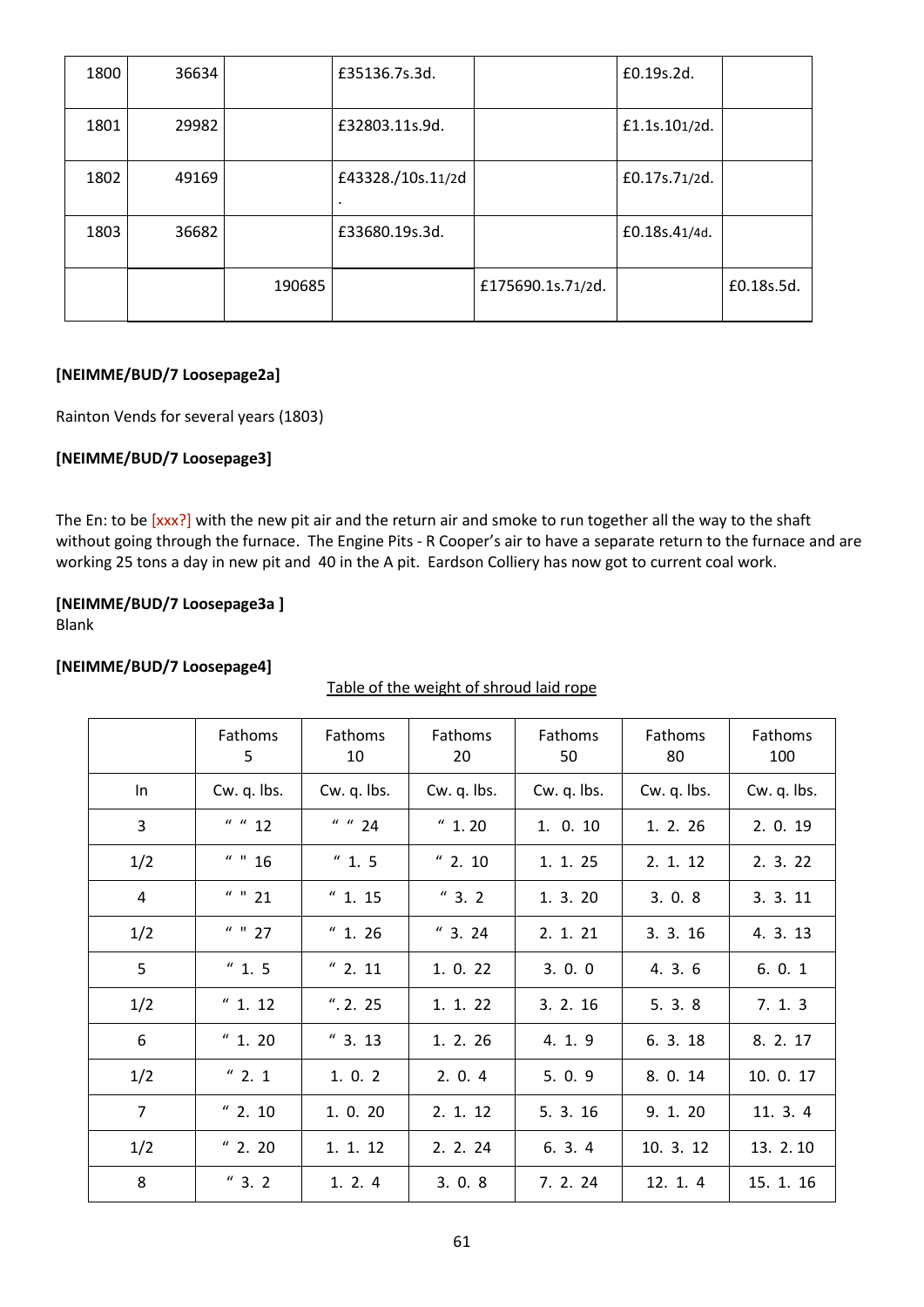| 1/2 | "3.13"   | 1. 2. 26 | 3.1.24   | 8. 2. 23  | 13. 3. 20 | 17. 1. 18 |
|-----|----------|----------|----------|-----------|-----------|-----------|
| 9   | "3.24"   | 1.3.20   | 3.3.12   | 9.3.0     | 15. 2. 8  | 19. 1. 24 |
| 1/2 | 1. 0. 10 | 2.0.19   | 4. 1. 11 | 10. 3. 14 | 17. 1. 16 | 21.3.0    |
| 10  | 1.0.22   | 2. 1. 16 | 4.3.6    | 12. 0. 0  | 19. 0. 24 | 24. 0. 0  |

# **[NEIMME/BUD/7 Loosepage4a]**

Rope Table

# **[NEIMME/BUD/7 Loosepage5]**

June 15th 1824 Wallsend Coal

|             |                   | Lbs |       | <b>Hours</b> | Cinders         | Ashes |
|-------------|-------------------|-----|-------|--------------|-----------------|-------|
| Low<br>Main | <b>Top Coal</b>   | 42  | Burnt | 10           | 31/2            |       |
|             | Curving - ditto - | 42  |       | 101/4        | 41/4            | 51/2  |
|             | Bottom - ditto -  | 42  |       | 10           | $3 \frac{3}{4}$ | 51/2  |
|             | Bensham           | 42  |       | 9            | 53/4            | 13/4  |
|             | High main         | 42  |       | 8            | 3.1             | $1.1$ |
|             | Burdon main       | 48  |       | 9.5          | 4.3             | 1.0   |

# **[NEIMME/BUD/7 Loosepage5a]**

An Account of Sundry Trials that have been made at Backworth

|      |                                            | Fire made on                     |
|------|--------------------------------------------|----------------------------------|
| 1822 | The Top Coal in BN. Pit Backworth Colliery | 1/4 before 8 o'clock a.m.        |
| and  | The Engine Level Coal at - ditto -         | $1/4$ after 12 o'clock a.m.      |
| 1823 | West Water Level Coal at - ditto -         | 10 minutes before 9 o'clock a.m. |
|      | East Water Level B Pit at - ditto -        | $1/4$ after 11 o'clock a.m.      |
|      | Best Coals A Pit at - ditto -              | At 9 o'clock a.m.                |
|      | Worst Coals B Pit at - ditto -             | 20 minutes after 8 o'clock a.m.  |
|      | Earsdon Drifts                             | 1/4 before 8 o'clock a.m.        |
|      | - ditto -                                  | $1/2$ after 10 o'clock a.m.      |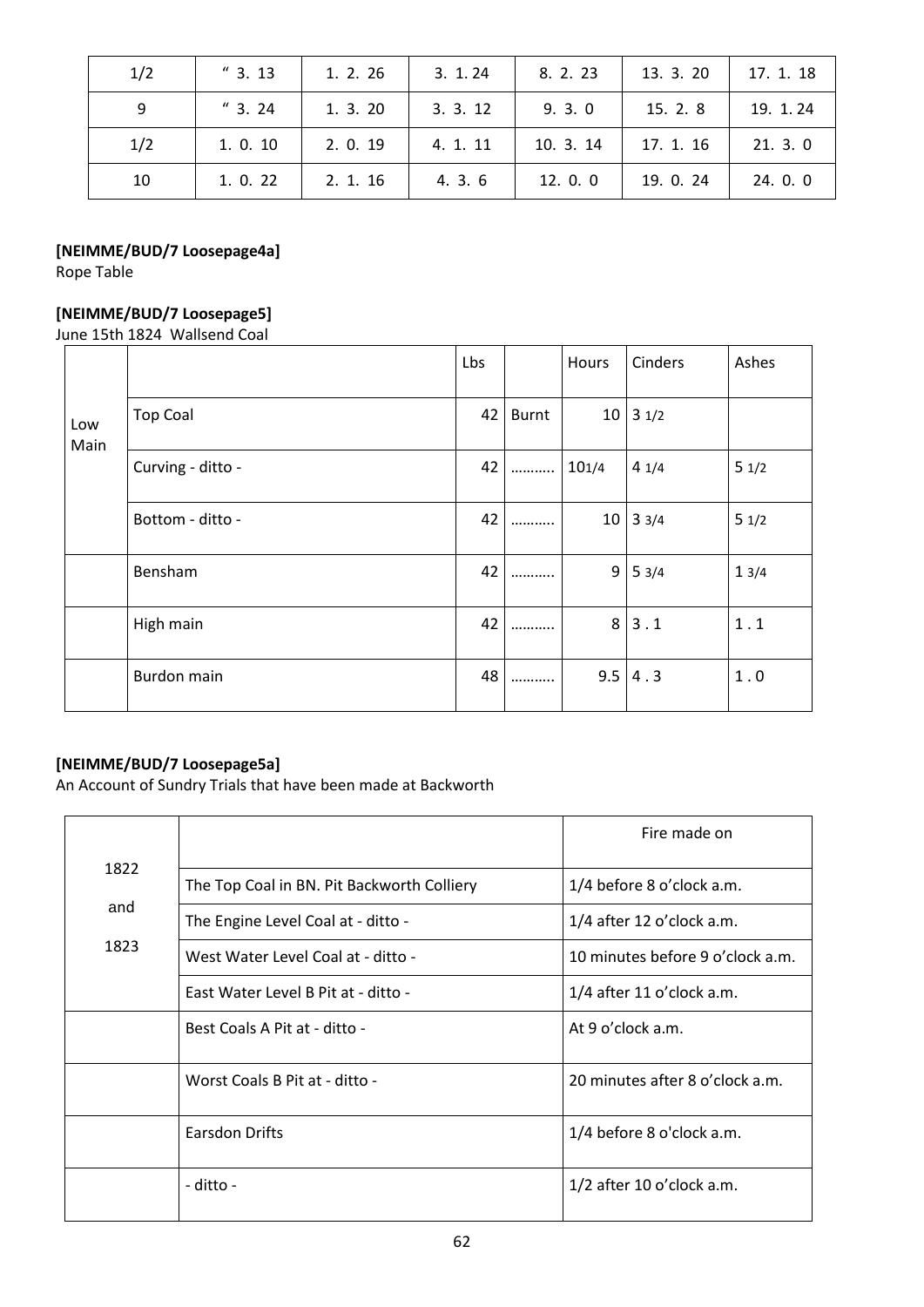| - ditto                     | At 9 o'clock a.m.                 |
|-----------------------------|-----------------------------------|
| <b>Hollywell Drifts</b>     | 20 minutes after 9 o'clock a.m.   |
| - ditto - Top Coal          | 20 minutes after 9 o'clock a.m.   |
| - ditto - ditto -           | 5 minutes before 8 o'clock a.m.   |
| <b>Wallsend Bensham</b>     | At 1 o'clock p.m.                 |
| Fawdon Colliery             | At 9 o'clock a.m.                 |
| <b>Whitley Colliery</b>     | 1/2 after 10 o'clock a.m.         |
| - ditto -                   | 1/2 after 9 o'clock a.m.          |
| Shilbottle Colliery         | At 9 o'clock a.m.                 |
| <b>Wylam Colliery</b>       | 10 minutes before 10 o'clock a.m. |
| <b>Walbottle Colliery</b>   | 25 minutes after 5 o'clock a.m.   |
| <b>Cramlington Colliery</b> | 10 minutes after 7 o'clock a.m.   |

# **[NEIMME/BUD/7 Loosepage5b]**

| Colliery Office to burn coals from Different Colliery's (viz) |
|---------------------------------------------------------------|
|---------------------------------------------------------------|

| Fires went out                   | Weight of<br>coals | Cinders        | Ashes              | Length of time the<br>coals burnt |
|----------------------------------|--------------------|----------------|--------------------|-----------------------------------|
|                                  | St lbs             | Lbs oz         | Lbs oz             | Hours Minutes                     |
| 20 minutes before 5 o'clock p.m. | 36                 | 5 0            | $1 \quad 12$       | 8<br>55                           |
| 20 minutes after 9 o'clock p.m.  | 36                 | 4 10           | $\mathbf 0$<br>11  | 9 5                               |
| 10 minutes before 5 o'clock p.m. | 3<br>6             | 5<br>$\Omega$  | 12<br>$\mathbf{0}$ | 8<br>0                            |
| 25 minutes before 9 o'clock p.m. | 36                 | 3 <sub>2</sub> | $\mathbf 0$<br>10  | 9<br>45                           |
| 1/4 after 5 o'clock p.m.         | 3<br>6             | 3 11           | $\Omega$<br>-8     | 8<br>15                           |
| 1/2 after 5 o'clock p.m.         | 36                 | 4 2            | 18                 | 9<br>10                           |
| 20 minutes before 4 o'clock p.m. | 3<br>6             | 5<br>8         | $\mathbf 0$<br>12  | $\overline{7}$<br>55              |
| At 6 o'clock p.m.                | 36                 | 4 0            | $\Omega$<br>11     | $\overline{7}$<br>30              |
| At 5 o'clock p.m.                | 3<br>6             | 3<br>12        | 0<br>8             | 8<br>0                            |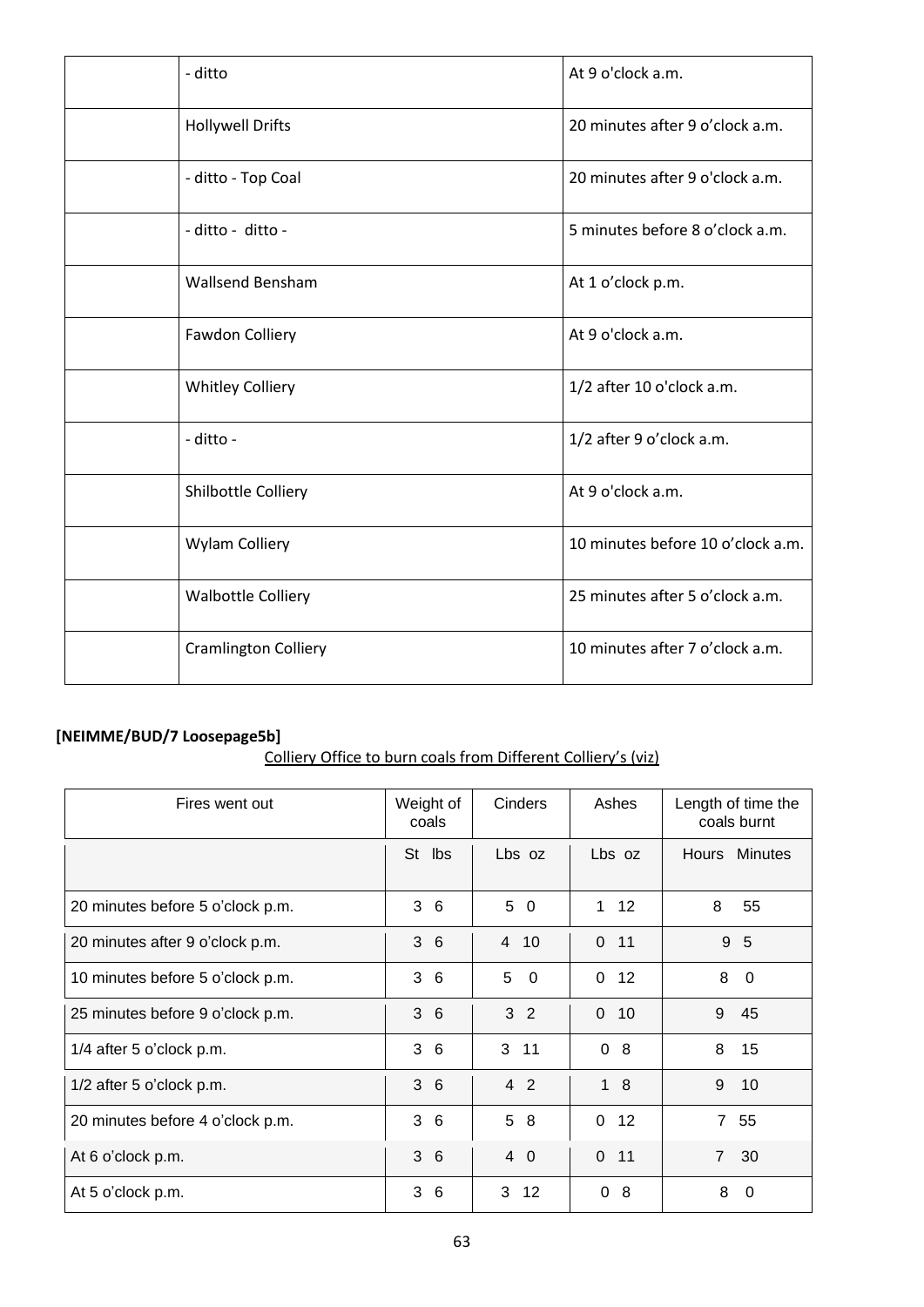| 10 minutes before 4 o'clock p.m. | 36       | 4 8            | $0$ 10             | 6<br>30                       |
|----------------------------------|----------|----------------|--------------------|-------------------------------|
| 1/2 after 9 o'clock p.m.         | 36       | 44             | $1\quad 0$         | 12 10                         |
| At 3 o'clock p.m.                | 36       | 4 0            | $0$ 11             | $\overline{7}$<br>5           |
| At 11 o'clock p.m.               | 36       | 4<br>-1        | 2 <sub>1</sub>     | 10<br>$\overline{\mathbf{0}}$ |
| 1/4 before 5 o'clock p.m.        | 3<br>-6  | 4 12           | $\Omega$<br>10     | 7 45                          |
| 1/4 after 7 o'clock p.m.         | 36       | 4 8            | $\mathbf{1}$<br>-3 | 8<br>45                       |
| At 8 o'clock p.m.                | 3<br>- 6 | 4 7            | 1 <sub>2</sub>     | 10 <sup>°</sup><br>30         |
| 1/4 after 9 o'clock p.m.         | 3<br>6   | 2 13           | $2\quad 0$         | 12 <sup>2</sup><br>15         |
| 1/4 before 8 o'clock p.m.        | 3<br>- 6 | 6 8            | $1\quad6$          | 9<br>45                       |
| 1/2 after 6 o'clock p.m.         | 36       | 3 <sub>2</sub> | $1\quad6$          | 8<br>5                        |
| 20 minutes after 3 o'clock p.m.  | 3<br>-6  | 4 5            | $\mathbf{1}$<br>-4 | 8<br>10                       |

June 6, 1823. EX JJ

#### **[NEIMME/BUD/7 Loosepage5c]**

1822 Comparative Experiment on the burning of coals.

## **[NEIMME/BUD/7 Loosepage6]**

The Townley Pit in the down-cast to the whole of the seam, the imprint being a [xx?] from the Brockwell to surface. No workings in Stone Coal. The Townley and 5/4 are aired with scales, taken in at Ingots [?], before the accident on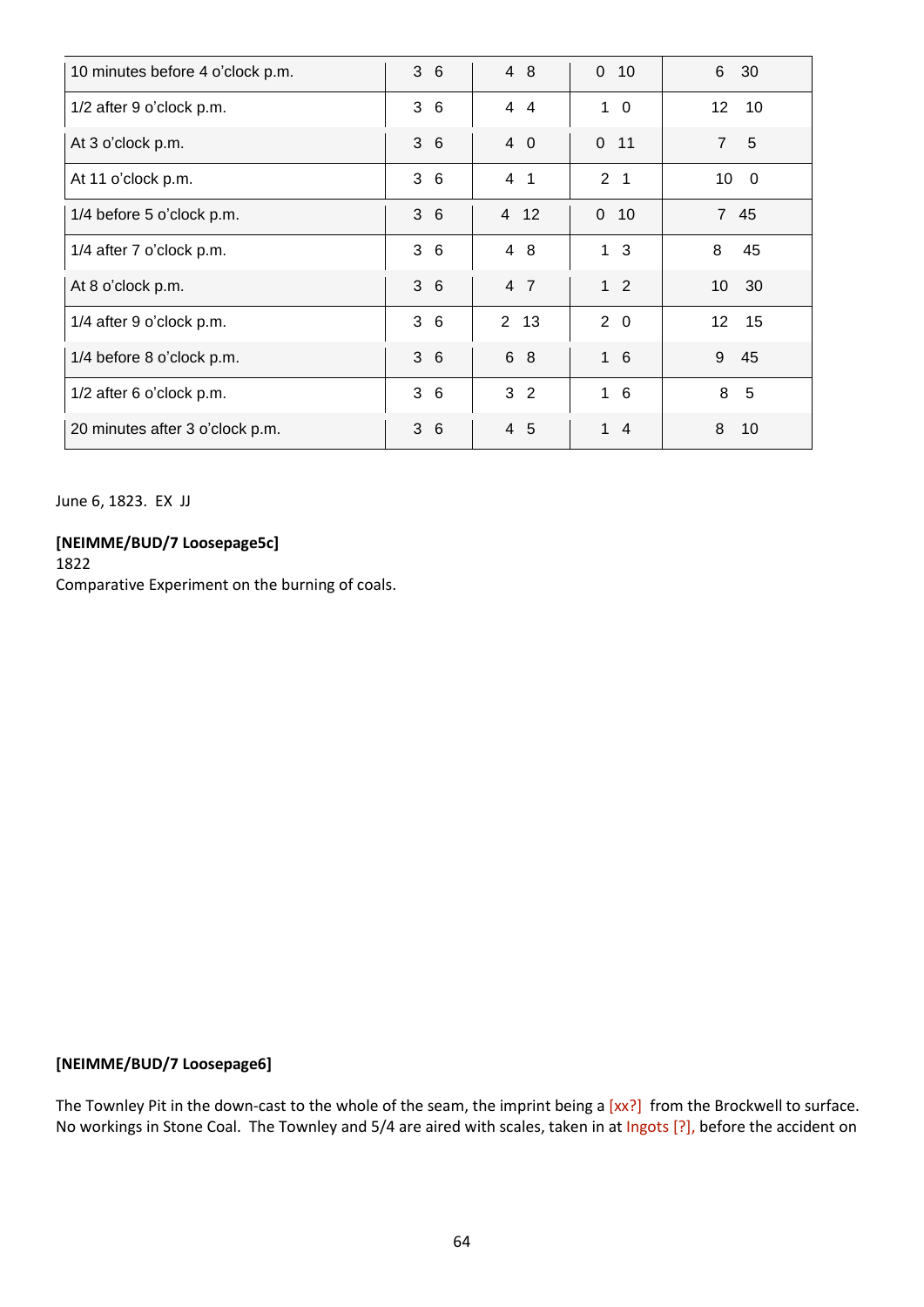the 30th May, the water way staiths 3 and 3 - no boring [?] down doors. The fires evidently took place way - say in 13th the [xx?] of Mr Robson Deputy overman having been forward these. The tenant of pit dispensed on a single

 $19.18$ in of M. es  $-29in$ risy between 3 4 A dr.

| Depth of Townley Pit    | Ton   |
|-------------------------|-------|
| Surface to Townley Seam | 52    |
| More to Stone Coal      | 12    |
| More to 5/4             | 31/2  |
| More to Brockwell       | 141/2 |
|                         | 82    |
|                         |       |

main door

#### **[NEIMME/BUD/7 Loosepage6a]**

The accident might therefore happen from the neglect of this door or from the breaking down of one of the backend stopps on the side of lowing. The former is however the most likely. No certain account that the pits works worsened from the Friday evening till the accident happened on the Tuesday morning. Found the pit, with the aircourse above stated perfectly clean in every part, and have not the least doubt of its being perfectly adequate to the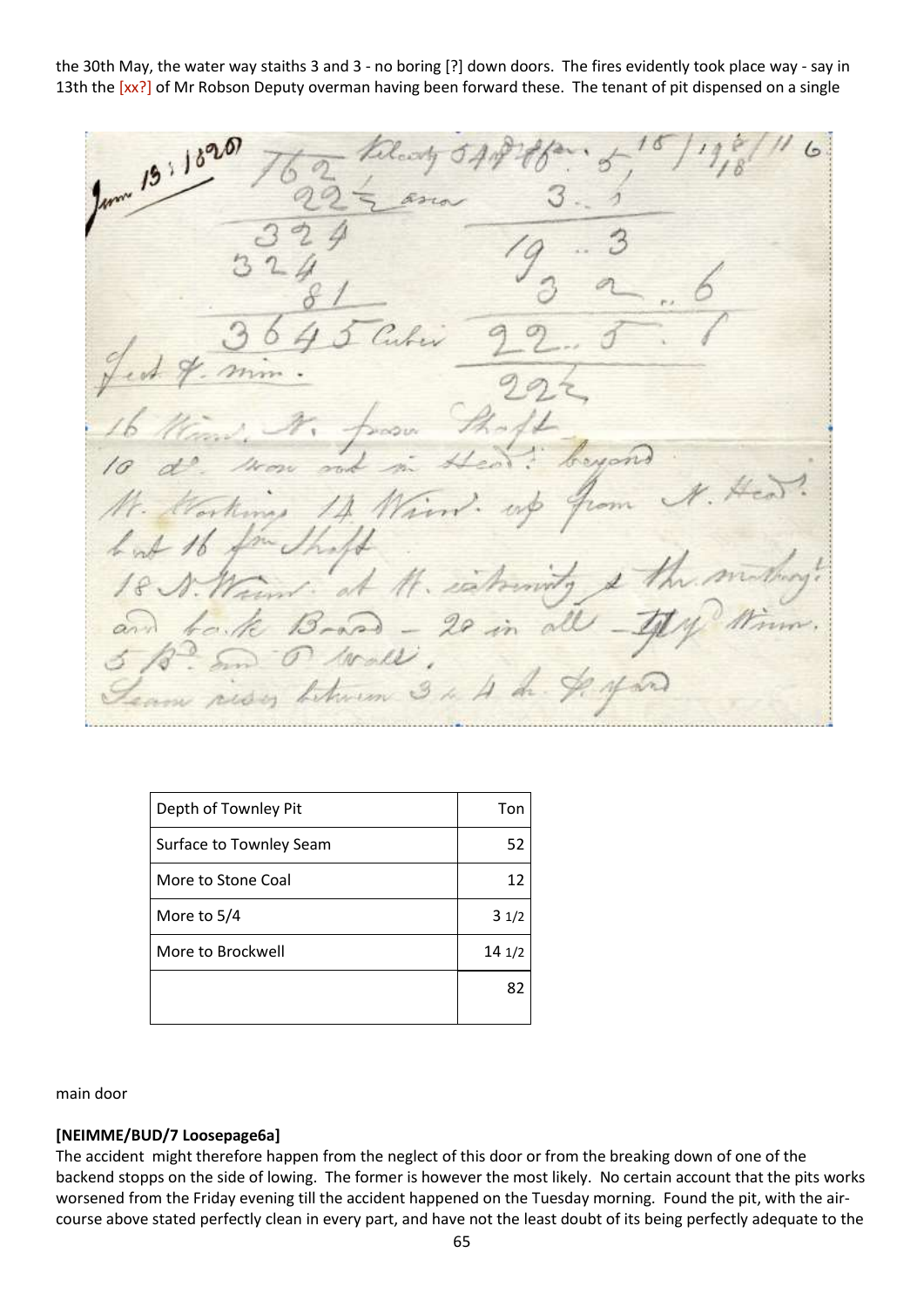safe work [xxx?] of the pit, if attended to and regularly kept up. All main doors ought to be doubled. Attending [?] a board end stopping ought to be stored [?]. Coursing the air 3 x 3 is sufficient to keep the pit safe, but would recommend bearing down staith doors to be placed in the staith walls to be shut at nightly. Some strong person as a bank deputy ought to be appointed to see that all the doors are shut and the pit left in a proper state every night when the work is finished. The overman ought always to go through the workings in a morning before he suffers the men to go in-by.

#### **[NEIMME/BUD/7 Loosepage7]**

**PHOTOS COURT:**<br>
THE KING'S COURT.<br>
The High of his Royal Houseboot, the King left his Royal Houseboot, the Royal Houseboot and a one of the Royal Houseboot and a still at Royal Missing increases the American Missing incr THE KING'S COURT.

to Carlisle

zus.<br>
The Marquis of Huntley took leave of his Majesty.<br>
The King held a Privy Council, at which Mr. Gordon was<br>
introduced, and sworn in a Member, and took his seat at the<br>
Board accordingly.<br>
Mr. Grerille attended as Cle

Old Bailey.<br>
His Majesty gave audiences to the Earl of Harrowby, Mr.<br>
Peel, Mr. Canning, the Duke of Wellington, and Viscount<br>
Melville. Melville.

The Earl Defawar and Sir William Keppel were the Lord and

The Earl Defawar and Sir William Keppel were the Lord and<br>Groom in Whiting.<br>The Court broke up about half-past four o'clock.<br>At ten minutes before five o'clock, the King left the Palace, in<br>his open travelling carriage, on ATTACK BY POOTBADS HEONE STAGE-COACH

#### **[NEIMME/BUD/7 Loosepage8]**

Mr Buddle, Bushblades J<sup>no</sup>, You will wait on Mr. Gibbons before Saturday and pay him the Dean & Chapters Rent for Bywell Tythes being a gr due St Marks day last viz. £72.2.4. Yours J<sup>n</sup> Silvertop, Minsteracres, November 1st 1784.

#### **[NEIMME/BUD/7 Loosepage9]**

An account of strata sunk through in West Cramlington Nw Winning begun May 15th 1838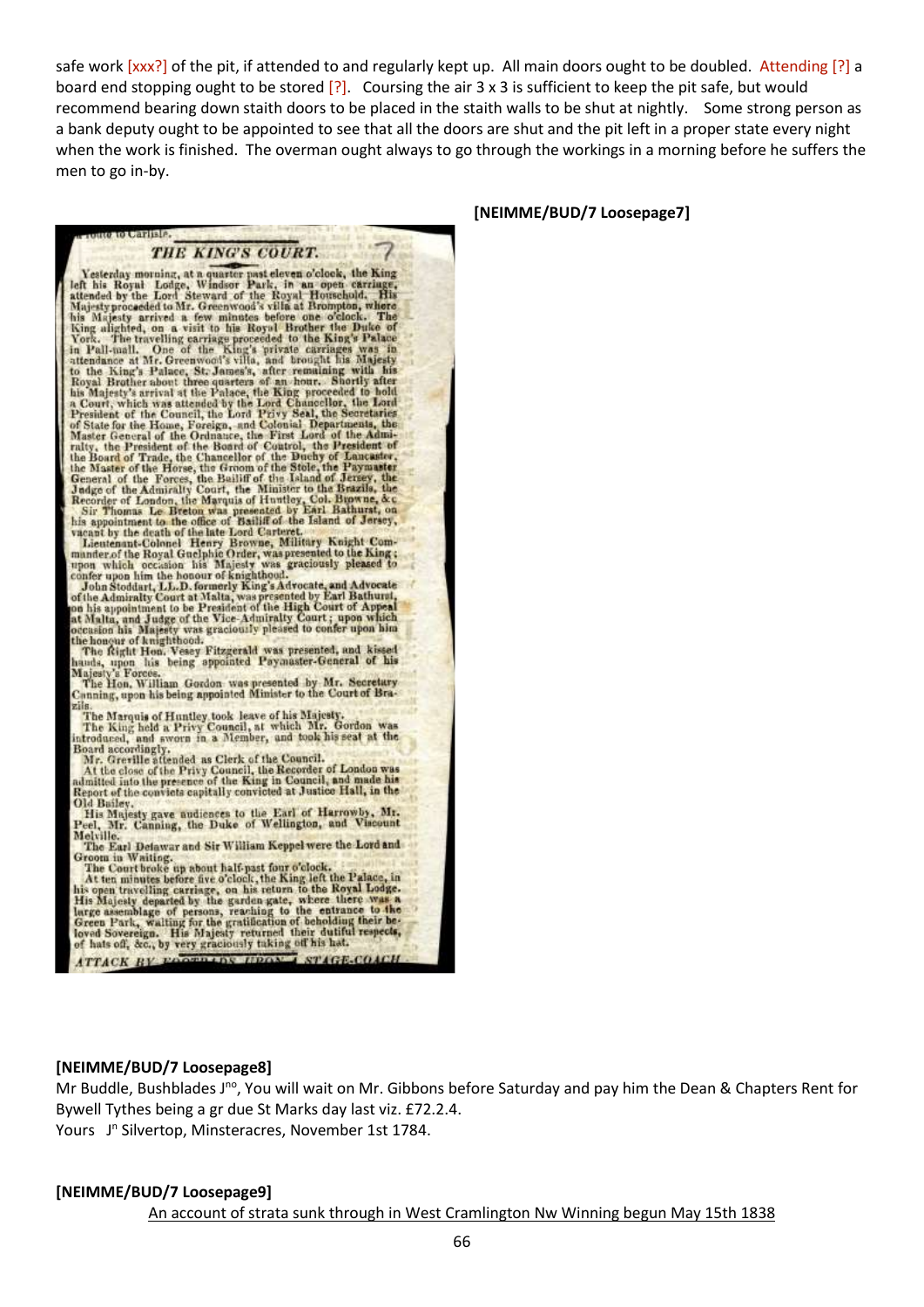|                | Engine Pit                                      | Fathoms      | Feet             | Inches                     |
|----------------|-------------------------------------------------|--------------|------------------|----------------------------|
|                | Outset                                          | $\mathbf{1}$ | $\mathbf{1}$     | 3                          |
| $\mathbf{1}$   | Soil                                            |              | $\mathbf{1}$     | $\boldsymbol{\mathcal{U}}$ |
| $\overline{2}$ | Strong blue gravely clay                        | $\mathbf{1}$ | 3                | $\boldsymbol{\mathcal{U}}$ |
| 3              | Sand and gravel with water                      |              | $\boldsymbol{u}$ | 6                          |
| 4              | Strong blue gravely clay                        | 4            | 4                | 8                          |
| 5              | Black stone mixed with coal                     |              | $\mathbf{1}$     | $\overline{2}$             |
| 6              | Coal                                            |              |                  | 5                          |
| $\overline{7}$ | Black stone with scares of coal                 |              | $\mathbf{1}$     | 10                         |
| 8              | Grey metal                                      |              | 3                | 3                          |
| 9              | Tender coal }                                   |              |                  | 11                         |
| $10\,$         | Dark metal<br><b>High Main</b><br>$\}$          |              |                  | 3                          |
| 11             | }<br>Coal                                       |              | $\overline{2}$   | 11                         |
|                |                                                 | 9            | 3                | $\overline{2}$             |
| 12             | Grey metal                                      |              |                  | 4                          |
| 13             | Slatey coal mixed with stone                    |              | $\mathbf{1}$     | 4                          |
| 14             | Grey shill                                      |              | $\mathbf{1}$     | 8                          |
| 15             | Coal and brass                                  |              |                  | 4                          |
| 16             | Grey shill                                      |              | $\mathbf{1}$     | 3                          |
| 17             | Blue metal                                      |              | 3                | 6                          |
| 18             | Post girdles and metal partings                 | $\mathbf 1$  |                  |                            |
| 19             | Brown and grey posts with whin clyers and water | 8            | 4                | 8                          |
| $20\,$         | Light blue metal                                | $\mathbf{1}$ | 4                |                            |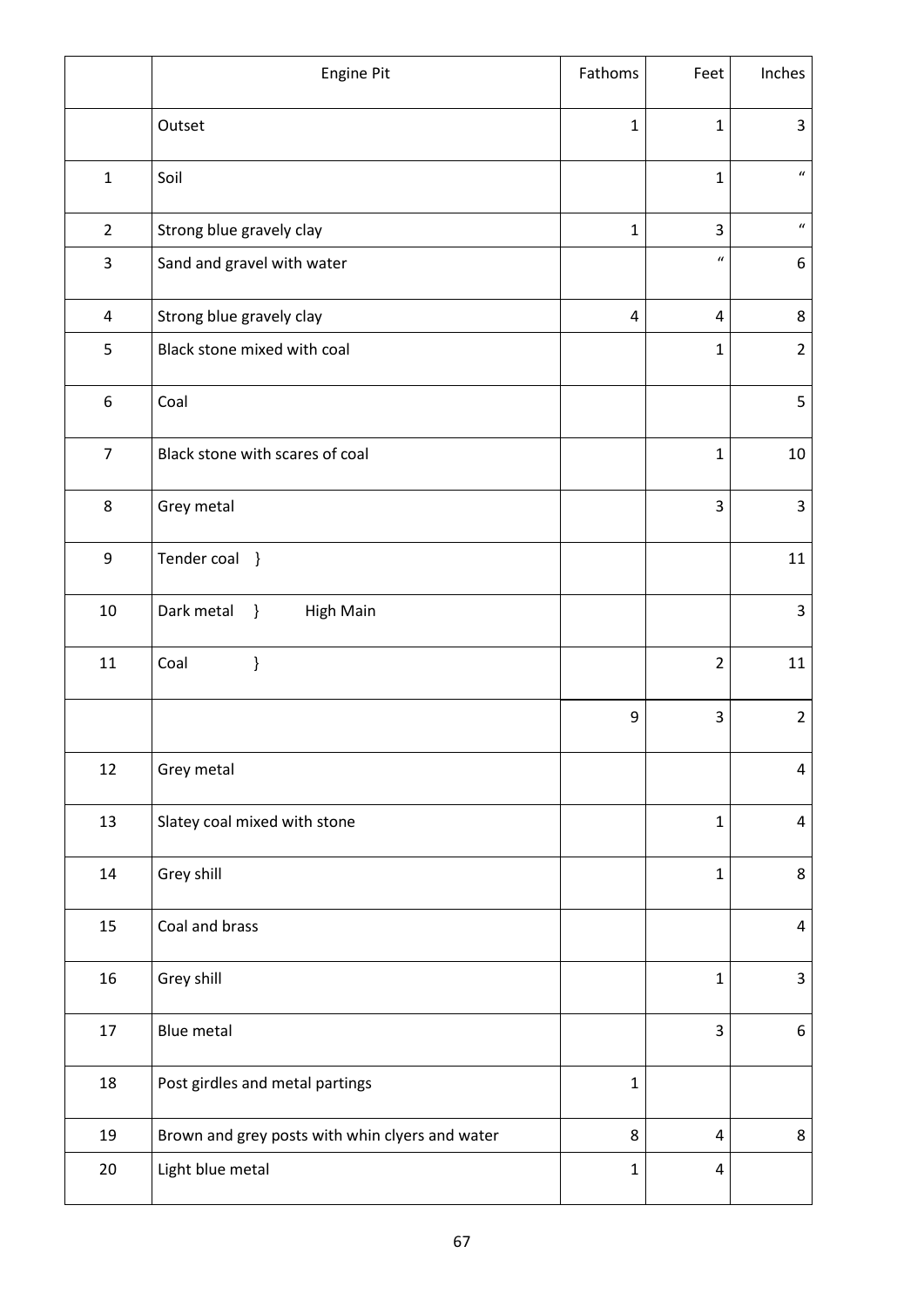| 21 | Blue metal stone         |   |              |                | $\overline{4}$ |   |
|----|--------------------------|---|--------------|----------------|----------------|---|
| 22 | Grey posts               |   |              | $\overline{2}$ | $\overline{2}$ | 9 |
| 23 | Coal strong and coarse } |   |              |                | 3              | 8 |
| 24 | Dark metal               | ł |              |                |                |   |
| 25 | Coal                     | ł | Grey Sean    |                | $\overline{2}$ |   |
| 26 | Splent coal              | ł |              |                |                |   |
| 27 | Coal                     |   |              |                |                |   |
|    |                          |   | Carried over | 26             | 3              | 4 |

# **[NEIMME/BUD/7 Loosepage9a]**

|    |                                             | Fathoms      | Feet             | Inches                     |
|----|---------------------------------------------|--------------|------------------|----------------------------|
|    | Brought over                                | 26           | $\overline{3}$   | $\overline{4}$             |
| 28 | Grey metal with Post and iron stone girdles |              | $\overline{3}$   | 9                          |
| 29 | Coal mixed with black stone                 |              |                  | 5                          |
| 30 | Grey metal                                  |              | 3                | $\overline{a}$             |
| 31 | Grey post                                   |              | $\overline{2}$   | $\boldsymbol{\mathcal{U}}$ |
| 32 | Grey metal stone                            | $\mathbf{1}$ | $\boldsymbol{u}$ | 4                          |
| 33 | Whin girdle                                 |              | 1                |                            |
| 34 | Grey metal tone and post girdles            | $\mathbf{1}$ | $\overline{2}$   | $\boldsymbol{u}$           |
| 35 | Blue metal and iron stone girdles           |              | $\overline{2}$   | 8                          |
| 36 | <b>Black stone</b>                          |              |                  | $\overline{7}$             |
| 37 | Coal mixed with black stone                 |              |                  | 6                          |
| 38 | <b>Black metal</b>                          |              |                  | 3                          |
| 39 | Coal                                        |              |                  | $\overline{7}$             |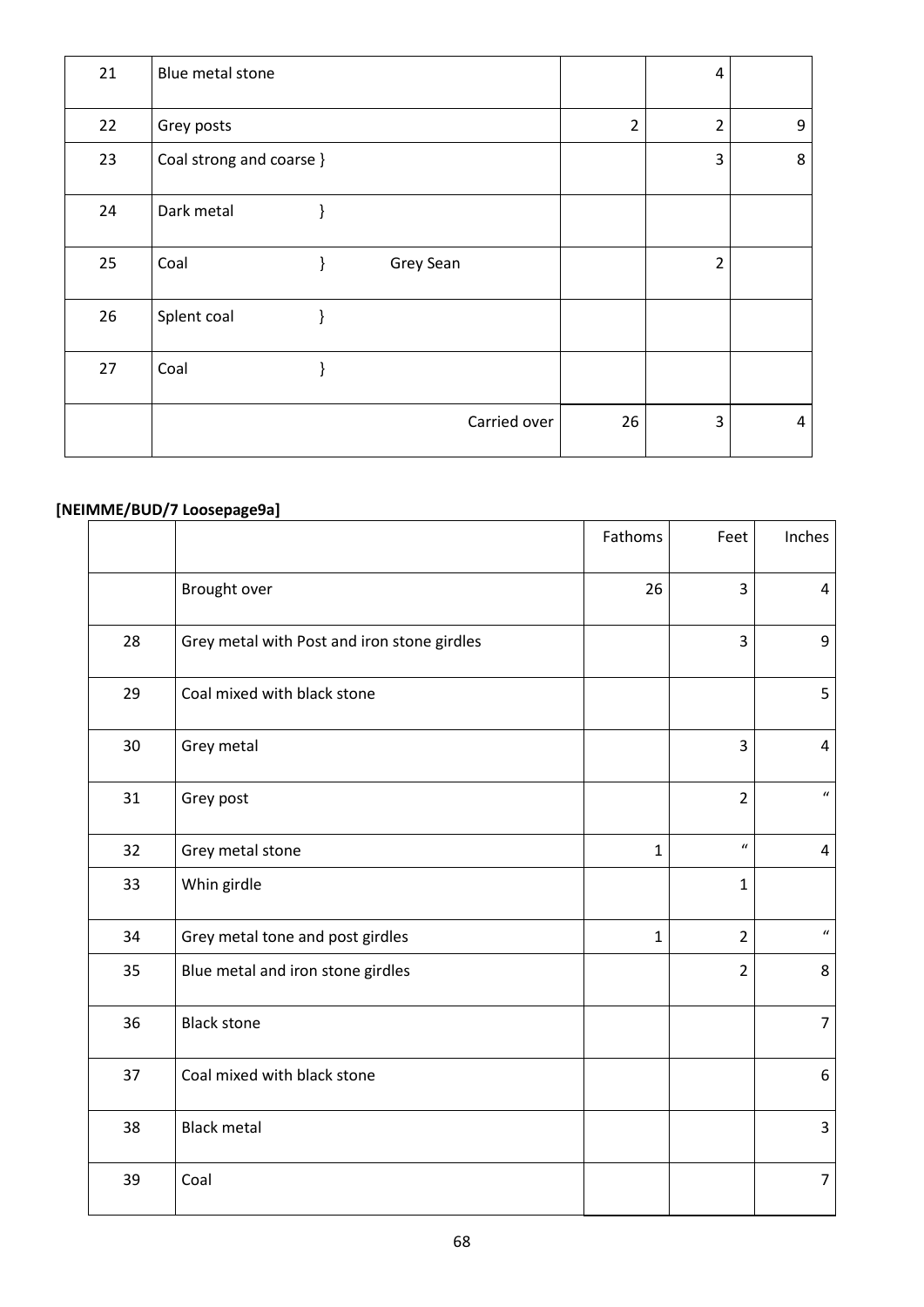|    |                                                                                                                                        | 31             | $\overline{2}$   | 9                          |
|----|----------------------------------------------------------------------------------------------------------------------------------------|----------------|------------------|----------------------------|
| 40 | Grey Shill                                                                                                                             |                | 4                |                            |
| 41 | White Post with whin clyers and water                                                                                                  | $\overline{2}$ | $\boldsymbol{u}$ | $\boldsymbol{u}$           |
| 42 | Blue metal with iron stone balls<br>Coal half over the shaft in the above stone 2 feet 8<br>inches thick supposed to age the yard seam |                | 5                | $\overline{2}$             |
| 43 | Post                                                                                                                                   |                |                  | 6                          |
| 44 | Whin                                                                                                                                   |                | $\mathbf{1}$     | 6                          |
| 45 | White post with scames. The Jack Head Drift 3 feet in<br>this stone                                                                    | 7              | 4                | 4                          |
| 46 | Blue metal with scares of coal                                                                                                         |                | $\overline{2}$   |                            |
| 47 | Coal                                                                                                                                   |                |                  | $\overline{7}$             |
|    |                                                                                                                                        | 43             | $\overline{2}$   | 10                         |
| 48 | Black stone mixed with coal                                                                                                            |                | $\overline{2}$   |                            |
| 49 | Dark grey metal stone                                                                                                                  |                | 3                | 5                          |
| 50 | White posts with scames and a feever of water about<br>200 gallons per hour                                                            | 8              | $\boldsymbol{u}$ | $\overline{7}$             |
| 51 | ł<br>Coal                                                                                                                              |                |                  | $\mathsf 3$                |
| 52 | Back metal }<br>Bensham Seam                                                                                                           |                |                  | 3                          |
| 53 | $\mathcal{E}$<br>Coal                                                                                                                  |                | $\overline{2}$   | $\boldsymbol{\mathcal{U}}$ |
|    |                                                                                                                                        | 52             | 5                | 4                          |

# **[NEIMME/BUD/7 Loosepage9b]**

|    |                                 | <b>Fathoms</b> | Feet | Inches |
|----|---------------------------------|----------------|------|--------|
|    | Brought forward                 | 52             | 5    |        |
| 54 | Grey shill with ironstone balls |                |      | 10     |
| 55 | Post                            |                |      | 10     |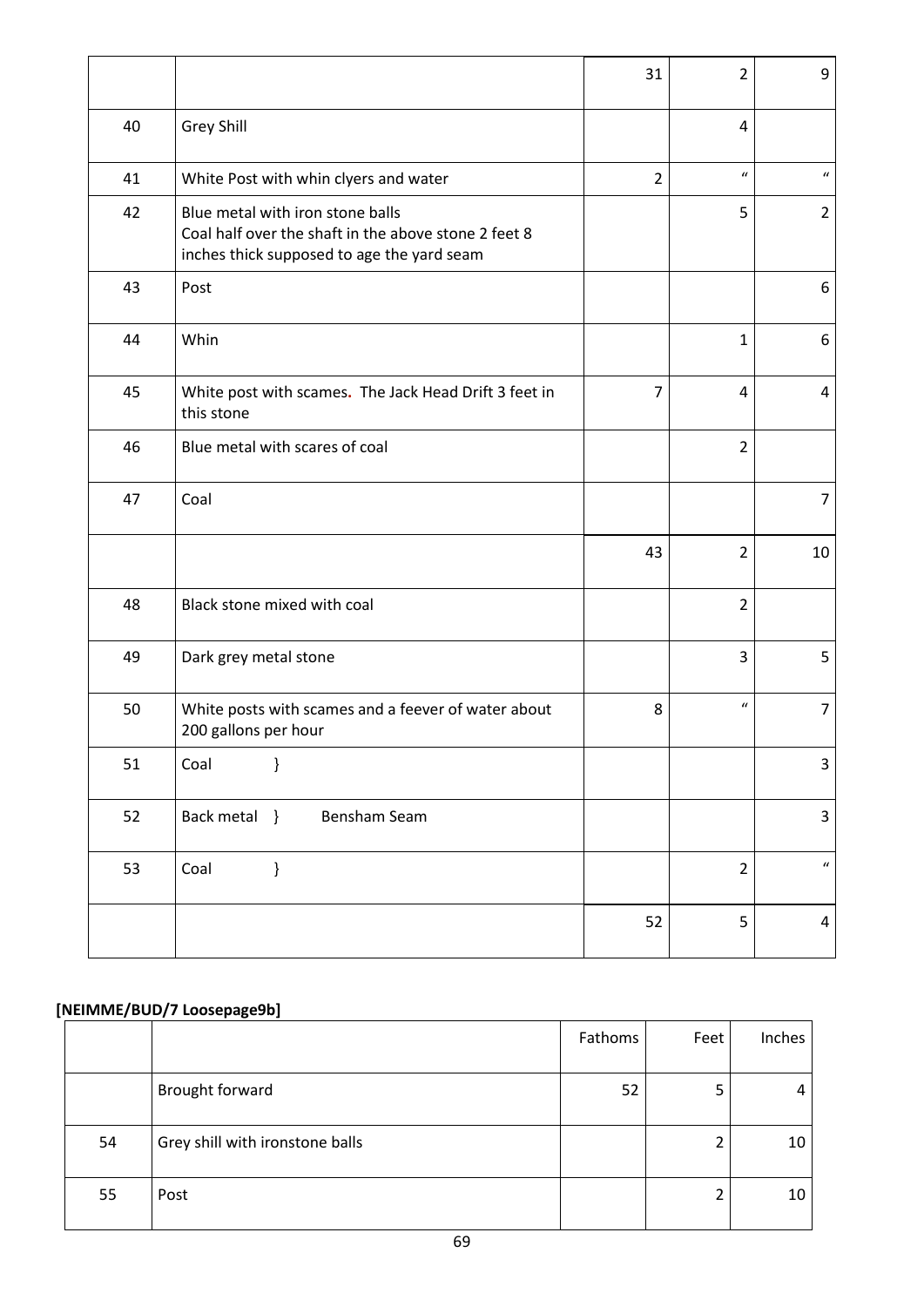| 56 | Coal                                         |              |                | 6                |
|----|----------------------------------------------|--------------|----------------|------------------|
|    |                                              | 53           | 5              | 8                |
| 57 | Grey metal stone                             |              | $\mathbf{1}$   | 4                |
| 58 | Grey post                                    |              | $\overline{4}$ | $\overline{2}$   |
| 59 | Grey metal stone and post girdles            |              | 3              | 6                |
| 60 | Strong post girdle with water                |              |                | 6                |
| 61 | Blue metal stone with posts and whin girdles | $\mathbf{1}$ | $\mathbf 1$    | $\boldsymbol{u}$ |
| 62 | A girdle of shells                           |              |                | $\overline{2}$   |
| 63 | Coal                                         |              |                | 8                |
|    |                                              | 56           | 5              | $\boldsymbol{u}$ |
| 64 | Grey metal                                   |              | $\mathbf{1}$   |                  |
| 65 | Bassey coal                                  |              |                | 4                |
| 66 | <b>Blue metal</b>                            |              | 3              |                  |
| 67 | Blue metal with post and whin girdles        | $\mathbf{1}$ | 3              | 9                |
| 68 | Scumey grey post                             |              | $\overline{2}$ | $\boldsymbol{u}$ |
| 69 | Blue metal and post girdles                  |              | $\overline{2}$ |                  |
| 70 | Whin                                         |              | $\mathbf{1}$   | 3                |
| 71 | Blue metal stone with posts and whin girdle  | $\mathbf{1}$ | $\overline{2}$ | 11               |
| 72 | Blue metal with iron stone girdles           |              | 1              | 10               |
| 73 | <b>Black stone</b>                           |              |                | $\overline{2}$   |
| 74 | A girdle of petrified shells                 |              |                | 6                |
| 75 | Iron stone girdles mixed with shells         |              |                | 11               |
| 76 | Black stone mixed with coal                  |              |                | 6                |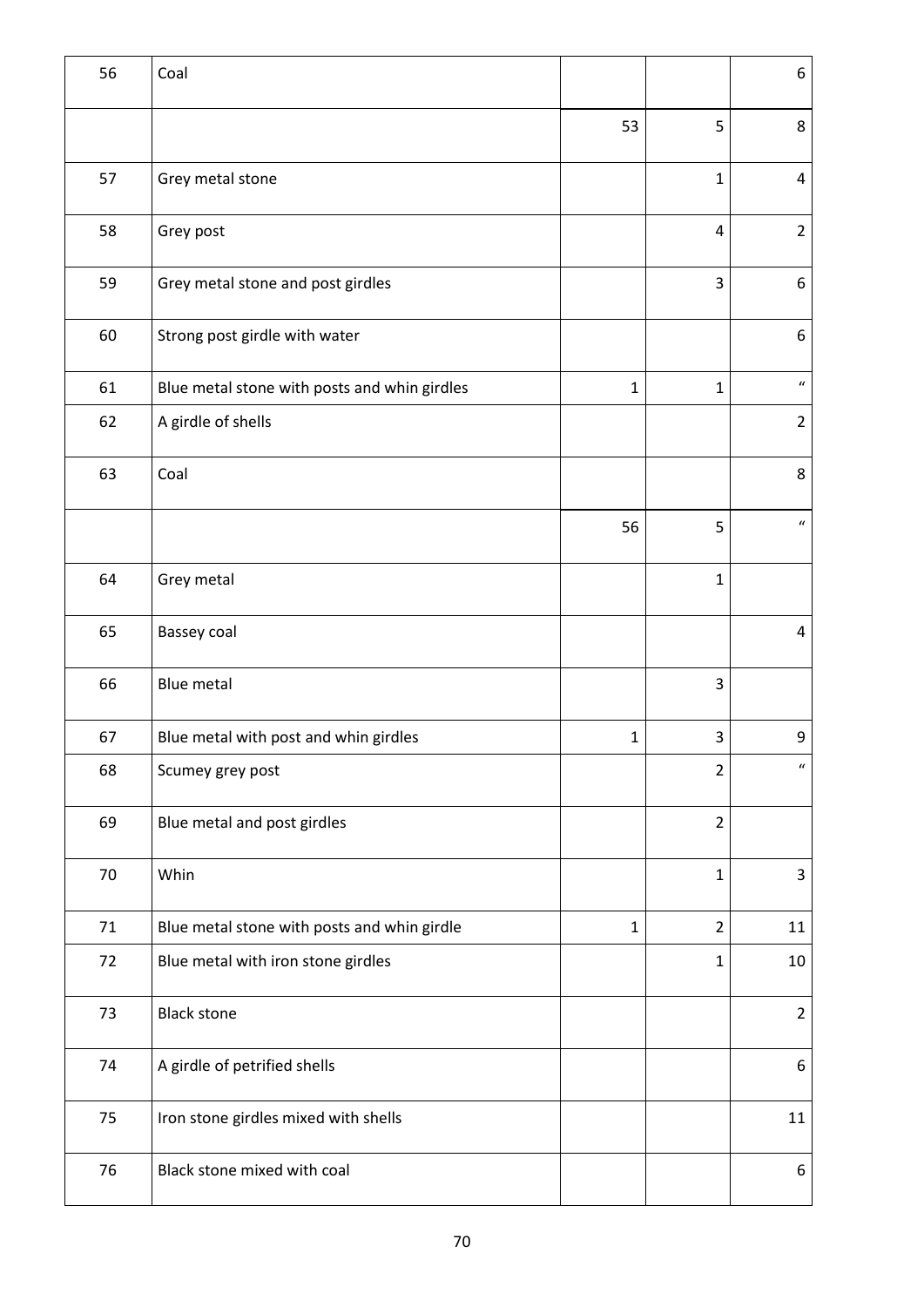| 77 | Blue metal stone with iron stone clyers |    | $\overline{2}$ | 1              |
|----|-----------------------------------------|----|----------------|----------------|
| 78 | Grey whin                               |    |                | 7              |
| 79 | Blue metal                              |    |                | 10             |
| 80 | Strong post girdle                      |    |                | 7              |
| 81 | Blue metal                              |    | 3              | 1              |
| 82 | <b>Black stone</b>                      |    |                | $\overline{2}$ |
|    |                                         | 63 | $\overline{2}$ | 6              |

# **[NEIMME/BUD/7 Loosepage9c]**

|    |                           | Fathoms     | Feet           | Inches                  |
|----|---------------------------|-------------|----------------|-------------------------|
|    | Brought forward           | 63          | $\overline{2}$ | 6                       |
| 83 | Splent coal }             |             |                | 3                       |
| 84 | Strong coal }             |             | 5              | $\mathbf{1}$            |
| 85 | Slatey coal }<br>Low Main |             |                | $\overline{7}$          |
| 86 | Grey metal }              |             |                | $\overline{2}$          |
| 87 | $\}$<br>Coal              |             |                | $\overline{2}$          |
|    |                           | 64          | $\overline{2}$ | 9                       |
|    |                           | 63          | $\mathbf 1$    | $\boldsymbol{6}$        |
| 88 | <b>Black metal</b>        |             |                | 6                       |
| 89 | Grey metal stone          |             | $\overline{2}$ |                         |
| 90 | <b>Blue metal</b>         | $\mathbf 1$ | 5              | 6                       |
| 91 | Splent coal }             |             |                | $\overline{\mathbf{4}}$ |
| 92 | Iron stone girdle         |             |                | $\mathbf 1$             |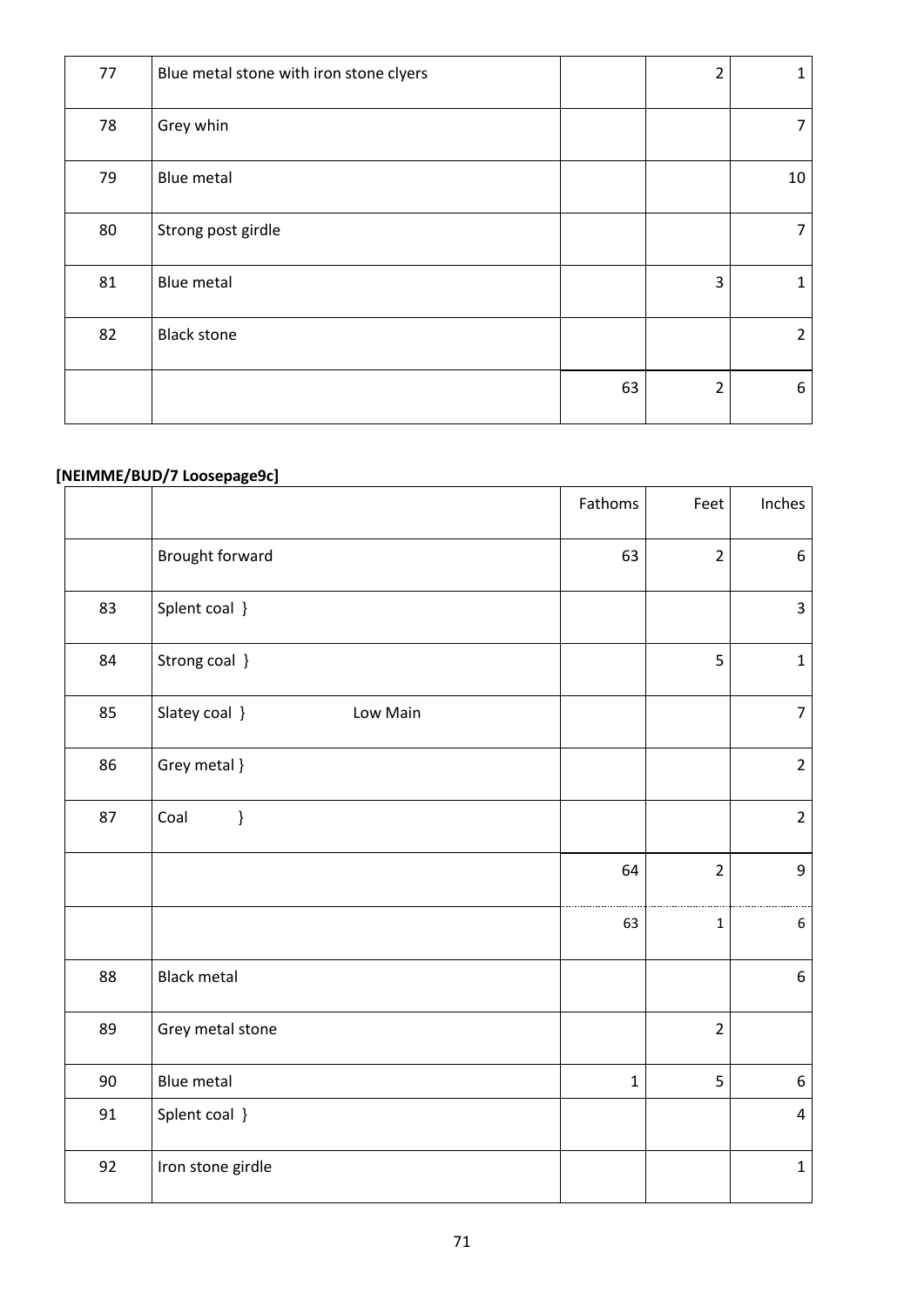| 93 | Blue metal                  |    | $\overline{2}$          | 6 |
|----|-----------------------------|----|-------------------------|---|
| 94 | <b>Black stone</b>          |    |                         | 3 |
| 95 | A girdle of shells          |    |                         |   |
| 96 | Blue metal                  |    |                         | 7 |
| 97 | Left offin strong grey post |    | $\overline{\mathbf{c}}$ | 6 |
|    |                             | 67 | 5                       | 1 |

Got the Low Main March 16th 1839. Finished sinking the sump March 26th 1839. Began coal work April 12th 1839

I am Dear Sir, Yours etc, J.B. Atkinson

Copied

# **[NEIMME/BUD/7 Loosepage10]** Sir H. V

19 Boll Waggon

|                                                   |                 | Cwt | Qrs            | Ib |                   |  |  |  |
|---------------------------------------------------|-----------------|-----|----------------|----|-------------------|--|--|--|
| Iron gear for 6 waggons                           |                 | 11  | $\overline{2}$ |    | 8 At 5d per stone |  |  |  |
| 6 new axles                                       |                 | 6   | $\mathbf 0$    |    | 2 At 41/2d        |  |  |  |
| $6$ laid $5s$ /-                                  |                 |     |                |    |                   |  |  |  |
| <u>112</u><br>224 at 41/2<br>74.8<br>9.4<br>84.00 | Total iron work |     |                |    | 41.2.9.           |  |  |  |
| Building with wood                                | At £4.10/-      |     |                |    |                   |  |  |  |
| Boring - per yard- 31/2d besides land [xx?]       |                 |     |                |    |                   |  |  |  |

Winning and walling £3.18s.0d per ton 81/2 diameter

Contingent charges in 1805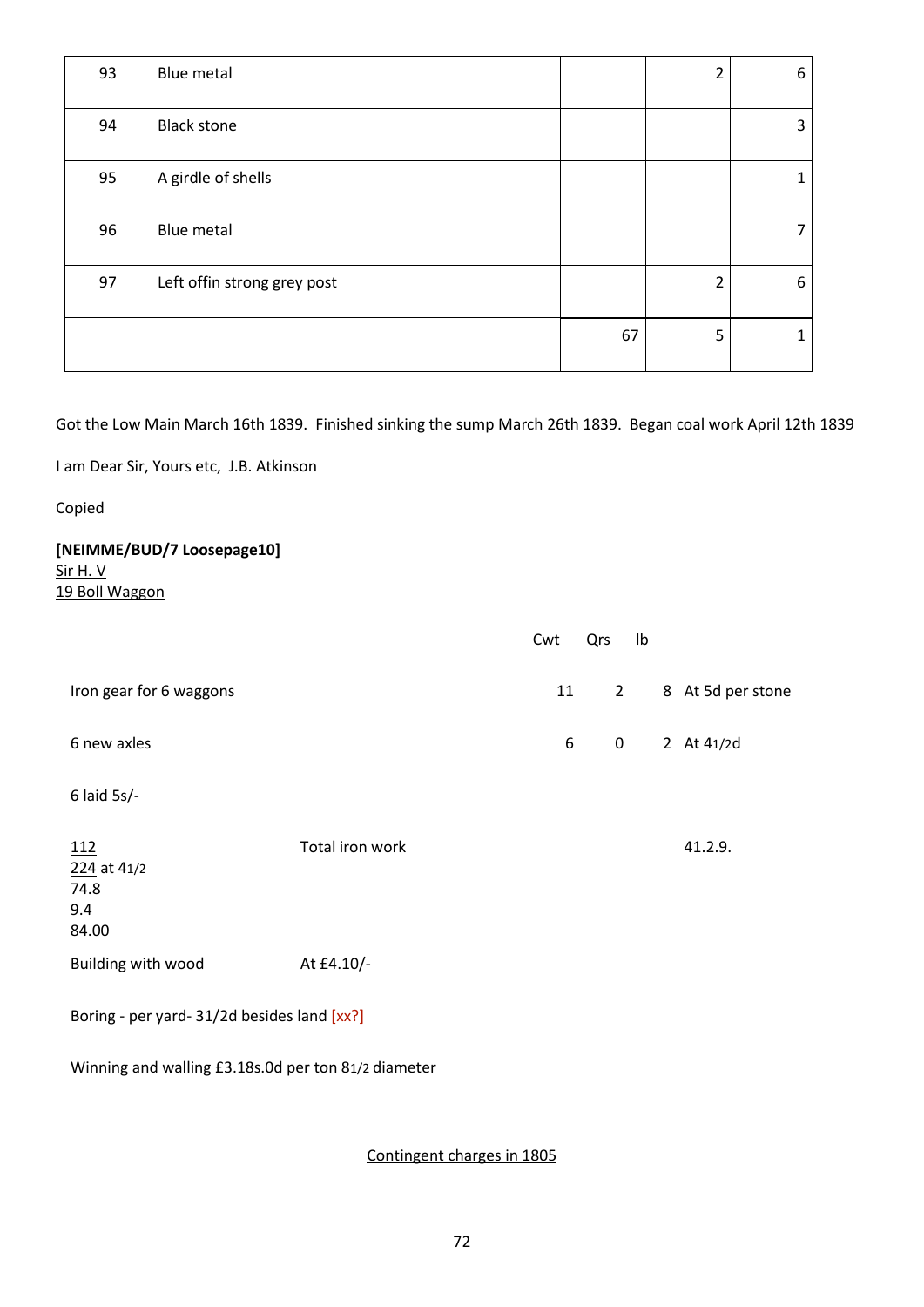|                          | £     | $\sf S$         | D              |
|--------------------------|-------|-----------------|----------------|
| Pensher waste            | 172   | 4               | 111/2          |
| Rainton Colliery waste   | 117   | 6               | 8              |
| Staioth charges          | 215   | 0               | 0              |
| Contingents of all kinds | 1852  | 10 <sub>1</sub> | 81/2           |
| Nicholas's Pit sinking   | 311   | 5               | 3              |
|                          | 5668  | $\overline{7}$  | $\overline{7}$ |
| D Pit creep charge       | 449   | 19              | $\overline{2}$ |
|                          | £6118 | 6               | 9              |

# **[NEIMME/BUD/7 Loosepage10a]**

|                                             | $\pmb{\mathsf{f}}$ | S            | D           |
|---------------------------------------------|--------------------|--------------|-------------|
| Amount of coals sold                        | 60894              | $\mathbf{0}$ | 0           |
| 2085 resting at Pit 2085                    | 2189               | $\mathbf{0}$ | 0           |
| Splint                                      | 307                | 0            | 0           |
| Staith restings - 10000 chaldron            | 1030               | 0            | 0           |
|                                             | 64,440             | 0            | 0           |
|                                             | £6400<br>0         | 0            | $\mathbf 0$ |
| Contingents etc £6000<br>Undertakers £40000 | 46000              | 0            | 0           |
| Net profit                                  | £1800<br>0         | 0            | $\pmb{0}$   |

## **[NEIMME/BUD/7 Loosepage11]**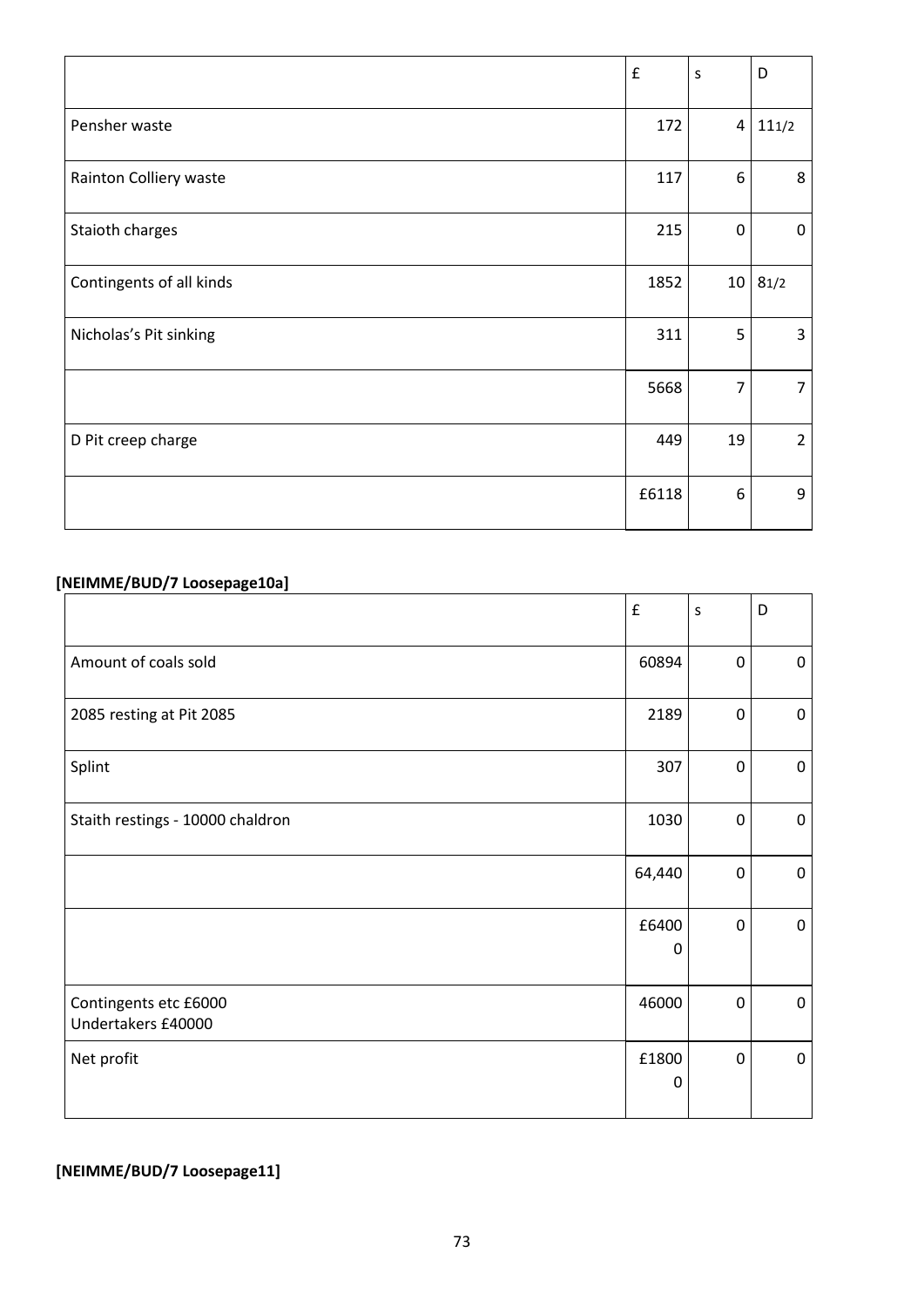| 1815 | January              | Killed at Jarrow            | $\mathbf{1}$   | Man                    |
|------|----------------------|-----------------------------|----------------|------------------------|
|      | 12th                 | - Ditto - Hebburn           | $2^{\circ}$    | Men                    |
|      | $\ddot{\phantom{0}}$ | - Ditto - Fawdon            | $\mathbf{1}$   | Boy                    |
|      | $\ddot{\phantom{0}}$ | - Ditto - Collingwood main  | $\mathbf{1}$   | Man                    |
|      | $\cdot$              | - Ditto - Rainton           | $\mathbf{1}$   | Man                    |
|      | $\ddot{\phantom{0}}$ | - Ditto - Fatfield          | $2^{\circ}$    | Men                    |
|      | May 3rd              | - Ditto - Heaton            | 75             | Men and boys, drowning |
|      | May 6th              | - Ditto - Washington        | $\mathbf{1}$   | Man                    |
|      | June 2nd             | - Ditto - Newbottle         | 57             | Men and boys by fire   |
|      | June 13th            | - Ditto - Willington        | $\mathbf{1}$   | Men                    |
|      | June 26th            | - Ditto - Collingwood main  | $\mathbf{1}$   | Man                    |
|      | June 27th            | - Ditto - Sheriff Hill      | 10             | fire                   |
|      | June 30th            | - Ditto - Willington        | $\mathbf{1}$   |                        |
|      | July 1st             | - Ditto - Lambton           | 1              |                        |
|      | July 31st            | - Ditto - Nesham's Colliery | 14             |                        |
|      | August               | - Ditto - Coxlodge          | $\mathbf{1}$   |                        |
|      | August 19th          | - Ditto - Whitehaven        | $\overline{2}$ | fire                   |
|      | August 21st          | - Ditto - Elswick           | $\mathbf{1}$   |                        |
|      | September 13th       | - Ditto - Oxclose           | $\mathbf{1}$   |                        |
|      | September 26th       | - Ditto - Percy Main        | $\mathbf{1}$   |                        |
|      | September 29th       | - Ditto - Heb burn          | $\mathbf{1}$   |                        |
|      | October 31st         | - Ditto - Jarrow            | $\mathbf{1}$   |                        |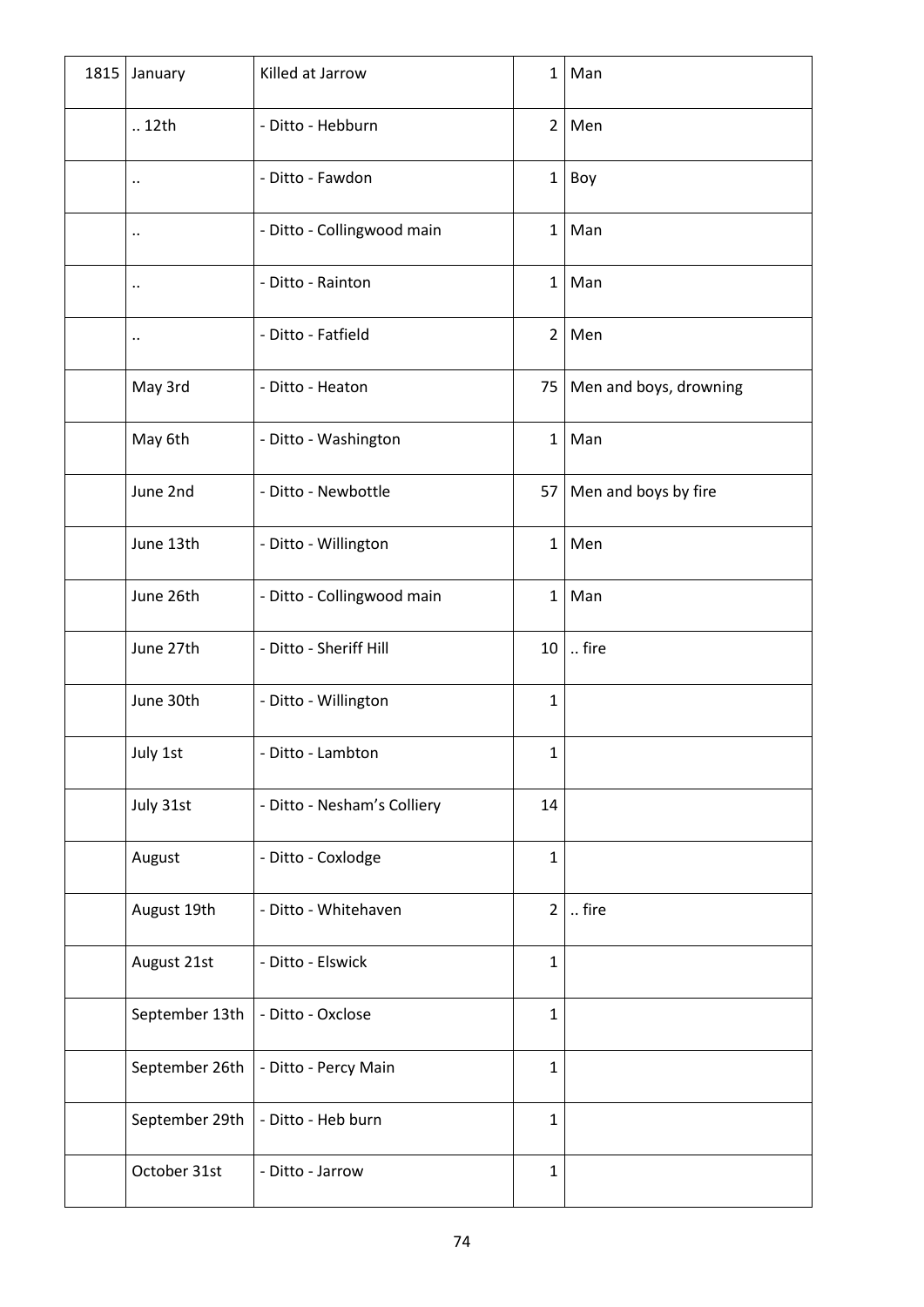| November 3rd  | - Ditto - Hebburn         | 1              |      |
|---------------|---------------------------|----------------|------|
| November 10th | - Ditto - Killingworth    | $\overline{2}$ | fire |
| November 15th | - Ditto - Walbottle       | $\overline{2}$ |      |
| November 28th | - Ditto - Willington      | $\mathbf{1}$   |      |
| December 7th  | - Ditto - Newbottle       | $\mathbf{1}$   |      |
| December 8th  | - Ditto - Ditto -         | 4              |      |
| December 11th | - Ditto - Sheriff Hill    | 5 <sup>1</sup> | fire |
| December 18th | - Ditto - Fownley main    | $\mathbf{1}$   | fire |
| December 18th | - Ditto - Cowpen          | $\mathbf{1}$   |      |
| December 29th | - Ditto - Manor Wallsesnd | $\mathbf{1}$   |      |
|               |                           | 197            |      |

| 1816 | January        | Killed at Manor Wallsend | $\overline{2}$ |  |
|------|----------------|--------------------------|----------------|--|
|      | February       | - Ditto - Ditto -        | $\overline{2}$ |  |
|      | March 26th     | - Ditto - Howdon         | $\mathbf{1}$   |  |
|      | April 29th     | - Ditto - Benwell        | $\mathbf{1}$   |  |
|      | June 14th      | - Ditto - Hebburn        | $\mathbf{1}$   |  |
|      | August 28th    | - Ditto - Heaton         | $\mathbf{1}$   |  |
|      | September 3rd  | - Ditto - South Shields  | $\mathbf{1}$   |  |
|      | September 20th | - Ditto - Sheriff Hill   | $\mathbf{1}$   |  |
|      |                |                          | 10             |  |
|      |                |                          |                |  |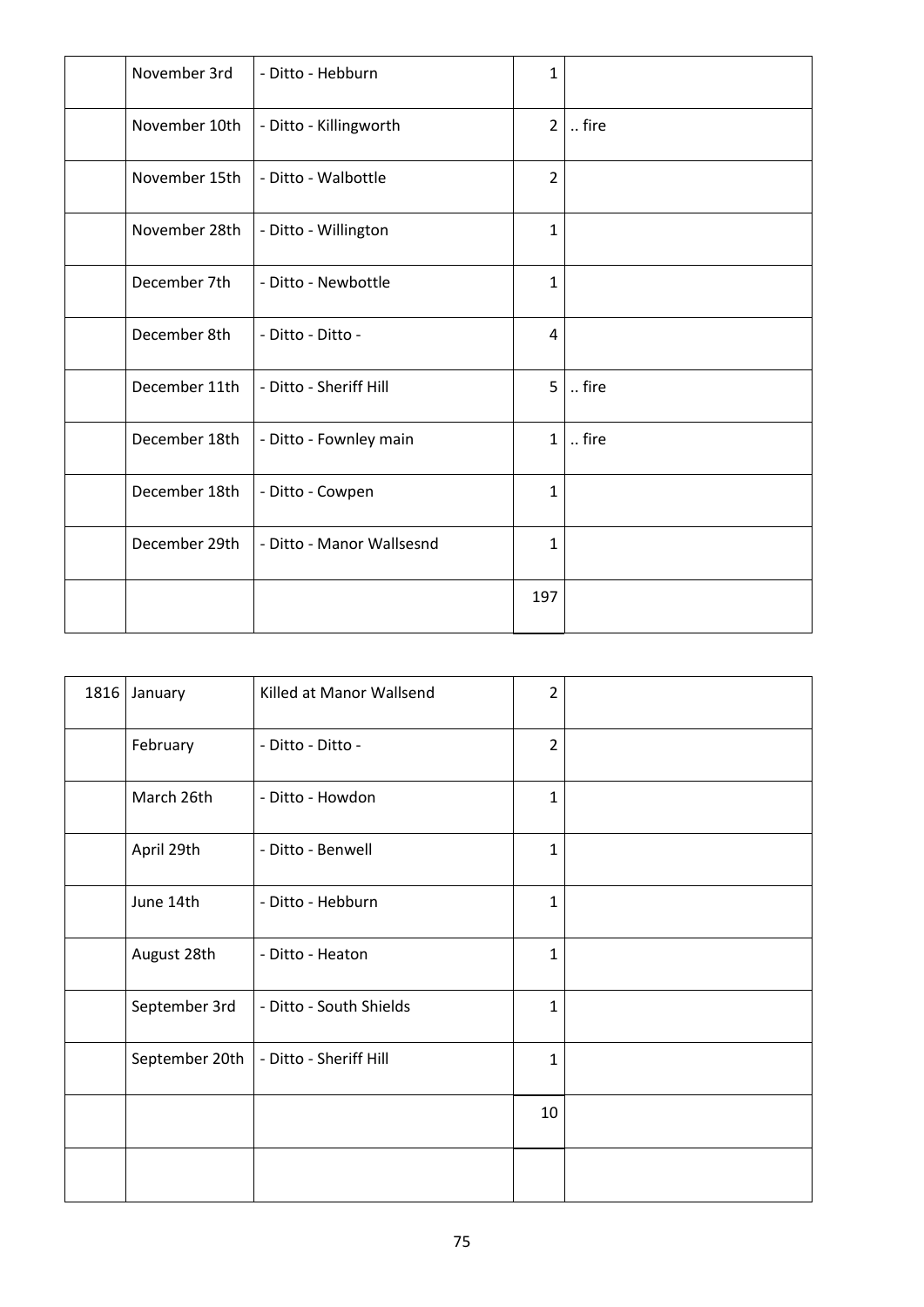| 1817 | April 15th     | Killed at Lumley      | $\overline{2}$ | by fire  |
|------|----------------|-----------------------|----------------|----------|
|      | May 27th       | - Ditto - Elswick     | $\mathbf{1}$   |          |
|      | May 31st       | - Ditto South Shields | 5              |          |
|      | June 30th      | - Ditto - Harraton    | 38             | by fire  |
|      |                | - Ditto - Ditto -     | $\overline{7}$ |          |
|      | August 18th    | - Ditto - Coxlodge    | $\mathbf{1}$   | fire     |
|      | September 25th | -Ditto - Jarrow       | 44             | $.$ fire |
|      | September 26th | - Ditto - Jarrow      | $\overline{2}$ | fire     |
|      | September 13th | - Ditto - Howdon      | $\mathbf{1}$   |          |
|      | October 4th    | - Doitto - Longbenton | $\mathbf{1}$   |          |
|      | October 7th    | - Ditto - Jarrow      | $\mathbf{1}$   | fire     |
|      | October 10th   | - Ditto - Ditto -     | $\mathbf{1}$   | fire     |
|      |                |                       | 61             |          |

# **[NEIMME/BUD/7 Loosepage11a]**

### **[NEIMME/BUD/7 Loosepage12]**

An account of strata sunk through and bored through in the Framwellgate Moor Pit June 17th 1838

| No.            |                                                                                        | Yards          | Feet | Inches | Yards | Feet | Inches |
|----------------|----------------------------------------------------------------------------------------|----------------|------|--------|-------|------|--------|
| 1              | Soil                                                                                   |                |      | 6      |       |      |        |
| $\overline{2}$ | Sandy brown clay                                                                       | $\overline{2}$ | 5    | 6      |       |      |        |
| 3              | Sand with water, very quick                                                            | 4              |      |        |       |      |        |
| 4              | Blue loamy clay and mixed with quick sand in<br>some places                            | 2              | 2    |        |       |      |        |
| 5              | Sand lightish coloured and mixed with coal of<br>different descriptions in some places | 3              | 3    | 6      |       |      |        |
| 6              | Sand with water very quick                                                             | $\overline{2}$ | ٠    |        |       |      |        |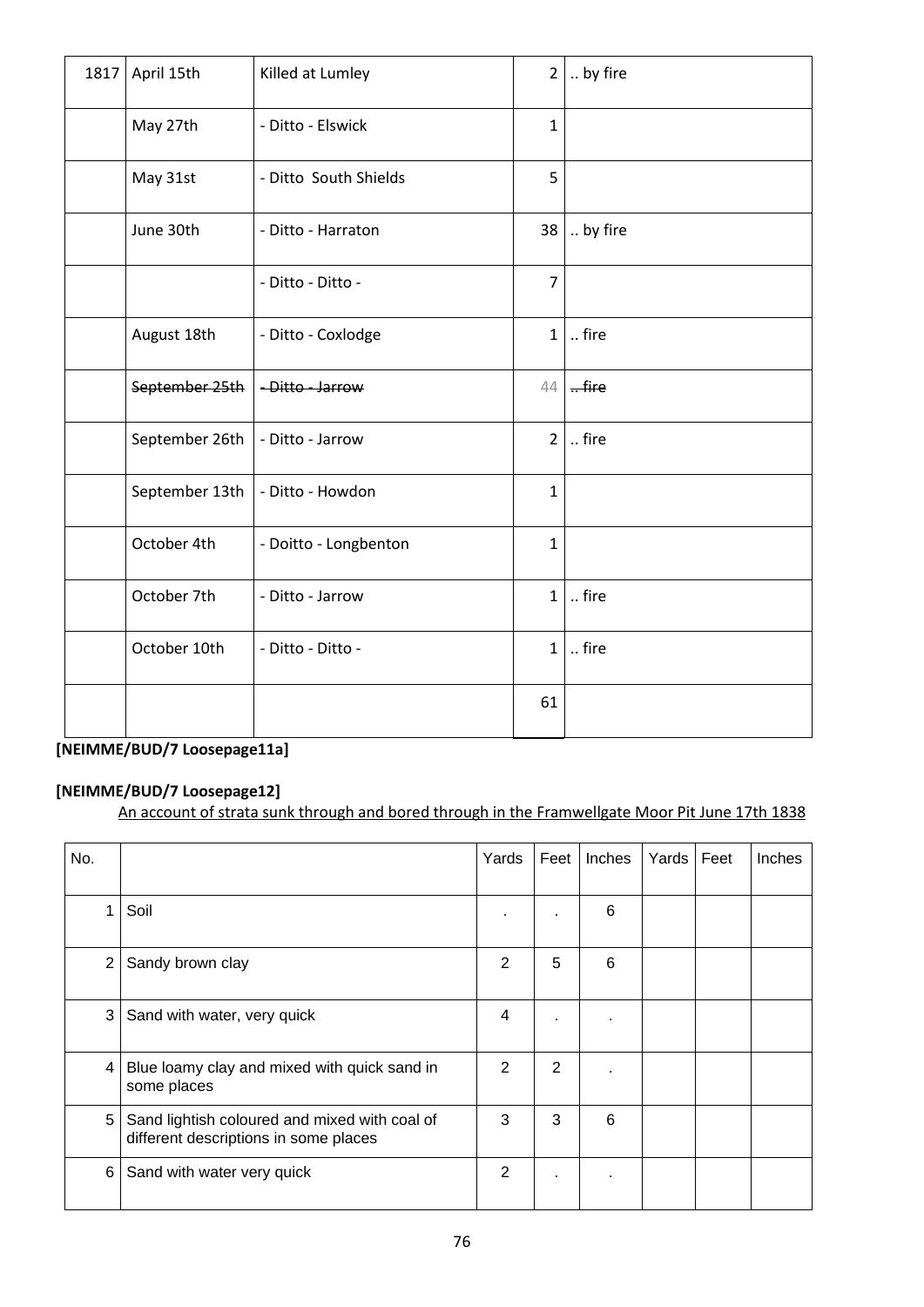| $\overline{7}$ | Loamy clay with sandy partings                    |                | $\overline{2}$             | 6               |    |                |      |
|----------------|---------------------------------------------------|----------------|----------------------------|-----------------|----|----------------|------|
| 8              | Loamy sand with water very quick                  |                | 5                          |                 |    |                |      |
| 9              | Brown heavy clay with sandy partings and water    | $\overline{2}$ | 3                          |                 |    |                |      |
|                | 10   Loamy sand with water very quick             |                | 5                          |                 |    |                |      |
| 1              | Strong black clay rather x{?]                     | 4              | $\overline{2}$             |                 |    |                |      |
| $\overline{2}$ | Mainly freestone, $fr[?$ in some places and water |                | 4                          |                 |    |                |      |
| 3              | Soft tray metal                                   |                | $\overline{2}$             |                 |    |                |      |
| 4              | Soft black metal                                  |                |                            | 3               |    |                |      |
| 5              | Coal supposed to be the main coal seam            |                | 5                          | $\overline{7}$  | 25 | 4              | 10   |
| 6              | Black metal with seams of coal and water          |                | $\overline{2}$             | $6\phantom{1}6$ |    |                |      |
| $\overline{7}$ | Soft gray metal                                   | ×,             | 3                          | $\overline{4}$  |    |                |      |
| 8              | Gray metal with white post girdles                |                | 3                          |                 |    |                |      |
| 9              | Sand, quick                                       |                | $\mathfrak{c}\mathfrak{c}$ | 10              |    |                |      |
|                | 20 Gray metal with white post girdles             |                | $\overline{2}$             |                 |    |                |      |
| $\mathbf{1}$   | Black metal with ironstone girdles                | 1              |                            | $\overline{4}$  |    |                |      |
| $\overline{2}$ | Gray metal                                        |                |                            | 11/2            |    |                |      |
| 3              | Coal with water                                   | ä,             | $\overline{2}$             | 6               | 3  | $\overline{2}$ | 71/2 |
| $\overline{4}$ | Grey metal                                        | $\mathbf 0$    | 3                          | 101/2           |    |                |      |
| 5              | Coal (red) with water                             | ä,             |                            | 8               |    | 4              | 61/2 |
| 6              | Gray metal                                        |                | 5                          | $9\,$           |    |                |      |
| $\overline{7}$ | White brown post with water, gullety              |                | 5                          | $\overline{2}$  |    |                |      |
| 8              | Gray and brown metal with post girdles and water  | $\mathbf{1}$   | $\sqrt{3}$                 | $\overline{2}$  |    |                |      |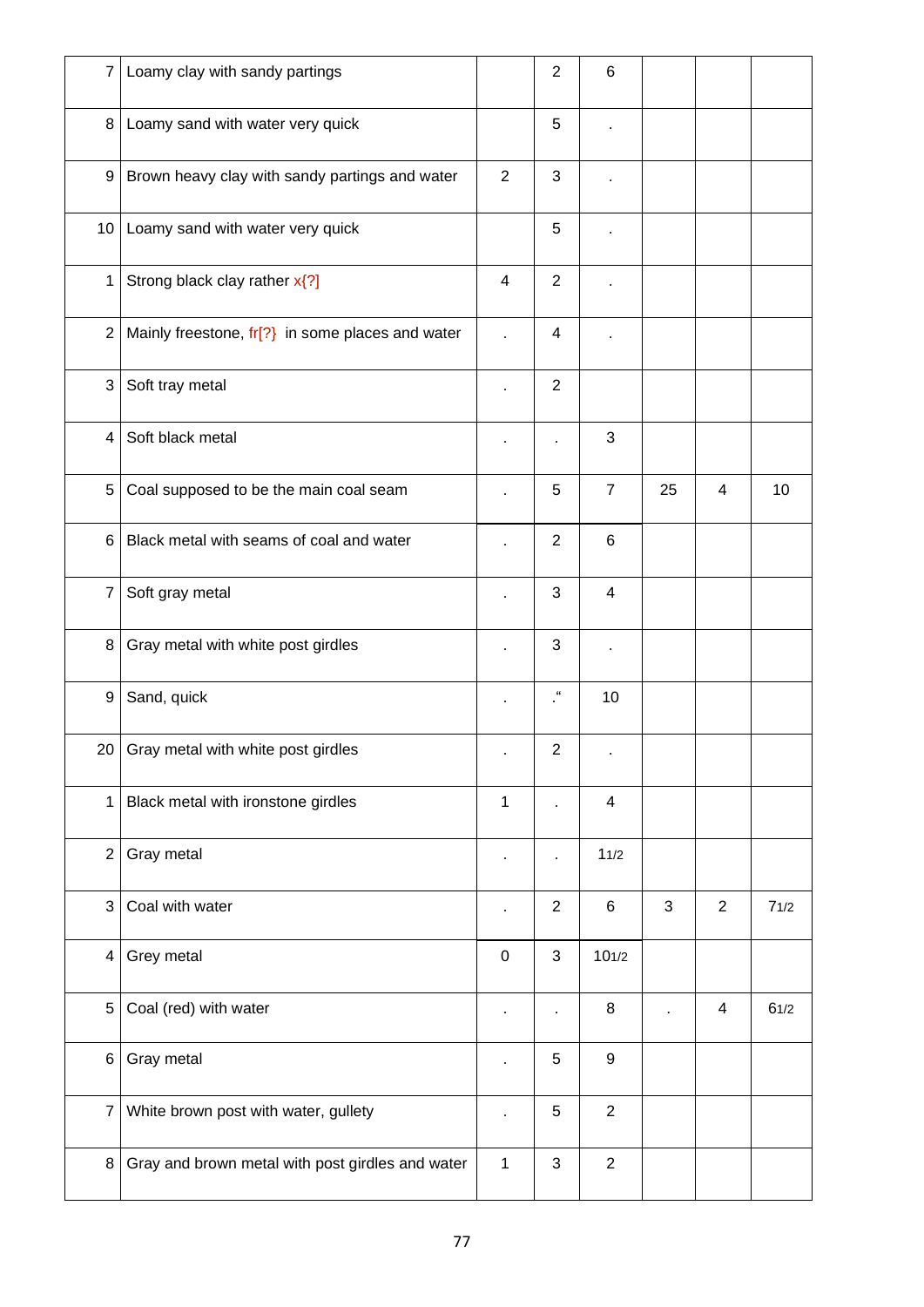| 9  | Black metal with ironstone girdles (sunk to) | 1                          | 4                       | ٠ |    |              |   |
|----|----------------------------------------------|----------------------------|-------------------------|---|----|--------------|---|
| 30 | Gray metal with post girdles (bored from)    | 1                          | 3                       | 6 |    |              |   |
| 1  | Coal with water                              | $\mathbf{r}$               | 3                       | 2 | 7  | $\mathbf{0}$ | 9 |
| 2  | Gray metal                                   | $\mathfrak{c}\mathfrak{c}$ | 3                       | 1 |    |              |   |
| 33 | <b>Black metal</b>                           | $\bullet$                  | 1                       | 8 |    |              |   |
|    | Carry forward                                | $\mathbf{r}$               | $\overline{\mathbf{4}}$ | 9 | 37 |              | 9 |

#### **[NEIMME/BUD/7 Loosepage12a]**

| No.            |                              | Yards          | Feet           | Inches           | Yards          | Feet           | Inches           |
|----------------|------------------------------|----------------|----------------|------------------|----------------|----------------|------------------|
|                | Brought forward              | L.             | $\overline{4}$ | $\boldsymbol{9}$ | 37             |                | $\boldsymbol{9}$ |
| 34             | Gray meteal/with water       | ä,             | 5              | $\,8\,$          |                |                |                  |
| $\overline{5}$ | White post                   | $\mathbf{1}$   | $\overline{a}$ | $\overline{7}$   |                |                |                  |
| $\,6\,$        | Brown post gullety (water)   | l,             | 5              | $\overline{7}$   |                |                |                  |
| $\overline{7}$ | Gray post - water            | ä,             | ä,             | $\,6$            |                |                |                  |
| 8              | Blue and brown metal (water) | ä,             | $\overline{2}$ | $\blacksquare$   |                |                |                  |
| 9              | Coal water                   | ä,             | Ĭ.             | 4                | $\overline{4}$ | $\mathbf{1}$   | 5                |
| 40             | Gray metal, water            |                | $\mathbf 1$    | 51/2             |                |                |                  |
| $\mathbf{1}$   | Coal, water                  | $\blacksquare$ | l,             | 101/4            |                | $\overline{2}$ | 33/4             |
| $\overline{2}$ | Gray metal, water            | $\mathbf{1}$   | $\mathbf 1$    | 81/2             |                |                |                  |
| $\mathbf{3}$   | Brown post - ditto -         |                |                | 11               |                |                |                  |
| $\overline{4}$ | Gray metal, ditto -          |                |                | 11               |                |                |                  |
| 5              | Gray post, ditto -           | $\mathbf{1}$   | $\overline{2}$ | $\overline{7}$   |                |                |                  |
| $6\phantom{.}$ | Gray post, ditto -           |                | $\mathbf{1}$   | $\overline{7}$   |                |                |                  |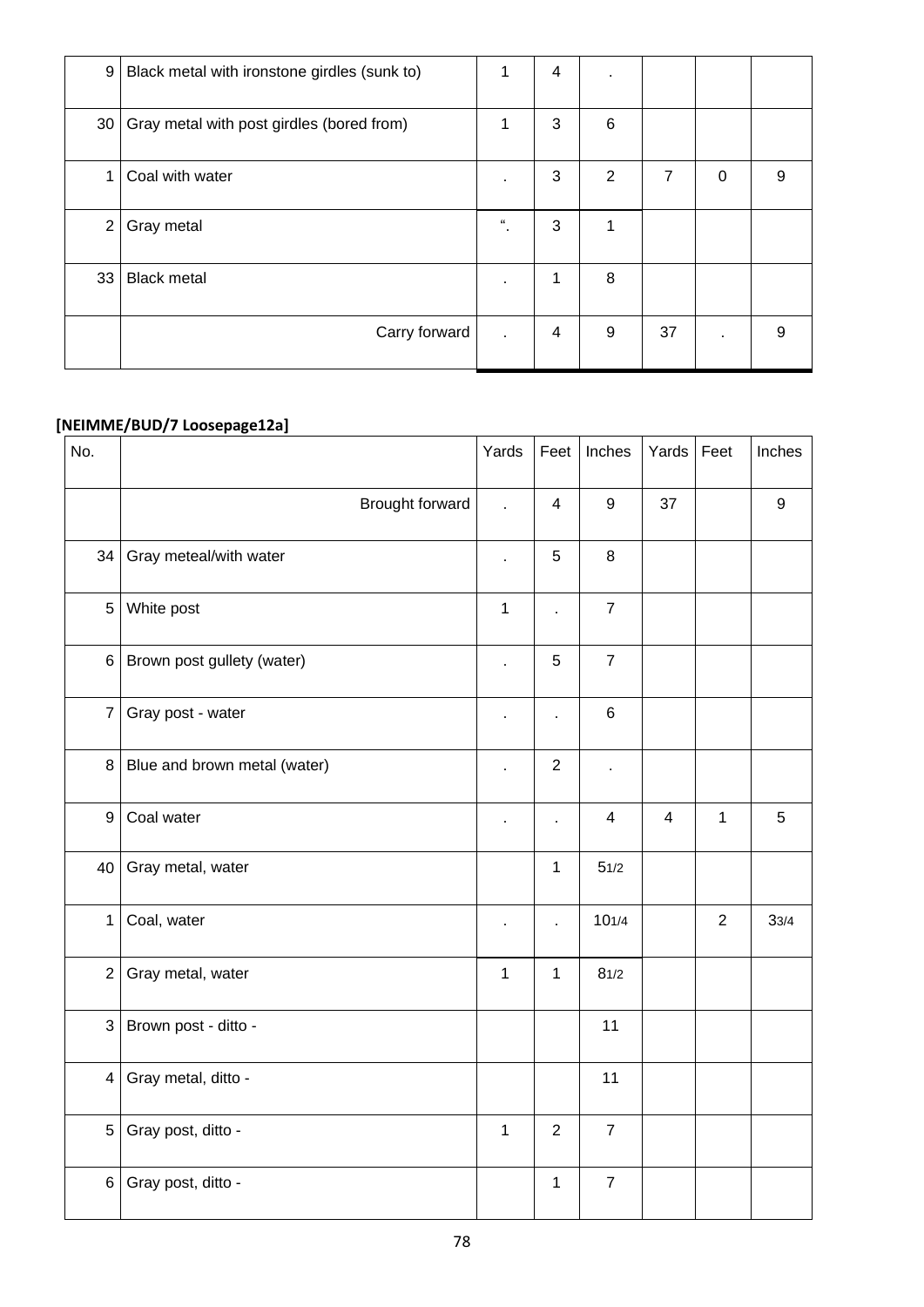| $\overline{7}$   | Coal - Foul                                    |                |                | 10                      | 3      | $\overline{2}$            | 61/2   |
|------------------|------------------------------------------------|----------------|----------------|-------------------------|--------|---------------------------|--------|
| 8                | Gray metal, water                              |                | $\mathbf{1}$   | $\,6$                   |        |                           |        |
| 9                | Strong gray metal with post girdles and wsater | $\mathbf{1}$   | 3              | $\,6$                   |        |                           |        |
| 50               | Coal - water                                   |                |                | $\,8\,$                 | 1      | 5                         | 8      |
| $\mathbf{1}$     | Gray metal                                     | $\mathbf{1}$   | 3              |                         |        |                           |        |
| $\overline{2}$   | Dark gray metal                                | $\overline{2}$ | $\overline{4}$ | $6\phantom{1}6$         |        |                           |        |
| $\mathfrak{S}$   | Strong white post                              |                |                | $\boldsymbol{9}$        |        |                           |        |
| $\overline{4}$   | Black metal with ironstone girdles             | $\mathbf{1}$   | $\overline{2}$ | 10                      |        |                           |        |
| 5                | Gray metal with post girdles                   | 1              |                | 5                       |        |                           |        |
| 6                | Strong brown post with metal partings          | ä,             | $\overline{2}$ | $\,6$                   |        |                           |        |
| $\overline{7}$   | Strong gray metal with post girdles and wsater | $\mathbf{1}$   | 5              | 10                      |        |                           |        |
| 8                | Strong white post mixed with whin              | ä,             | 3              | $\overline{\mathbf{4}}$ |        |                           |        |
| $\boldsymbol{9}$ | Gray metal                                     | ä,             | $\overline{2}$ | $\sqrt{3}$              |        |                           |        |
|                  | 60 White post                                  | $\bullet$      | $\bullet$      | 3                       |        |                           |        |
| $\mathbf{1}$     | Gray metal with ironstone girdles              | ä,             | $\sqrt{3}$     | $\blacksquare$          |        |                           |        |
| $\overline{2}$   | Dark gray metal                                | $\blacksquare$ | $\pmb{0}$      | 81/2                    |        |                           |        |
| $\mathfrak{S}$   | Coal                                           | ×,             | $\mathbf{1}$   | $\,8\,$                 | 11     | $\mathbf{1}$              | 01/2   |
| $\overline{4}$   | Gray metal                                     | $\overline{2}$ | 1              | $\,6$                   | ${58}$ | $\mathbf 1$               | 83/4   |
| 5                | Strong white post and water                    | $\mathbf{1}$   | $\overline{4}$ | 11                      | $\{3$  | $\ensuremath{\mathbf{3}}$ | $10$ } |
| 6                | Gray metal                                     | $\mathbf{1}$   | 3              | $\sqrt{5}$              |        |                           |        |
| $\overline{7}$   | Dauty coal                                     | $\blacksquare$ | $\blacksquare$ | 11                      |        |                           |        |
| 8                | Gray metal and metal stone                     | 1              | $\overline{2}$ | $\sqrt{5}$              |        |                           |        |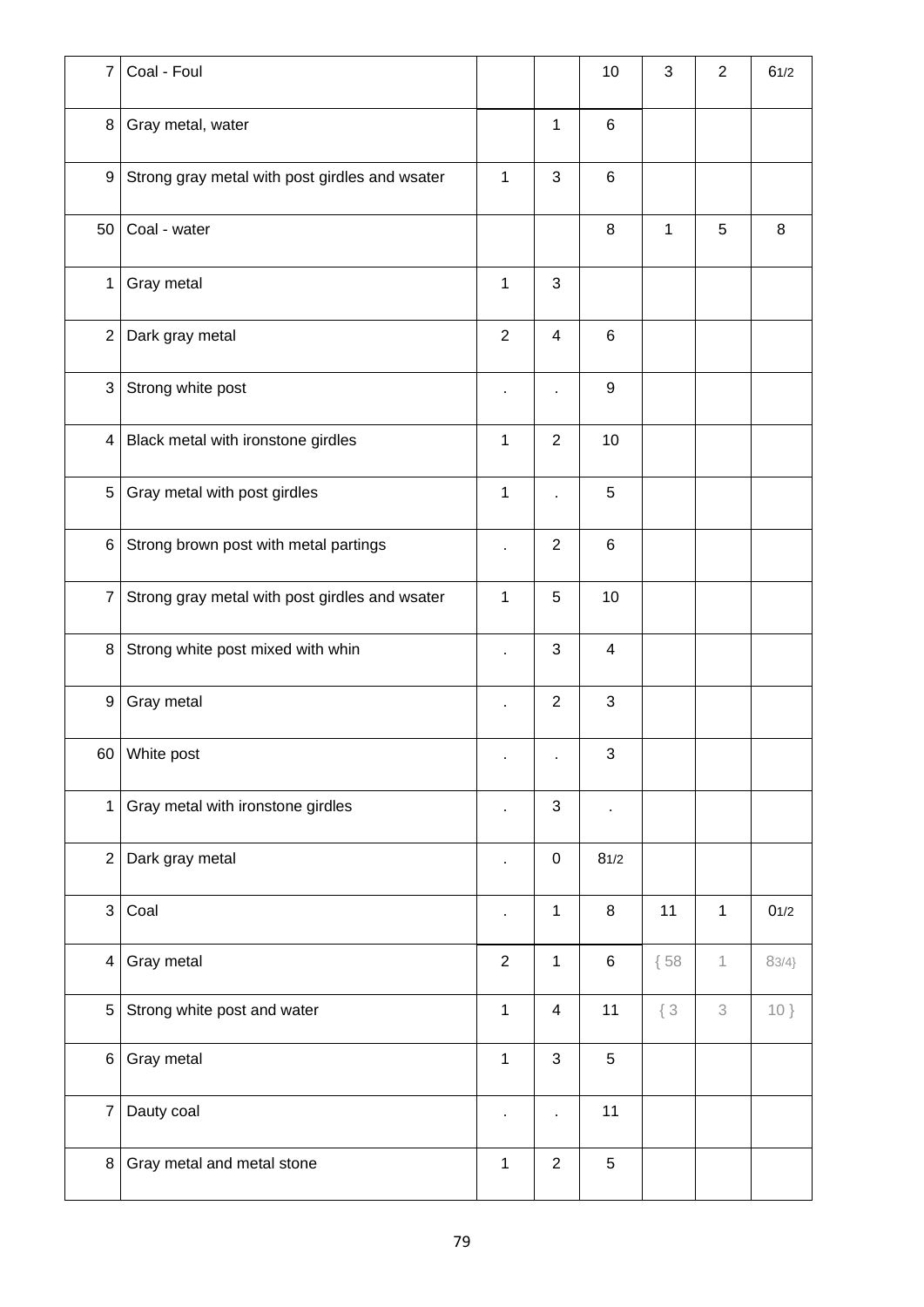| 9 <sub>1</sub> | Gray post                           |              | $\overline{2}$ | 11 |    |      |
|----------------|-------------------------------------|--------------|----------------|----|----|------|
| 70             | Gray metal                          | $\mathbf{r}$ | $\blacksquare$ | 11 |    |      |
| 71             | Gray metal with white post girdles. |              | $\overline{2}$ | 9  |    |      |
|                | Carry forward                       | 10           | 1              | 5  | 58 | 83/4 |

## **[NEIMME/BUD/7 Loosepage12b]**

| No.            |                                                 | Yards          | Feet                     | Inches                  | Yards        | Feet             | Inches  |
|----------------|-------------------------------------------------|----------------|--------------------------|-------------------------|--------------|------------------|---------|
|                | Brought forward                                 | 10             | $\mathbf{1}$             | $\boldsymbol{9}$        | 58           | 1                | 83/4    |
| 72             | Strong white post with metal partings and water | $\sqrt{5}$     | $\overline{2}$           | $\overline{7}$          |              |                  |         |
| 3              | Gray white post                                 | $\overline{2}$ | $\sqrt{5}$               | $\overline{7}$          |              |                  |         |
| 4              | Dark gray metal scared with coal                | $\blacksquare$ | $\mathbf{1}$             | 3                       |              |                  |         |
| 5              | Strong white post mixed with whin               | $\blacksquare$ | 3                        | ×                       |              |                  |         |
| 6              | White post inclining to metal near bottom       | $\blacksquare$ | $\overline{2}$           | 5                       |              |                  |         |
| $\overline{7}$ | Dark metal scared with coal                     |                | 1                        | $\overline{2}$          |              |                  |         |
| 8              | Coal                                            | $\blacksquare$ | $\overline{\mathcal{A}}$ | $\mathbf 1$             |              |                  |         |
| 9              | Foul coal soft                                  | ٠              | í.                       | 4                       | 20           | $\overline{4}$   | 4       |
| 80             | Dark gray metal                                 |                |                          | 8                       |              |                  |         |
| $\mathbf{1}$   | Black metal mixed with coal                     |                |                          | $\boldsymbol{7}$        |              |                  |         |
| $\overline{2}$ | Gray metal                                      |                | $\sqrt{3}$               | $\overline{4}$          |              |                  |         |
| 3              | Boud into gray post                             |                |                          | 7                       |              |                  |         |
| 84             | Gray metal, xxxxx? with scares of coal          |                | $\overline{2}$           | $\overline{\mathbf{4}}$ | $\mathbf{1}$ | $\mathbf{1}$     | $\,6\,$ |
|                |                                                 |                |                          | $J\,Ms$                 | 80           | $\boldsymbol{7}$ | 63/4    |